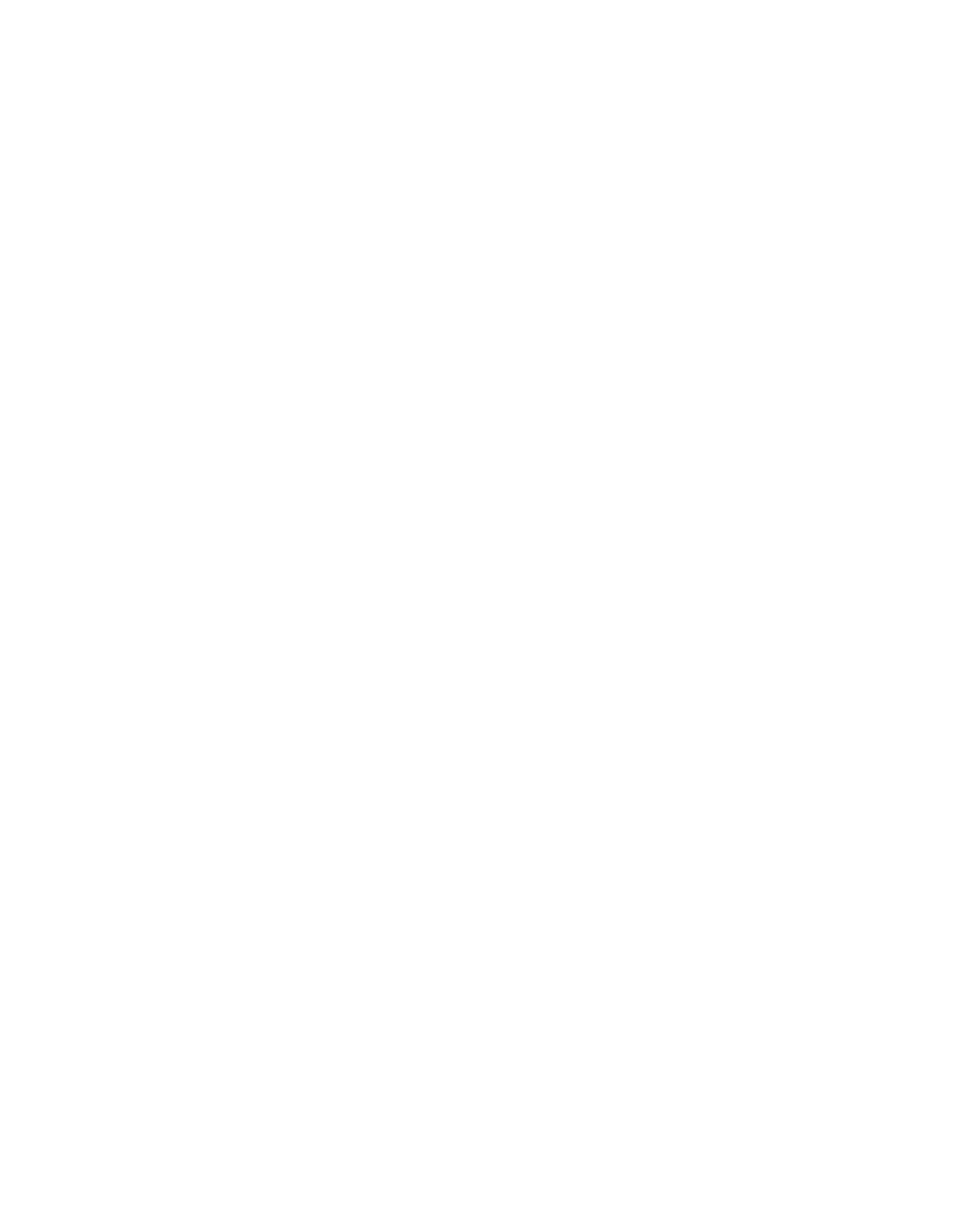

COMMON TRAINING

INSTRUCTIONAL GUIDE



#### SECTION 1

#### EO M203.01 – DISCUSS LEADERSHIP WITHIN A PEER SETTING

Total Time: 30 min

### PREPARATION

#### PRE-LESSON INSTRUCTIONS

Resources needed for the delivery of this lesson are listed in the lesson specification located in A-CR-CCP-802/PG-001, Chapter 4. Specific uses for said resources are identified throughout the Instructional Guide within the TP for which they are required.

Review the lesson content and become familiar with the material prior to delivering the lesson.

The list of responsibilities of Proficiency Level Two cadets will vary for each squadron. Information about the specific responsibilities should be available in the squadron Standing Orders or by speaking to the squadron Commanding Officer/Training Officer.

Photocopy the handout located at Annex A, one for each cadet.

#### PRE-LESSON ASSIGNMENT

N/A.

#### APPROACH

An interactive lecture was chosen for TP1 to orient the cadets to leadership within a peer setting, to generate interest and to present basic material.

An in-class activity was chosen for TP2 as an interactive way to provoke thought, stimulate an interest among cadets and present leadership within a peer setting.

# INTRODUCTION

# REVIEW

N/A.

#### **OBJECTIVES**

By the end of this lesson the cadet shall be expected to discuss leadership within a peer setting.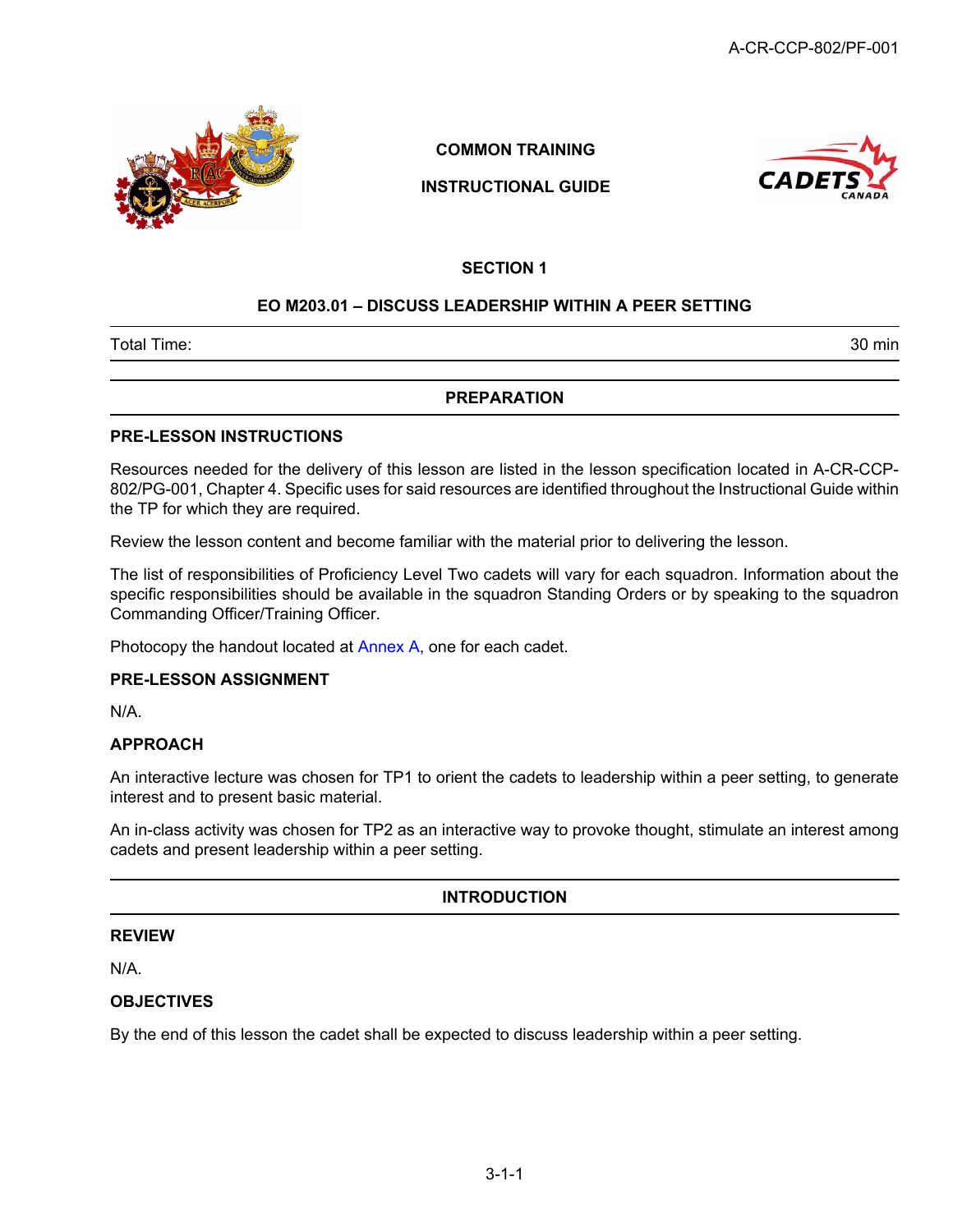# **IMPORTANCE**

It is important for cadets to learn about leadership within a peer setting because there are responsibilities for second year cadets. Being aware of the responsibilities second year cadets perform will assist them in setting achievable goals and adapting to their new role as leaders in the squadron.

#### Teaching Point 1 Explain Leadership Within a Peer Setting

Time: 15 min Method: Interactive Lecture Companies And Method: Interactive Lecture

Within junior leadership, there are responsibilities for a Proficiency Level Two cadet at the squadron. To make the second year of cadets a fun, challenging and dynamic experience, second year cadets should know their responsibilities.



Have cadets brainstorm a list of what they think the responsibilities of a Proficiency Level Two cadet are. As you teach each of the following points, try to match them to the cadet generated list.

There are some responsibilities common to every Proficiency Level Two cadet in the squadron. They are:

- Following the Chain of Command. Following the chain of command ensures that all information that must be passed up and down the chain is delivered. Following the chain of command prevents gaps in the information flow.
- Setting the Example. A Proficiency Level Two cadet must set a personal example in dress and deportment. A good leader will never ask more of their followers and teammates than they are willing to give themselves.
- Being Firm, Fair and Friendly With Everyone, Especially New Recruits. No one is impressed with a Proficiency Level Two cadet who yells, least of all new cadets. A highly influential and respected Proficiency Level Two cadet is one who is consistent in their approach to people and each situation. Being approachable at all times should enable the cadet to fulfill all duties and responsibilities in an effective manner.
- Being Respectful to Superiors and Subordinates. Using a proper tone of voice, looking people in the  $\bullet$ eyes when they speak and standing up straight is a physical way to show respect. If the Proficiency Level Two cadet wishes to be treated with respect, they must display respect toward others.
- Being Aware of Safety Hazards.
- Displaying Initiative. Undertaking small matters, like cleaning up, before being told to do so is an example of using initiative. Superiors notice when small tasks are completed without any request to do so.
- Setting Goals. Every leader needs to set goals. Goals allow people the opportunity to turn ideas into results. A goal is a glimpse of the future. Setting goals like improving their drill, dress and deportment, gives Proficiency Level Two cadets something to strive for. By setting goals, and working towards them, a Proficiency Level Two cadet will show commitment.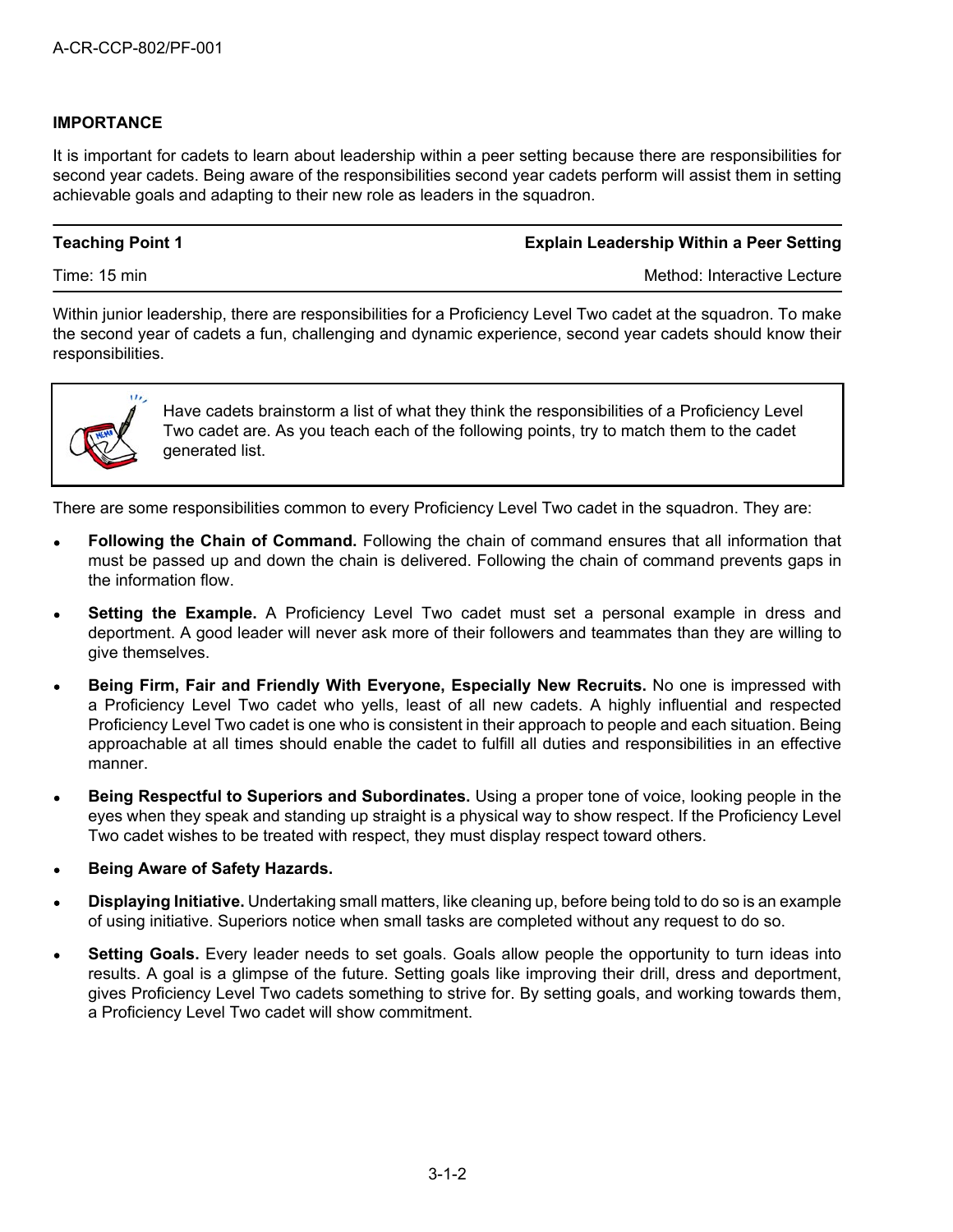

If the squadron has no specific duties for Proficiency Level Two cadets, do not teach the following point.

There are specific responsibilities of a Proficiency Level Two cadet in this squadron.



Explain the squadron specific Proficiency Level Two cadet responsibilities.

# CONFIRMATION OF TEACHING POINT 1

# **QUESTIONS**

- Q1. List the responsibilities of Proficiency Level Two cadets in the squadron.
- Q2. Why is setting goals important for a Proficiency Level Two cadet?
- Q3. List the specific Proficiency Level Two cadet duties and responsibilities for your squadron.

# ANTICIPATED ANSWERS

- A1. The responsibilities of every Proficiency Level Two cadet in the squadron are:
	- following the chain of command;  $\bullet$
	- setting the example;  $\bullet$
	- being firm, fair and friendly with everyone, especially new recruits;  $\bullet$
	- being respectful towards your superiors and subordinates;  $\bullet$
	- being aware of safety hazards;  $\bullet$
	- displaying initiative; and  $\bullet$
	- setting goals.  $\bullet$
- A2. By setting goals and working towards them, the Proficiency Level Two cadet will show commitment.
- A3. Answers will vary.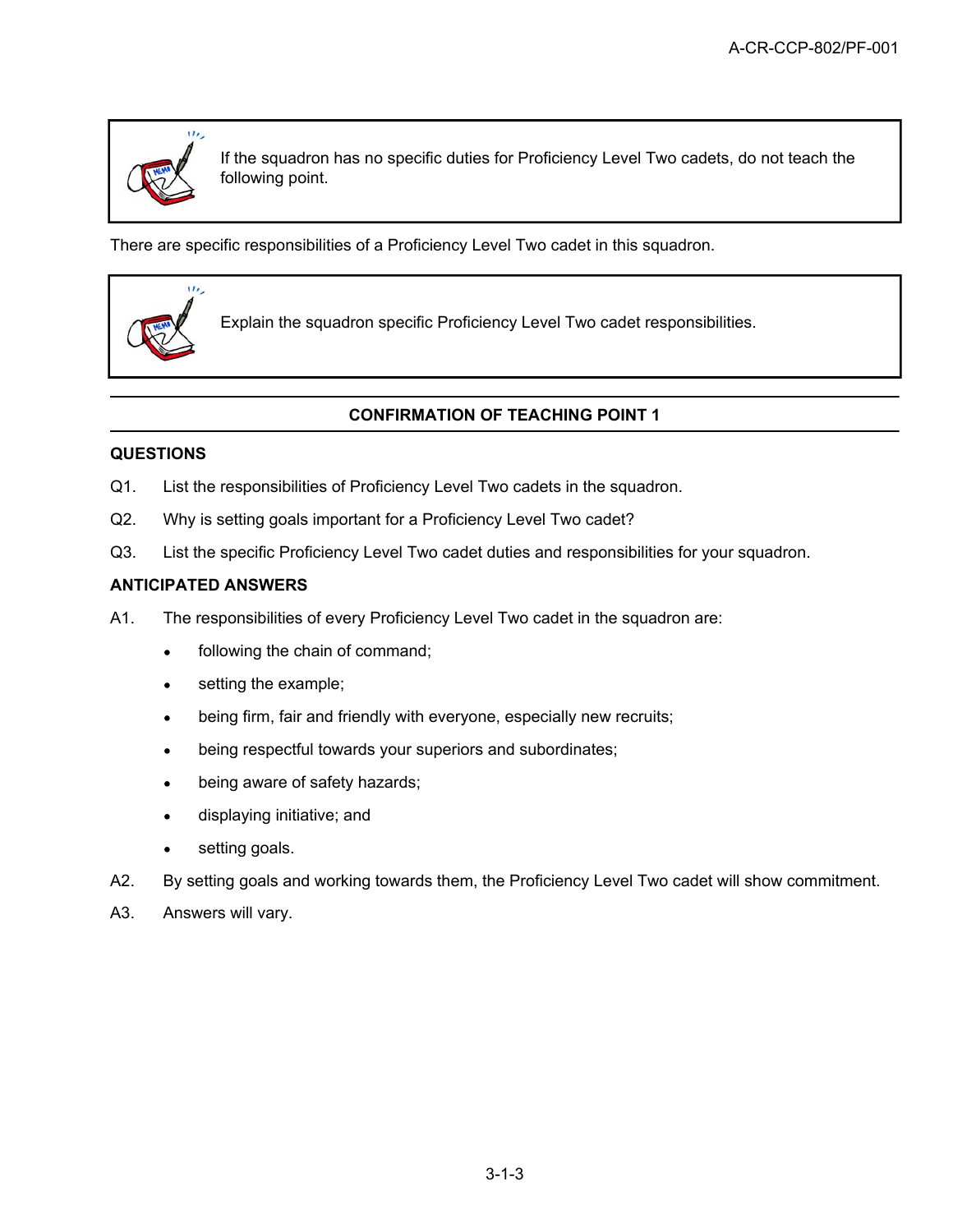### Teaching Point 2 Conduct a Goal Mapping Activity

Time: 10 min Method: In-class Activity

#### **ACTIVITY**

#### **OBJECTIVE**

The objective of this activity is to have cadets map out personal short-term goals achievable at the squadron and personal long-term goals for the training year.

#### **RESOURCES**

- Flip chart paper,
- Markers, and
- Goal mapping template located at Annex A.

### ACTIVITY LAYOUT

Divide the class into groups of no more than six cadets.

### ACTIVITY INSTRUCTIONS

For this in-class activity, short-term goals are goals that can be achieved within three months, and long-term goals are goals that can be achieved by the end of Proficiency Level Two.

Have cadets, in groups of no more than six, brainstorm, then generate a list on flipchart paper, of personal short-term goals, in order to fulfill their Proficiency Level Two responsibilities, such as:

- improving their uniform;
- improving their drill; and
- attending all parade nights for the next three months, etc.



Record all the cadet generated short-term goals on a whiteboard/flipchart/OHP so cadets may use the examples.

Have cadets, in groups of no more than six, brainstorm, then generate a list on flipchart paper, of personal long-term goals for the training year, such as:

- getting promoted;
- achieving perfect attendance; and
- attending summer training, etc.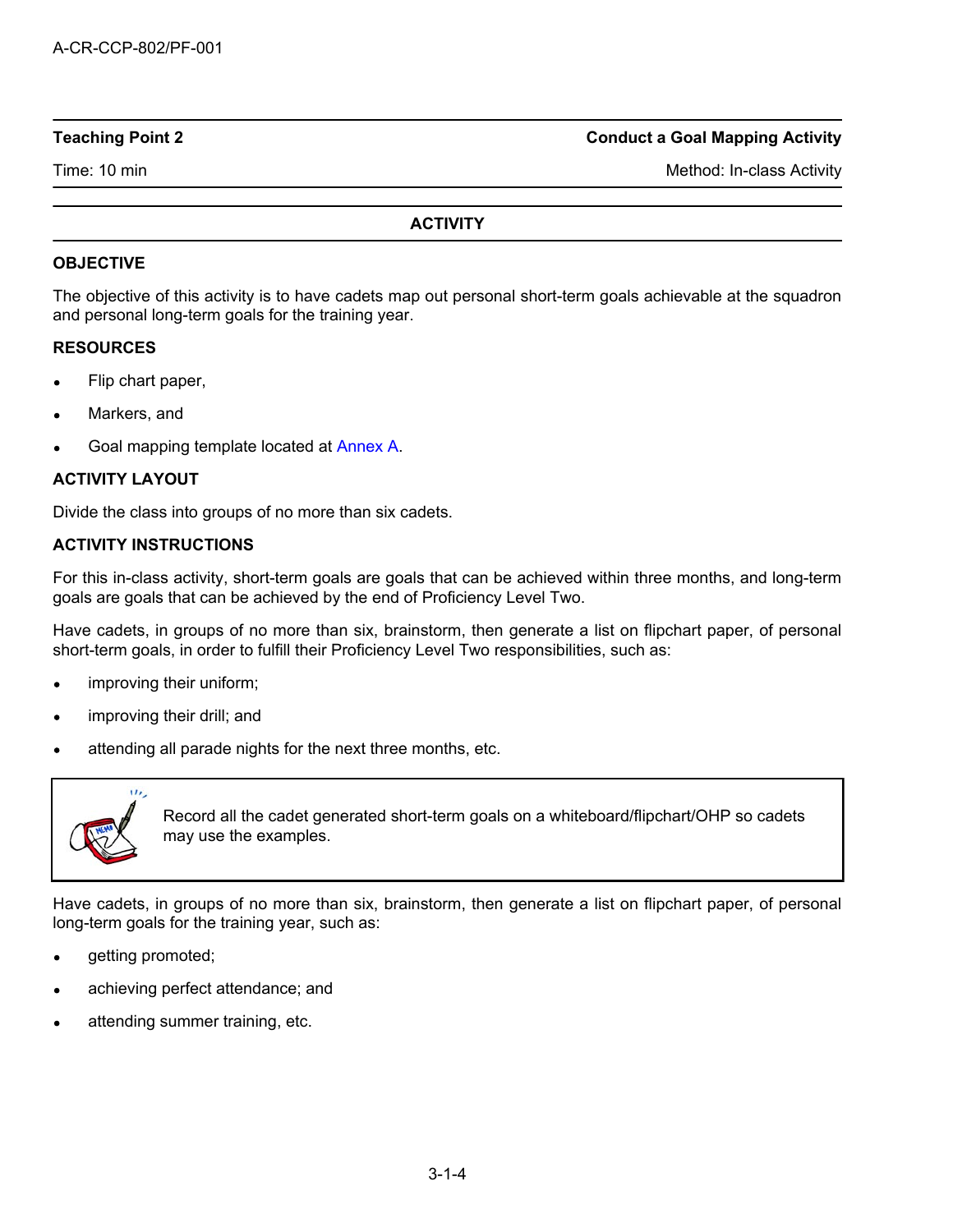

Record all the cadet generated long-term goals on a whiteboard/flipchart/OHP so cadets may use the examples.

Distribute the goal recording sheet located at Annex A. Have the cadets write down two short-term and two longterm personal goals and the steps involved in achieving those goals. These goals may be from the generated list, or they may be completely individual.



After the activity is complete, have the cadets hand in their list of goals. Make a copy to file in each cadet's training file. These lists of goals may be used for periodic interviews by Proficiency Level Officers to see if cadets met their goals. The list of goals may also be used at the beginning of the next training year to assist cadets in creating goals for Proficiency Level Three.



Return the original copy of the short-term and long-term goals to the cadet. Encourage cadets to post their personal short-term and long-term goals in a visible place at home, so cadets will be reminded of the goals they have set and whether they are moving towards achieving them.

# **SAFETY**

N/A.

# END OF LESSON CONFIRMATION

The cadets' participation in TP1 and TP2 will serve as the confirmation of this lesson.

# **CONCLUSION**

### HOMEWORK/READING/PRACTICE

N/A.

METHOD OF EVALUATION

N/A.

# CLOSING STATEMENT

In order for a cadet to be successful in the role of a Proficiency Level Two, they must know their responsibilities. By setting personal short and long term goals, cadets have something to work toward and may be more motivated to complete the tasks ahead.

### INSTRUCTOR NOTES/REMARKS

N/A.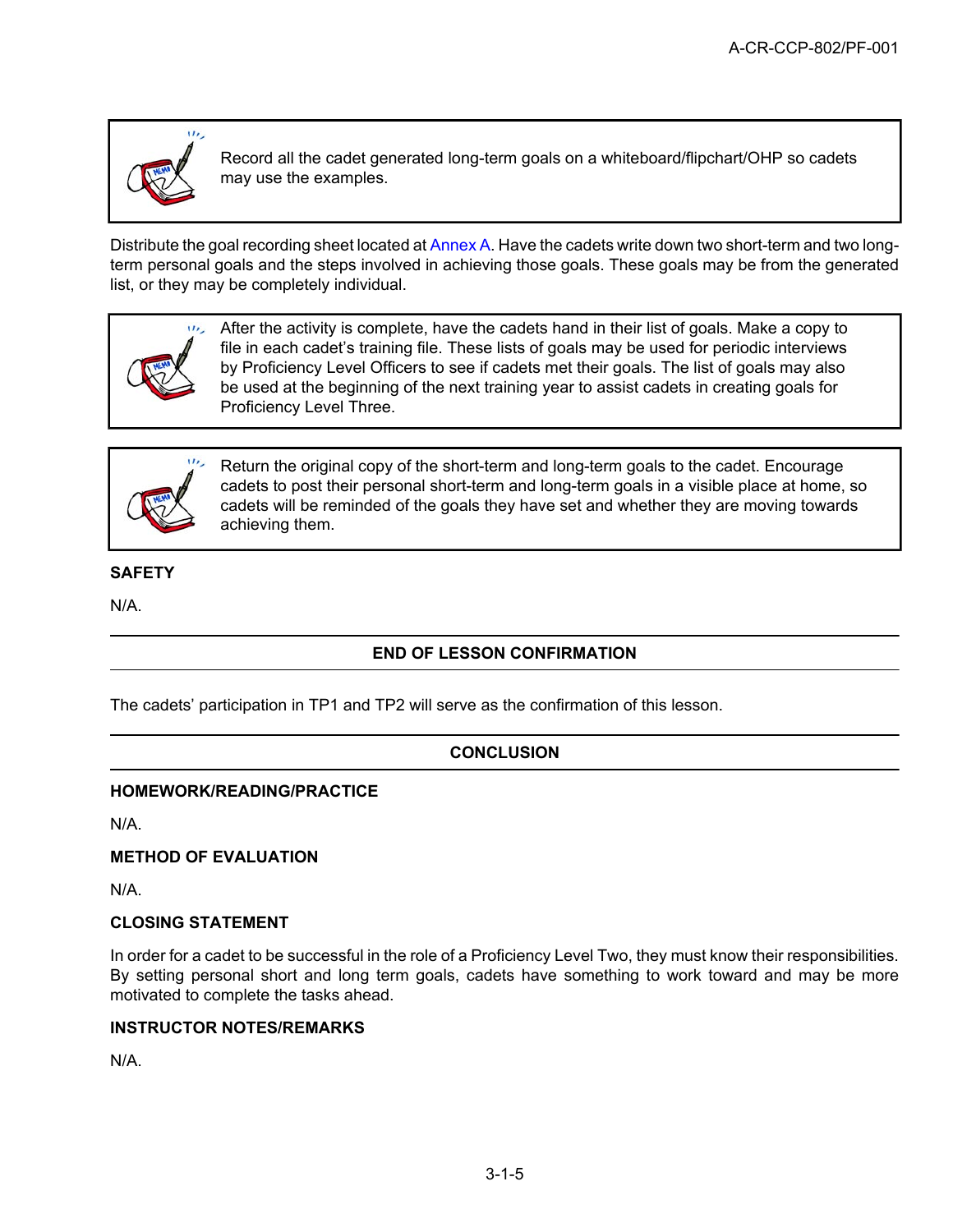| <b>REFERENCES</b>   |                                                                                                                            |  |  |  |  |
|---------------------|----------------------------------------------------------------------------------------------------------------------------|--|--|--|--|
| C0-022              | (ISBN 0-02864-207-4) Cole, K. (2002). The Complete Idiot's Guide to Clear Communication.<br>Indianapolis, IN: Alpha Books. |  |  |  |  |
| $\bigcap$ $\bigcap$ |                                                                                                                            |  |  |  |  |

C0-134 (ISBN 0-7852-7440-5) Maxwell, J. (1999). The 21 Indispensable Qualities of a Leader: Becoming the Person Others Will Want to Follow. Nashville, TN: Thomas Nelson Publishers.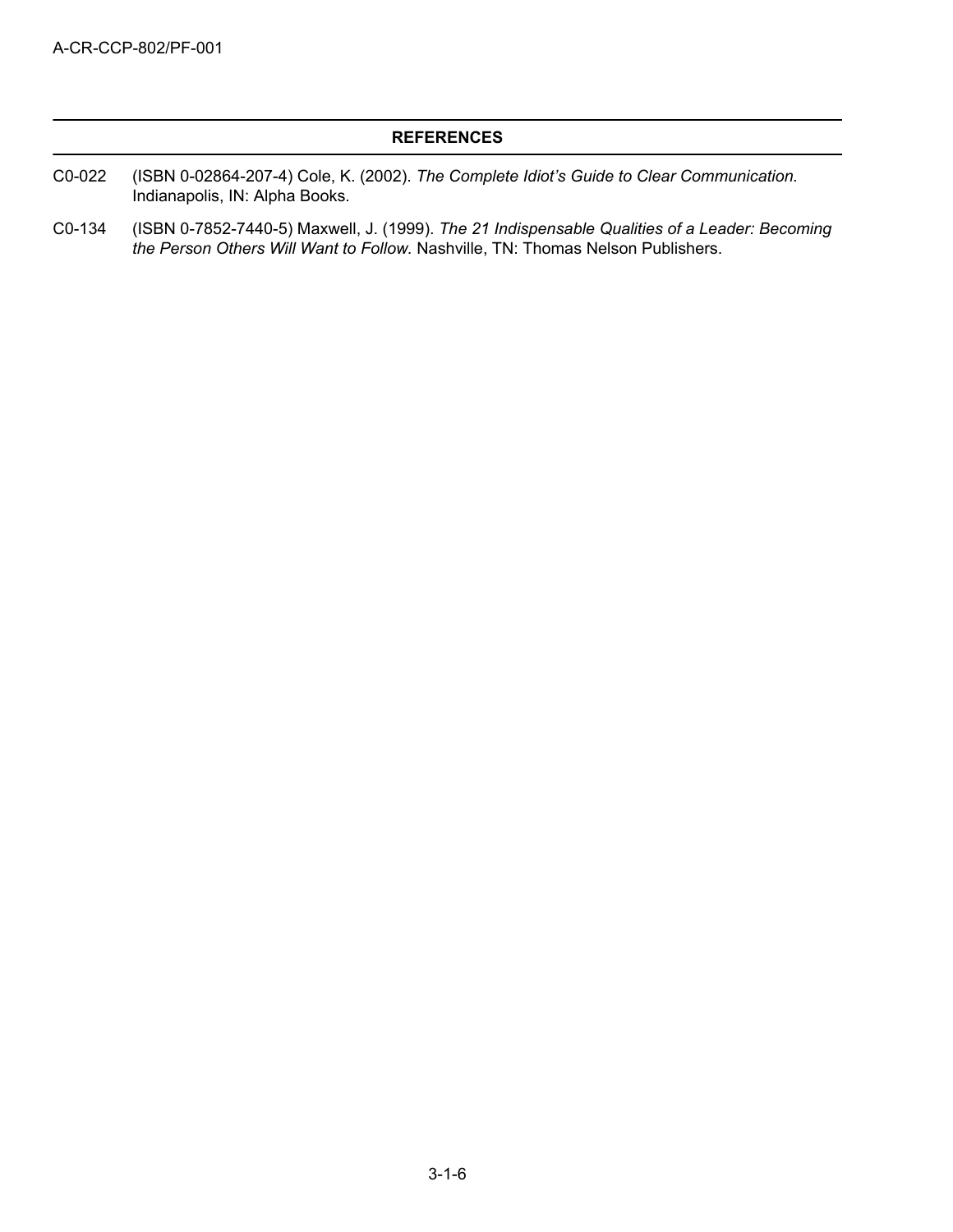

COMMON TRAINING

INSTRUCTIONAL GUIDE



### SECTION 2

#### EO M203.02 – DISCUSS THE PRINCIPLES OF LEADERSHIP

Total Time: 30 min

### PREPARATION

#### PRE-LESSON INSTRUCTIONS

Resources needed for the delivery of this lesson are listed in the lesson specification located in A-CR-CCP-802/PG-001, Chapter 4. Specific uses for said resources are identified throughout the Instructional Guide within the TP for which they are required.

Review the lesson content and become familiar with the material prior to delivering the lesson.

#### PRE-LESSON ASSIGNMENT

N/A.

#### APPROACH

An interactive lecture was chosen for TP1 and TP2 to orient the cadets to the principles of leadership, to generate interest and to present basic material.

A group discussion was chosen for TP3 as it allows the cadets to interact with their peers and share their knowledge, experiences, opinions and feelings about leaders who display positive influence.

# INTRODUCTION

#### REVIEW

N/A.

#### **OBJECTIVES**

By the end of this lesson the cadet shall be expected to discuss the principles of leadership.

#### **IMPORTANCE**

It is important for cadets to learn the principles of leadership because they are fundamentals of leadership theory. As listed in CATO 11-03, Cadet Program Mandate, leadership is inherent in the participant outcomes of social competence and it is one of the three aims of the Cadet Program.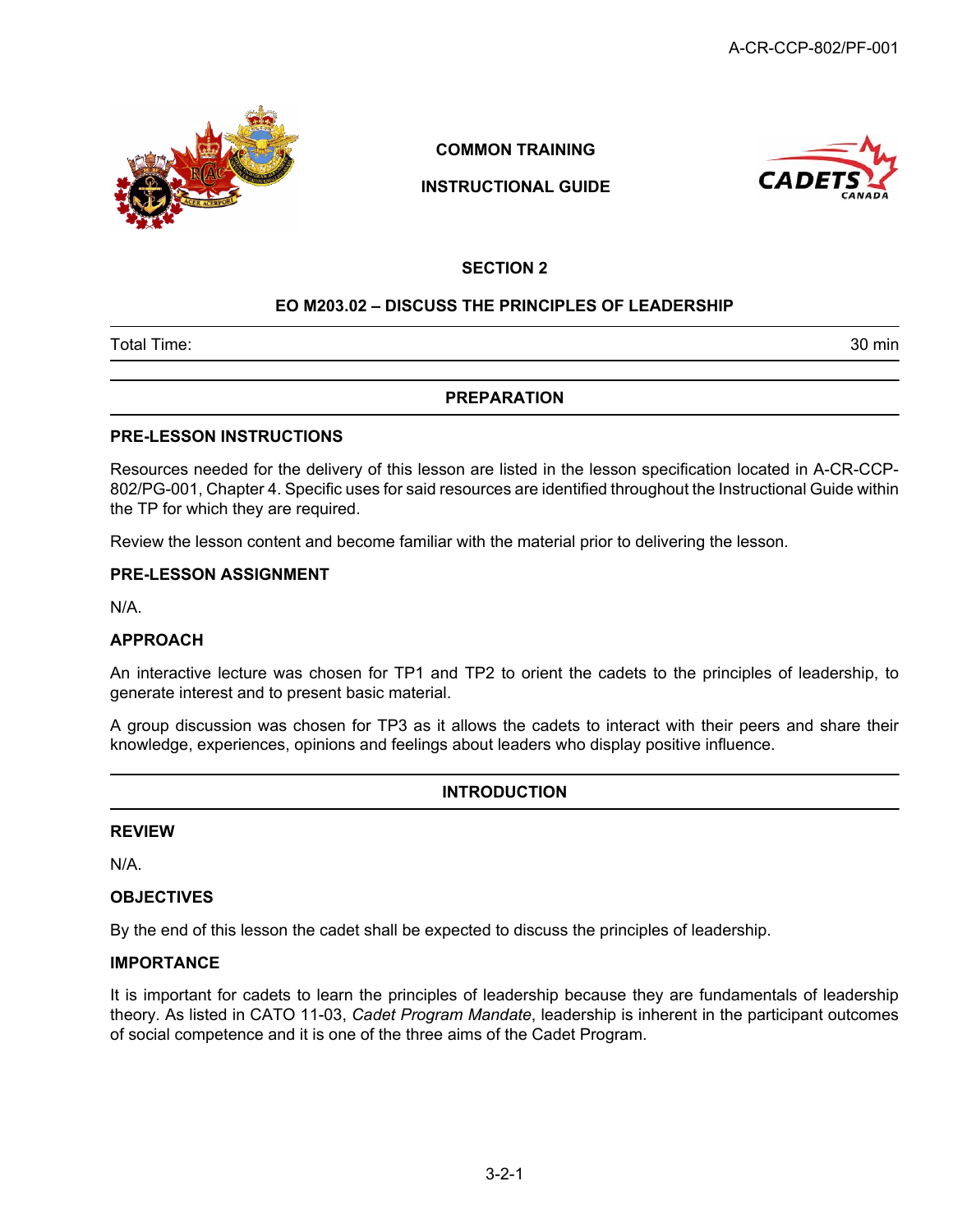# Teaching Point 1 Discuss the Principles of Leadership

Time: 5 min Method: Interactive Lecture Communication of the Method: Interactive Lecture

Leadership is a demonstrable skill. This means it can be displayed and observed. Leadership can be learned and the skills involved can be improved with practice. Within leadership there are set of principles that may be used to improve leadership ability.

# PRINCIPLES OF LEADERSHIP

### Leadership is influence.

The ability to influence others is fundamental within the leadership process. Everyone influences someone. People are influenced by those around them on a daily basis: friends, family, teachers, newsmakers, athletes, etc. all influence others. In turn, those same people are influenced.

### Influence can be positive or negative.

There are many people who use their influence in a positive manner and while doing so help their community, their school, their family, and the world around them. There are some people who use their influence in a negative manner and while doing so do not help anyone including themselves.

### Leadership can create opportunities in life.

Qualities of leadership are learned and practiced, therefore improving your ability to lead may create opportunities in life. Throughout the Cadet Program, cadets may be given many occasions to lead. Success in a leadership role may lead to greater leadership opportunities with bigger challenges, more responsibility, rewards, etc.



Ask cadets what occupations they know of in which leadership skills would be an asset.

# CONFIRMATION OF TEACHING POINT 1

### **QUESTIONS**

- Q1. Why is leadership a demonstrable skill?
- Q2. Name the three principles of leadership discussed during the class.
- Q3. Success in a leadership role may lead to what?

### ANTICIPATED ANSWERS

- A1. Leadership can be displayed and observed by you and by others.
- A2. The three principles of leadership discussed are:
	- Leadership is influence.  $\bullet$
	- Influence can be positive or negative.
	- Leadership can create opportunities in life.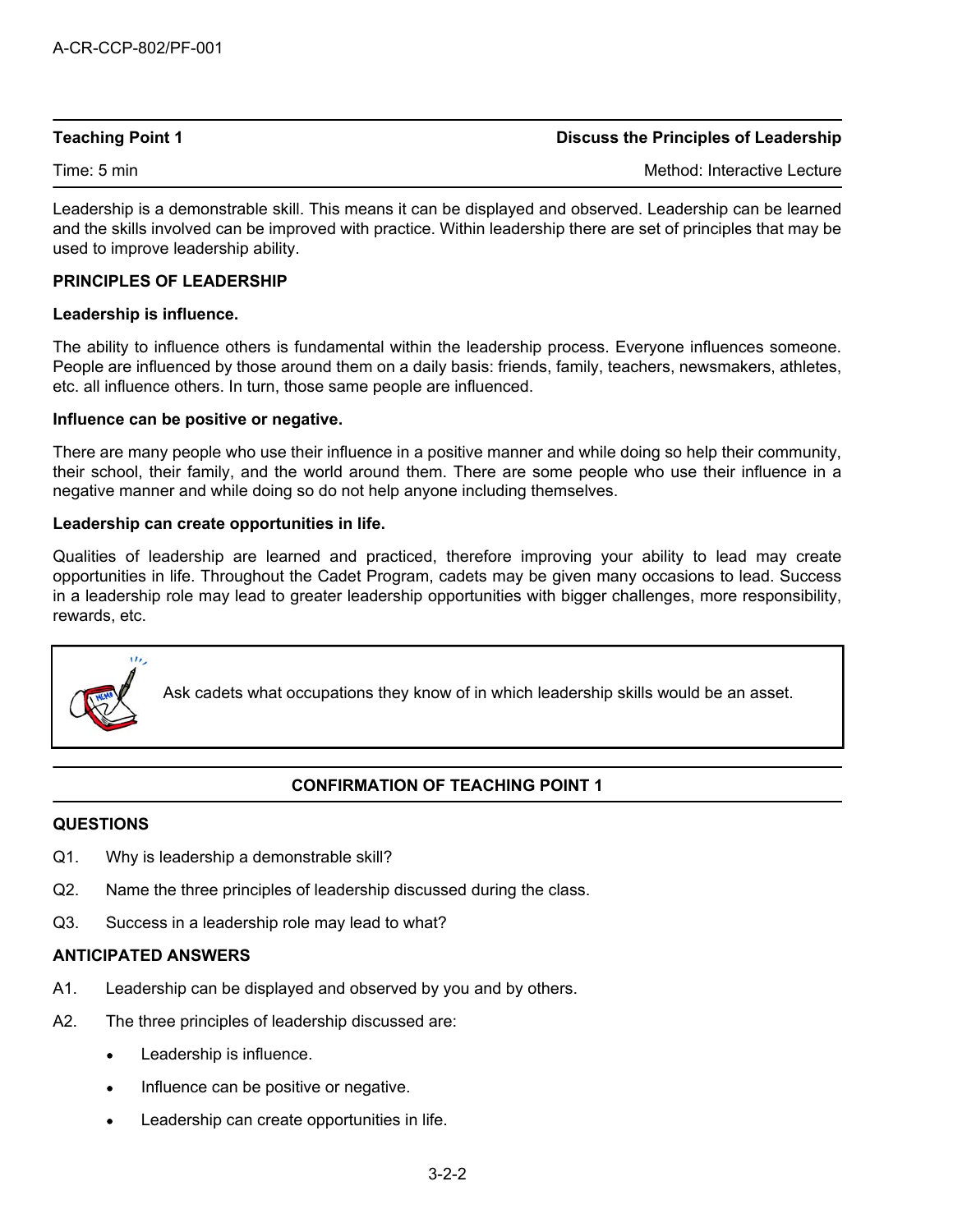A3. Success in a leadership role may lead to greater leadership opportunities with bigger challenges, more responsibility, rewards, etc.

# Teaching Point 2 Share a Brief Narrative of Youth Who Have Influenced the Environment or their Community

Time: 10 min Method: Interactive Lecture Communication of the Method: Interactive Lecture



Choose one of the following four narratives to read to the class.

### SIMON JACKSON

When he was seven, Simon Jackson's parents took him from his home in Vancouver, British Columbia to Yellowstone National Park in the United States. Ever since then he has been fascinated with bears. "I came to realize that humans had an option - we had the power to destroy or preserve these magnificent monarchs of the wilderness," says Simon. He set up a lemonade stand in grade two and raised \$60 to protect grizzly bears. A few years later Simon heard about Kermode bears. "I have followed a dream to ensure wild bears a wild place for generations to come." Simon Jackson is one of the few people to have seen the white Kermode or Spirit bear. If things go his way, Simon won't be the last. Simon is doing all he can to save these rare bears from becoming extinct. Loggers want to take trees from the ancient rainforest where they live. Simon has been trying to save the bears for years now. Simon speaks at schools to spread the word about the bears. He persuaded 700 kids to write letters asking the BC government to keep logging companies out of the bear's habitat. In 1996, the government received more letters about the Kermode bear than any other preservation issue. Simon also started the Spirit Bear Youth Coalition. "Many people ask me why I chose to campaign for the future of the spirit bear rather than other endangered animals such as the panda or the elephant," Simon explains. "As I saw it, the spirit bear was as unique to the world as the panda bear is to China and lived only in my home province. This bear, I thought, deserved our admiration, respect and most of all, our protection. I knew I had to help." Simon works with naturalist Jane Goodall, scientist David Suzuki, Native Leader Chief Leonard George and artist Robert Bateman. All of them are trying to save the last of about 100 Kermode bears which live around the Terrace area of BC and Princess Royal Island. So far, the support from tens of thousands of people from around the world helped to protect 135 000 hectares from loggers. Simon hopes the Spirit Bear Youth Coalition will be able to protect the remaining 125 000 hectares for the Kermode bears. "It is like ripples in a pond. If I can get through to one person, that person will get to another," he says. "That is how issues are won." Time magazine named Simon Hero of the Planet – one of six young people selected from around the world in their Spring 2000 edition.

### CRAIG KIELBURGER

Craig Kielburger was born 17 December 1982 in Thornhill, Ontario, and is an accomplished child rights advocate and leadership specialist, an award-winning author and a popular speaker. He is the founder of Free The Children, the world's largest network of children helping children through education, and the co-founder of Leaders Today, the world's top youth leadership training organization. When Craig was 12, he was shocked to learn about the murder of a child labourer-turned-child rights activist. Eager to take action, he established Free The Children to help free children from poverty, exploitation and powerlessness. The organization began as a small group of classmates and quickly evolved into an international phenomenon. Under Craig's leadership, Free The Children has now changed the lives of more than one million young people around the world. The organization has built more than 450 primary schools, providing daily education to more than 40 000 children. Free The Children's many accomplishments in the areas of education, alternative income, health care, water and sanitation provision and peace building have earned three Nobel Peace Prize nominations and facilitated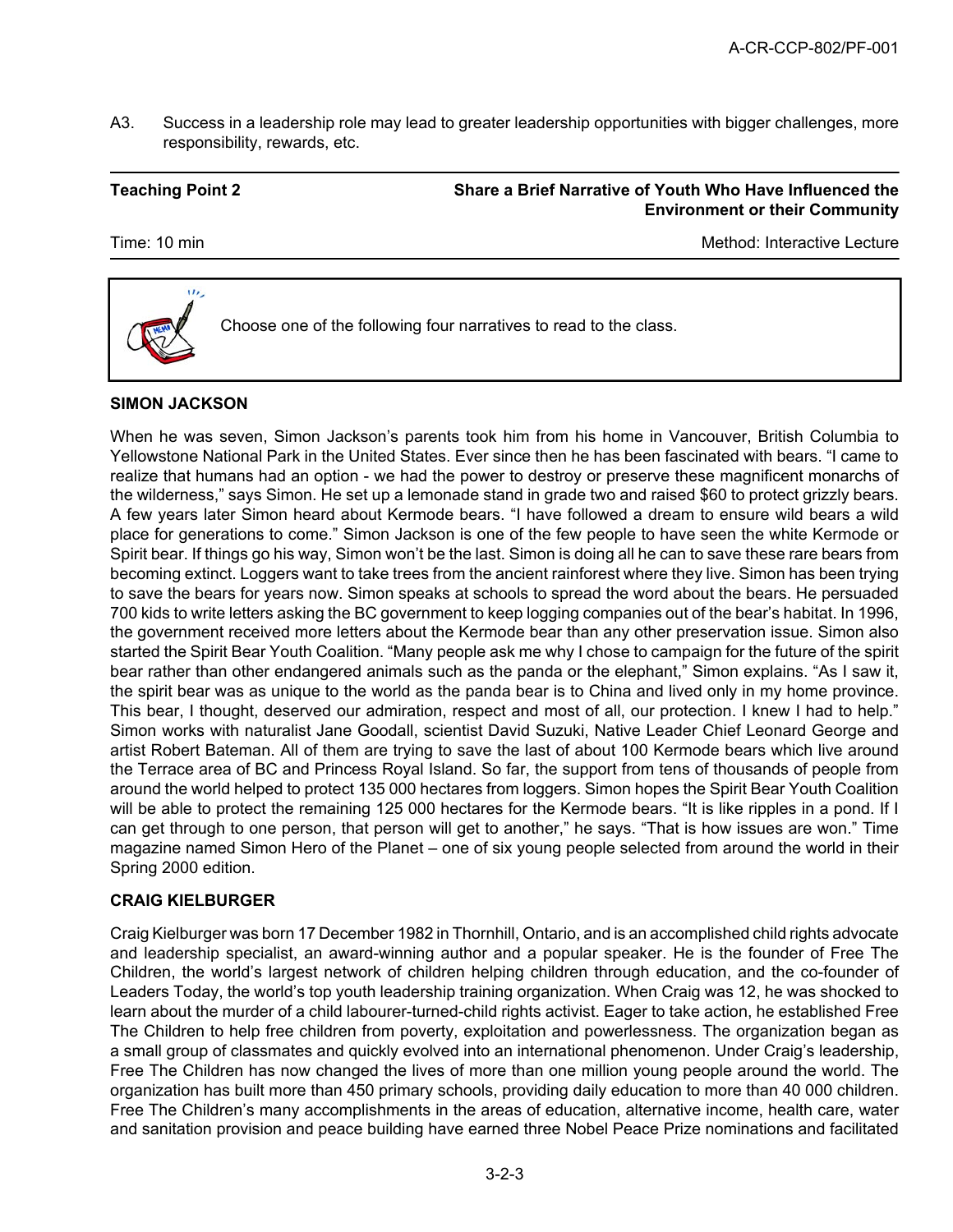high profile partnerships with organizations such as the United Nations and Oprah's Angel Network. Convinced of the importance of leadership development in empowering youth, Craig co-founded Leaders Today in 1999. Leaders Today empowers young people through leadership education, providing them with the inspiration and tools to affect positive social change. The organization delivers one-of-a-kind local and international training experiences, reaching more than 350 000 youth every year. Craig has travelled to more than 50 countries, visiting underprivileged children and speaking out in defence of children's rights. An internationally renowned speaker, Craig frequently addresses business groups, government bodies, educators, unions and students. A sought-after speaker, he has shared the podium a number of times with former U.S. president Bill Clinton, as well as with such world renowned leaders as Nelson Mandela, Queen Noor, Archbishop Desmond Tutu and the Dalai Lama. Craig has shown the world that no one is ever too young to make a difference. His work has been featured on The Oprah Winfrey Show, CNN, CBC, BBC, 60 Minutes and profiled in The Economist, Time and People magazines and numerous newspapers.

# THE GREENKIDS

GreenKids was established during 1990-1991 school year by the sixth grade students in Lafayette Regional School in rural Franconia, New Hampshire. It started as a part of an integrated subject, Critical Skills L.B.R.P. (Learning By Real Problems). The students knew of an absence of children's environmental projects in New England and they wanted to alleviate the problem of the environment. The first group of students, First Generation GreenKids, brainstormed and came up with a list of goals that they hoped to achieve during the school year. Goals included establishing the group, writing a Book of Issues, For Kids by Kids, having it published, writing quarterly newsletters, promoting recycling and responsible environmental attitudes throughout the area and finally, showing that adults will listen to the opinions of children when their opinions are presented intelligently. These lofty goals might seem impossible for a group of 11 and 12 year olds, but through hard work and empowerment they realized all but one of their goals: that of getting their book published. The First Generation succeeded in producing a quality newsletter, and parts of it were featured in the quarterly newsletter of the New Hampshire Wildlife Federation. They researched, edited, and entered their product into a word processor, developed a group of subscribers, and helped pay for materials. The book was based on environmental issues which they felt were very important. They followed the same processes in publishing the book as they did in creating the newsletter. Their work was high quality. GreenKids also had the opportunity to visit other schools to talk about their experiences and to help start their own activist groups. Letters were written to persons in power to expand recycling. But the year was ending and the completed, illustrated book was not yet published. GreenKids Second Generation decided to make these goals its yearly objective: keep the newsletter going; get the school to recycle; buy trees for all nursery school and Kindergarten through grade 5 students; promote community cleanups; and raise funds to publish the book.

# KIDS FOR A CLEAN ENVIRONMENT

In 1989, Melissa Poe, a fourth grader in Nashville, Tennessee, founded a children's environmental club called Kids For A Clean Environment or Kids F.A.C.E. In three years the club had grown from a group of six within her elementary school to a positive, proactive international youth organization with more than 200 000 members. She also wrote for the newsletter she created for her club, which had a worldwide distribution of 2 million. In August 1989, Melissa began an ongoing campaign to encourage children and adults to become involved with the protection of our natural resources. Kids F.A.C.E. started when Melissa wrote a letter to the President of the United States. Dissatisfied with the President's initial response, she decided to take action on her own. In January of 1990, she appeared on NBC's Today show after writing a letter requesting an appearance. In April of 1990, 250 billboards were placed nationwide with her letter to the President. She also began speaking to encourage children to get involved, and she established chapters of Kids F.A.C.E. In May 1990, she wrote a letter to Wal-Mart Corporation asking for help for her club, and in November 1990, Melissa created her club newsletter: Kids F.A.C.E. Illustrated. In October 1991, she drafted the Children's Forest concepts with another organization and prepared and circulated petitions. In September 1992, she launched Kids F.A.C.E. Save-A-Tree project with tree-planting programs. In January 1993, she created the design for International Kid's Earth Flag and began the campaign to get kids to help make the flag. Kids For A Clean Environment is an international children's environmental organization whose purpose is to sponsor educational, community-wide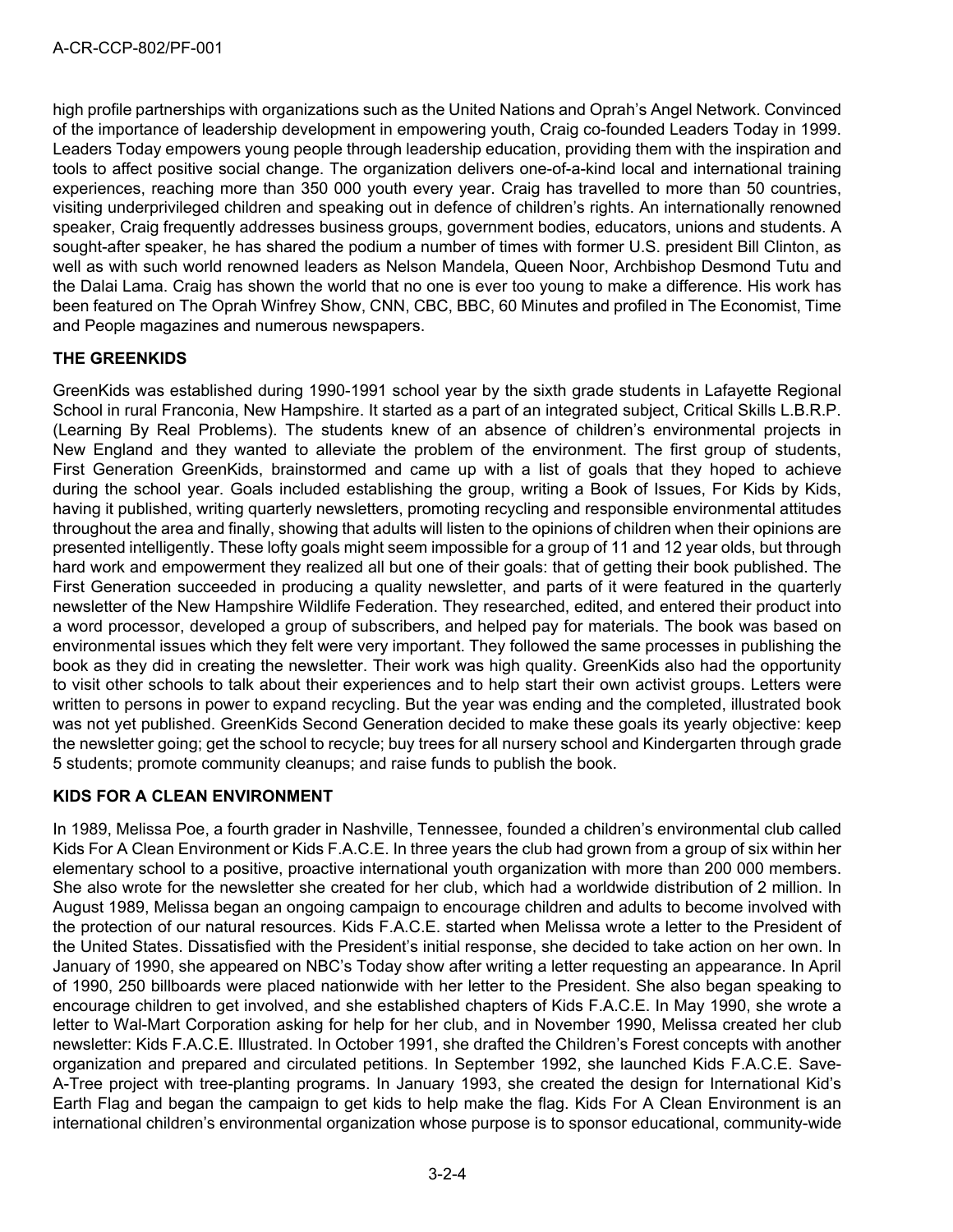programs in order to further children's involvement in environmental causes; to present information to children concerning the environment and the detrimental effects of pollution and waste on the environment; and to sponsor membership organizations designed to heighten awareness of hazards to the environment and ways of curbing such hazards.

### CONFIRMATION OF TEACHING POINT 2

#### **QUESTIONS**

- Q1. How do cadets feel about the person or people in the narrative?
- Q2. Do cadets feel these leaders were using the principles of leadership discussed in TP1?
- Q3. How were these principles used?

#### ANTICIPATED ANSWERS

- A1. Answers will vary.
- A2. Answers will vary.
- A3. Answers will vary.

### Teaching Point 3 Discuss a Peer Leader Who has Influenced the Environment or the Community in a Positive Way

Time: 10 min Method: Group Discussion Method: Group Discussion

# BACKGROUND KNOWLEDGE



The point of the group discussion is to draw the following information from the group using the tips for answering/facilitating discussion and the suggested questions provided.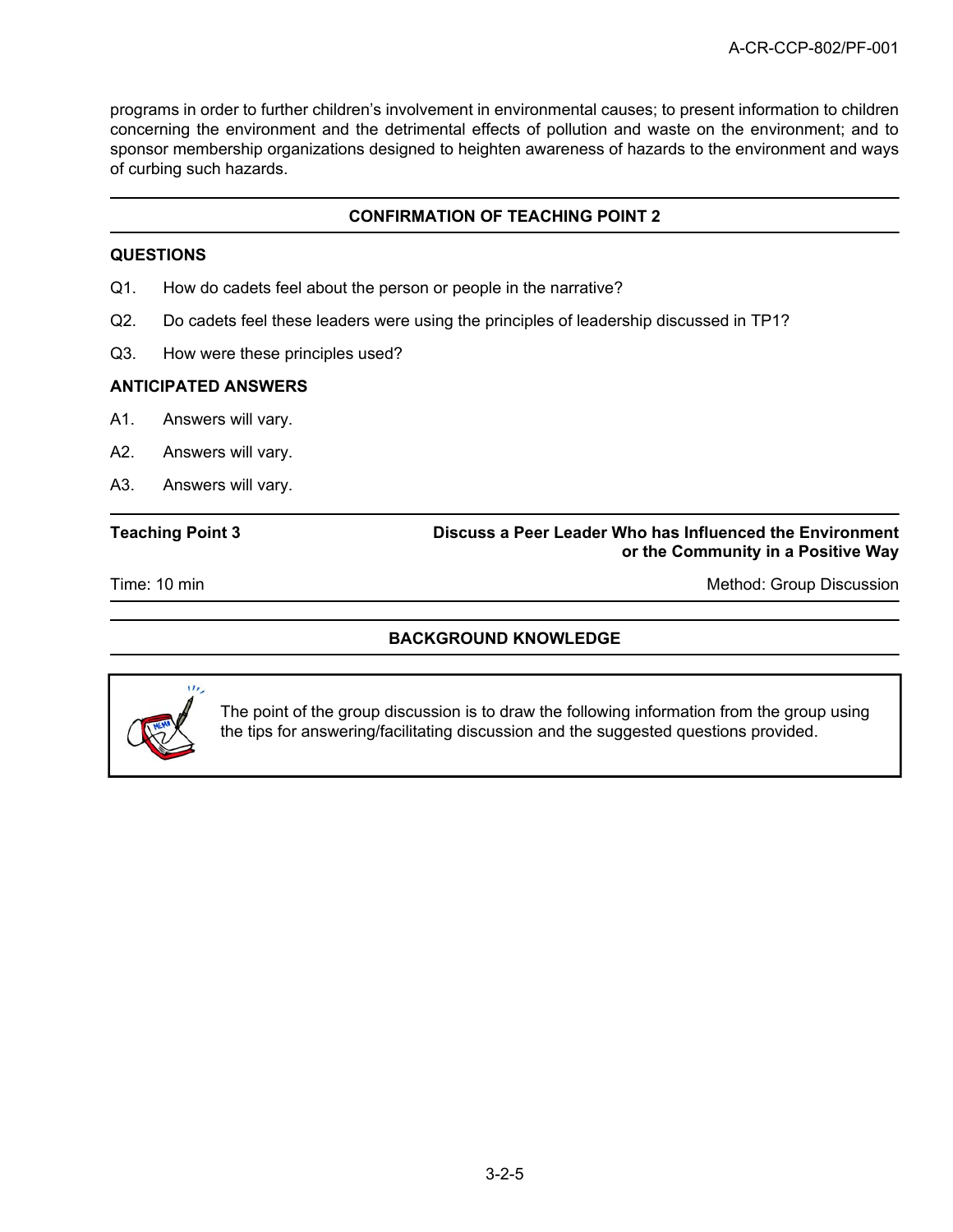# GROUP DISCUSSION

| TIPS FOR ANSWERING/FACILITATING DISCUSSION                                                                                                                                                                                                                                                                                 |                                                                                                                                                                                                                                              |  |  |  |  |  |
|----------------------------------------------------------------------------------------------------------------------------------------------------------------------------------------------------------------------------------------------------------------------------------------------------------------------------|----------------------------------------------------------------------------------------------------------------------------------------------------------------------------------------------------------------------------------------------|--|--|--|--|--|
| Establish ground rules for discussion,<br>e.g. everyone should listen respectfully;<br>don't interrupt; only one person speaks<br>at a time; no one's ideas should be<br>made fun of; you can disagree with<br>ideas but not with the person; try to<br>understand others as much as you<br>hope they understand you; etc. | Listen and respond in a way that<br>indicates you have heard and<br>understood the cadet. This can be<br>done by paraphrasing their ideas.<br>Give the cadets time to respond to your<br>questions.<br>Ensure every cadet has an opportunity |  |  |  |  |  |
| Sit the group in a circle, making sure all<br>cadets can be seen by everyone else.                                                                                                                                                                                                                                         | to participate. One option is to go<br>around the group and have each<br>cadet answer the question with a short                                                                                                                              |  |  |  |  |  |
| Ask questions that will provoke<br>thought; in other words avoid questions<br>with yes or no answers.                                                                                                                                                                                                                      | answer. Cadets must also have the<br>option to pass if they wish.<br>Additional questions should be                                                                                                                                          |  |  |  |  |  |
| Manage time by ensuring the cadets<br>stay on topic.                                                                                                                                                                                                                                                                       | prepared ahead of time.                                                                                                                                                                                                                      |  |  |  |  |  |

# SUGGESTED QUESTIONS

- Q1. Describe what types of things could be considered being a positive influence in their community.
- Q2. Describe a situation where their peers have used their influence to help the environment or to help their community.
- Q3. Describe a situation where they have used their influence to help the environment or to help their community.
- Q4. Describe what types of things youth at their age level could do in their community to be a positive influence.



Other questions and answers will develop throughout the group discussion. The group discussion should not be limited to only those suggested.



Reinforce those answers given and comments made during the group discussion, ensuring the teaching point has been covered.

# END OF LESSON CONFIRMATION

The cadets' participation in the group discussion in TP3 will serve as the confirmation of this lesson.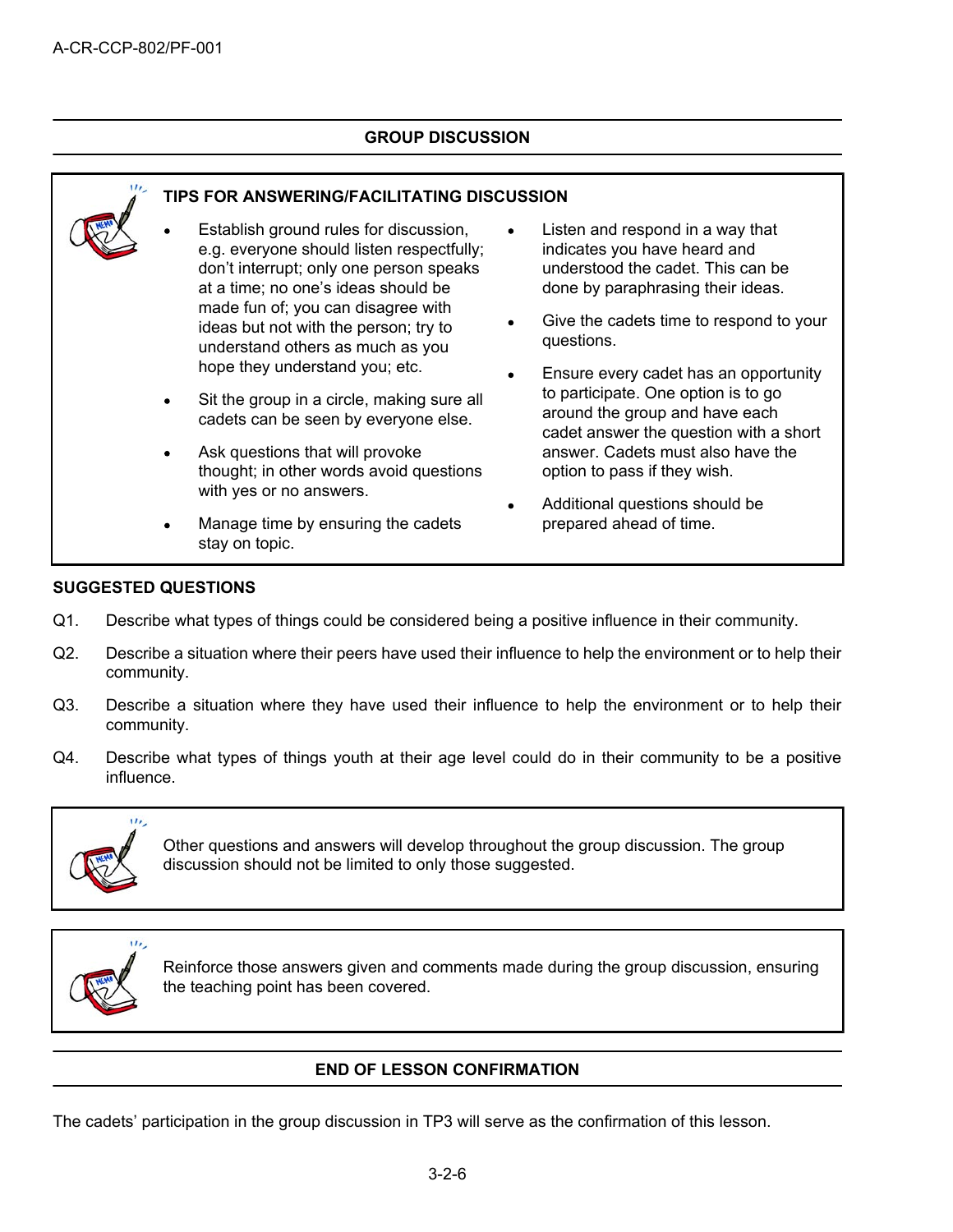### **CONCLUSION**

#### HOMEWORK/READING/PRACTICE

N/A.

#### METHOD OF EVALUATION

N/A.

#### CLOSING STATEMENT

Throughout the Cadet Program, cadets may be given many occasions to lead. To improve their leadership ability, cadets may incorporate the principles of leadership into their own leadership style. Cadets may learn from the situations discussed that they are never too young to use their influence in a positive manner.

#### INSTRUCTOR NOTES/REMARKS

Instructors are encouraged to research recent newsworthy articles of youth in the area that have positively influenced the environment or their community, to share as in-class stories.

### **REFERENCES**

- A0-010 CATO 11-03 D Cdts 2. (2006). Cadet Program Mandate. Ottawa, ON: Department of National Defence.
- C0-112 (ISBN 0-8407-6744-7) Maxwell, J. C. (1993). Developing the Leader Within You. Nashville, Tennessee: Thomas Nelson Inc. Publishers.
- C0-113 (ISBN 1-882664-12-4) Karnes, F. A. & Bean, S. M. (1995). Leadership for Students: A Practical Guide for Ages 8-18. Waco, Texas: Prufrock Press.
- C0-131 Free The Children. (2007). Craig Kielburger Biography. Retrieved 13 March 2007, from http:// www.freethechildren.com/aboutus/craigmarc/craigkielburger.htm.
- C0-132 Kidz World. (2007). Teen Protects White Bear. Retrieved 13 March 2007, from http:// www.kidzworld.com/article/1065-teen-protects-white-bear.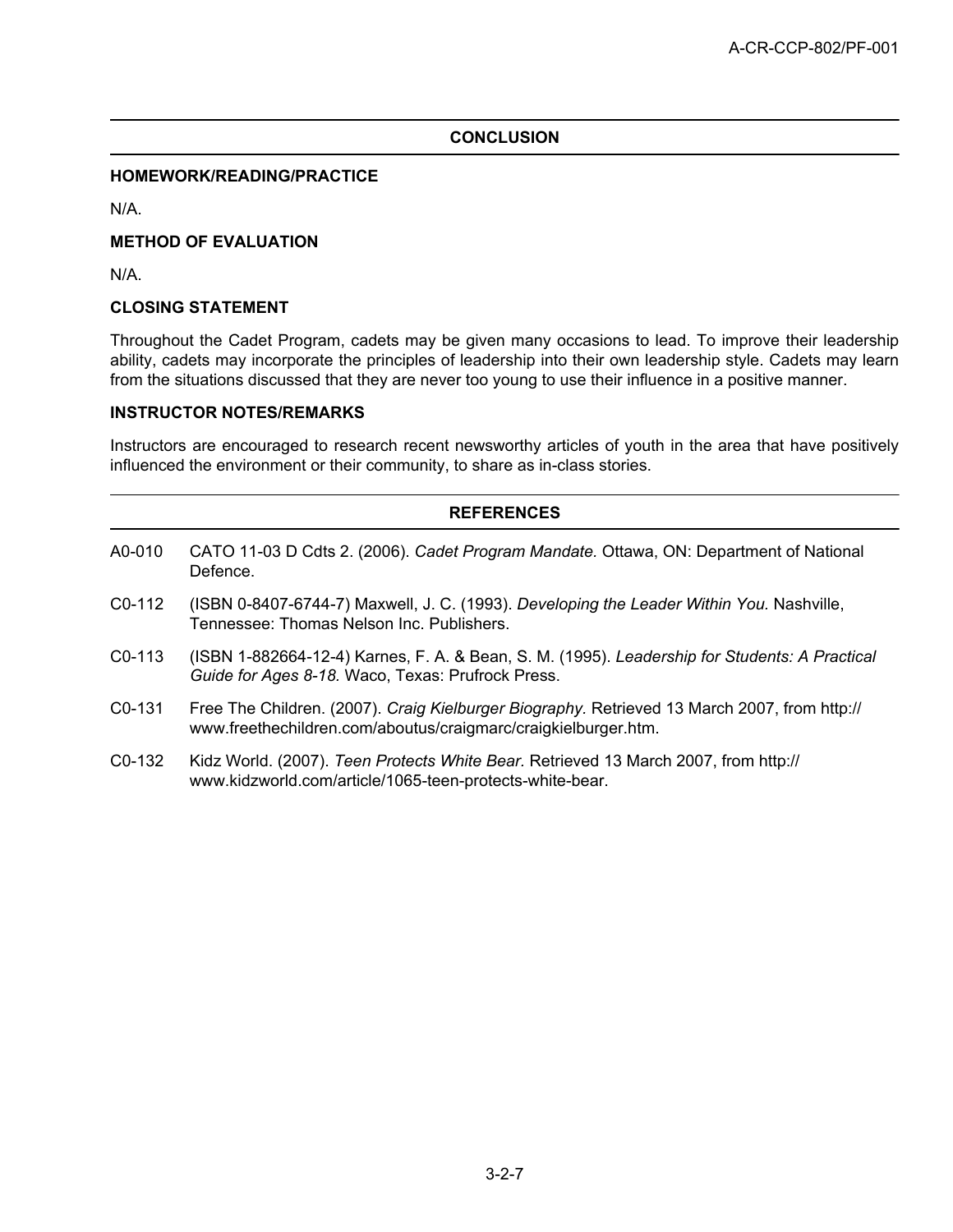THIS PAGE INTENTIONALLY LEFT BLANK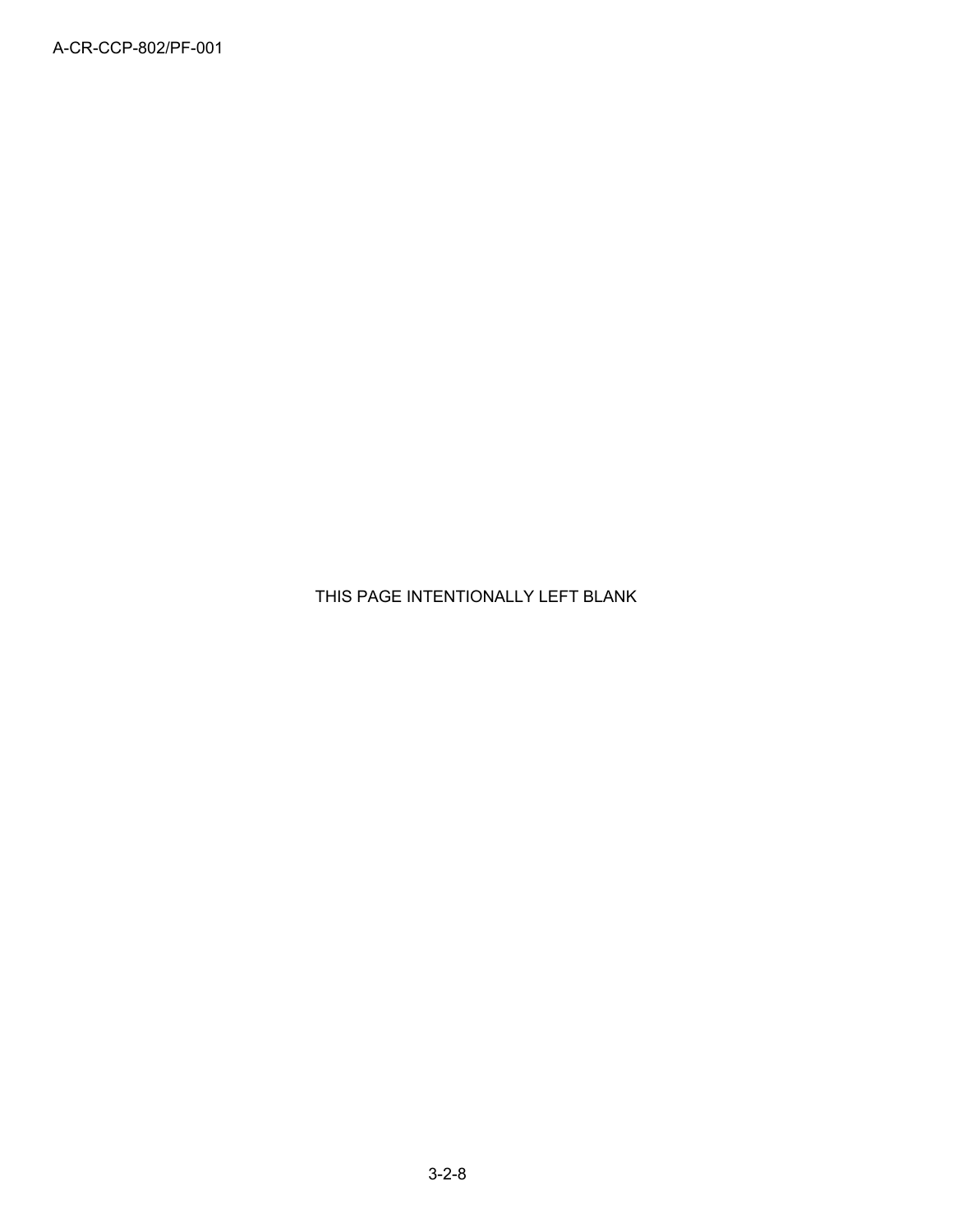

COMMON TRAINING

INSTRUCTIONAL GUIDE



### SECTION 3

#### EO M203.03 – DISCUSS EFFECTIVE COMMUNICATION IN A PEER SETTING

Total Time: 30 min

#### PREPARATION

#### PRE-LESSON INSTRUCTIONS

Resources needed for the delivery of this lesson are listed in the lesson specification located in A-CR-CCP-802/PG-001, Chapter 4. Specific uses for said resources are identified throughout the Instructional Guide within the TP for which they are required.

Review the lesson content and become familiar with the material prior to delivering the lesson.

#### PRE-LESSON ASSIGNMENT

N/A.

#### APPROACH

An interactive lecture was chosen for this lesson to orient the cadets to effective communication in a peer setting, to generate interest and to present basic material.

### INTRODUCTION

#### REVIEW

N/A.

#### **OBJECTIVES**

By the end of this lesson the cadet shall discuss effective communication in a peer setting.

#### **IMPORTANCE**

It is important for cadets to learn effective communication in a peer setting to continue to improve their leadership skills. Effectively communicating in a peer setting may improve the leadership skills of cadets because communication is the most basic way to influence others. Effective communication may be used to resolve and/or reduce problems and conflict. By experiencing the benefits of effective communication in a peer setting, cadets may enhance their self-confidence and self-esteem.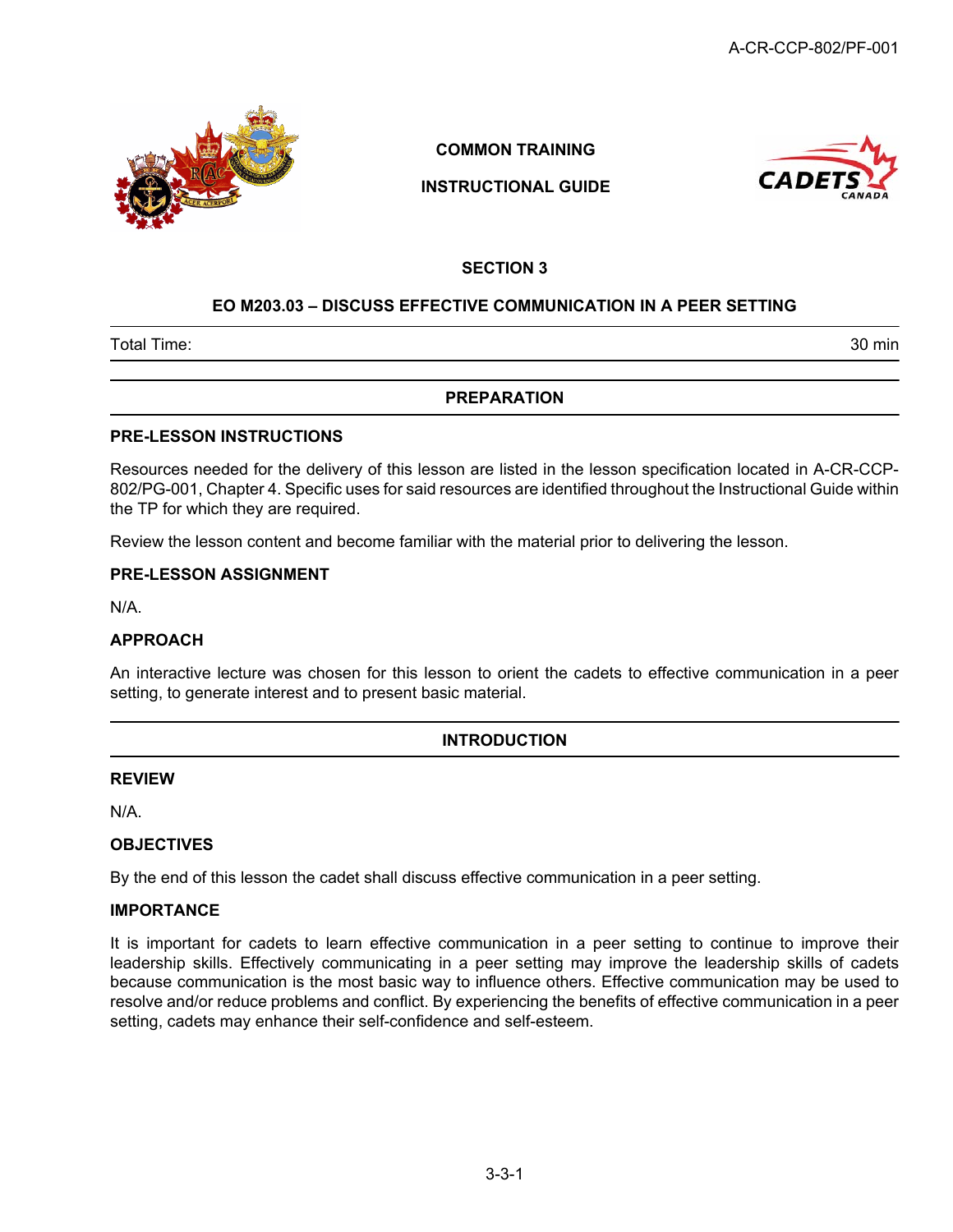# Teaching Point 1 Discuss How Communication Is Fundamental to Influencing **Others**

Time: 10 min Method: Interactive Lecture Companies And Method: Interactive Lecture

Effective communication is a critical skill for leaders in a peer setting. Communication is the exchange of thoughts, messages and information. It is the process of sharing knowledge, interests, attitudes, opinions, feelings and ideas with others. Through communication one person can influence others. Effective communication may also be used to resolve and/or reduce problems and conflict.

### COMMUNICATION IS A SKILL

Like any skill, the ability to communicate with competence must be learned and developed over a lifetime. Communication skills permit the flow of ideas from one individual to another or to a group, and vice versa. The process of communication can include both verbal and non-verbal messages.

#### NON-VERBAL COMMUNICATION

Non-verbal communication uses many channels for sending and receiving information. Information is received through all our senses (taste, sight, smell, touch and sound). Some aspects of non-verbal communication include:

Eye Contact. Looking directly at another person when speaking is an effective way of indicating sincerity and getting someone's attention.

Body Posture. The weight of the message being sent will be increased when facing the person being spoken to, standing or sitting closer to them and leaning forward. Using correct body posture when listening is also an effective way of indicating interest in the conversation.

Gestures. A message that has a body gesture attached to it takes on added emphasis.

Facial Expressions. When making a statement, make sure facial expressions agree with the message.

Voice Tone, Volume Changes. Shouting may cause people to become defensive, just a whispering may cause people to tune out the message. Make sure voice levels are correct for the space and that statements are convincing without being intimidating.

Being able to read non-verbal responses to communication, while leading in a peer setting, may help cadets understand how they are being perceived.

### SENDING, RECEIVING AND RESPONDING TO A MESSAGE

Communication consists of three things: sending, receiving and responding to a message.

The sender must deliver a clear message, taking into consideration the characteristics of the individual(s) receiving the message. Is the person a child or an adult? Is there one person, or are there 20? These and similar factors all determine how the message should be sent.

Next, the message is received. It is important to remember that receivers translate what they have heard based on their own set of definitions, which may differ greatly for those of the sender.

The final component of communication is response. A response lets the sender know the message has been received. All three parts are necessary for effective communication.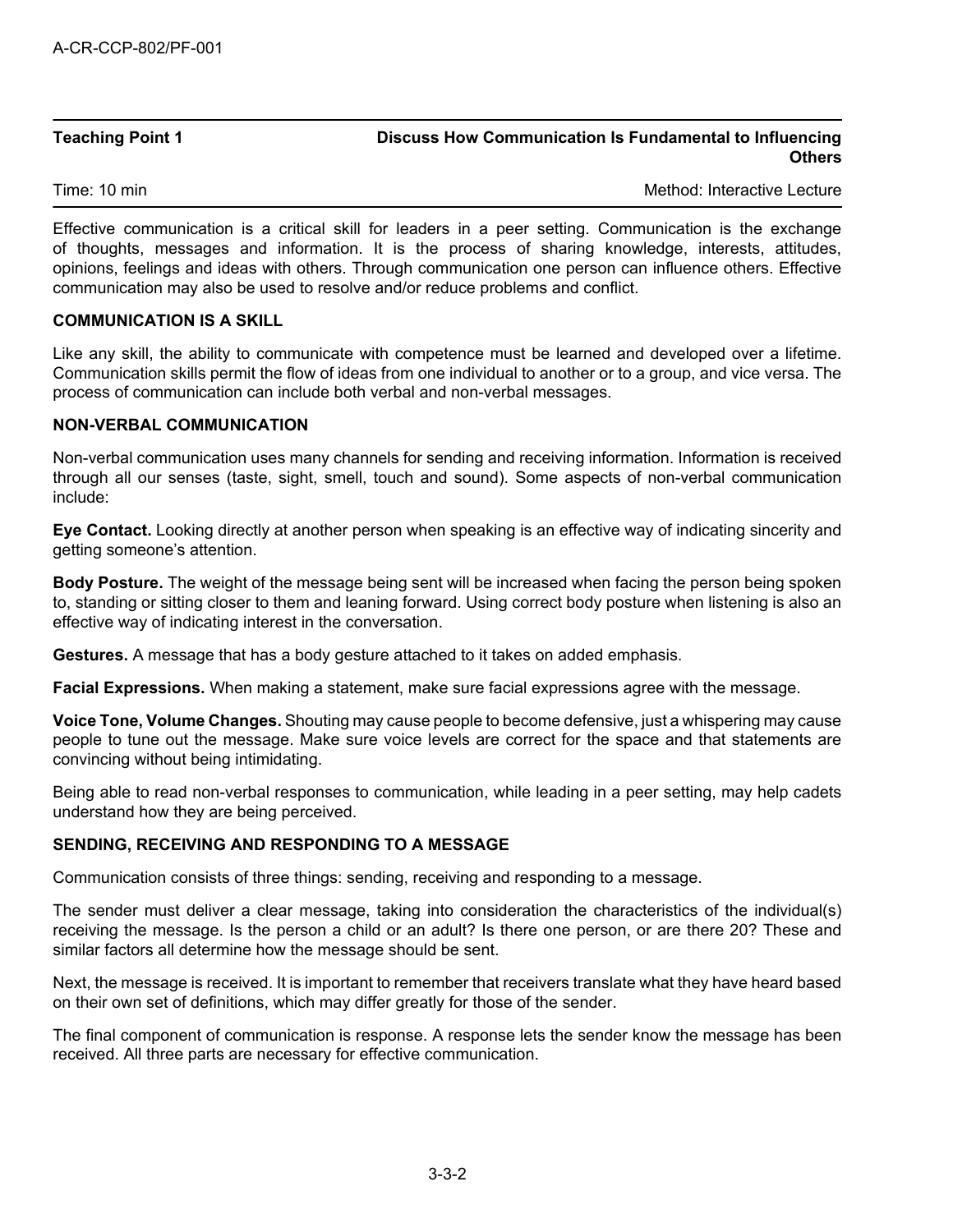### CONFIRMATION OF TEACHING POINT 1

#### QUESTIONS

- Q1. Why are communication skills a fundamental part of leadership?
- Q2. List some aspects of non-verbal communication.
- Q3. Communication consists of three things, name them.

#### ANTICIPATED ANSWERS

- A1. Communication skills are a fundamental part of leadership because they permit the flow of ideas from one individual to another or to a group, and vice versa.
- A2. Some aspects of non-verbal communication include:
	- eye contact;  $\bullet$
	- body posture;  $\bullet$
	- gestures;  $\bullet$
	- facial expressions; and  $\bullet$
	- voice tone, volume changes.
- A3. Communication consists of three things: sending, receiving and responding to a message.

# Teaching Point 2 Explain the Three Styles of Communication

Time: 5 min Method: Interactive Lecture Communication of the Method: Interactive Lecture

# THREE STYLES OF COMMUNICATION

Aggressive Communication. A person who is an aggressive communicator puts their own wants and needs ahead of everyone else and they often ignore or belittle other people's concerns.

Aggressive communicators often:

- talk over people and interrupt;
- make sarcastic, demeaning or threatening remarks;
- consider only their own point of view; or
- stand too close, lean over you or in some other way make you feel physically uncomfortable.

Aggressive communication usually leads to hostility, anger and resentment.

Passive Communication. A person who is a passive communicator puts other people's wants and needs ahead of their own and often denies what they want or need.

Passive communicators often:

- hardly ever say what they want or need;
- let others make decisions for them;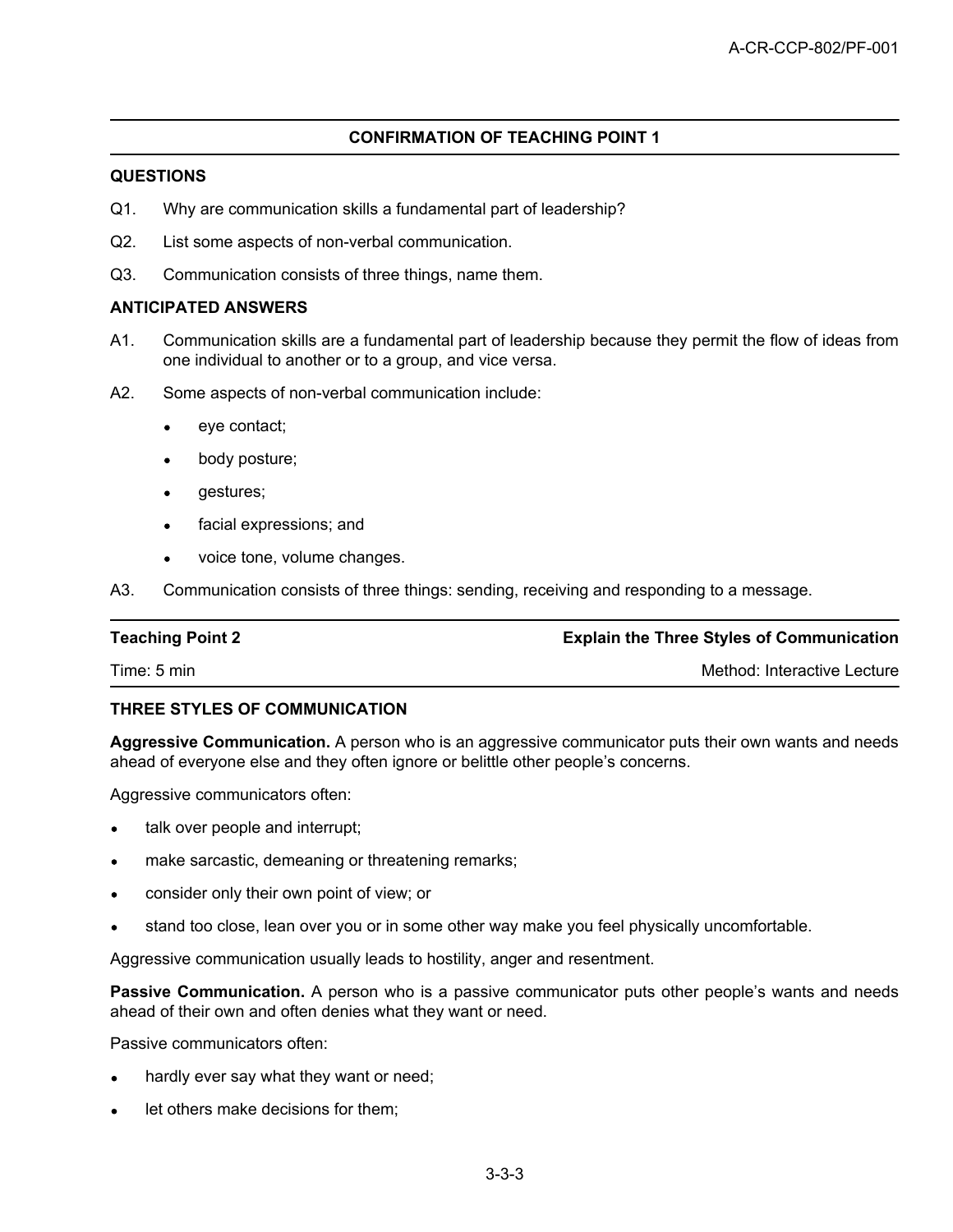- avoid conflict and disagreement at all costs; and
- drop hints rather than directly request that something gets done.

Passive communication usually leads to bad feelings and damages relationships.

Assertive Communication. A person who is an assertive communicator uses skills based on mutual respect. Assertive communicators can say how they see things and hear how others see things. They work towards outcomes that satisfy everyone.

Assertive communicators often:

- are open and honest about what they are thinking and feeling;
- make direct requests if they want something done, leaving the option to say "no";
- respect themselves and show respect to others; and
- are able to disagree without creating bad feelings.

Assertive communication usually results in clear and open communication.

# CONFIRMATION OF TEACHING POINT 2

#### **QUESTIONS**

- Q1. Name the three styles of communication.
- Q2. What are some characteristics of assertive communicators?
- Q3. Assertive communication usually results in what?

#### ANTICIPATED ANSWERS

- A1. The three styles of communication are aggressive, passive and assertive.
- A2. Assertive communicators often:
	- are open and honest about what they are thinking and feeling;  $\bullet$
	- makes direct requests if they want something done, leaving the option to say "no";  $\bullet$
	- respect themselves and show respect to others; and
	- are able to disagree without creating bad feelings.
- A3. Assertive communication usually results in clear and open communication.

# Teaching Point 3 Discuss Assertive Communication Time: 10 min Method: Interactive Lecture Companies And Method: Interactive Lecture

Assertive people use a number of important communication skills. They ask questions to gather information and check that they have understood correctly. Assertive people say what is on their mind in a direct yet courteous way so there is no hidden message.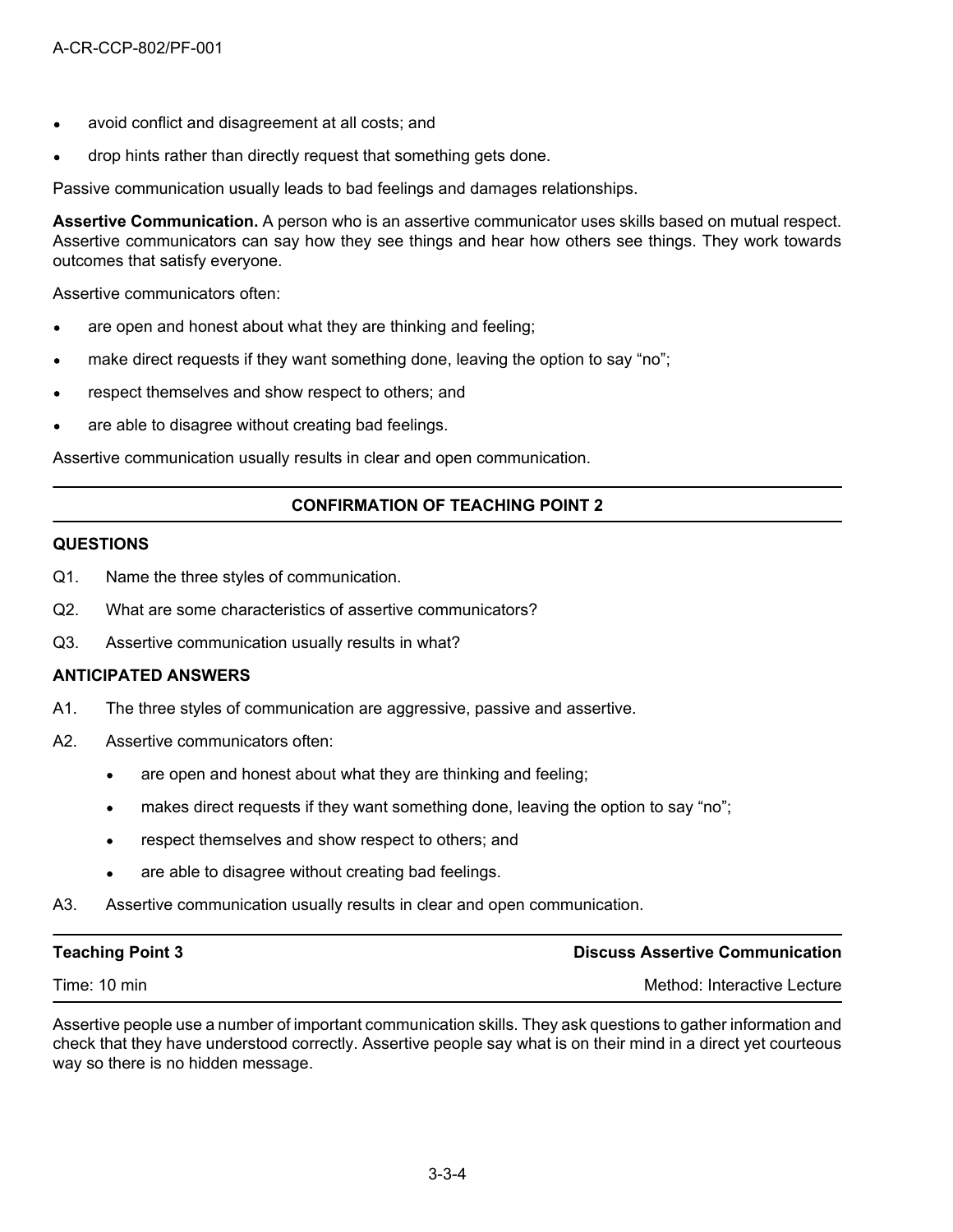### USING "I" STATEMENTS

One of the most important skills that an assertive communicator uses is making "I" statements. Assertive people use "I" language. An assertive communicator uses statements like "I'd like…", "I'd appreciate…", "I think…." and "I feel"… etc. They own their own messages and speak for themselves. Their suggestions are not weighted with advice, commands, and "shoulds" or "oughts". Their feedback is constructive and free from blame.

Non-verbally assertive people:

- make appropriate eye contact;
- sit or stand comfortably erect;
- use open gestures to support their comments;
- speak in a clear, steady, firm tone of voice; and
- maintain open, unchanging and relaxed facial expressions that accurately reflect their thoughts.

# ACTIVE LISTENING SKILLS

Assertive people also use active listening skills. These skills include:

- repeating the conversation back to the speaker, in their own words, to understand the speakers meaning;
- not talking about themselves;
- letting the speaker take the lead by encouraging them back to the issue if the speaker digresses;
- concentrating fully on what the speaker is saying;
- asking for clarification if it is needed;
- acknowledging the speaker's feelings; and
- allowing for silence.

# CONFIRMATION OF TEACHING POINT 3

#### **QUESTIONS**

- Q1. Give three examples of "I" statements.
- Q2. Give some examples of non-verbal communication used by assertive people.
- Q3. Give some examples of active listening skills.

### ANTICIPATED ANSWERS

- A1. "I'd like…", "I'd appreciate…", "I think…" and "I feel"… etc.
- A2. Non-verbally assertive people:
	- make appropriate eye contact;  $\bullet$
	- sit or stand comfortably erect;  $\bullet$
	- use open gestures to support their comments; $\bullet$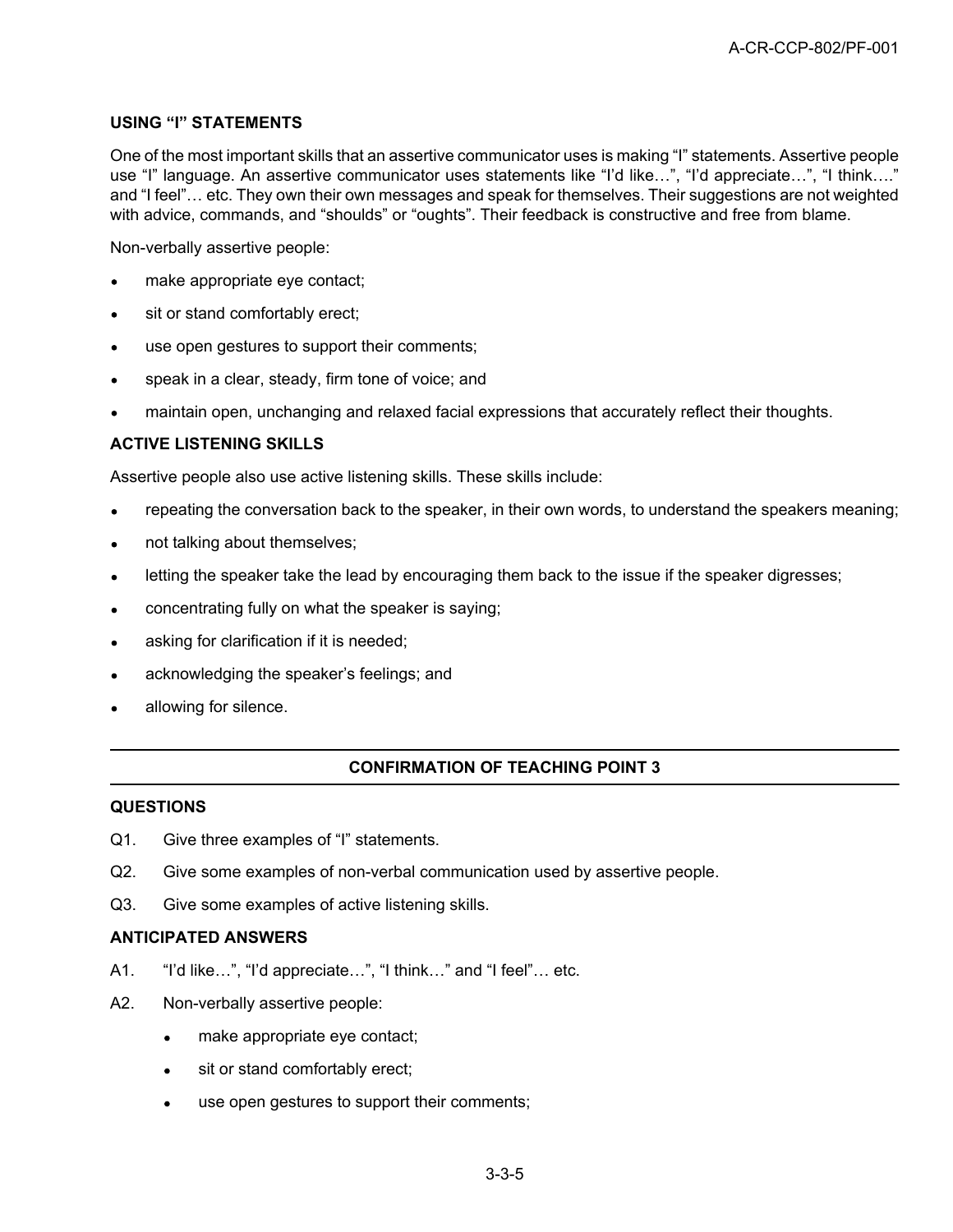- speak in a clear, steady, firm tone of voice; and  $\bullet$
- maintain open, unchanging and relaxed facial expressions that accurately reflect their thoughts.  $\bullet$
- A3. Active listening skills include:
	- repeating the conversation back to the speaker, in their own words, to understand the speakers meaning;
	- not talking about themselves;
	- letting the speaker take the lead by encouraging them back to the issue if the speaker digresses;
	- concentrating fully on what the speaker is saying;
	- asking for clarification if it is needed;
	- acknowledging the speaker's feelings; and
	- allowing for silence.

# END OF LESSON CONFIRMATION

#### **QUESTIONS**

- Q1. Communication consists of three things; name them.
- Q2. What are some characteristics of assertive communicators?
- Q3. Why do assertive people use "I" statements?

### ANTICIPATED ANSWERS

- A1. Communication consists of three things: sending, receiving and responding to a message.
- A2. Assertive communicators often:
	- are open and honest about what they are thinking and feeling;  $\bullet$
	- makes direct requests if they want something done, leaving the option to say "no";
	- respect themselves and show respect to others; and  $\bullet$
	- are able to disagree without creating bad feelings.  $\bullet$
- A3. Assertive people use "I" statements because they own their own messages and speak for themselves.

# **CONCLUSION**

# HOMEWORK/READING/PRACTICE

N/A.

# METHOD OF EVALUATION

N/A.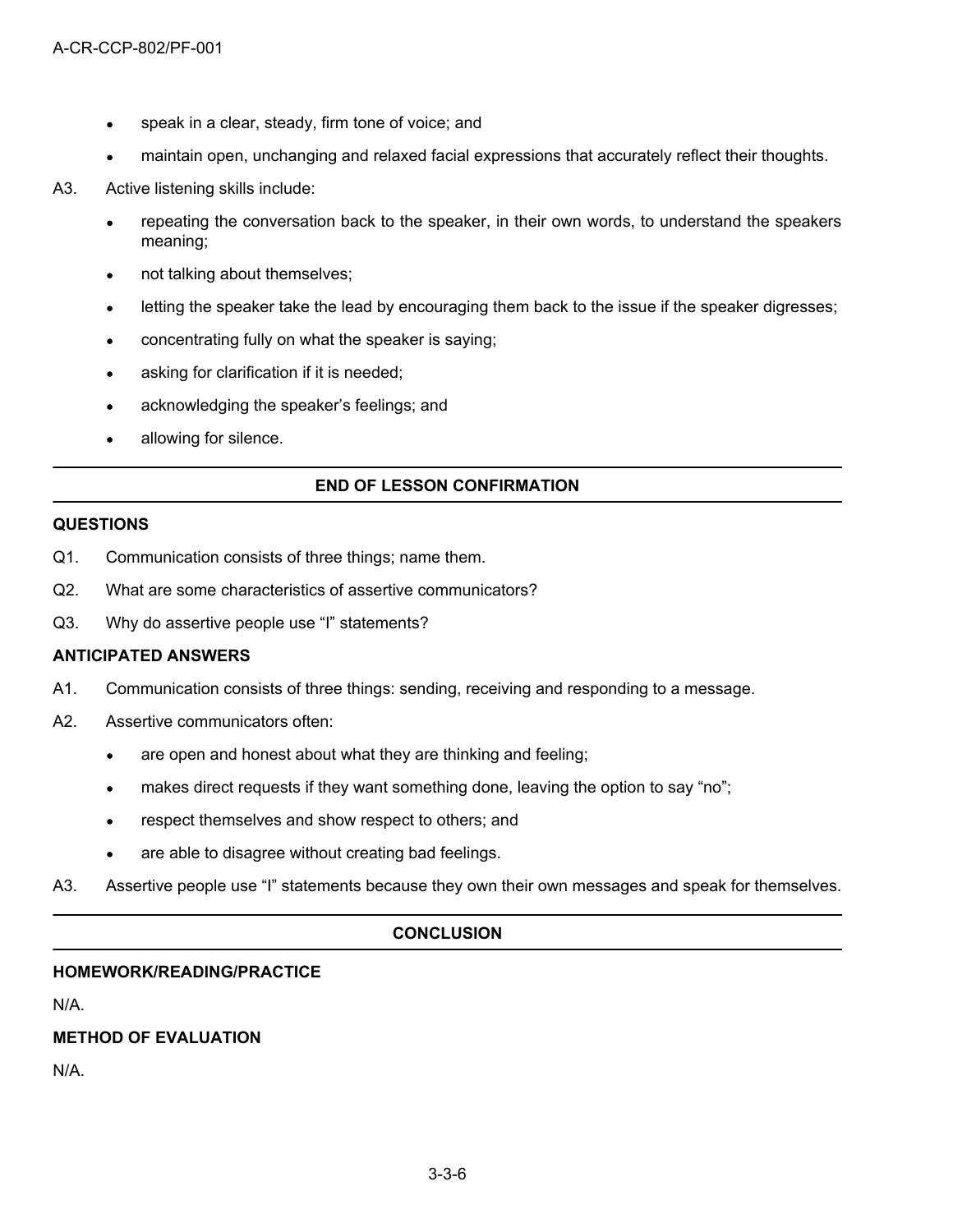# CLOSING STATEMENT

Effective communication is a critical talent for leaders. Effectively communicating in a peer setting may improve the leadership skills of cadets because communication is the most basic way to influence others. Using their influence in a peer setting, cadets may resolve and/or reduce problems and conflict and it may enhance cadets' self-confidence and self-esteem.

# INSTRUCTOR NOTES/REMARKS

N/A.

| <b>REFERENCES</b> |                                                                                                                                       |  |  |  |  |  |
|-------------------|---------------------------------------------------------------------------------------------------------------------------------------|--|--|--|--|--|
| C0-022            | (ISBN 0-02864-207-4) Cole, K. (2002). The Complete Idiots Guide to Clear Communications.<br>Indianapolis, IN: Pearson Education, Inc. |  |  |  |  |  |
| C0-115            | (ISBN 0-7879-4059-3) Van Linden, J. A. & Fertman, C. I. (1998). Youth Leadership. San<br>Francisco, California: Jossey-Bass Inc.      |  |  |  |  |  |
| $CO-144$          | (ISBN TBA) Colver, E. & Reid, M. (2001). Peacebuilders 2: Peer Helping. Ottawa, ON: YouCAN.                                           |  |  |  |  |  |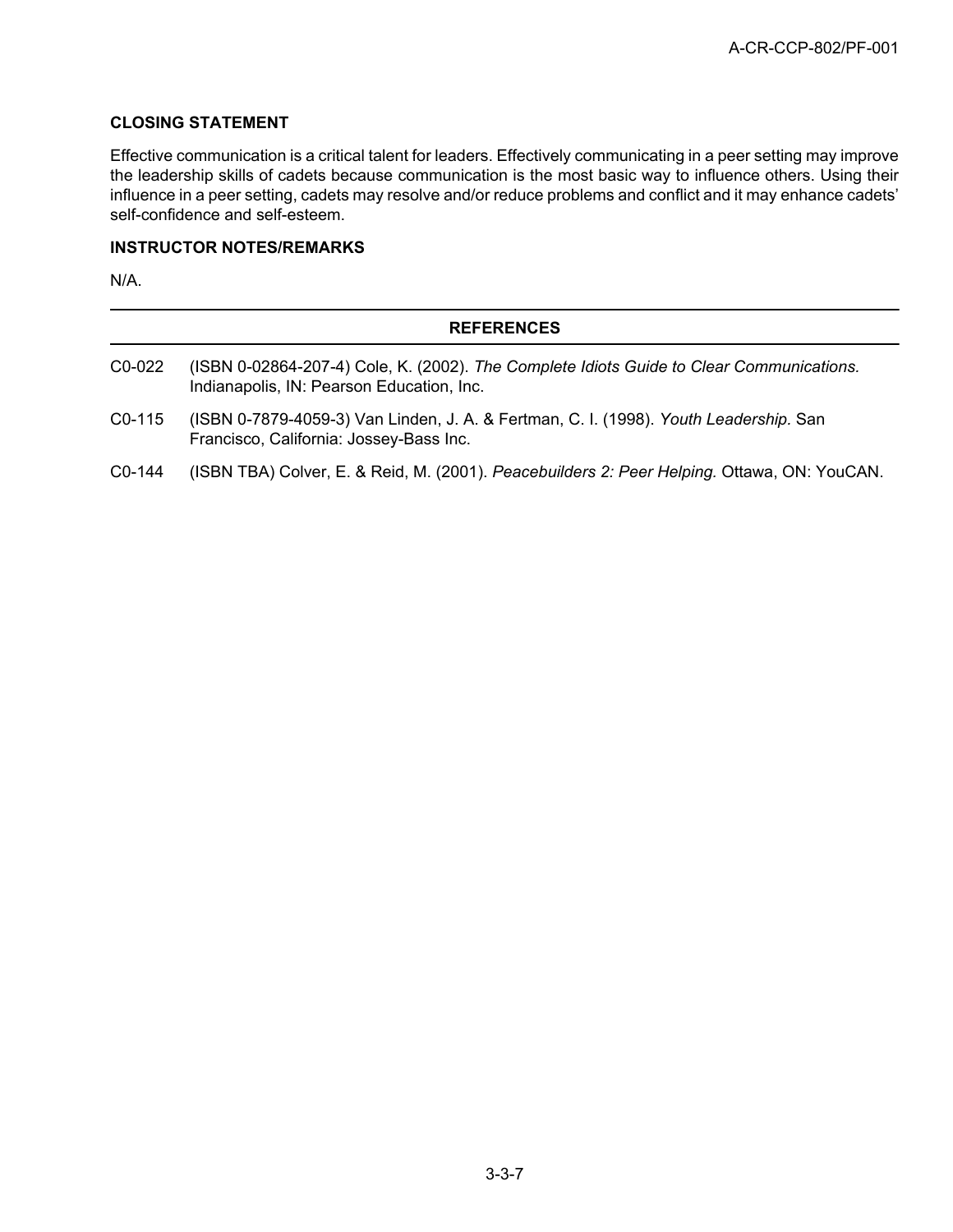THIS PAGE INTENTIONALLY LEFT BLANK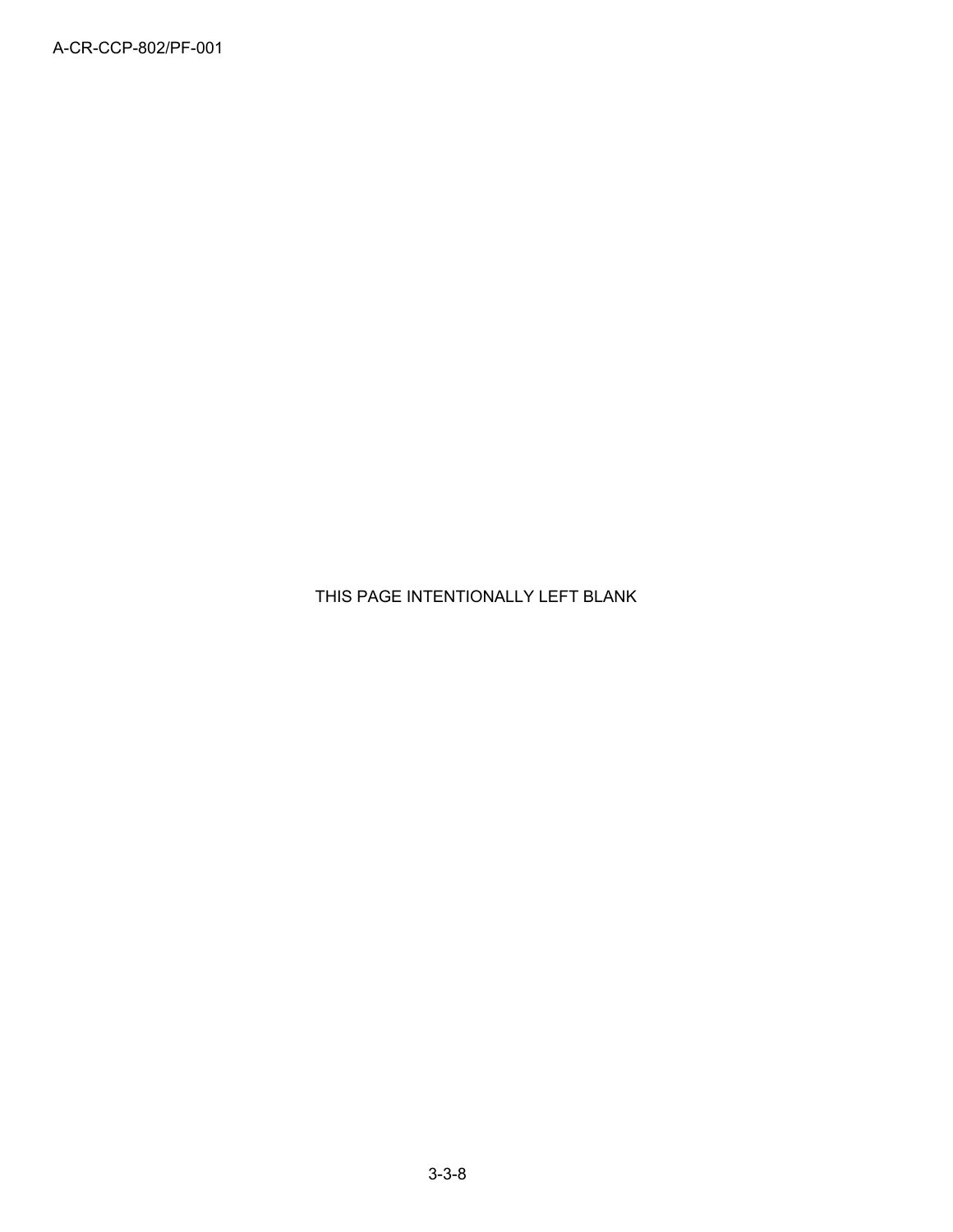

COMMON TRAINING

INSTRUCTIONAL GUIDE



### SECTION 4

#### EO M203.04 – DEMONSTRATE POSITIVE GROUP DYNAMICS

Total Time: 60 min

#### PREPARATION

#### PRE-LESSON INSTRUCTIONS

Resources needed for the delivery of this lesson are listed in the lesson specification located in A-CR-CCP-802/PG-001, Chapter 4. Specific uses for said resources are identified throughout the Instructional Guide within the TP for which they are required.

Review the lesson content and become familiar with the material prior to delivering the lesson.

#### PRE-LESSON ASSIGNMENT

N/A.

#### APPROACH

A group discussion was chosen for TP1 as it allows the cadets to interact with their peers and share their knowledge, experiences, opinions, and feelings about positive group dynamics.

An interactive lecture was chosen for TP2 to orient the cadets to positive group dynamics, to generate interest and to present basic material.

An in-class activity was chosen for TP3 as an interactive way to provoke thought and stimulate interest among cadets.

### INTRODUCTION

#### REVIEW

The review for this lesson will be from EO M103.03 (Participate in Team-building Activities).

# QUESTIONS

- Q1. What are the characteristics of a successful team?
- Q2. What are the advantages of effective teamwork?

# ANTICIPATED ANSWERS

A1. The characteristics of a successful team are:

clear communication,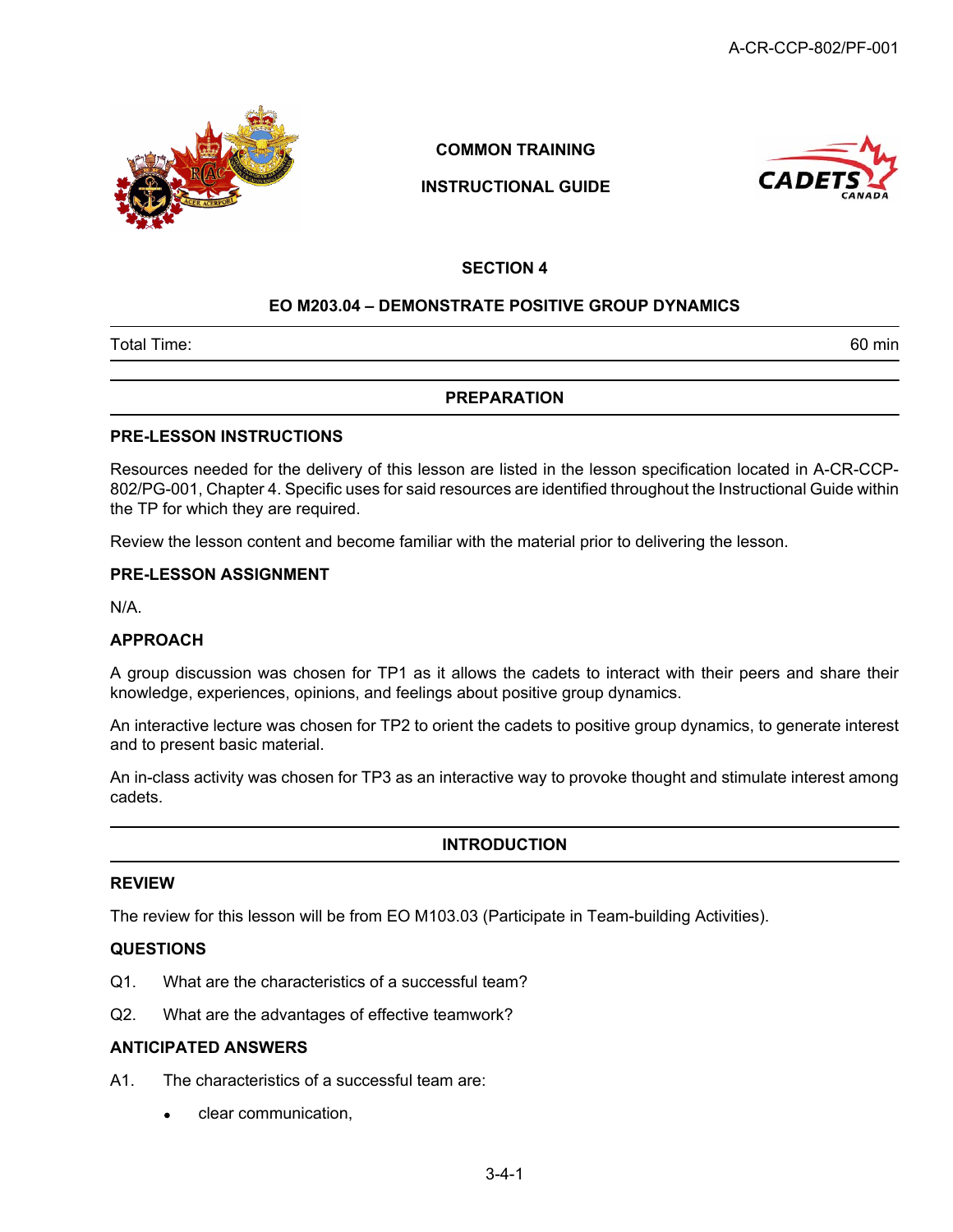- mutual cooperation and support,  $\bullet$
- share a common goal, and
- high esprit de corps.  $\bullet$
- A2. The advantages of effective teamwork are:
	- everyone is included ensuring a better outcome;  $\bullet$
	- tasks are often easier when more people are involved; and  $\bullet$
	- communication skills are developed.



Write down the characteristics of a successful team and advantages of effective teamwork on a whiteboard/flipchart/OHP.

# **OBJECTIVES**

By the end of this lesson the cadet shall be expected to demonstrate positive group dynamics.

# **IMPORTANCE**

It is important for cadets to learn about positive group dynamics to continue to improve their leadership skills. By experiencing the benefits of working as a supportive and encouraging team member in a peer setting, cadets may enhance their self-confidence and self-esteem.

**Teaching Point 1 Teaching Point 1 Discuss Positive Group Dynamics** 

Time: 10 min Method: Group Discussion Nethod: Group Discussion

# BACKGROUND KNOWLEDGE



The point of the group discussion is to draw the following information from the group using the tips for answering/facilitating discussion and the suggested questions provided.

According to "Youth Leadership", as individuals begin to work in groups, they discover that there are patterns of group development; they learn that all groups develop in predictable ways. Information about group development and dynamics dispels myths about groups. One myth many cadets believe is that "nobody feels the way I do." Feelings of isolation and detachment are common among individuals who enter a new group. As cadets learn more about the tasks necessary for groups to evolve, they discover that there is more to forming a positively functioning group than just bringing people together.

Cadets learn why people have come to the group. Through activities, cadets share what they are feeling and why they are there. As cadets discover how groups operate and as they learn about the kinds of forces that exist within groups, they begin to understand how they fit into their own group.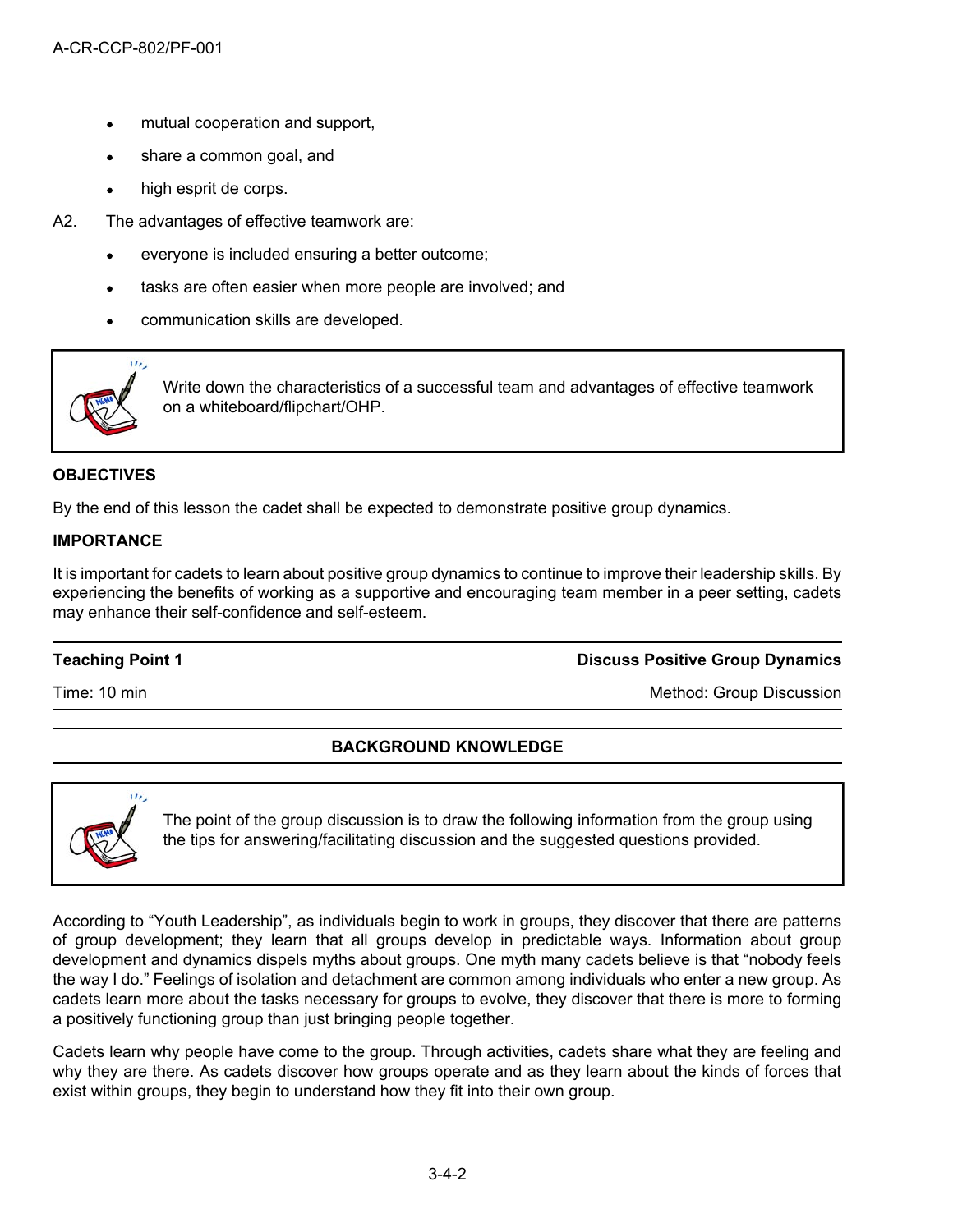In order for a peer group or team to perform at its highest level, each member of the team should display positive group dynamics. To demonstrate positive group dynamics, group members should:

- contribute to the group's goal;
- exhibit trust in the group;
- create a safe environment for others to share their opinions;
- follow the leader;
- finish the task;
- display esprit de corps; and
- appreciate others within the group.

### GROUP DISCUSSION

|  | TIPS FOR ANSWERING/FACILITATING DISCUSSION |                                                                                                                                                                                                             |   |                                                                                                                                            |  |  |  |
|--|--------------------------------------------|-------------------------------------------------------------------------------------------------------------------------------------------------------------------------------------------------------------|---|--------------------------------------------------------------------------------------------------------------------------------------------|--|--|--|
|  |                                            | Establish ground rules for discussion,<br>e.g. everyone should listen respectfully;<br>don't interrupt; only one person speaks<br>at a time; no one's ideas should be<br>made fun of; you can disagree with |   | Listen and respond in a way that<br>indicates you have heard and<br>understood the cadet. This can be<br>done by paraphrasing their ideas. |  |  |  |
|  |                                            | ideas but not with the person; try to<br>understand others as much as you                                                                                                                                   |   | Give the cadets time to respond to your<br>questions.                                                                                      |  |  |  |
|  |                                            | hope they understand you; etc.                                                                                                                                                                              | ٠ | Ensure every cadet has an opportunity                                                                                                      |  |  |  |
|  |                                            | Sit the group in a circle, making sure all<br>cadets can be seen by everyone else.                                                                                                                          |   | to participate. One option is to go<br>around the group and have each<br>cadet answer the question with a short                            |  |  |  |
|  |                                            | Ask questions that will provoke<br>thought; in other words avoid questions<br>with yes or no answers.                                                                                                       |   | answer. Cadets must also have the<br>option to pass if they wish.                                                                          |  |  |  |
|  |                                            |                                                                                                                                                                                                             |   | Additional questions should be                                                                                                             |  |  |  |
|  |                                            | Manage time by ensuring the cadets<br>stay on topic.                                                                                                                                                        |   | prepared ahead of time.                                                                                                                    |  |  |  |

# SUGGESTED QUESTIONS

Q1. What attributes must a cadet display within the team, to help the team be successful?



Have cadets brainstorm a list of the attributes that enable positive group dynamics. Copy the list on a whiteboard/flipchart/OHP.

- Q2. Are there some attributes that contribute more to the success of the team than other attributes? Why or why not?
- Q3. Besides cadets, where else would these attributes be advantageous in a peer setting?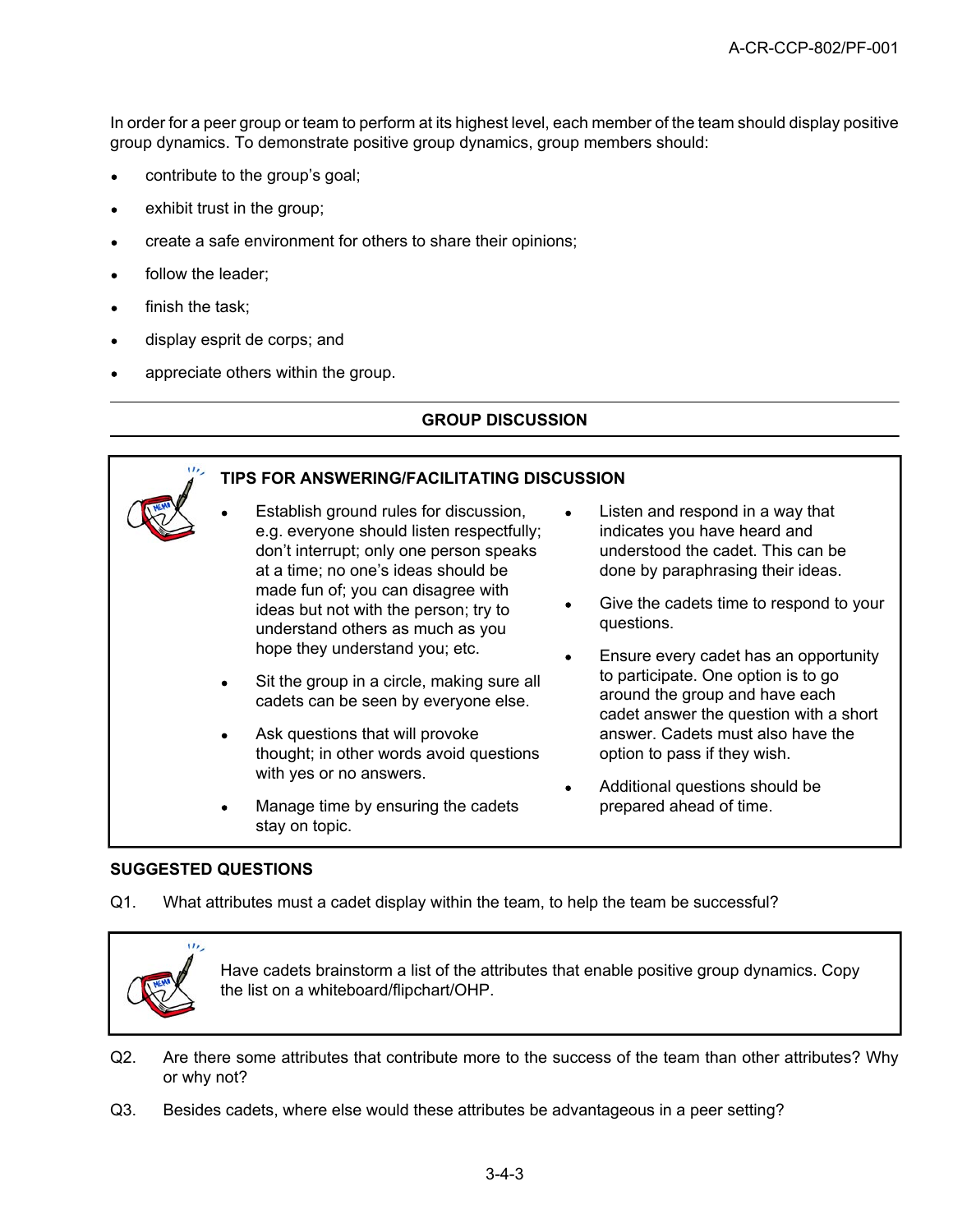

The attributes brainstormed by the cadets may not match the attributes in the background knowledge. Correct cadets during the discussion if the attributes suggested do not match the criteria for positive group dynamics.



Other questions and answers will develop throughout the group discussion. The group discussion should not be limited to only those suggested.



Reinforce those answers given and comments made during the group discussion, ensuring the teaching point has been covered.

# CONFIRMATION OF TEACHING POINT 1

The cadets' participation in the group discussion will serve as confirmation of this TP.

### Teaching Point 2 Explain How to Display Positive Group Dynamics

Time: 25 min Method: Interactive Lecture Communication of the Method: Interactive Lecture

When placed within a peer setting, each cadet should display positive group dynamics.



After explaining each point below, have cadets give examples of when they have seen the attribute displayed.

To display positive group dynamics, cadets must:

- Contribute to group discussions by providing input. This means contributing to every discussion. Even if a cadet has no new or original ideas, agree or disagree with other member's suggestions. Ask questions. Offer support and volunteer to take on extra assignments.
- Be motivated. Be enthusiastic and ensure the best effort each time when working in a team setting.
- Participate in establishing the team's goals. Cadets will have to work to meet the team's goals, so cadets should have a say in determining them. Ensure group goals are consistent with the aims of the cadet organization.
- Try new things. Do not be afraid to take risks. Trying new things shows courage, and courage is a leadership quality. Remember the turtle: it is perfectly safe when it stays in its shell, but to move ahead, the turtle must stick its neck and feet out.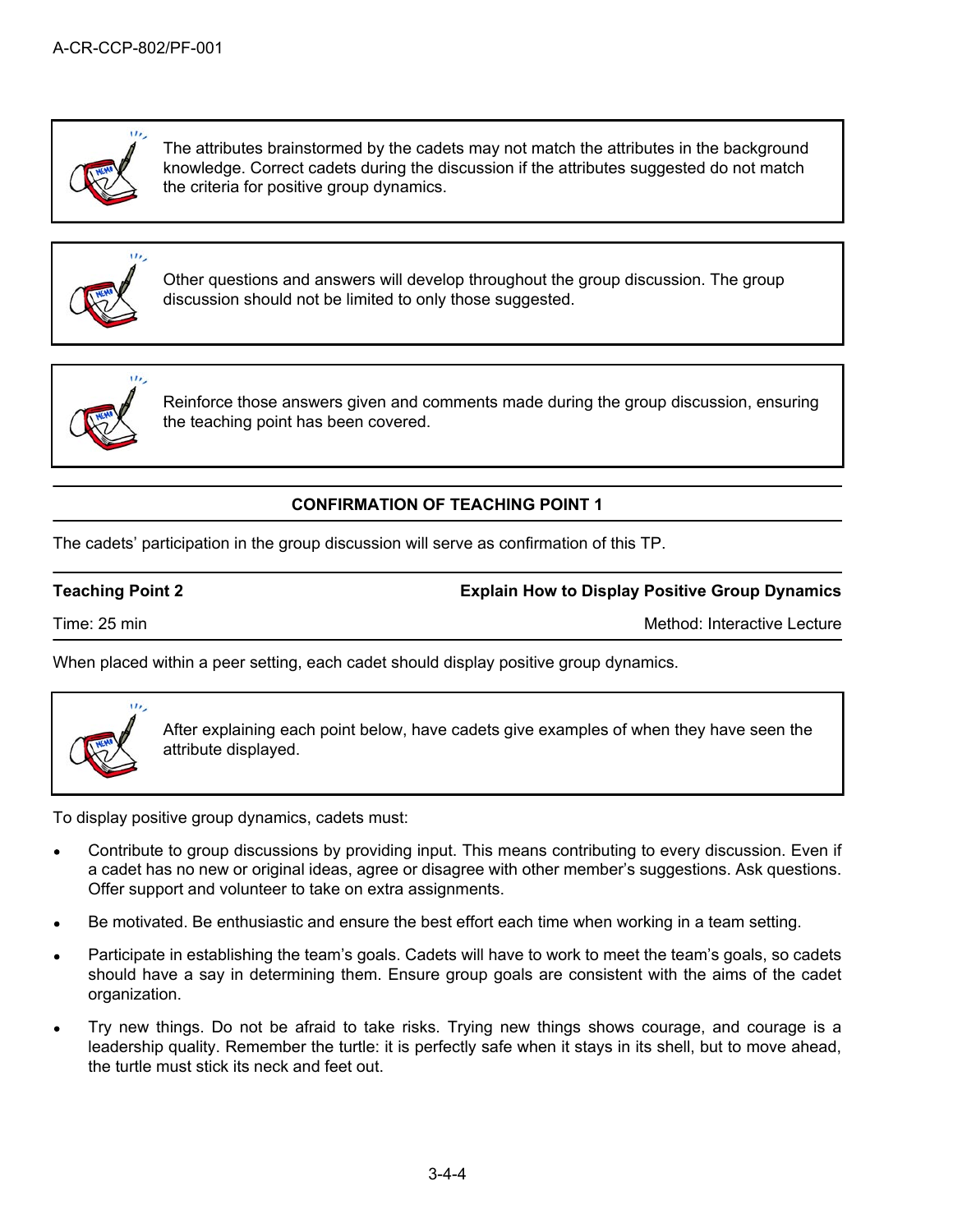- Be sensitive to other points of view. Listen to the opinions of other team members. Do not be afraid to express your view even if it is different or even the opposite of everybody else's. Deal respectfully with teammates who disagree. Be willing to compromise to achieve a consensus.
- Know teammates' strengths and weaknesses. If members know their teammates' talents and limitations, it enables the team to use all its personnel to its best advantage. Being aware of teammates individual habits may make working with them easier.
- Increase self-confidence through positive self-talk. Focusing on one's positive characteristics leads to increased self-confidence. To feel better about yourself, concentrate on the things done well and compliment yourself on those things. This is not always easy.
- Be cooperative. Be polite, be a team player, and support your teammates. Help them by distributing work evenly and by sharing information; do not compete.
- Resolve conflicts as quickly as possible at the lowest and most appropriate level. As mentioned in the CHAP program, if teammates have a conflict, find a solution. Do not let problems fester and do not hold a grudge. Once conflicts are resolved, let them go.
- Celebrate successes. When the team completes a task or completes a goal, share in the enjoyment. Have a quick team meeting and compliment all team members on a job well done. Praise team members in front of others. Show appreciation to teammates who have been especially helpful. Everyone likes to be congratulated. This may lead to increased feelings of enthusiasm and self-confidence by members of the team.



Compare the list of attitubutes developed during the group discussion with the attributes taught in TP2.

# CONFIRMATION OF TEACHING POINT 2

### QUESTIONS

- Q1. How can cadets contribute to group discussions?
- Q2. Why should cadets not be afraid to try new things within a team setting?
- Q3. Why should successes be celebrated?

### ANTICIPATED ANSWERS

- A1. Cadets can contribute to group discussions by providing input. This means contributing to every discussion.
- A2. Trying new things shows initiative, and initiative is a leadership quality.
- A3. Successes should be celebrated because everyone likes to be congratulated. This may lead to increased feelings of enthusiasm and self-confidence by members of the team.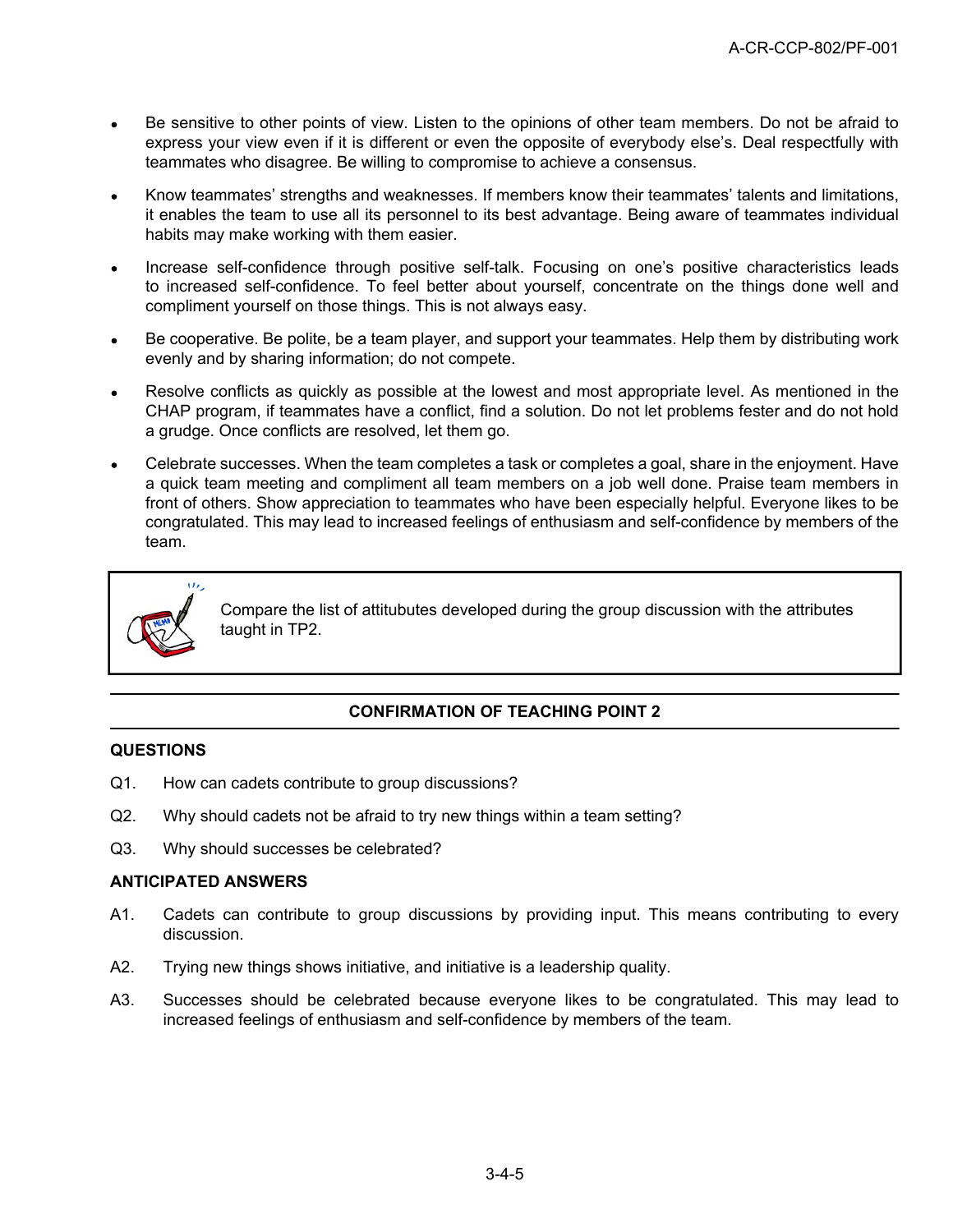# Teaching Point 3 Demonstrate Positive Group Dynamics

Time: 15 min Method: In-class Activity



It is very difficult to find an activity that will display all the aspects of positive group dynamics at once. This activity was chosen to give cadets the opportunity to be sensitive to other points of view, to listen without interrupting, to learn their teammates' strengths and weaknesses and to increase their self-confidence through positive self-talk.

# **ACTIVITY**

# **OBJECTIVE**

The objective of this activity is to have cadets demonstrate positive group dynamics within a peer setting to build mutual support and trust.

### RESOURCES

N/A.

# ACTIVITY LAYOUT

N/A.

# ACTIVITY INSTRUCTIONS



Remind cadets that the ability to build mutual trust is based on being able to communicate openly with members of the team.

- 1. Ask the cadets to find a partner, preferably someone they do not know well, or someone they would like to know better.
- 2. Have the cadets sit facing each other.
- 3. Have the cadets decide who will go first. Tell them to make eye contact with one another and get comfortable. Cadets must maintain an open body posture (no crossing of the arms or legs and no slouching). Cadets must tell their partners "What I like about myself." Cadets must speak for two minutes.
- 4. The passive partner cannot say a word, but through body language, (head nodding, leaning forward, smiling, etc.) must express a keen interest in what is being said.
- 5. At the end of two minutes, have the cadets switch roles and repeat the speaking/listening exercise.
- 6. Have cadets switch back to their original positions. Tell them to make eye contact with one another and get comfortable. Cadets must maintain an open body posture (no crossing of the arms or legs and no slouching). Have the first cadet speak about "What I don't like about myself". Cadets must speak for one minute.
- 7. The passive partner cannot say a word, but through body language, (head nodding, leaning forward, smiling, etc.) must express a keen interest in what is being said.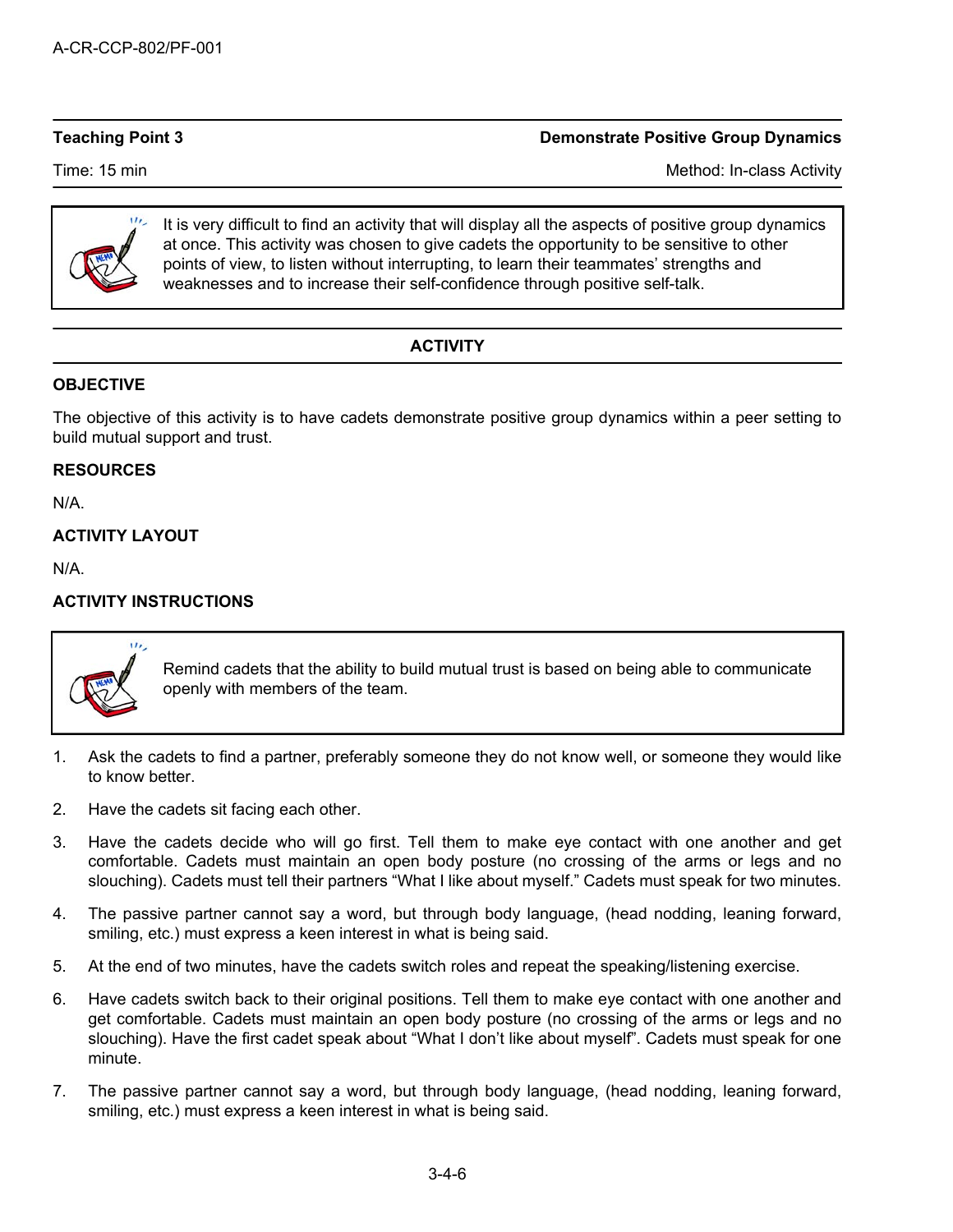- 8. At the end of one minute, have cadets switch roles and repeat the speaking/listening exercise.
- 9. After everyone is finished speaking/listening, conduct a short de-brief with the cadets to include the following questions:
	- Was it difficult to remain passive, silent and interested?
	- Was it easier to listen to another cadet speaking about their strengths or their weaknesses? Why?  $\bullet$
	- Was it easier to speak about their own strengths or their own weaknesses? Why?
	- Did having the listener show interest through body language help them be more open with their remarks? Why?

#### **SAFETY**

N/A.



Ensure cadets understand that this activity was chosen to give them an opportunity to demonstrate positive group dynamics by being sensitive to other points of view, listening without interrupting, learning your teammates' strengths and weaknesses and increasing their self-confidence through positive self-talk.

### END OF LESSON CONFIRMATION

The cadets' participation in the activity in TP3 will serve as confirmation of this lesson.

### **CONCLUSION**

#### HOMEWORK/READING/PRACTICE

N/A.

#### METHOD OF EVALUATION

N/A.

#### CLOSING STATEMENT

It is important to demonstrate positive group dynamics by being a supportive and encouraging team member within a peer setting. As a full participant in team activities, cadets may enjoy their tasks more and they may make more effective contributions to the team's success. This may assist in building the cadet's self-confidence and self-esteem and may improve their basic leadership skills.

#### INSTRUCTOR NOTES/REMARKS

The instructor shall provide a safe learning and team-building environment in which the cadets will display and demonstrate positive group dynamics.

#### **REFERENCES**

C0-028 (ISBN 0-07-046513-4) Newstrom, J. & Scannell, E. (1998). The Big Book of Team Building Games. USA: McGraw-Hill Companies.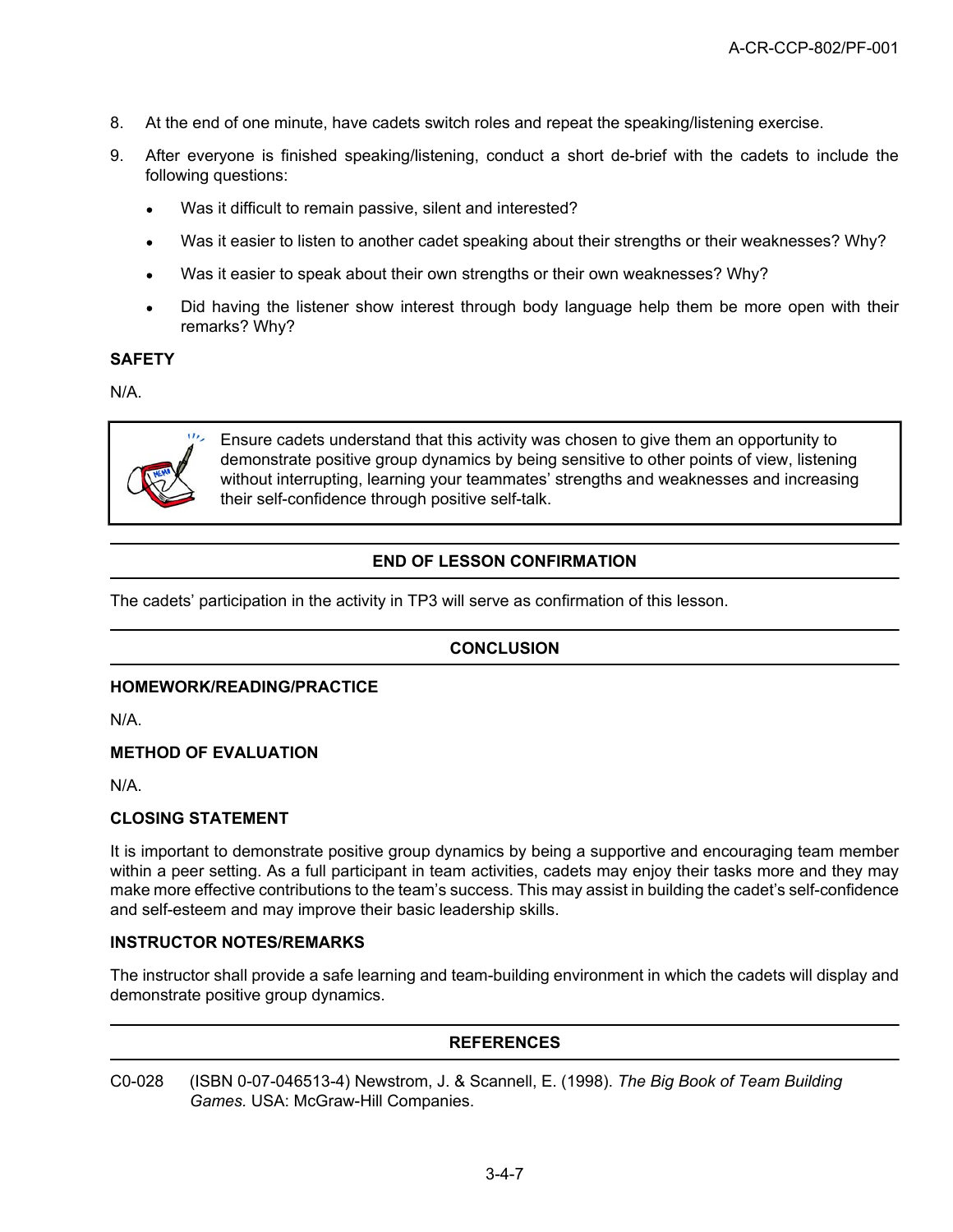- C0-114 (ISBN 0-02-863656-2) Pell, A. R. (1999). The Complete Idiot's Guide to Team Building. USA: Alpha Books.
- C0-115 (ISBN 0-7879-4059-3) Van Linden, J. A. & Fertman, C. I. (1998). Youth Leadership. San Francisco, California: Jossey-Bass Inc.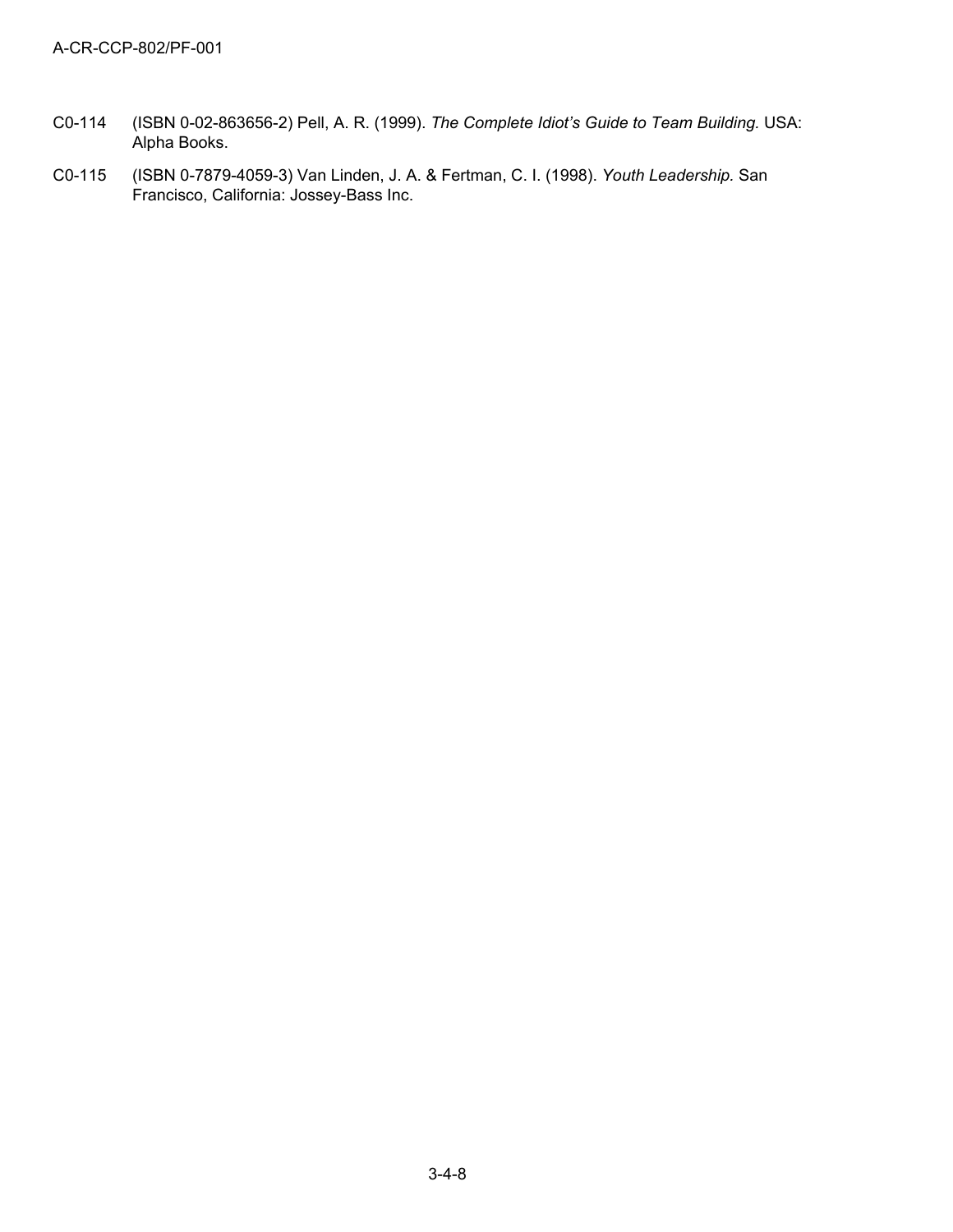

COMMON TRAINING

INSTRUCTIONAL GUIDE



# SECTION 5

# EO M203.05 – DISCUSS INFLUENCE BEHAVIOURS

Total Time: 30 min

### PREPARATION

#### PRE-LESSON INSTRUCTIONS

Resources needed for the delivery of this lesson are listed in the lesson specification located in A-CR-CCP-802/PG-001, Chapter 4. Specific uses for said resources are identified throughout the Instructional Guide within the TP for which they are required.

Review the lesson content and become familiar with the material prior to delivering the lesson.

Make six copies of the handouts located at Annexes B, C and D for the activities in TP1 to TP3.

#### PRE-LESSON ASSIGNMENT

N/A.

### APPROACH

An in-class activity was chosen for TP1 to TP3 as an interactive way to provoke thought and stimulate an interest among cadets.

A group discussion was chosen for TP4 as it allows the cadets to interact with their peers and share their knowledge, experiences, opinions and feelings about influence behaviours.

### INTRODUCTION

#### REVIEW

N/A.

### **OBJECTIVES**

By the end of this lesson the cadet shall be expected to discuss influence behaviours.

### IMPORTANCE

It is important for cadets to acknowledge the influence they have in a peer setting. Learning influence behaviours may enable cadets to choose the correct influence behaviour for the situation to successfully accomplish tasks in a peer setting.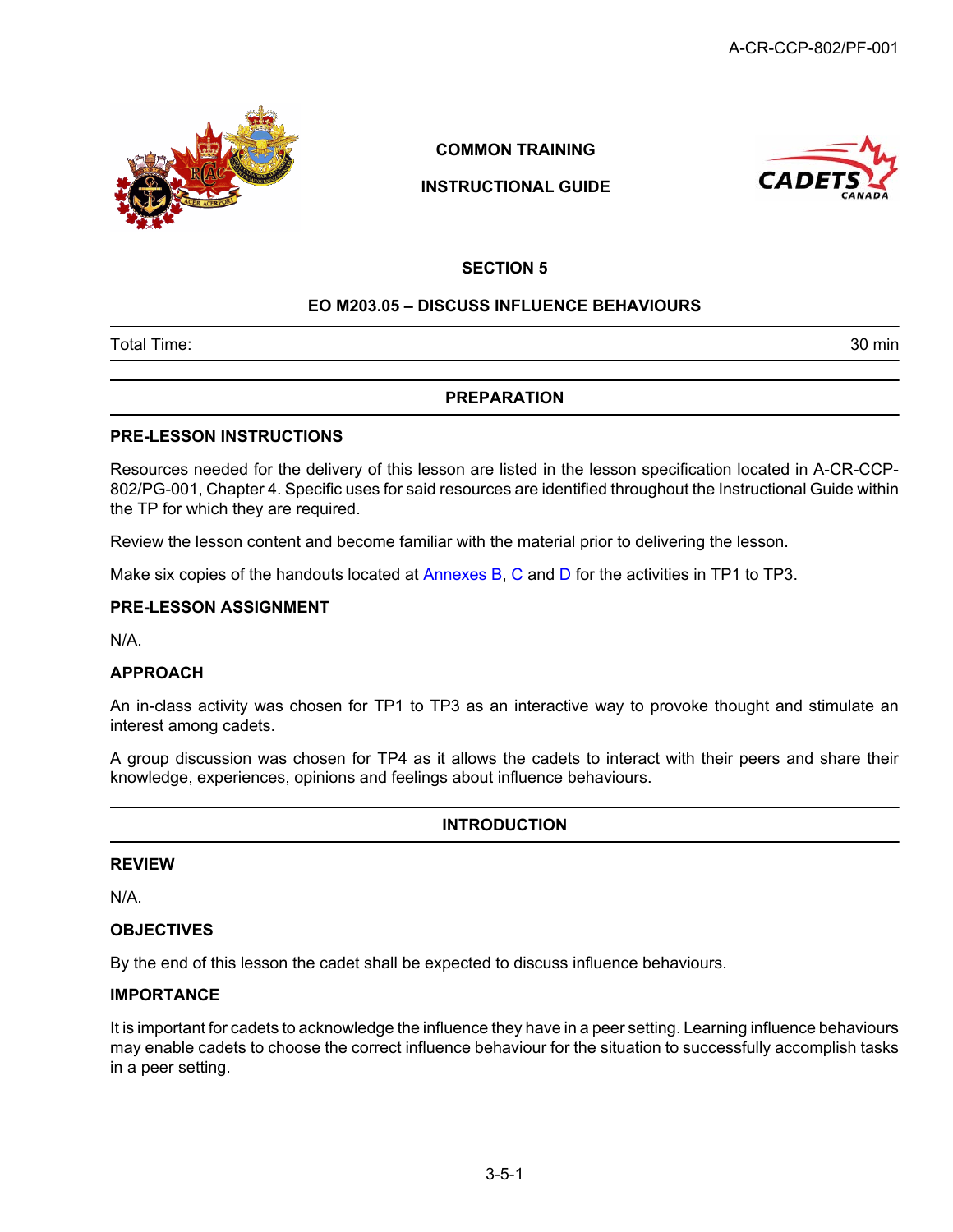# Teaching Point 1 **Perform in a Skit to Portray Directive Behaviour** Perform in a Skit to Portray Directive Behaviour

Time: 5 min Method: In-class Activity



The earliest studies of leadership commonly referred to influence behaviours as leadership styles or approaches. The three influence behaviours listed below are chosen from a spectrum of eight influence behaviours.

# **ACTIVITY**

# **OBJECTIVE**

The objective of this activity is to have cadets perform in a skit to portray directive behaviour and to recognize its use.

# RESOURCES

Skit located at Annex B.

# ACTIVITY LAYOUT

N/A.

# ACTIVITY INSTRUCTIONS

- 1. Have cadets volunteer to perform in the skit.
- 2. Distribute the scripts to the cadets who volunteered.
- 3. Have cadets perform the skit.
- 4. Ask cadets to brainstorm a list of traits they noticed about Cadet Purple in this skit.
- 5. Copy the list on a whiteboard/flipchart/OHP.
- 6. Have cadets return the scripts.



Upon completion of the brainstorming conclude by summarizing directive behaviour before moving on to the next TP.

# DIRECTIVE BEHAVIOUR

Generally, directive behaviour involves telling teammates what they are to do, and possibly, when, how and to what standard they are to accomplish the task. Directive behaviour may be expressed as a simple request, a formal order or something in between. Directive behaviour is appropriate when passing on and executing a superior's objective, when assigning and co-ordinating tasks and when teammates lack information or experience and need guidance.

Directive behaviour is used most often in emergency situations where time, safety, and control of personnel are factors. Another example is drill. Drill is normally conducted using directive behaviour.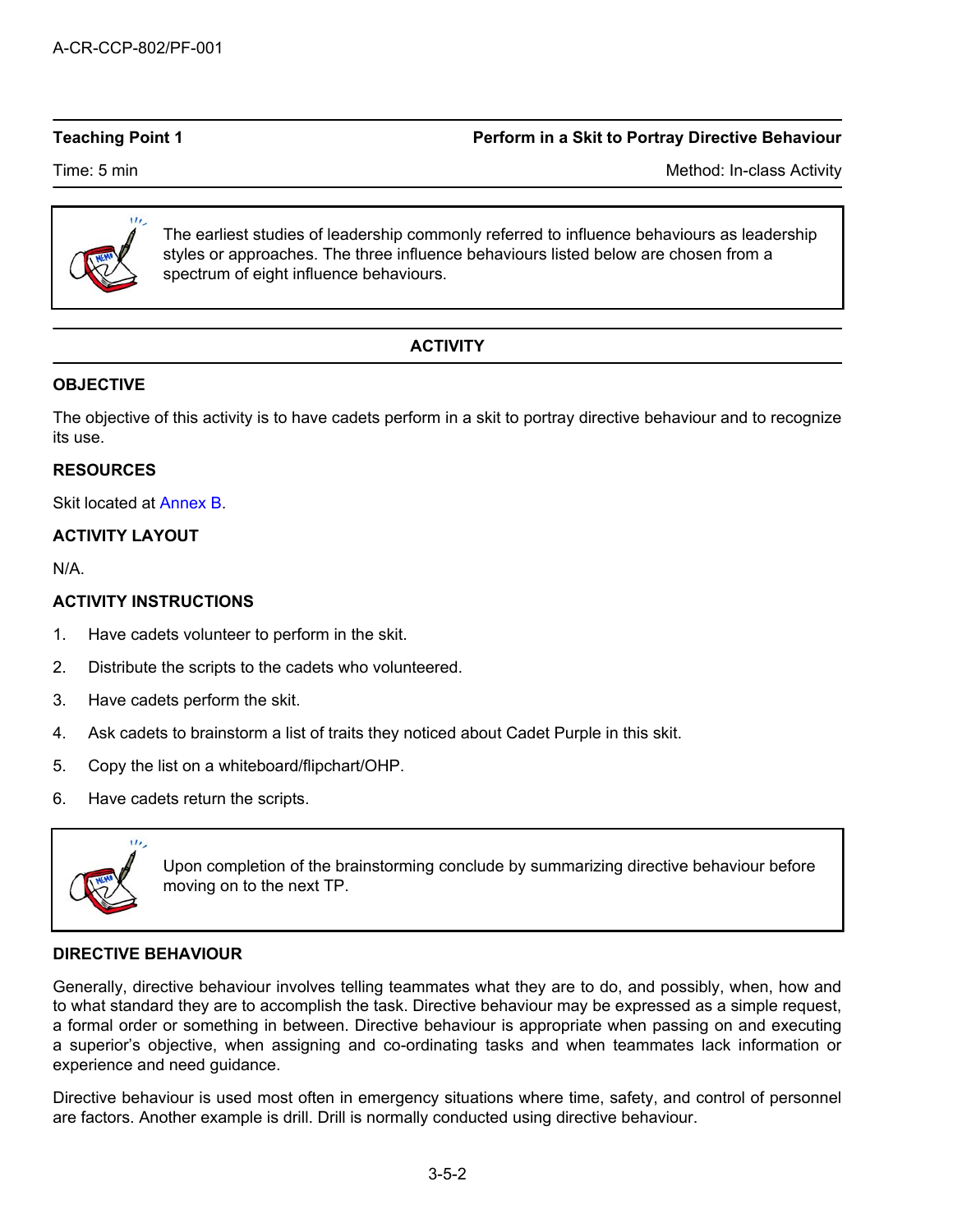### **SAFETY**

N/A.

#### CONFIRMATION OF TEACHING POINT 1

#### **QUESTIONS**

- Q1. What does directive behaviour involve?
- Q2. When is directive behaviour appropriate?
- Q3. Where is directive behaviour used most often?

#### ANTICIPATED ANSWERS

- A1. Directive behaviour involves telling teammates what they are to do, and possibly, when, how and to what standard.
- A2. Directive behaviour is appropriate when passing on and executing a superior's objective, when assigning and co-ordinating tasks and when teammates lack information or experience and need guidance.
- A3. Directive behaviour is used most often in emergency situations where time, safety, and control of personnel are factors.

Teaching Point 2 **Perform in a Skit to Portray Persuasive Behaviour** Persuasive Behaviour

Time: 5 min Method: In-class Activity

# **ACTIVITY**

#### **OBJECTIVE**

The objective of this activity is to have cadets perform in a skit to portray persuasive behaviour and to recognize its use.

#### **RESOURCES**

Skit located at Annex C.

#### ACTIVITY LAYOUT

N/A.

#### ACTIVITY INSTRUCTIONS

- 1. Have cadets volunteer to perform in the skit.
- 2. Distribute the scripts to the cadets who volunteered.
- 3. Have cadets perform the skit.
- 4. Ask cadets to brainstorm a list of traits they noticed about Cadet Purple in this skit.
- 5. Copy the list on a whiteboard/flipchart/OHP.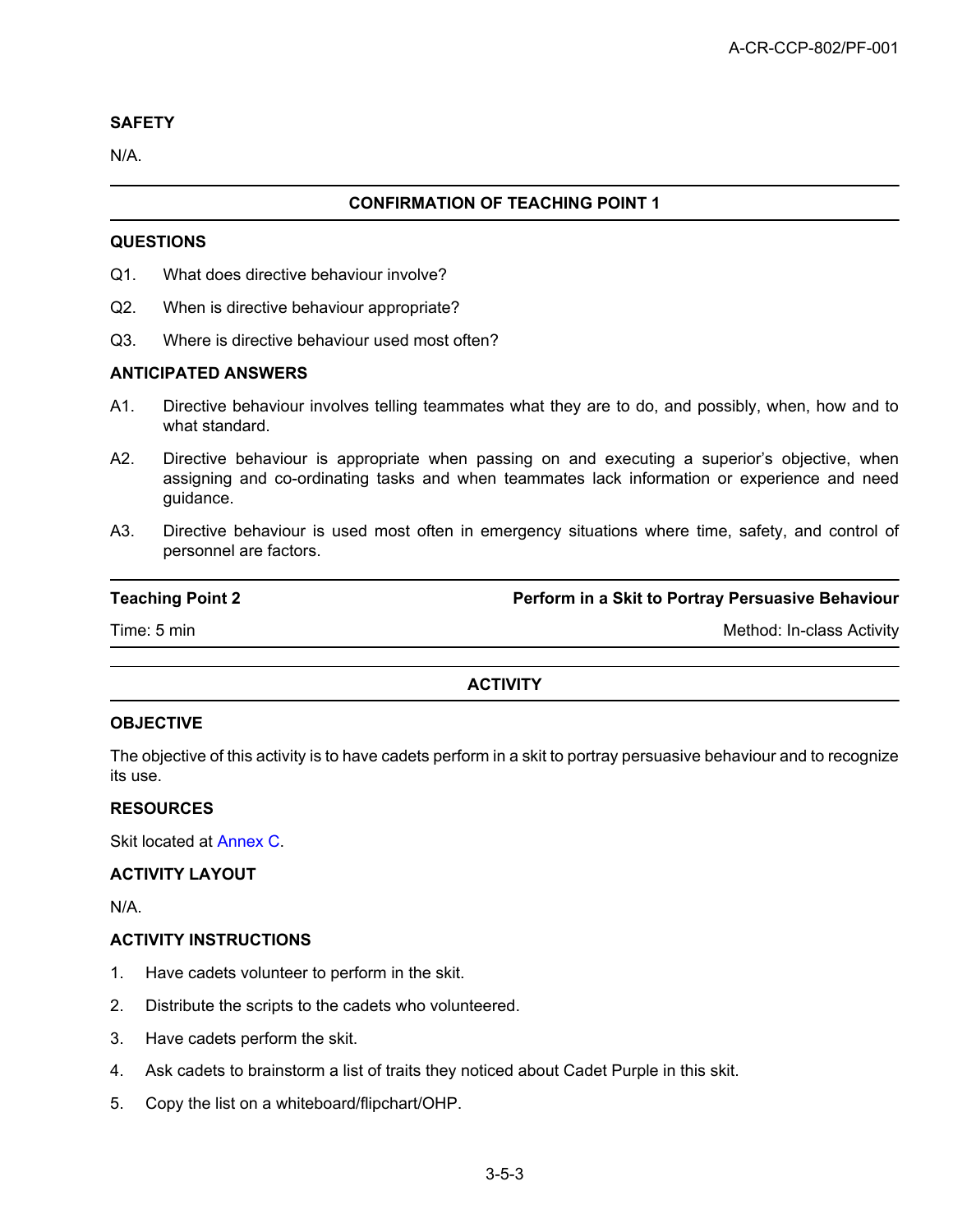#### 6. Have cadets return the scripts.



Upon completion of the brainstorming conclude by summarizing persuasive behaviour before moving on to the next TP.

#### PERSUASIVE BEHAVIOUR

Generally, persuasive behaviour is intended to influence decision-making and motivation. This is accomplished by explaining to, or convincing others why a certain course of action is necessary. Persuasive behaviour may involve rational argument based on facts, reason and logic and/or inspirational appeals which motivate others. This behaviour may allow teammates to understand the potential benefits to them created by the course of action and should aid teammates in their commitment to the task. Persuasive behaviour is appropriate to secure agreement or commitment and when particularly high or sustained levels of effort are required to accomplish a task.

There are many situations when persuasive behaviour is used. These may include problem-solving, counselling, teaching, etc. Persuasive behaviour is usually effective in a peer setting if all teammates display positive group dynamics.

#### **SAFETY**

N/A.

#### CONFIRMATION OF TEACHING POINT 2

#### **QUESTIONS**

- Q1. When is persuasive behaviour used?
- Q2. What are the potential benefits of the persuasive behaviour?
- Q3. Name three situations where persuasive behaviour may be used?

#### ANTICIPATED ANSWERS

- A1. Persuasive behaviour is used to influence decision-making and motivate others.
- A2. Persuasive behaviour may allow teammates to understand the potential benefits to them created by the course of action and should aid teammates in their commitment to the task.
- A3. Persuasive behaviour may be used when problem-solving, counselling, teaching, etc.

# Teaching Point 3 Perform in a Skit to Portray Participative Behaviour

Time: 5 min Method: In-class Activity

#### **ACTIVITY**

#### **OBJECTIVE**

The objective of this activity is to have cadets perform in a skit to portray participative behaviour and to recognize its use.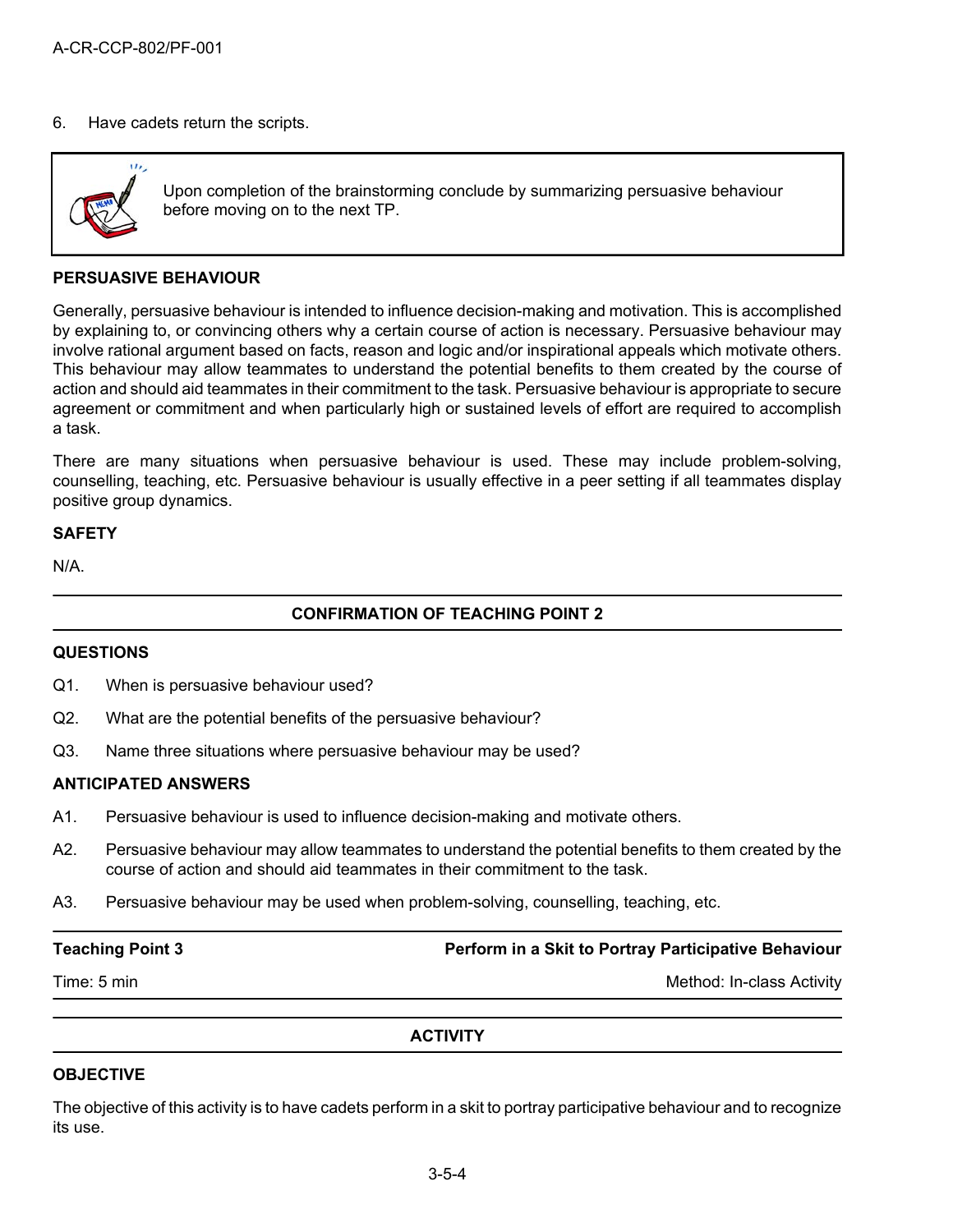# **RESOURCES**

Skit found at Annex D.

# ACTIVITY LAYOUT

N/A.

# ACTIVITY INSTRUCTIONS

- 1. Have cadets volunteer to perform in the skit.
- 2. Distribute the scripts to the cadets who volunteered.
- 3. Have cadets perform the skit.
- 4. Ask cadets to brainstorm a list of traits they noticed about Cadet Purple in this skit.
- 5. Copy the list on a whiteboard/flipchart/OHP.
- 6. Have cadets return the scripts.



Upon completion of the brainstorming conclude by summarizing participative behaviour before moving on to the next TP.

# PARTICIPATIVE BEHAVIOUR

Generally, participative behaviour involves sharing decision-making with others. The primary objective is to improve the quality and/or acceptance of decisions. Participative behaviours employ two basic methods – individual or group consultations and joint decision-making. Obtaining advice, opinions and recommendations from others before sharing decision-making is essential. Sometimes teammates possess critical information or expertise and that knowledge may make the difference between success or failure of the task. The use of the participative behaviour depends on the availability of time to involve others. Teammates expect to be consulted on and have a voice in decisions that affect them.

There are many situations when participative behaviour is used including problem-solving, participating in teambuilding activities, resolving conflict in a peer setting, etc. Participative behaviour is usually effective in a peer setting because all teammates have a part to play in making the decision.

# **SAFETY**

N/A.

# CONFIRMATION OF TEACHING POINT 3

# QUESTIONS

- Q1. What does participative behaviour involve?
- Q2. What are the two basic methods of employing persuasive behaviours?
- Q3. Name three situations where participative behaviour may be used.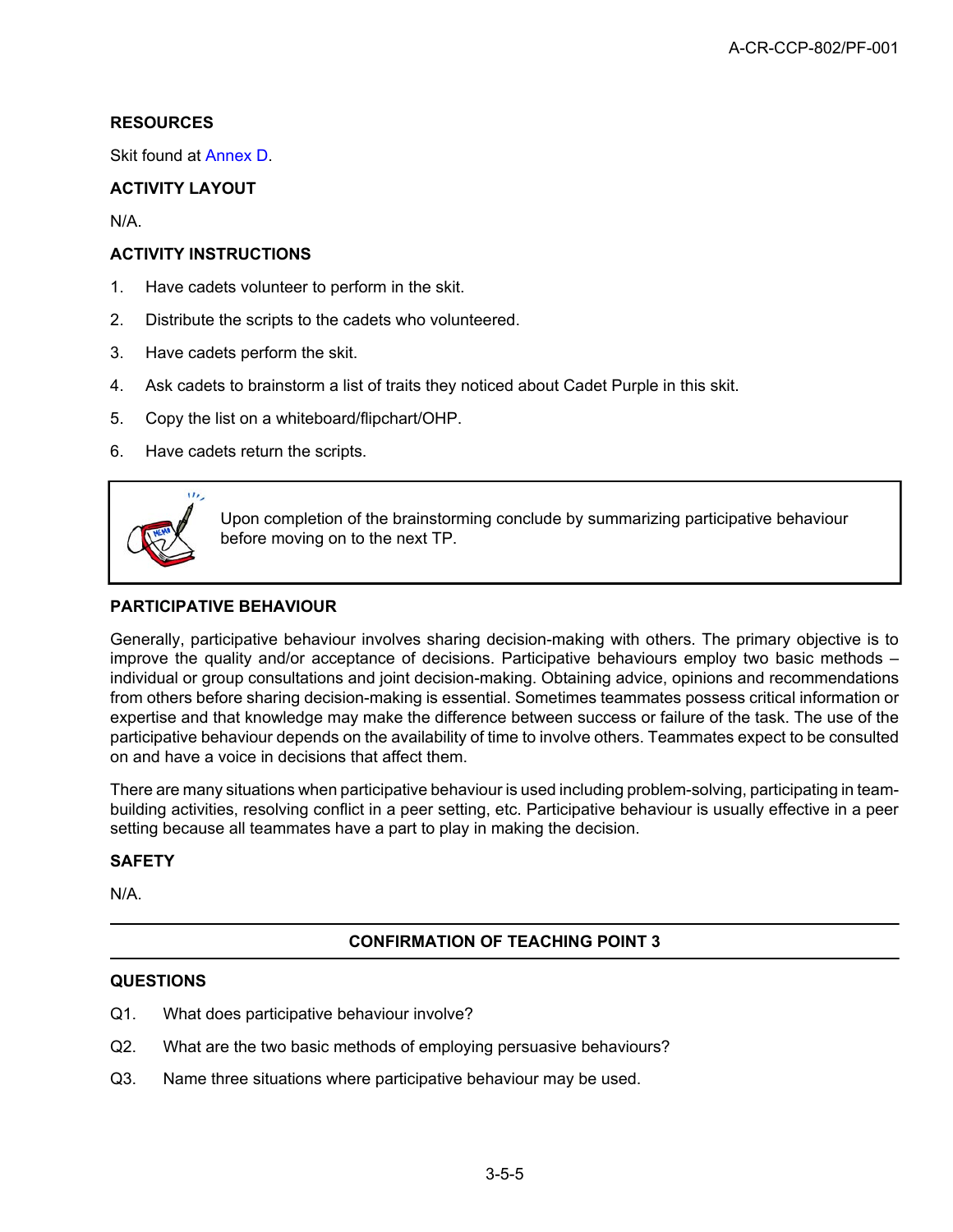## ANTICIPATED ANSWERS

- A1. Participative behaviour involves sharing decision-making with others.
- A2. Participative behaviours employ two basic methods individual or group consultations and joint decision-making.
- A3. Participative behaviour may be used during problem solving, participating in team-building activities, resolving conflict in a peer setting, etc.

### Teaching Point 4 Discuss Situations in Which Cadets May Employ the Various Influence Behaviours in Peer Group Settings

Time: 10 min Method: Group Discussion Method: Group Discussion

# BACKGROUND KNOWLEDGE



The point of the group discussion is to draw the following information from the group using the tips for answering/facilitating discussion and the suggested questions provided.

Different influence behaviours will be used during different situations. A good leader may use a combination of behaviours based on the situation, the experience of the followers, the time to get a task done, etc. Each of the influence behaviours has its place and can be used effectively under the correct conditions.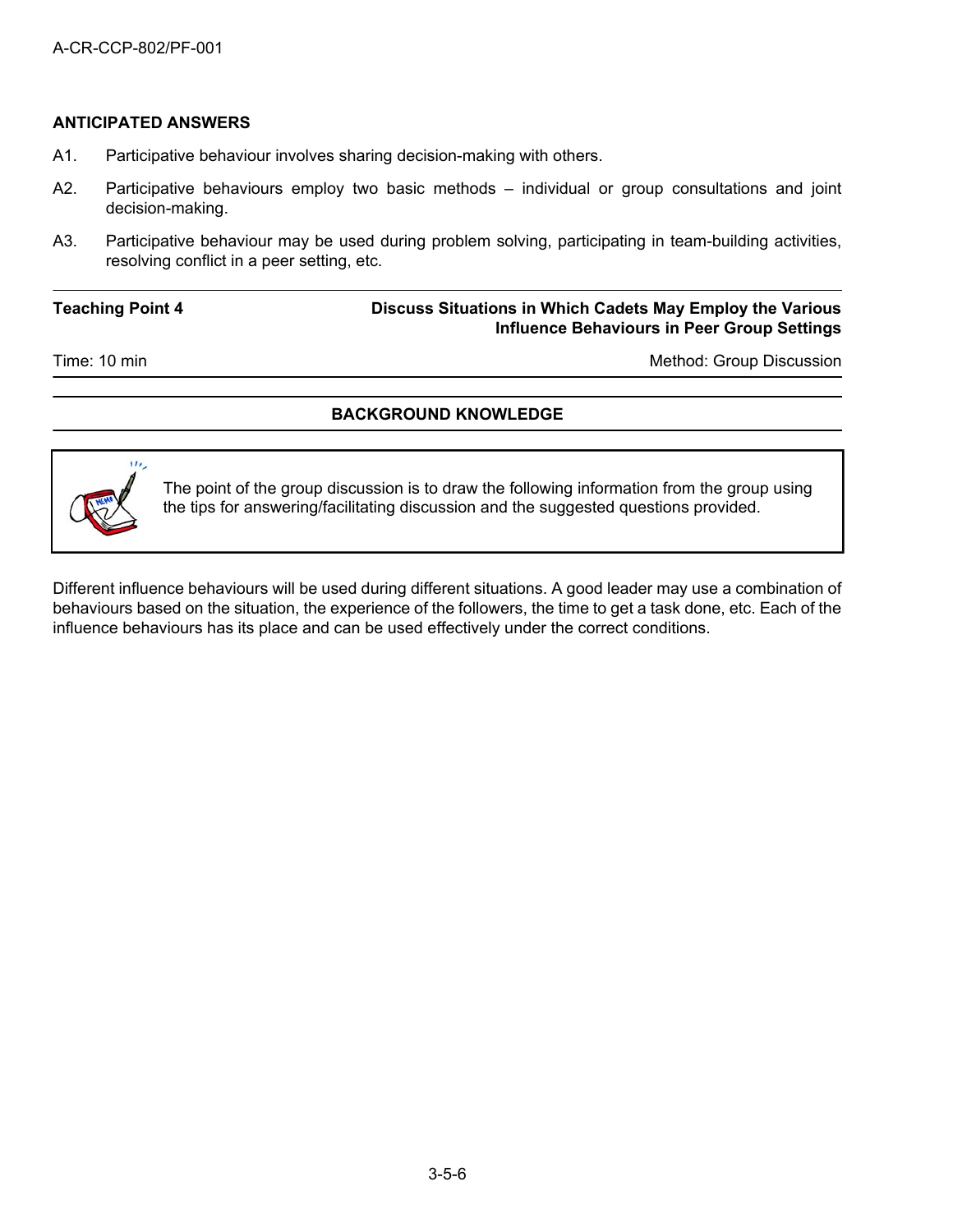# GROUP DISCUSSION



# SUGGESTED QUESTIONS

- Q1. When is directive behaviour most effective at cadets or at school?
- Q2. When is persuasive behaviour most effective at cadets or at school?
- Q3. When is participative behaviour most effective at cadets or at school?
- Q4. What are the differences between persuasive and participative behaviours?



Other questions and answers will develop throughout the group discussion. The group discussion should not be limited to only those suggested.



Reinforce those answers given and comments made during the group discussion, ensuring the teaching point has been covered.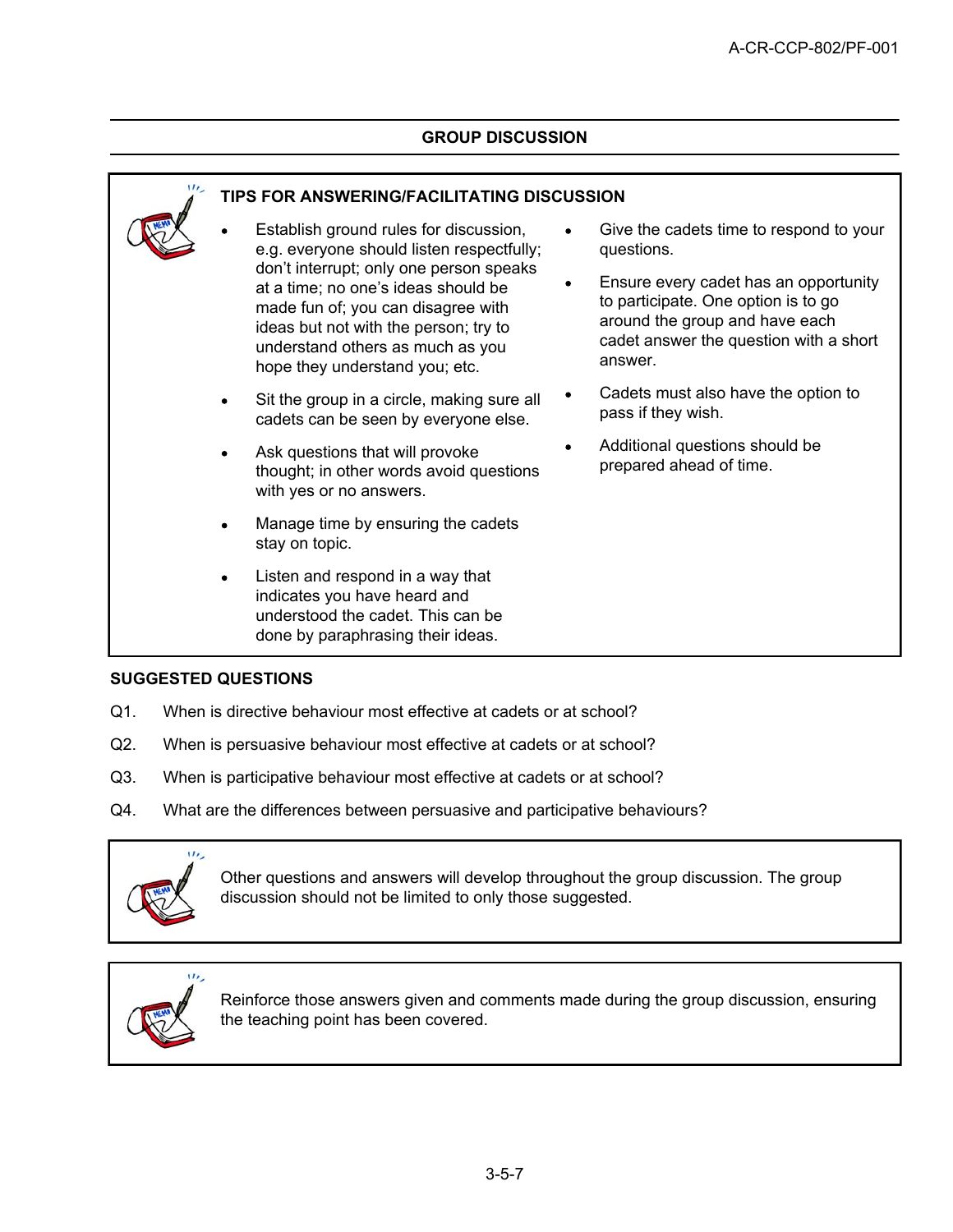# CONFIRMATION OF TEACHING POINT 4

The cadets' participation in the group discussion will serve as confirmation of this TP.

# END OF LESSON CONFIRMATION

The cadets' participation in the activities in TP1 to TP3 and the group discussion in TP4 will serve as the confirmation of this lesson.

# **CONCLUSION**

### HOMEWORK/READING/PRACTICE

N/A.

METHOD OF EVALUATION

N/A.

# CLOSING STATEMENT

Through the Cadet Program there may be many opportunities for cadets to influence their peers. Choosing the correct influence behaviour for a situation may assist them in accomplishing tasks in a peer setting.

# INSTRUCTOR NOTES/REMARKS

Francisco, California: Jossey-Bass Inc.

N/A.

| <b>REFERENCES</b>   |                                                                                                                                                    |  |  |  |
|---------------------|----------------------------------------------------------------------------------------------------------------------------------------------------|--|--|--|
| A0-047              | A-PA-005-000/AP-004 DND. (2005). Leadership in the Canadian Forces: Conceptual<br>Foundations. Ottawa, ON: Department of National Defence.         |  |  |  |
| A0-048              | A-PA-005-000/AP-003 DND. (2005). Leadership in the Canadian Forces: Doctrine. Ottawa, ON:<br>Department of National Defence.                       |  |  |  |
| C <sub>0</sub> -113 | (ISBN 1-882664-12-4) Karnes, F. A. & Bean, S. M. (1995). Leadership for Students: A Practical<br>Guide for Ages 8-18. Waco, Texas: Prufrock Press. |  |  |  |
| C <sub>0</sub> -115 | (ISBN 0-7879-4059-3) Van Linden, J. A. & Fertman, C. I. (1998). Youth Leadership. San                                                              |  |  |  |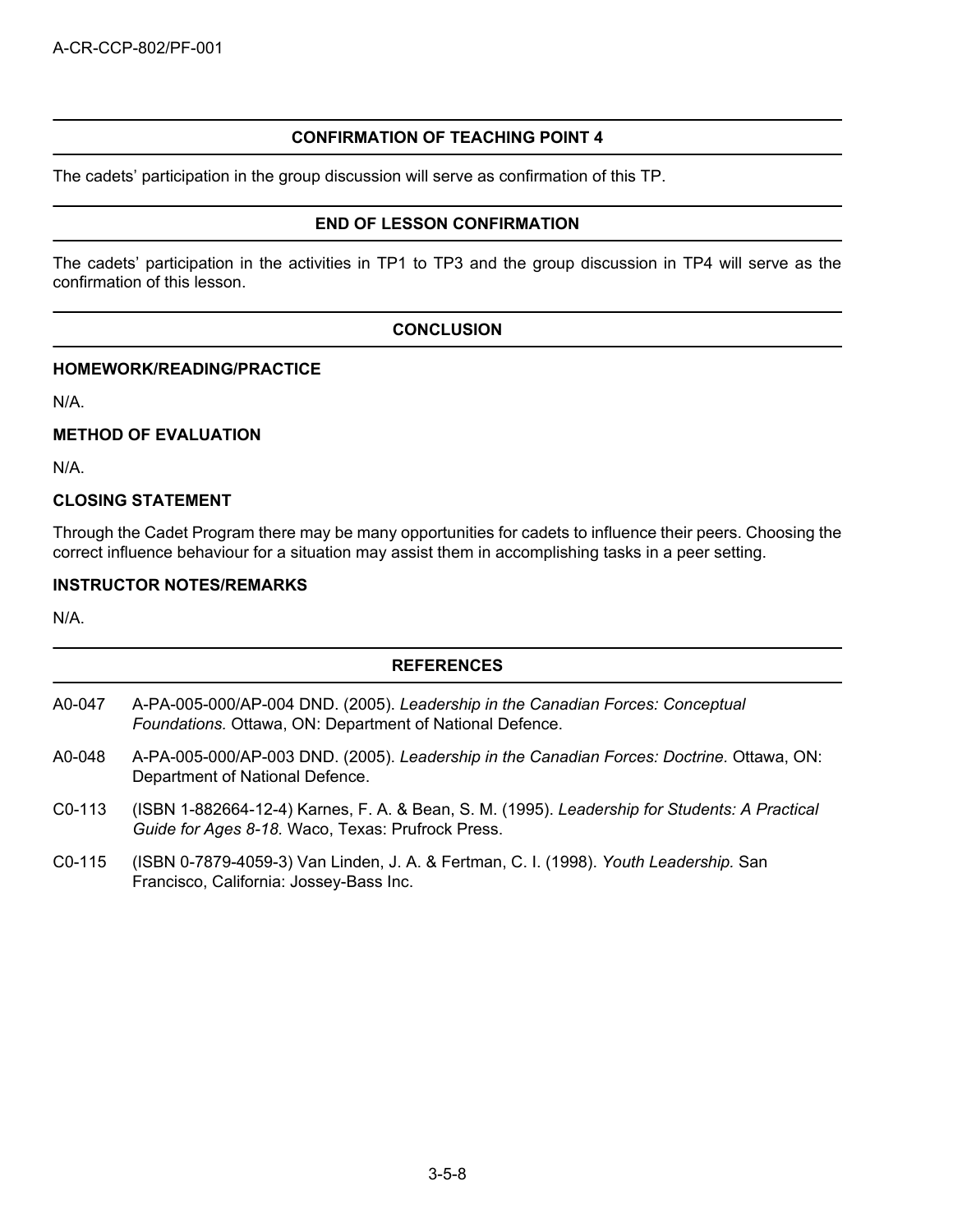

COMMON TRAINING

INSTRUCTIONAL GUIDE



# SECTION 6

### EO M203.06 – EMPLOY PROBLEM SOLVING

Total Time: 60 min

# PREPARATION

#### PRE-LESSON INSTRUCTIONS

Resources needed for the delivery of this lesson are listed in the lesson specification located in A-CR-CCP-802/PG-001, Chapter 4. Specific uses for said resources are identified throughout the Instructional Guide within the TP for which they are required.

Review the lesson content and become familiar with the material prior to delivering the lesson.

Copy handouts located at Annex E for each cadet.

### PRE-LESSON ASSIGNMENT

N/A.

# APPROACH

An interactive lecture was chosen for TP1 to orient the cadets to problem solving.

An in-class activity was chosen for TP2 as an interactive way to provoke thought, stimulate an interest among cadets and present problem solving.

A group discussion was chosen for TP3 as it allows the cadets to interact with their peers and share their knowledge, experiences, and opinions about problem solving.

# **INTRODUCTION**

#### REVIEW

N/A.

#### **OBJECTIVES**

By the end of this lesson the cadet shall employ problem solving.

### IMPORTANCE

One of the qualities of leadership is problem solving. As cadets become leaders within a peer setting they will use this quality more often. By having some tools to solve problems cadets may have an easier time to resolve them.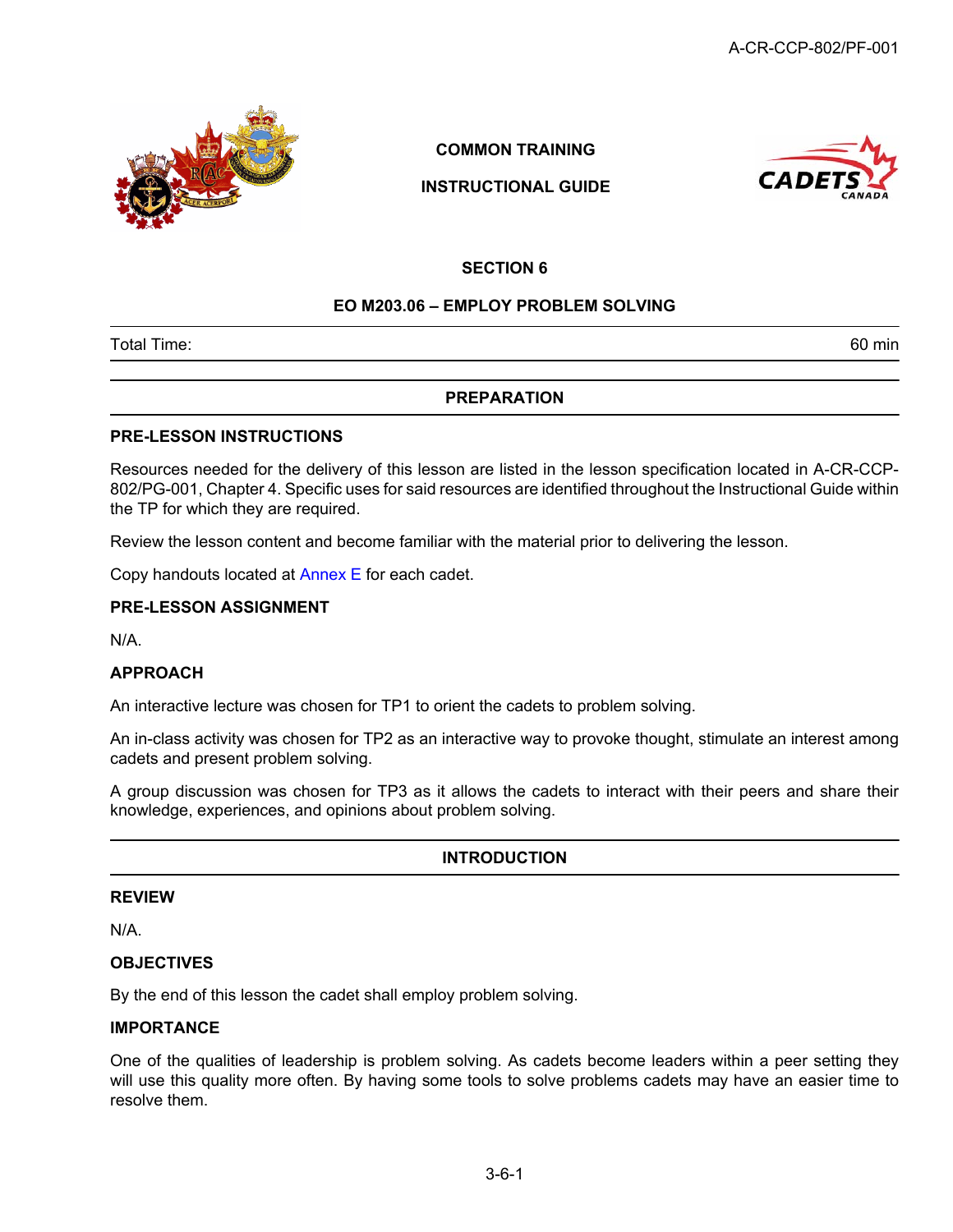| <b>Teaching Point 1</b> | <b>Explain Problem Solving</b> |
|-------------------------|--------------------------------|
| Time: 20 min            | Method: Interactive Lecture    |

A Problem. This is a doubtful or difficult matter requiring a solution.

Proficiency Level Two cadets deal with varying problems daily. We all possess a natural ability to solve dilemmas that may take little effort or planning such as trying to decide with our friends what to do on a Saturday night or getting up to go to school. However, when faced with more complex matters like working with a group on a cadet or school project or finding more than one solution to a problem, a more efficient methodology than trial and error analysis may be required.

Trial and Error Analysis. This method used to solve problems if there is a great deal of time available and the possible outcomes are not serious.

# A PROBLEM-SOLVING PROCESS

Logical Analysis. One of the processes to solve problems is logical analysis, if there is sufficient time available for consideration of all the options. Logical analysis helps reduce a complex thought process into a simple format. However, some problems are very simple so all the steps in the process may not be used. If the team follows these steps, they should be able to create a plan to implement a solution.

When a task is assigned to cadets in a peer setting, the cadets should follow all the steps in the logical analysis process. If a problem develops that cadets within a peer setting must solve, without being directed to do so, the cadets should begin the logical analysis at step 2.

# Steps in Logical Analysis:

- 1. Confirm the Task. By understanding both the problem and the aim or intent of the person assigning the task, the team has the freedom to act within their initiative to lead the team to success, especially when factors or plans change.
- 2. Identify the Problem(s). Once a problem is understood, the team must consider the problem or challenges that may occur in the implementation. This usually requires breaking the problem down into its component parts ("do this, then this, then this…").
- 3. Determine the "Critical Factor". There is usually one overriding problem in which all other issues will depend. This is called the CRITICAL FACTOR. Once identified, a plan to solve the problem can be formed around solving the critical factor.
- 4. Develop Alternate Solutions. Create as many possible solutions as time allows, drawing from the experience, knowledge and initiative of the team.
- 5. Compare Alternatives. Each solution must then be compared by the team in order to decide on the best solution. To decide which solution is the best, some questions may be asked:
	- 1. Which solution is the simplest?
	- 2. Which solution is the safest? What is the worst possible outcome? What are the dangerous elements?
	- 3. Which solution is the most flexible?
	- 4. Which solution uses available resources in an economical manner?
	- 5. Which solution will solve the critical factor and all other problems?
- 6. Determine the Best Solution. The team should choose the best solution to implement the plan of action.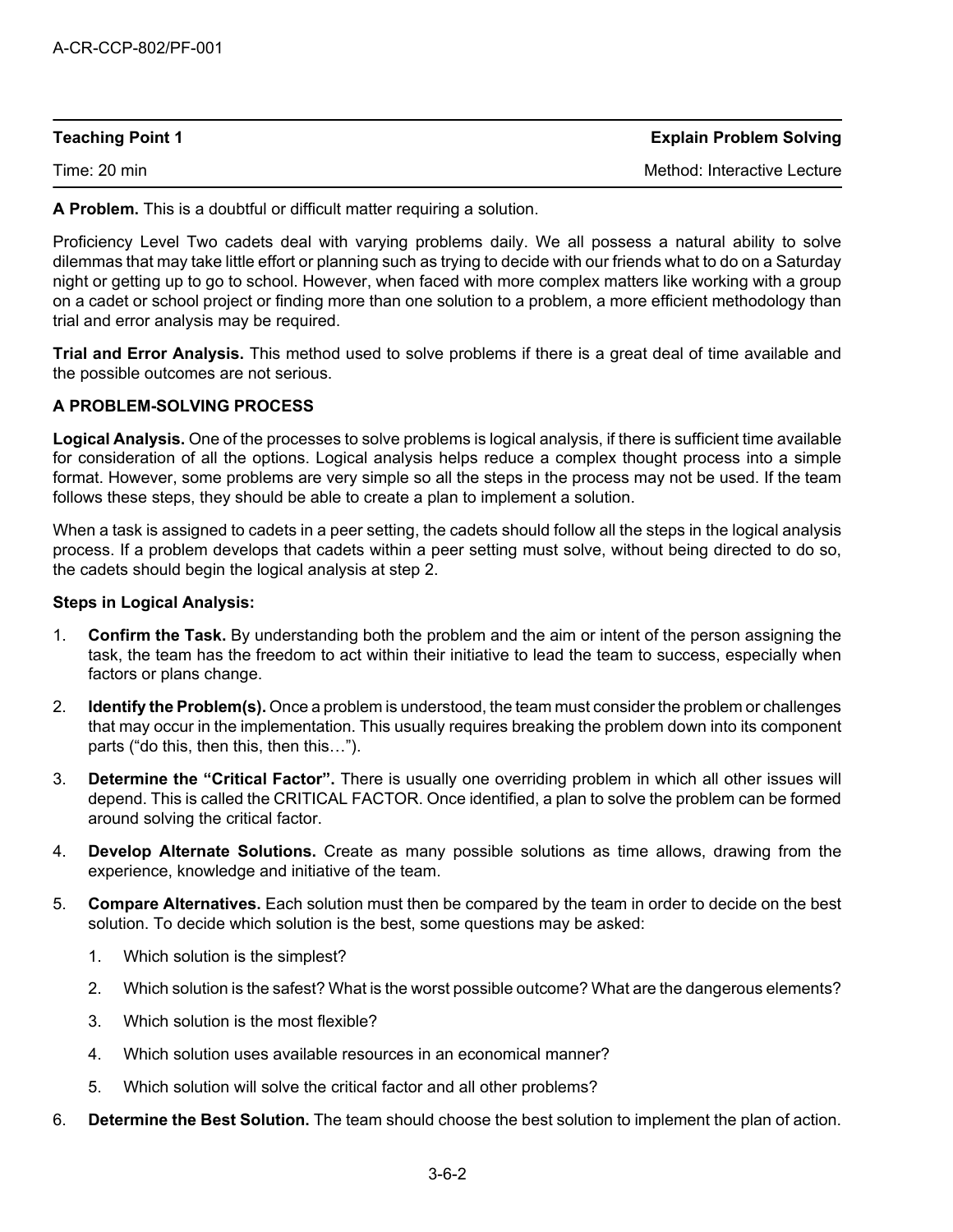- 7. Implement the Solution. The team should create a plan to implement the solution and get the problem solved. If a plan does not work like the team wanted, they may try another of the alternative solutions.
- 8. Evaluate the Plan and the Implementation. The team should evaluate performance once the problem is solved. The team should examine the implementation of the solution and the needs that may not have been anticipated. Questions may include:
	- 1. Was the solution a good one?
	- 2. Was the plan to implement the solution a success?
	- 3. What can we do to improve the plan or the implementation for the next time?
	- 4. What lessons were learned?

# CONFIRMATION OF TEACHING POINT 1

# **QUESTIONS**

- Q1. What is the definition of a problem?
- Q2. List the steps in Logical Analysis.
- Q3. List some questions that should be asked to evaluate the plan and implementation.

# ANTICIPATED ANSWERS

- A1. A problem is a doubtful or difficult matter requiring a solution.
- A2. The steps in Logical Analysis are:
	- 1. confirm the task;
	- 2. identify the problem(s);
	- 3. determine the "Critical Factor";
	- 4. develop alternate solutions;
	- 5. compare alternatives;
	- 6. determine the best solution;
	- 7. implement the solution; and
	- 8. evaluate the plan and the implementation.

# A3. Questions may include:

- 1. Was the solution a good one?
- 2. Was the plan to implement the solution a success?
- 3. What can we do to improve the plan or the implementation for the next time?
- 4. What lessons were learned?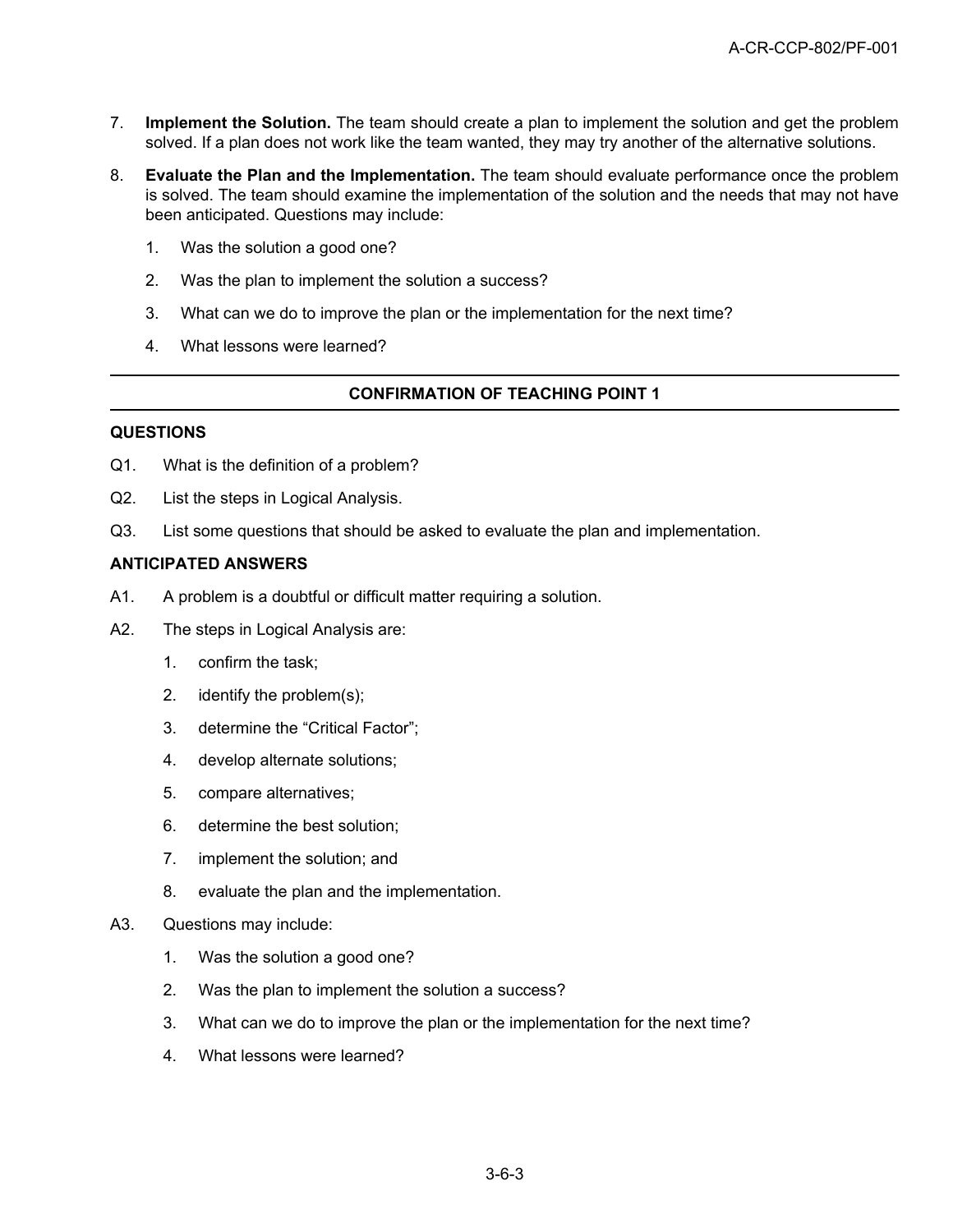# Teaching Point 2 Conduct a Writing Activity Where Cadets Solve Problems Using the Technique From TP1

Time: 10 min Method: In-class Activity

# **ACTIVITY**

# OBJECTIVE

The objective of this activity is for cadets to follow the problem solving steps in a written format.

# **RESOURCES**

- 8.5 x 11 inch paper,
- Pen/pencil, and
- Scenario located at Annex E.

# ACTIVITY LAYOUT

N/A.

# ACTIVITY INSTRUCTIONS

Distribute the problem scenario located at Annex E to each cadet.

Instruct cadets to write down in point form how they would solve the problem. Cadets must list at least three possible solutions to solve the problem.



Ensure cadets follow all the steps in the process.

# **SAFETY**

N/A.

# CONFIRMATION OF TEACHING POINT 2

The cadets' participation in the activity will serve as the confirmation of this TP.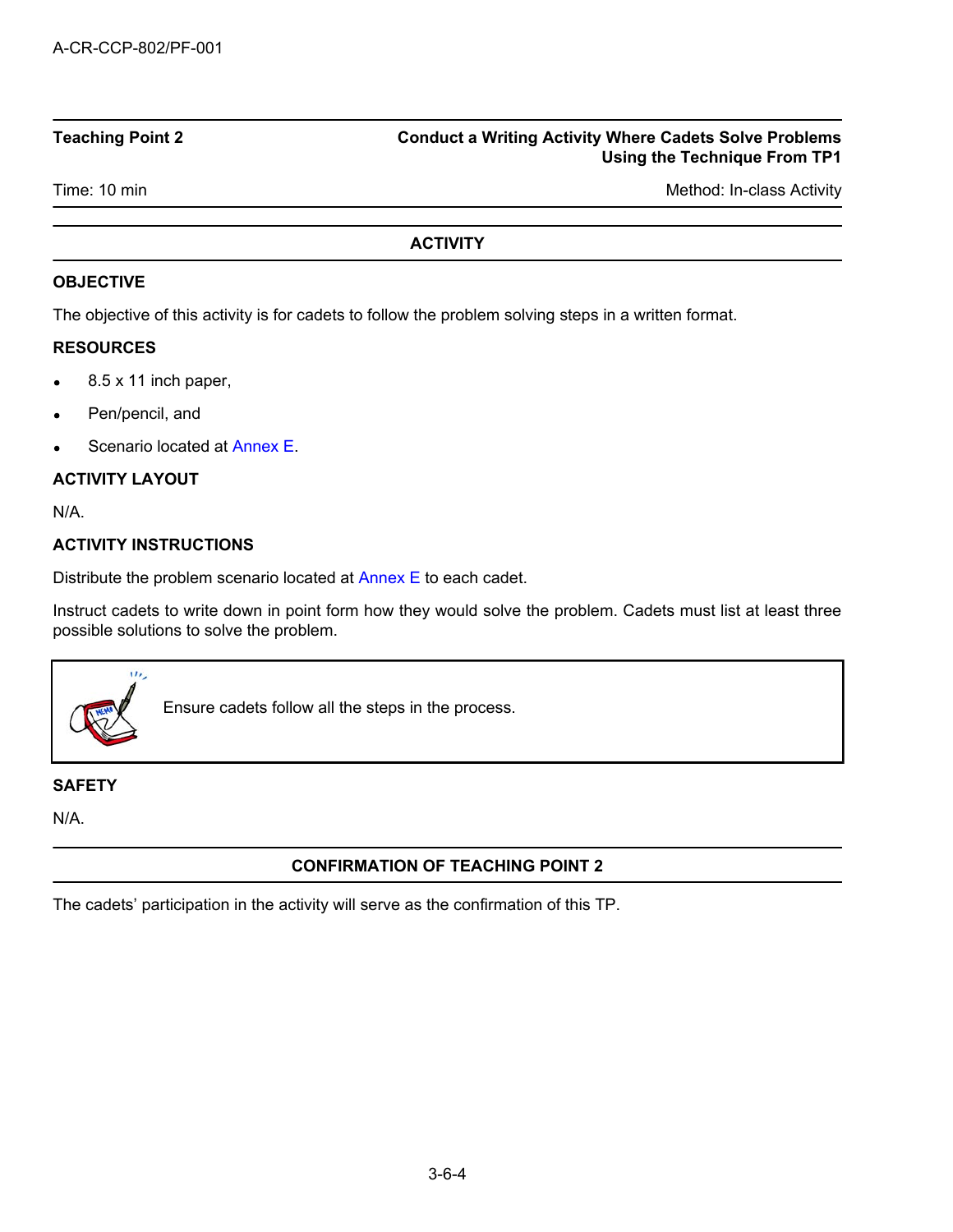# Teaching Point 3 Conduct a Discussion Where Cadets Explain Their Choices From the Problem-solving Exercise

Time: 20 min Method: Group Discussion Nethod: Group Discussion

# BACKGROUND KNOWLEDGE



The point of the group discussion is to draw the following information from the group using the tips for answering/facilitating discussion and the suggested questions provided.

Ask for volunteers to share how they would solve the problem.

# GROUP DISCUSSION



# SUGGESTED QUESTIONS

- Q1. What is the problem?
- Q2. What is the critical factor?
- Q3. What alternate solutions were developed?
- Q4. List some comparisons for alternate solutions.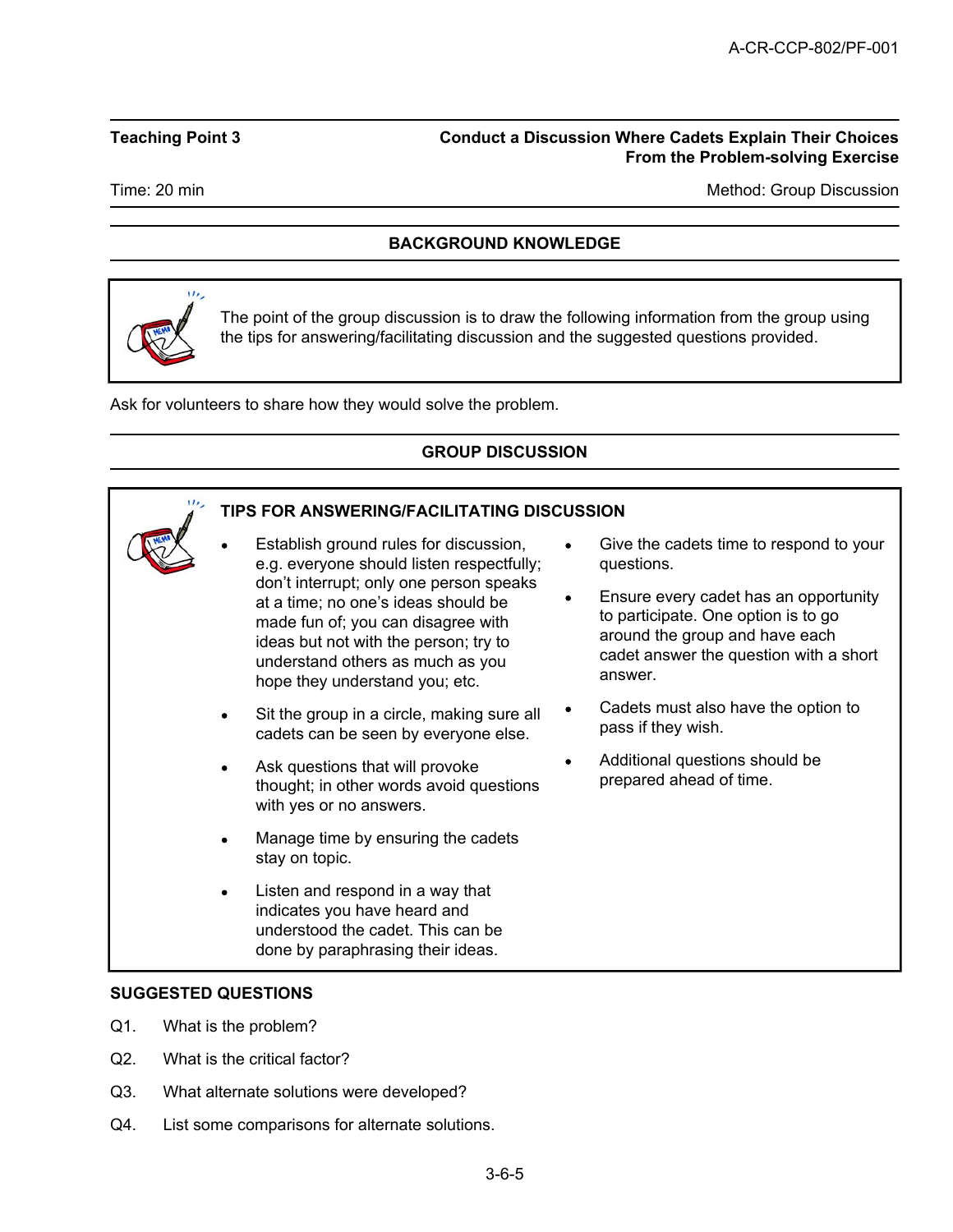- Q5. What solution was chosen?
- Q6. Why was this choice made?
- Q7. What was the plan to implement the solution?
- Q8. What questions would be asked to evaluate the plan and the implementation?



Other questions and answers will develop throughout the group discussion. The group discussion should not be limited to only those suggested.

# END OF LESSON CONFIRMATION

The cadets' participation in TP2 and TP3 will serve as the confirmation of this lesson.

# **CONCLUSION**

### HOMEWORK/READING/PRACTICE

N/A.

# METHOD OF EVALUATION

N/A.

# CLOSING STATEMENT

It is important to practice the skill of problem solving in a peer environment. Learning to solve problems is a quality of leadership. Knowing and using a technique to solve problems may help develop problem-solving skills.

# INSTRUCTOR NOTES/REMARKS

N/A.

# **REFERENCES**

- A2-036 A-CR-CCP-121/PT-001 D Cdts 3. (2003). Royal Canadian Army Cadet Reference Book. Ottawa, ON: Department of National Defence.
- C0-115 (ISBN 0-7879-4059-3) Van Linden, J. A. & Fertman, C. I. (1998). Youth Leadership. San Francisco, California: Jossey-Bass Inc.
- C0-135 (ISBN 0-7645-5176-0) Loeb, M. & Kindel, S. (1999). Leadership for Dummies. Indianapolis, Indiana: Wiley Publishing, Inc.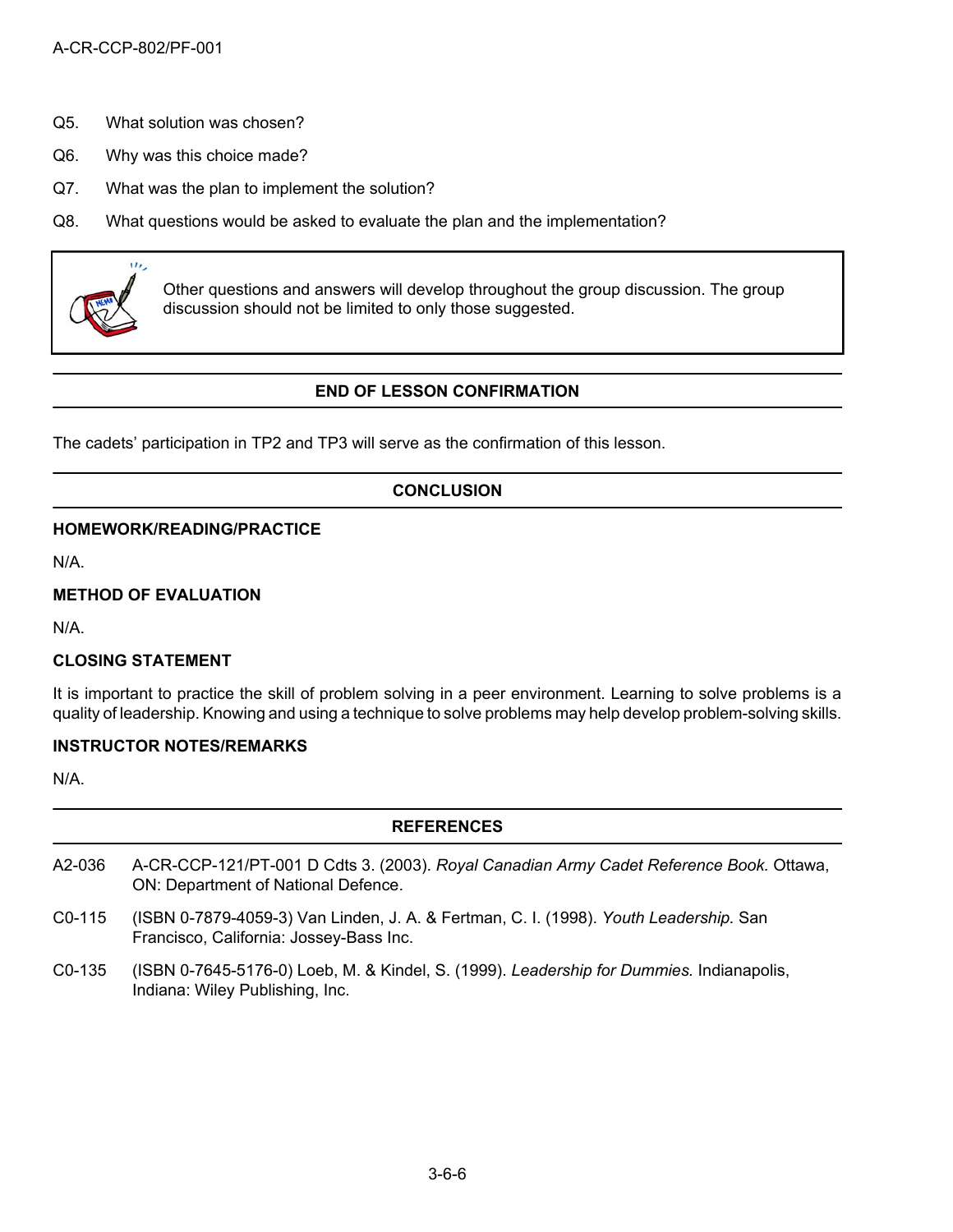

COMMON TRAINING

INSTRUCTIONAL GUIDE



## SECTION 7

## EO M203.07 – DISCUSS PERSONAL INTEGRITY AS A QUALITY OF LEADERSHIP

Total Time: 30 min

### PREPARATION

#### PRE-LESSON INSTRUCTIONS

Resources needed for the delivery of this lesson are listed in the lesson specification located in A-CR-CCP-802/PG-001, Chapter 4. Specific uses for said resources are identified throughout the Instructional Guide within the TP for which they are required.

Review the lesson content and become familiar with the material prior to delivering the lesson.

#### PRE-LESSON ASSIGNMENT

N/A.

#### APPROACH

An interactive lecture was chosen for TP1 to orient the cadets to personal integrity as a quality of leadership.

An in-class activity was chosen for TP2 and TP3 as an interactive way to provoke thought, stimulate an interest among cadets and present personal integrity as a quality of leadership.

#### **INTRODUCTION**

#### REVIEW

N/A.

#### **OBJECTIVES**

By the end of this lesson the cadet shall be expected to discuss personal integrity as a quality of leadership.

#### **IMPORTANCE**

It is important for cadets to learn that personal integrity is a fundamental quality of leadership. Without personal integrity, a leader may never build the trust of his followers or his teammates. As listed in CATO 11-03, Cadet Program Mandate, leadership is one of the three aims of the Cadet Program.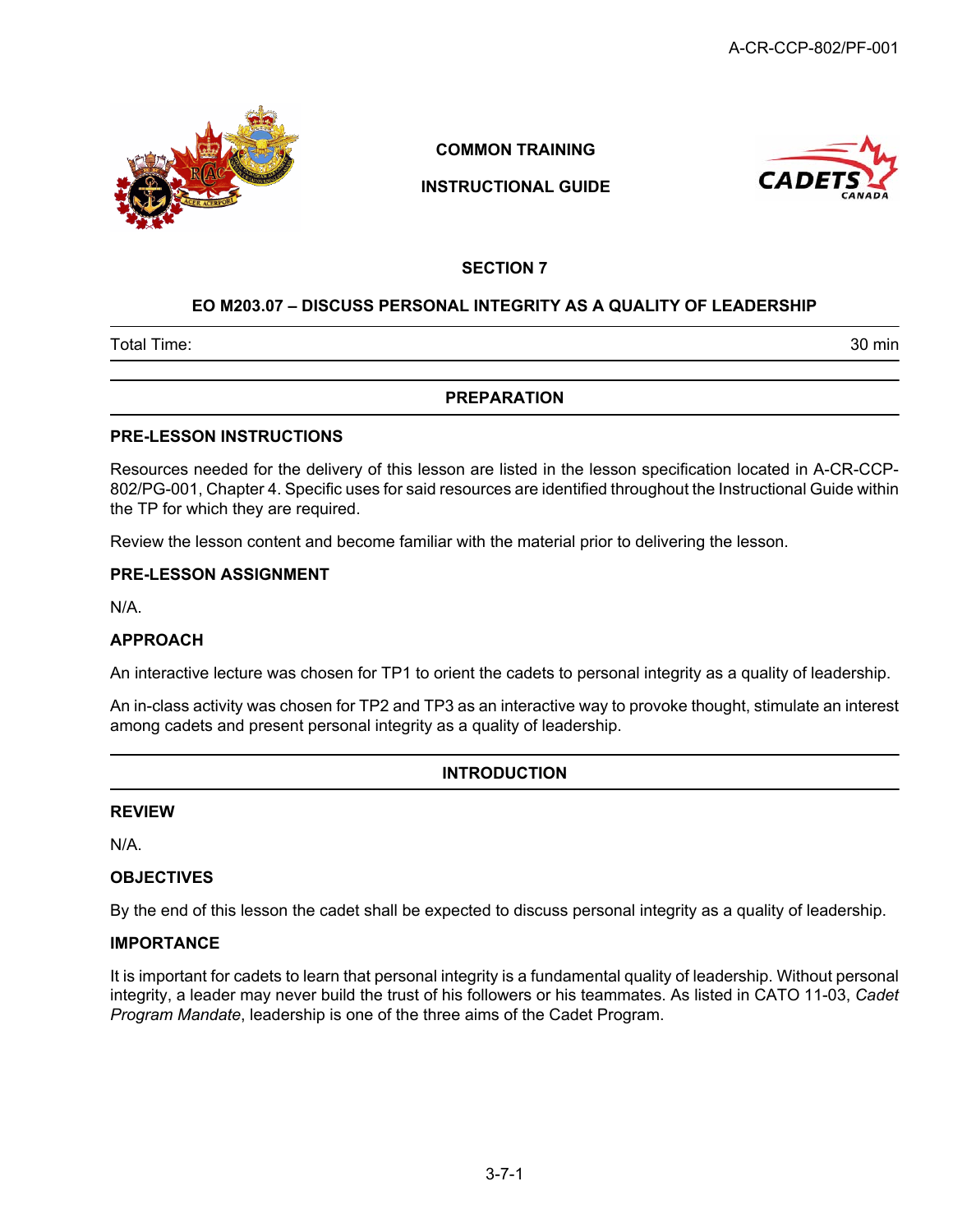Teaching Point 1 **Explain Personal Integrity** 

Time: 5 min Method: Interactive Lecture Company of Time: 5 min Method: Interactive Lecture

The most basic quality of leadership is personal integrity.



Ask cadets if they know what the word integrity means.

Integrity means moral uprightness; honesty. Personal integrity means doing the right thing, even if nobody is watching.

People struggle daily with situations that demand decisions between what they want to do and what they ought to do.

According to John C. Maxwell, the author of a number of best-selling books on leadership, if a leader uses personal integrity, a leader should be consistent. If what the leader says and what the leader does is the same, the results by the team will be consistent. For example,

| The leader says to their team: "Be $\vert$ The leader arrives on time.<br>on time."     |                               | The team will be on time.   |
|-----------------------------------------------------------------------------------------|-------------------------------|-----------------------------|
| The leader says to their team: "Be $\vert$ The leader exhibits a positive<br>positive." | attitude.                     | The team will be positive.  |
| The leader says to their team:<br>"Put others first."                                   | The leader puts others first. | The team puts others first. |

If what the leader says and what the leader does is not the same, the results by the team will be inconsistent.

| The leader says to their team: "Be $\vert$ The leader arrives late regularly.<br>on time." |                                                       | Some of the team will be on time,<br>some will not.       |
|--------------------------------------------------------------------------------------------|-------------------------------------------------------|-----------------------------------------------------------|
| The leader says to their team: "Be<br>positive."                                           | The leader exhibits a negative<br>attitude regularly. | Some of the team will be positive,<br>some will not.      |
| The leader says to their team:<br>"Put others first."                                      | The leader puts themselves first.                     | Some of the team will put others<br>first, some will not. |



Aristotle, the Greek philosopher, once said, "We are what we repeatedly do. Excellence, then, is not an act but a habit."

Personal integrity builds trust. To earn the trust of others, a leader should lead by example. If the leader's words and actions match, teammates and followers should have trust and confidence in the group. Personal integrity usually results in a solid reputation, not just an image.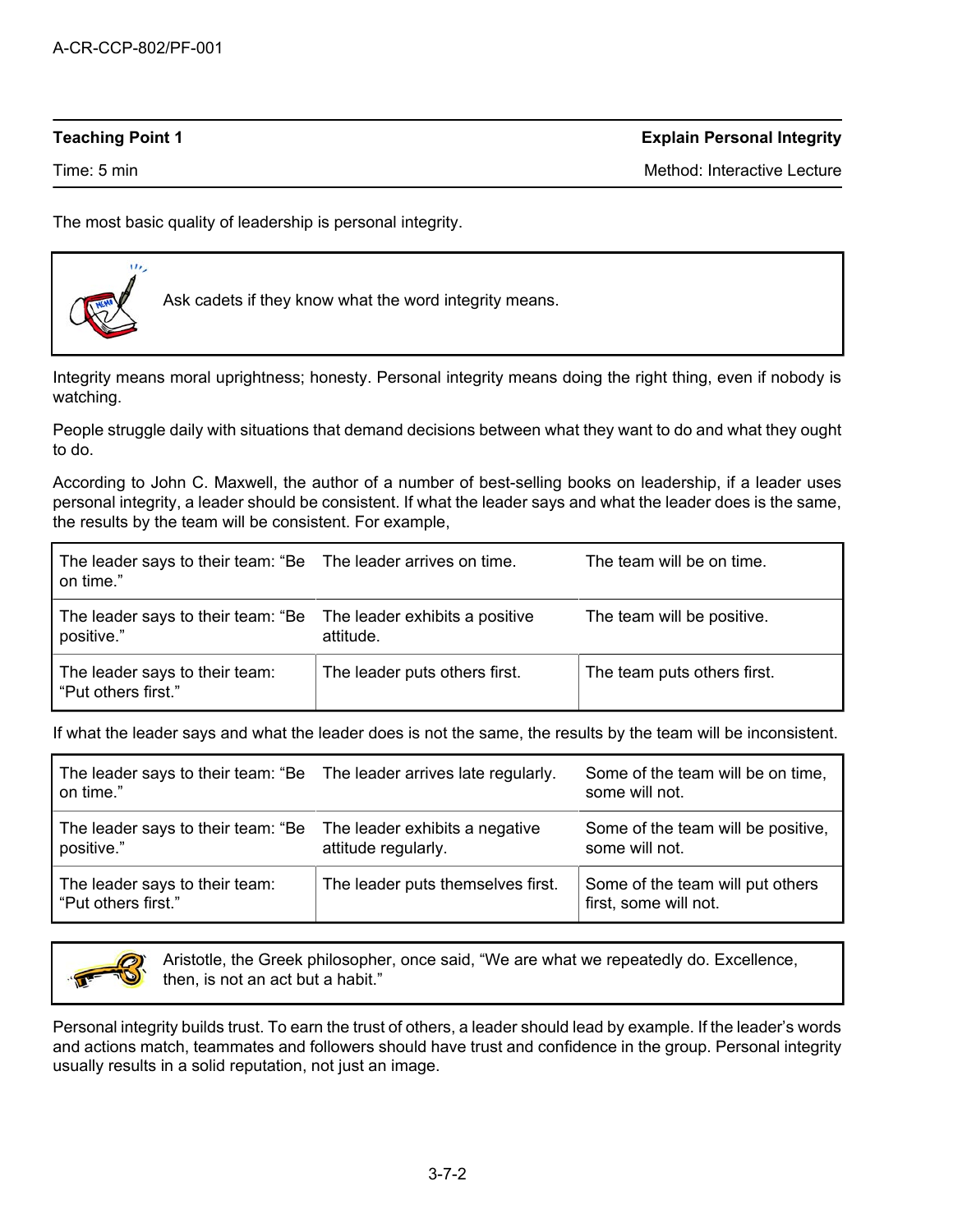

Personal integrity builds trust. Trust builds confidence. Confidence builds relationships. Relationships build leadership.



For the next series of questions, ensure cadets do NOT name the people they are thinking about. This is NOT a sharing activity.



Ask cadets to think of someone they know who has a good reputation. Is this person trustworthy? Ask cadets to think of someone they know who has poor reputation. Is this person trustworthy?

# CONFIRMATION OF TEACHING POINT 1

### **QUESTIONS**

- Q1. What does integrity mean?
- Q2. What is the most basic quality of leadership?
- Q3. What does personal integrity build?

# ANTICIPATED ANSWERS

- A1. Integrity means moral uprightness; honesty.
- A2. Personal integrity is the most basic quality of leadership.
- A3. Personal integrity builds trust.

Teaching Point 2 Conduct an Activity Where Cadets Brainstorm Where They Have Seen Integrity Displayed Within Their Peer Group

Time: 5 min Method: In-class Activity

# **ACTIVITY**

## **OBJECTIVE**

The objective of this activity is for cadets to brainstorm where they have seen integrity displayed within their peer group. This reflective activity allows cadets to integrate their thoughts about leadership theory into their own experiences.

#### **RESOURCES**

N/A.

# ACTIVITY LAYOUT

N/A.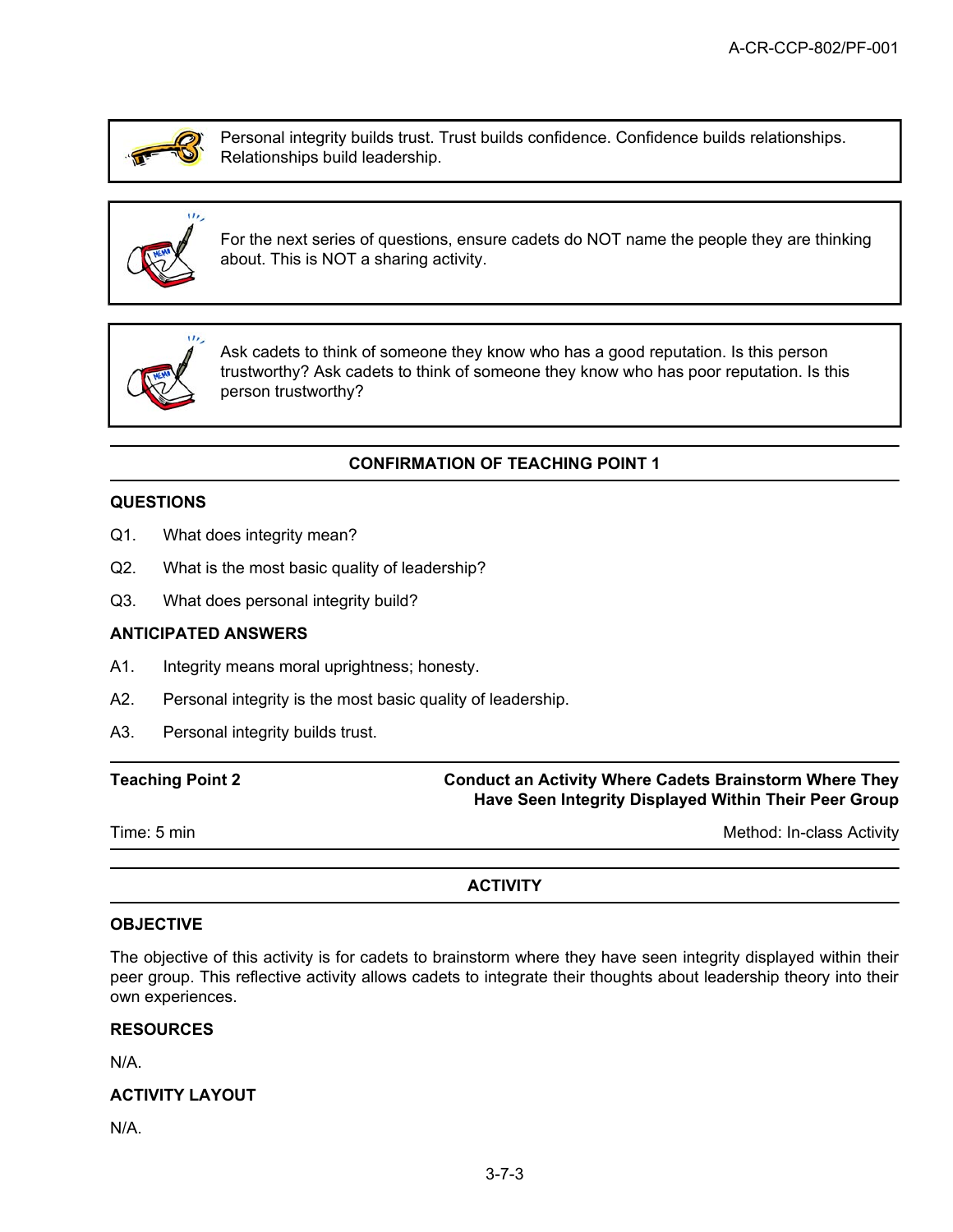# ACTIVITY INSTRUCTIONS

Have cadets brainstorm examples where they have seen integrity displayed within their peer group either during cadets, school, or other extra-curricular activities. Write in point form, the examples on a whiteboard/flipchart/ OHP.

Discuss instances where the cadets' peers have displayed:

- honesty
- honour,
- good character,
- decency,
- fairness,
- sincerity, and
- trustworthiness, etc.



Ask cadets how they think the person in their example, who displayed personal integrity, would feel if they were in the class at that moment, after all the positive things have been said about them?



If cadets mention someone in the class, be sure to praise the person mentioned. Positive reinforcement of correct behaviour is an excellent instructional technique.

# **SAFETY**

N/A.

# CONFIRMATION OF TEACHING POINT 2

The cadets' participation in the activity will serve as the confirmation of this TP.

# Teaching Point 3 Conduct an Activity Where Cadets Create a Poster That Shows an Example of Integrity

Time: 15 min Method: In-class Activity

**ACTIVITY** 

#### **OBJECTIVE**

The objective of this activity is for the cadets to create a poster that shows an example of integrity. This activity allows cadets to reflect on personal integrity as a quality of leadership.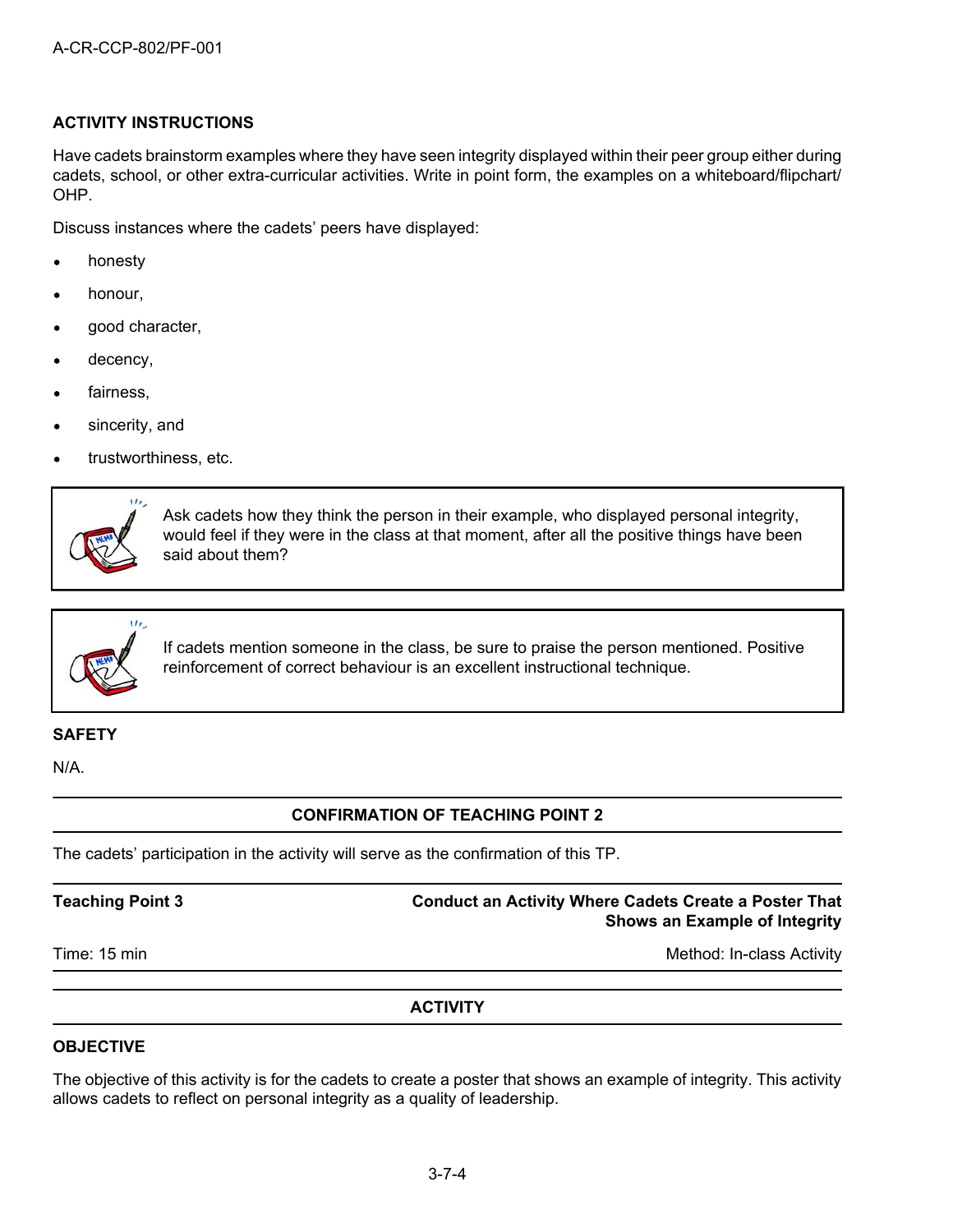# **RESOURCES**

- Pencil crayons/felt markers; and
- 8.5 x 14 inch paper.

# ACTIVITY LAYOUT

N/A.

# ACTIVITY INSTRUCTIONS

- Distribute pencil crayons/felt markers and the 8.5 x 14 inch paper to the cadets.
- Have the cadets draw and colour a poster to represent personal integrity as a quality of leadership. Cadets may create a picture, use a mind-map, use a saying, etc. Cadets may use the examples from TP2 or another instance of personal integrity.



Be sure to display posters in a place where they may be seen by as many squadron members as possible.

# **SAFETY**

N/A.

# CONFIRMATION OF TEACHING POINT 3

The cadets' participation in the activity will serve as the confirmation of this TP.

# END OF LESSON CONFIRMATION

The cadets' creation of posters displaying personal integrity will serve as the confirmation of this lesson.

# **CONCLUSION**

# HOMEWORK/READING/PRACTICE

N/A.

METHOD OF EVALUATION

N/A.

# CLOSING STATEMENT



Brian Tracy, a leadership trainer, says, "The glue that holds all relationships together, including the relationship between the leader and the led is trust, and trust is based on integrity."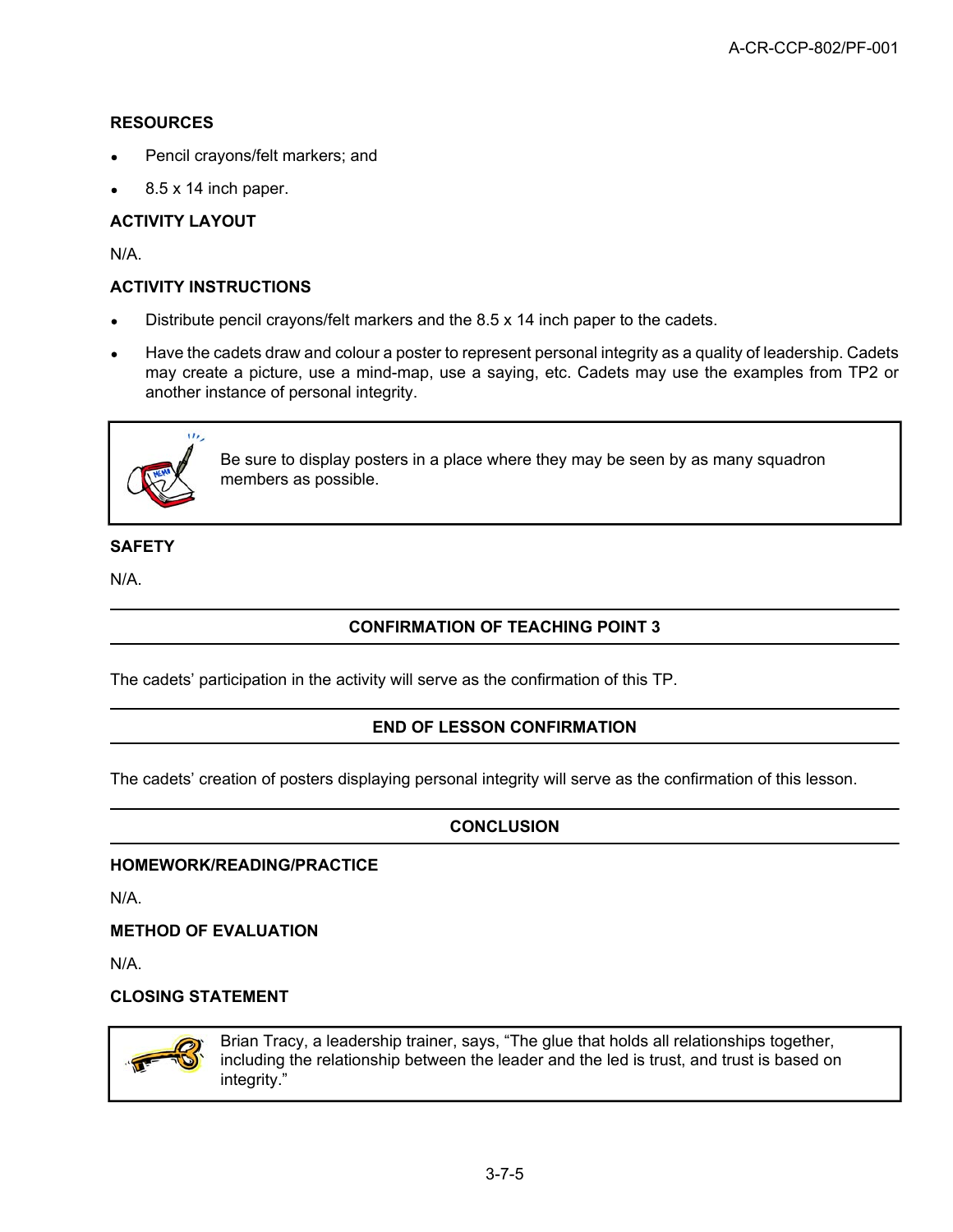Personal integrity is the foundation of leadership. When cadets display this quality, it is the first step in their role as leaders within a peer setting.

# INSTRUCTOR NOTES/REMARKS

N/A.

# REFERENCES

- A0-010 CATO 11-03 D Cdts 2. (2006). Cadet Program Mandate. Ottawa, ON: Department of National Defence.
- C0-112 (ISBN 0-8407-6744-7) Maxwell, J. C. (1993). Developing the Leader Within You. Nashville, Tennessee: Thomas Nelson Inc. Publishers.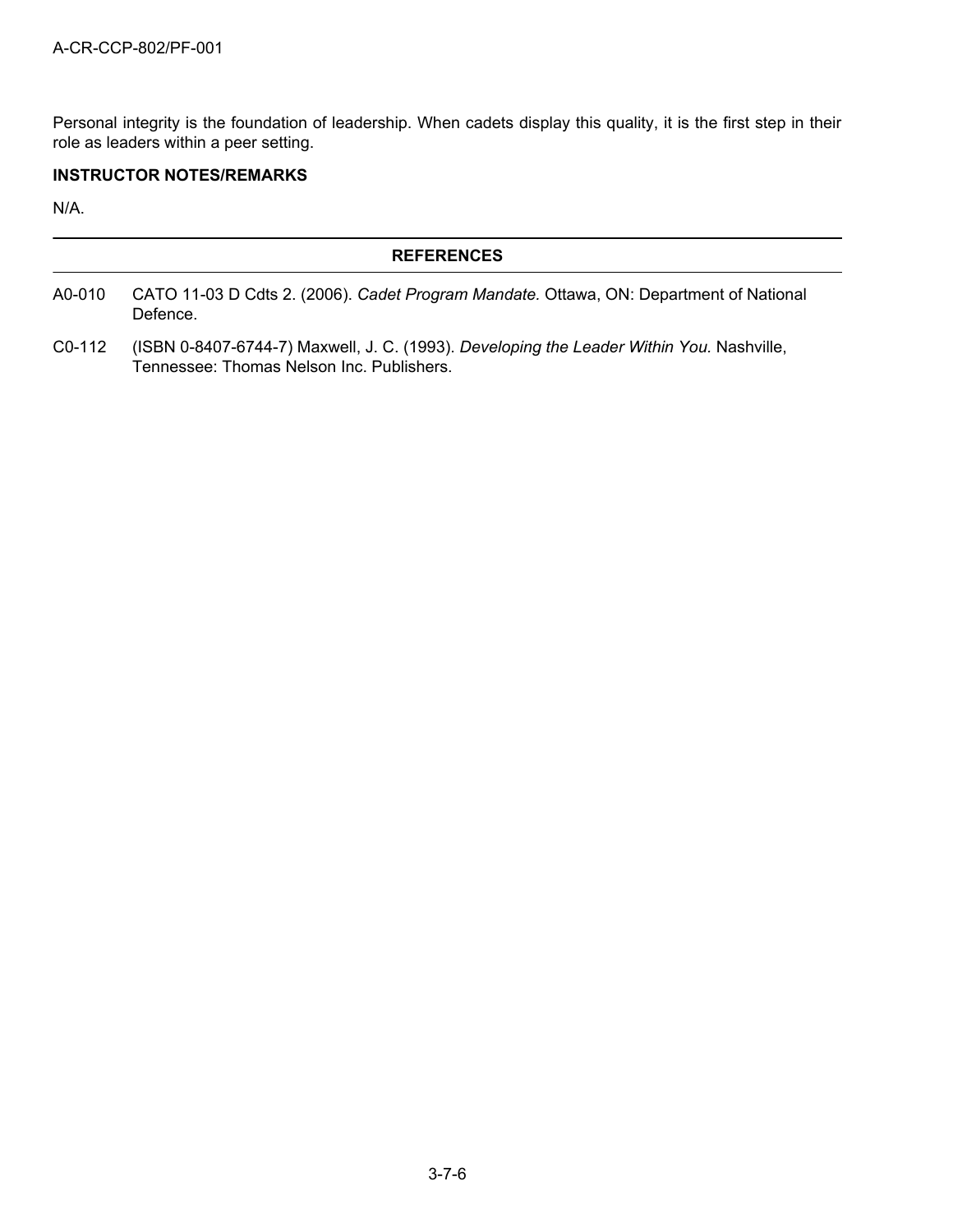

COMMON TRAINING

INSTRUCTIONAL GUIDE



# SECTION 8

#### EO M203.08 – PARTICIPATE IN TEAM-BUILDING ACTIVITIES

Total Time: 30 min

### PREPARATION

#### PRE-LESSON INSTRUCTIONS

Resources needed for the delivery of this lesson are listed in the lesson specification located in A-CR-CCP-802/PG-001, Chapter 4. Specific uses for said resources are identified throughout the Instructional Guide within the TP for which they are required.

Review the lesson content and become familiar with the material prior to delivering the lesson.

The time spent on each activity is at the discretion of the instructor. One activity may be conducted for the entire period or both activities may be conducted consecutively.

If the group is large, both activities may be conducted concurrently. When conducting activities concurrently, ensure additional supervision is provided.

#### PRE-LESSON ASSIGNMENT

N/A.

#### APPROACH

An in-class activity was chosen for this lesson as it is a fun and challenging way to expand the cadets' experience participating in team-building activities and reinforce the cadets' appreciation of the fundamentals of leadership.

# INTRODUCTION

#### REVIEW

N/A.

#### **OBJECTIVES**

By the end of this lesson the cadet shall be expected to participate in team-building activities.

#### IMPORTANCE

It is important for cadets to participate in team-building activities, including trust games, as it may improve their leadership abilities in a peer setting by allowing cadets to practice communication skills and positive group dynamics.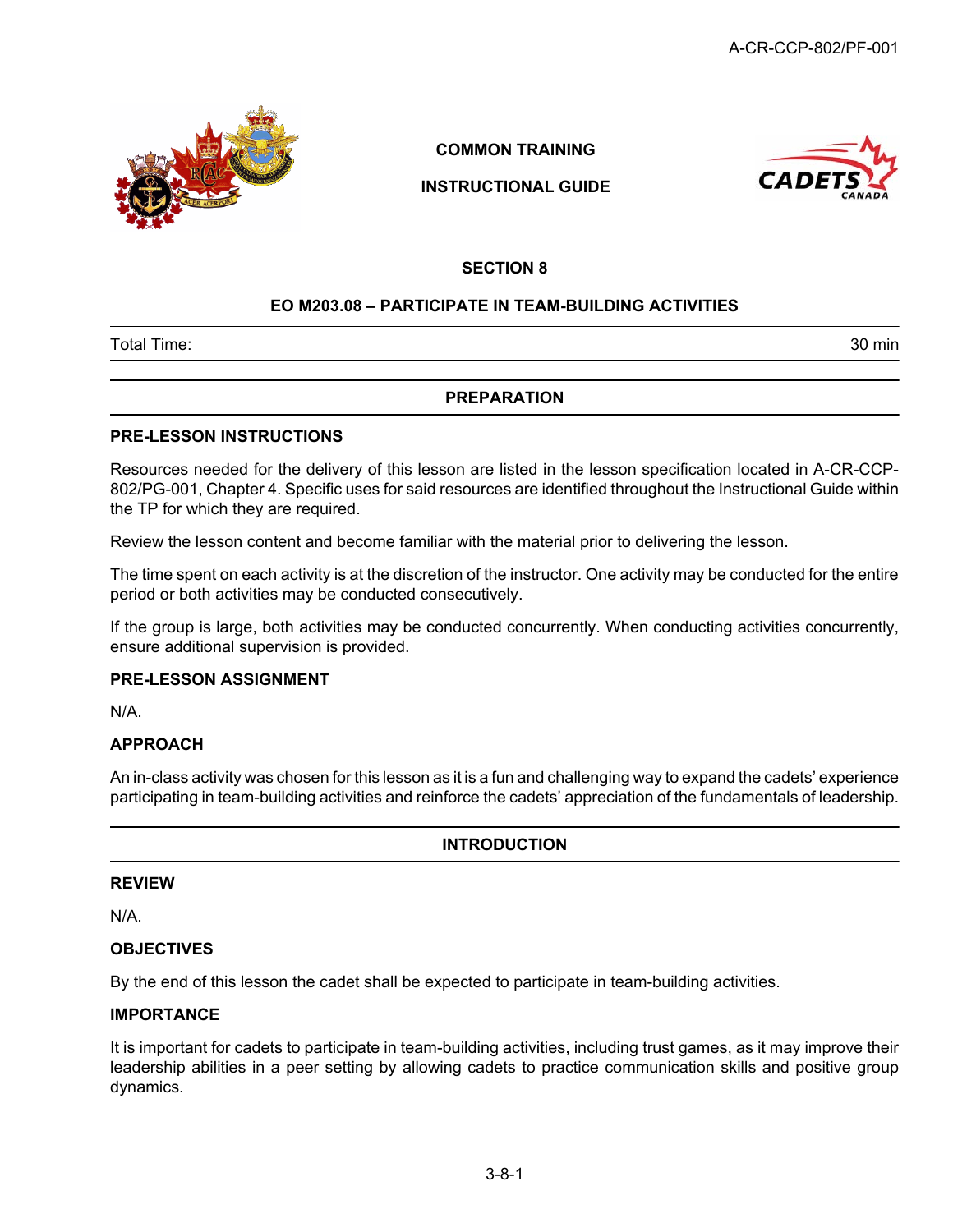# Teaching Point 1 Conduct Team-building Activities Through Trust Games

Time: 25 min Method: In-class Activity

# ACTIVITY 1

Time: 10 min

## **OBJECTIVE**

The objective of this activity is to have the cadets develop trust within their peer group.

### RESOURCES

N/A.

# ACTIVITY LAYOUT

N/A.

# ACTIVITY INSTRUCTIONS

- 1. Divide the group into pairs.
- 2. Cadets must assume a squatting position.
- 3. Cadets must face each other with their hands extended in front of their bodies, fingers pointing toward the ceiling and touching palms with their partner.
- 4. Cadets must attempt to knock their partner off balance by either pushing their palms, or withdrawing their palms using only slow motion movements. (Using slow motion movements should allow the two cadets to become cooperative partners.)
- 5. A player may lose the game if their feet move. (Most games conveniently end with both partners falling or moving their feet at the same time.)
- 6. Cadets may change partners as time allows.

### **SAFETY**

The activity will be stopped if horseplay occurs.

# ACTIVITY 2

Time: 15 min

# **OBJECTIVE**

The objective of this activity is to have the cadets develop trust in their peer group.

#### **RESOURCES**

N/A.

# ACTIVITY LAYOUT

N/A.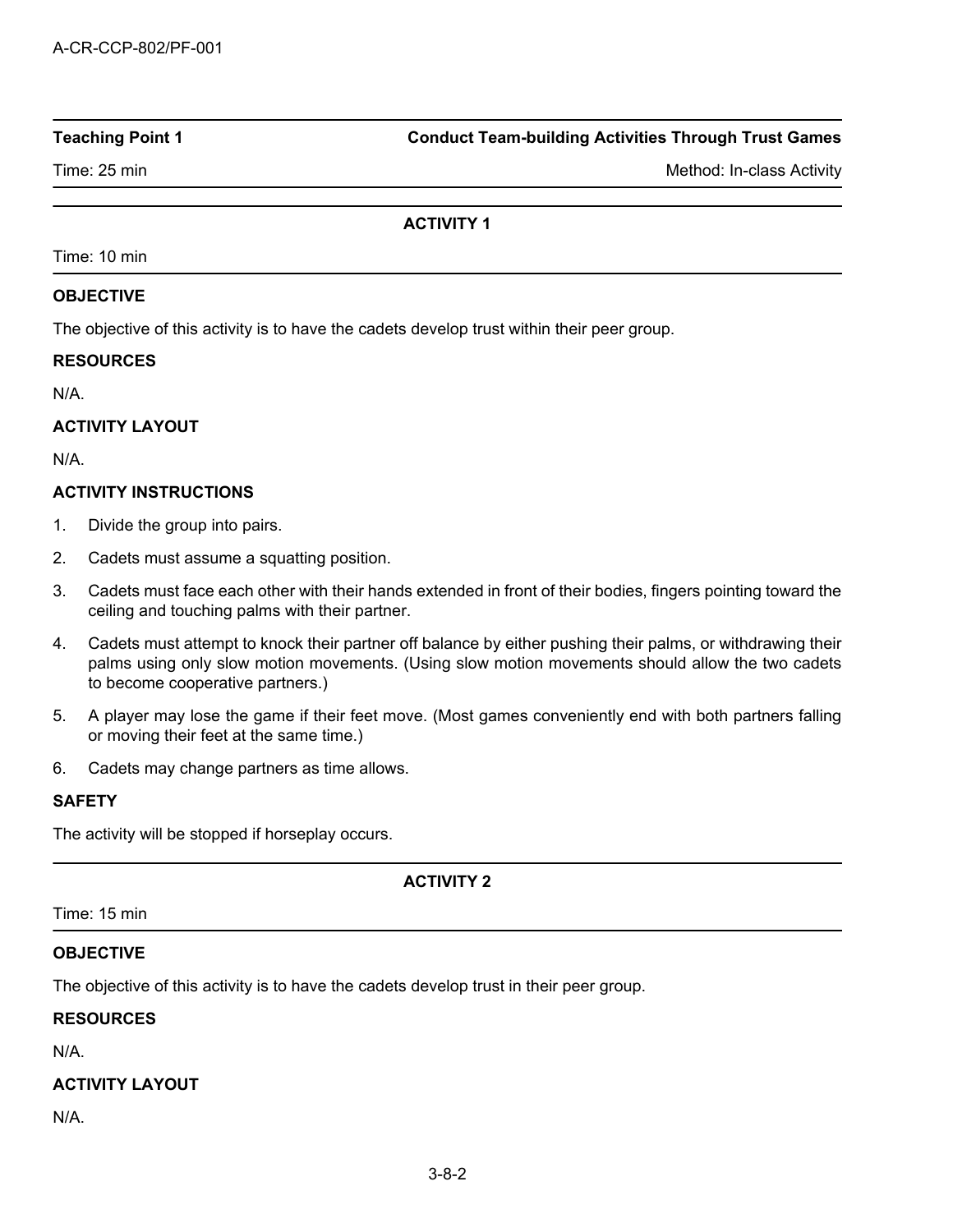# ACTIVITY INSTRUCTIONS

- 1. Divide the group into two lines facing each other, forming a corridor.
- 2. Have cadets put their arms straight in front of themselves. Arms should intersect, overlapping about a hand width apart from the person opposite them.



Wilderdom (2007). Index to Group Activities, Games, Exercises and Initiatives: Trust-Building Activities. Retrieved 26 April 2007, from http://wilderdom.com/games/descriptions/SliceNDice.html

Figure 3-8-1 Slice and Dice

- 3. The first cadet peels off and walks down the corridor. To let the cadet pass, have the other cadets raise and then lower their arms, creating a ripple effect in the corridor, through which the cadet is walking.
- 4. Once the cadet is finished walking down the corridor, the cadet joins the end of the corridor from which they have just emerged.
- 5. The next cadet, at the front of the line, peels off and walks down the corridor, and then joins the end of the line.
- 6. Each cadet takes a turn going down the corridor.



As cadets become more confident, invite them to walk fast, run and then sprint down the corridor. At some point, have the cadets chop their arms up and down, only pausing to allow the corridor runner through.

# **SAFETY**

The activity will be stopped if horseplay occurs.

# CONFIRMATION OF TEACHING POINT 1

The cadets' participation in the team-building activities will serve as the confirmation of this TP.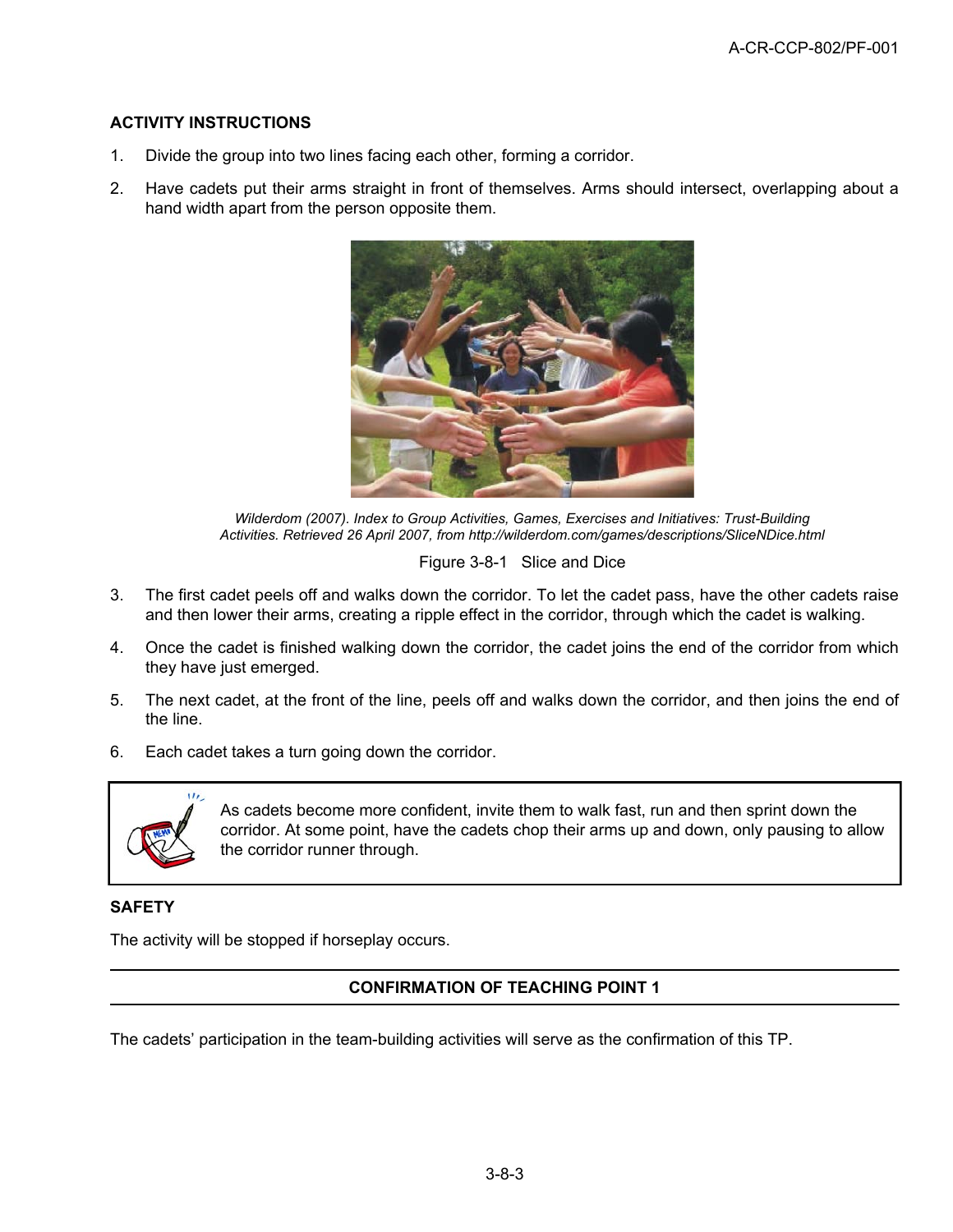# END OF LESSON CONFIRMATION

The cadets' participation in the team-building activities will serve as the confirmation of this lesson.

# **CONCLUSION**

### HOMEWORK/READING/PRACTICE

N/A.

# METHOD OF EVALUATION

N/A.

# CLOSING STATEMENT

Trust in others and trust in the leader are key leadership attributes and they may assist cadets in leading in a peer setting. When members of a team trust each other, accomplishing any task is usually easier. If cadets cultivate trust and protect the trust that others offer and share, cadets may increase the confidence others have in them and this should increase their own self-confidence.

# INSTRUCTOR NOTES/REMARKS

N/A.

# REFERENCES

- C0-152 Wilderdom. (2007). Index to Group Activities, Games, Exercises and Initiatives: Trust-Building Activities. Retrieved 26 April 2007, from http://wilderdom.com/games/descriptions/ SliceNDice.html.
- C1-006 (ISBN 0-8403-5682-X) Ronhke, C. (1984). Silver Bullets: A Guide to Initiative Problems, Adventures Games and Trust Activities. Dubuque, Iowa: Kendall/Hunt Publishing Company.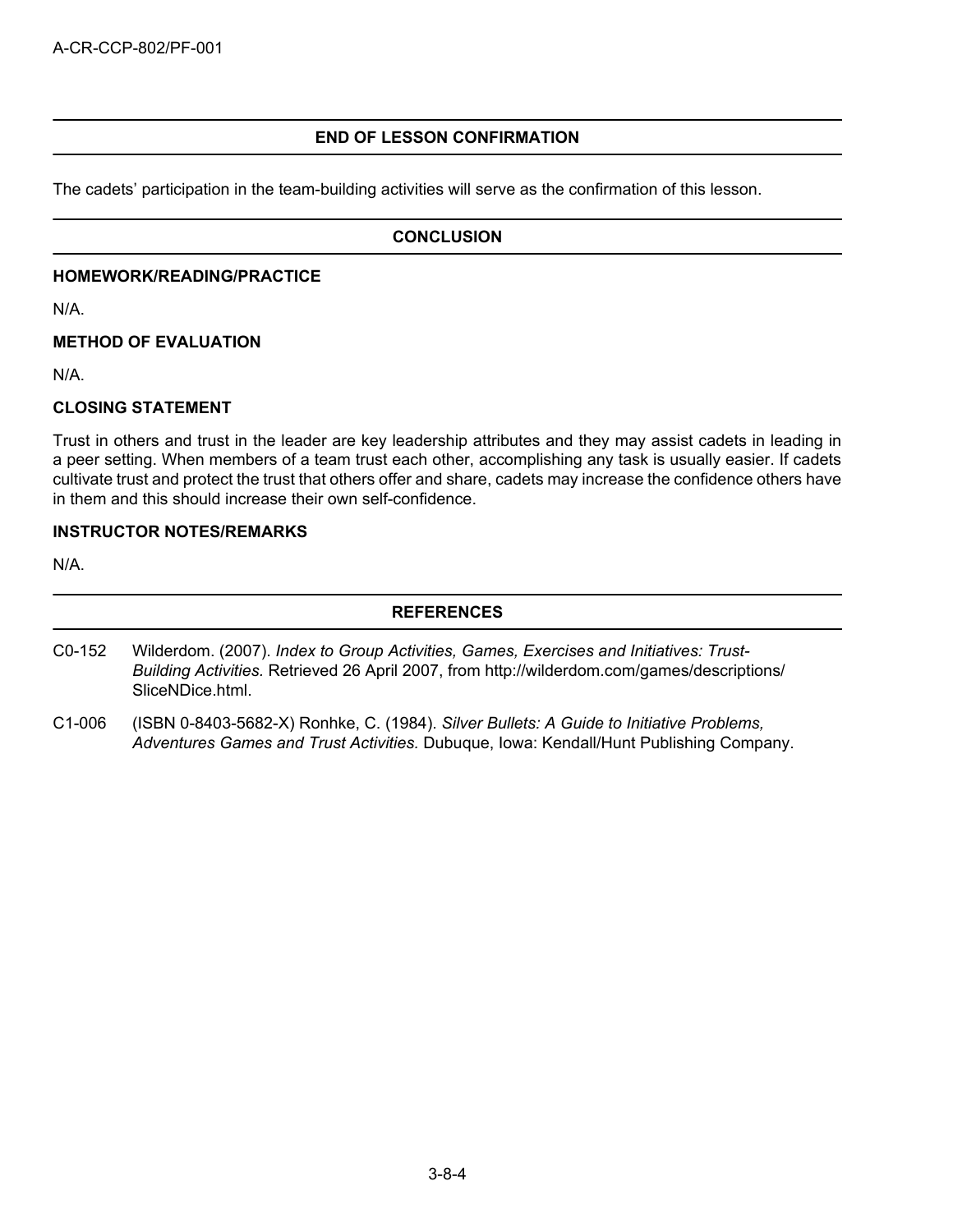

COMMON TRAINING

INSTRUCTIONAL GUIDE



# SECTION 9

# EO C203.01 – RECORD ENTRIES IN A REFLECTIVE JOURNAL

Total Time: 3 x 30 min

# PREPARATION

### PRE-LESSON INSTRUCTIONS

Resources needed for the delivery of this lesson are listed in the lesson specification located in A-CR-CCP-802/PG-001, Chapter 4. Specific uses for said resources are identified throughout the Instructional Guide within the TP for which they are required.

Review the lesson content and become familiar with the material prior to delivering the lesson.

Choose one template of questions for reflection from the four located at Annex F and make a copy for each cadet.

# PRE-LESSON ASSIGNMENT

N/A.

# APPROACH

An in-class activity was chosen for this lesson to reinforce leadership principles and characteristics and to provoke thought. It also allows the cadets to interact with their peers and share their knowledge, experiences, opinions and feelings about a recent team-building or training activity.

# INTRODUCTION

#### REVIEW

N/A.

### **OBJECTIVES**

By the end of this lesson the cadet shall record entries in a reflective journal.

#### IMPORTANCE

Reflective thinking and evaluating past performance of tasks through journaling allows cadets to synthesize new knowledge and experiences to prior understanding. Cadets may develop self-awareness and/or recognize positive attributes of leadership that they may wish to integrate into their own personal leadership style.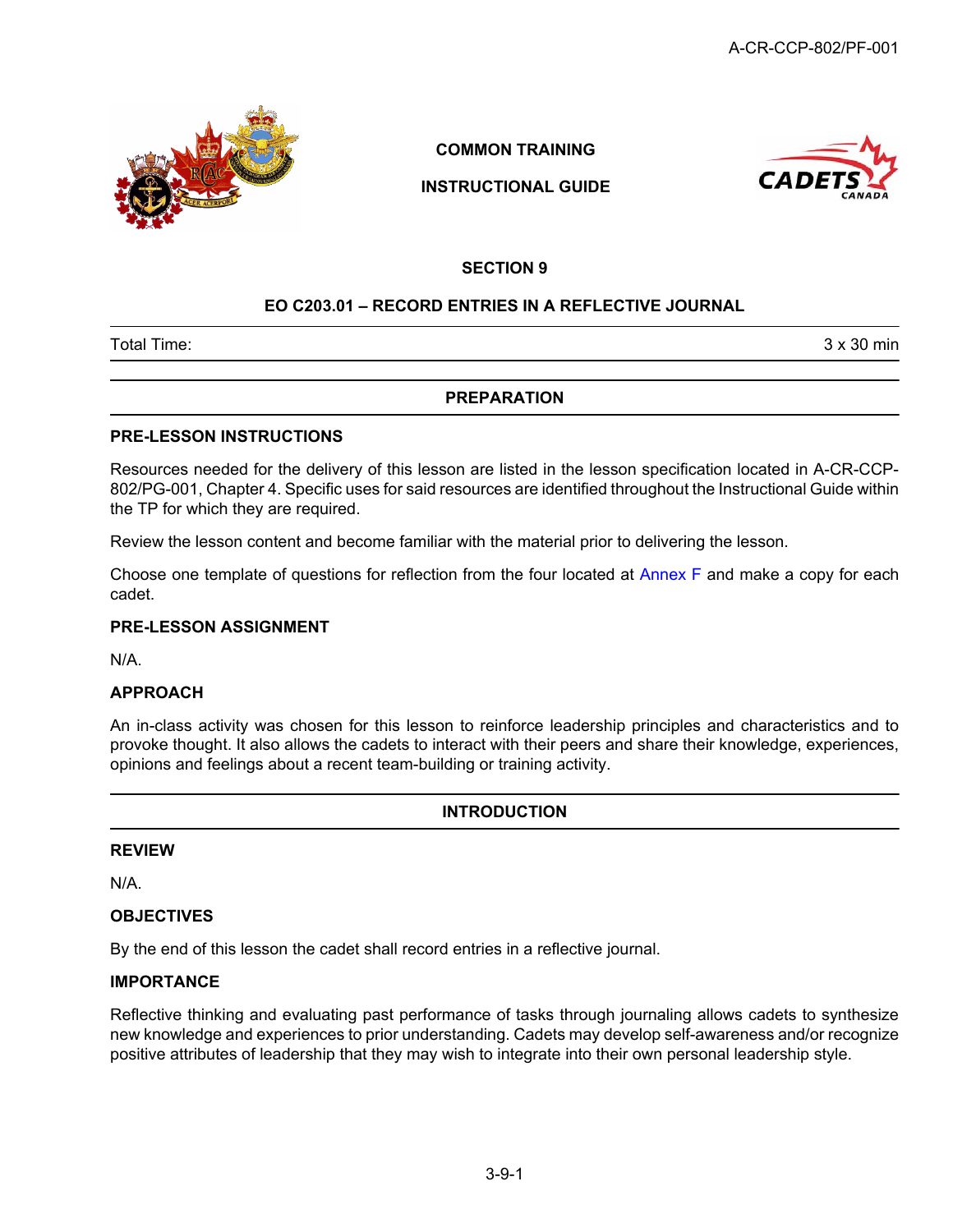# Teaching Point 1 Conduct an Activity During Which Cadets Record Their Thoughts on Leadership

Recording in a reflective journal may encourage cadets to evaluate and analyze experiences they have undergone. It is an opportunity to think about, describe and communicate their impressions on peer interactions.

# **ACTIVITY**

# **OBJECTIVE**

The objective of this activity is for cadets to record their thoughts on leadership they displayed or the leadership they observed on a specific training activity.

# RESOURCES

- Handouts of questions for reflection;
- 8.5 x 11 inch paper; and
- Pen/pencil.

# ACTIVITY LAYOUT

N/A.

# ACTIVITY INSTRUCTIONS

- 1. Distribute a handout of the chosen template for reflection to each cadet.
- 2. Based on the last training activity in which the cadet participated (e.g. a field exercise, a community service exercise, a tour, etc.) the cadet must reflect on the leadership qualities and attributes they displayed or observed.
- 3. Instruct cadets to complete the template to the best of their ability.
- 4. Templates may be completed using sentences or point form. Mind mapping or drawing may be done on a separate piece of paper.



Cadets may share their journal or work with the class.

There are no right or wrong journal entries when cadets record their thoughts. Put as few restrictions as possible on the journal entries cadets may give during this activity.

If time permits, another template of questions for reflection may be completed.

# **SAFETY**

N/A.

# END OF LESSON CONFIRMATION

The cadets' participation in the activity will serve as the confirmation of this lesson.

Time: 25 min Method: In-class Activity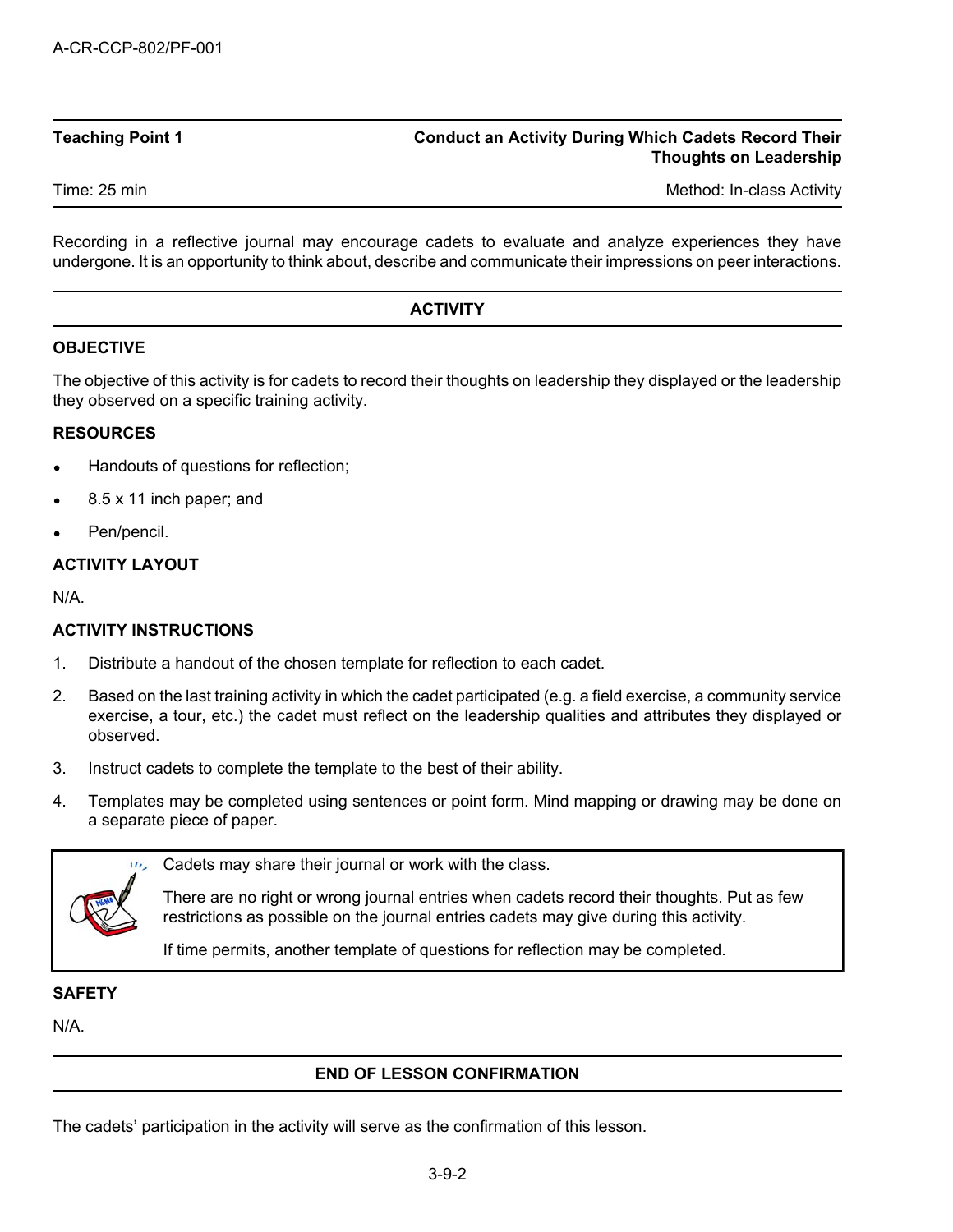# **CONCLUSION**

#### HOMEWORK/READING/PRACTICE

N/A.

# METHOD OF EVALUATION

N/A.

### CLOSING STATEMENT

Recording in a reflective journal, cadets have the opportunity to consider and/or evaluate experiences they have undergone. This may assist them in recognizing leadership qualities, principles and approaches the cadet wishes to incorporate into their own personal leadership style.

### INSTRUCTOR NOTES/REMARKS

This EO should follow a significant practical activity such as a tour, a field exercise or EO M203.08 (Participate in Team-Building Activities).

# **REFERENCES**

C0-113 (ISBN 1-882664-12-4) Karnes, F. A. & Bean S. M. (1995). Leadership for Students: A Practical Guide for Ages 8-18. Waco, Texas: Prufrock Press.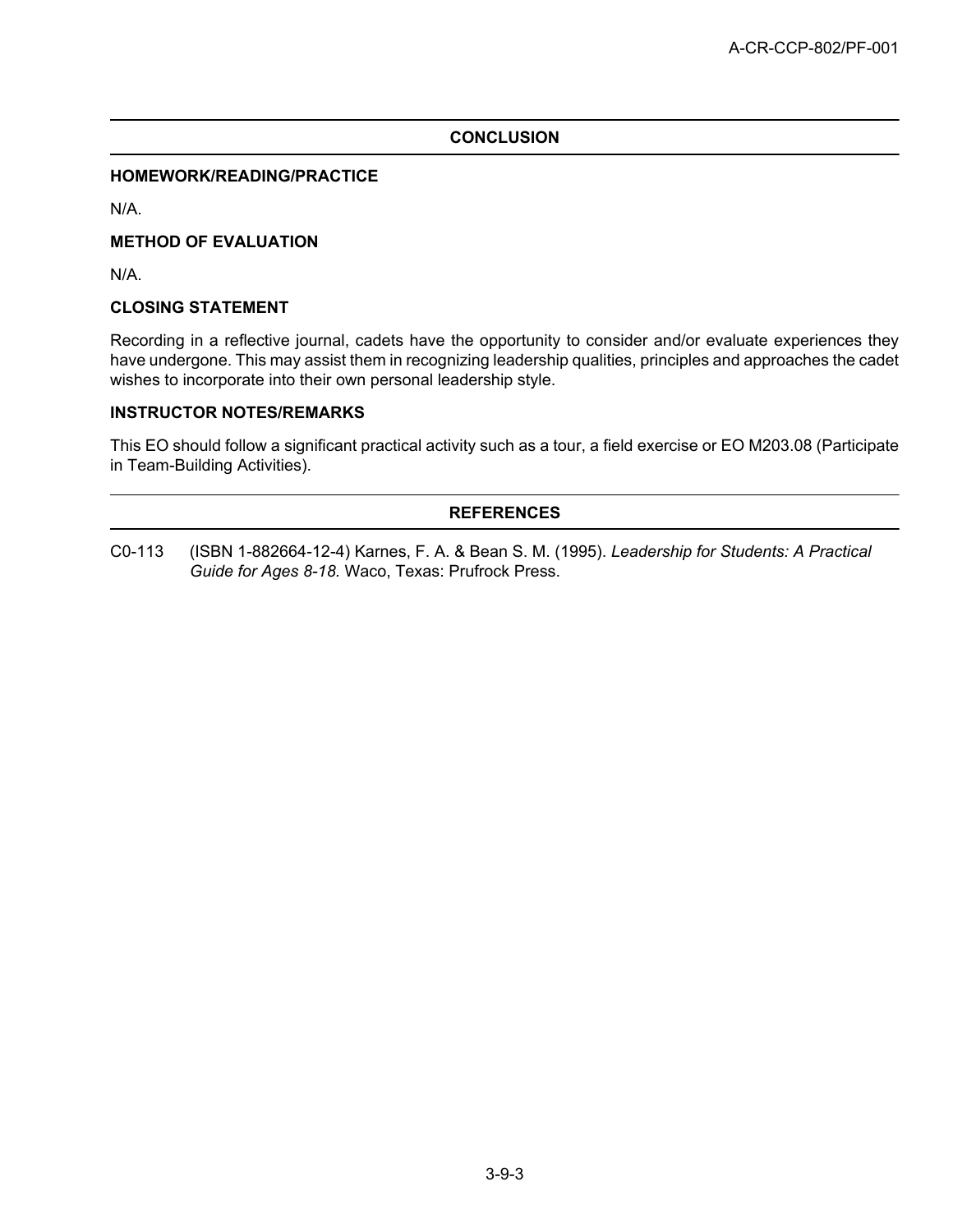THIS PAGE INTENTIONALLY LEFT BLANK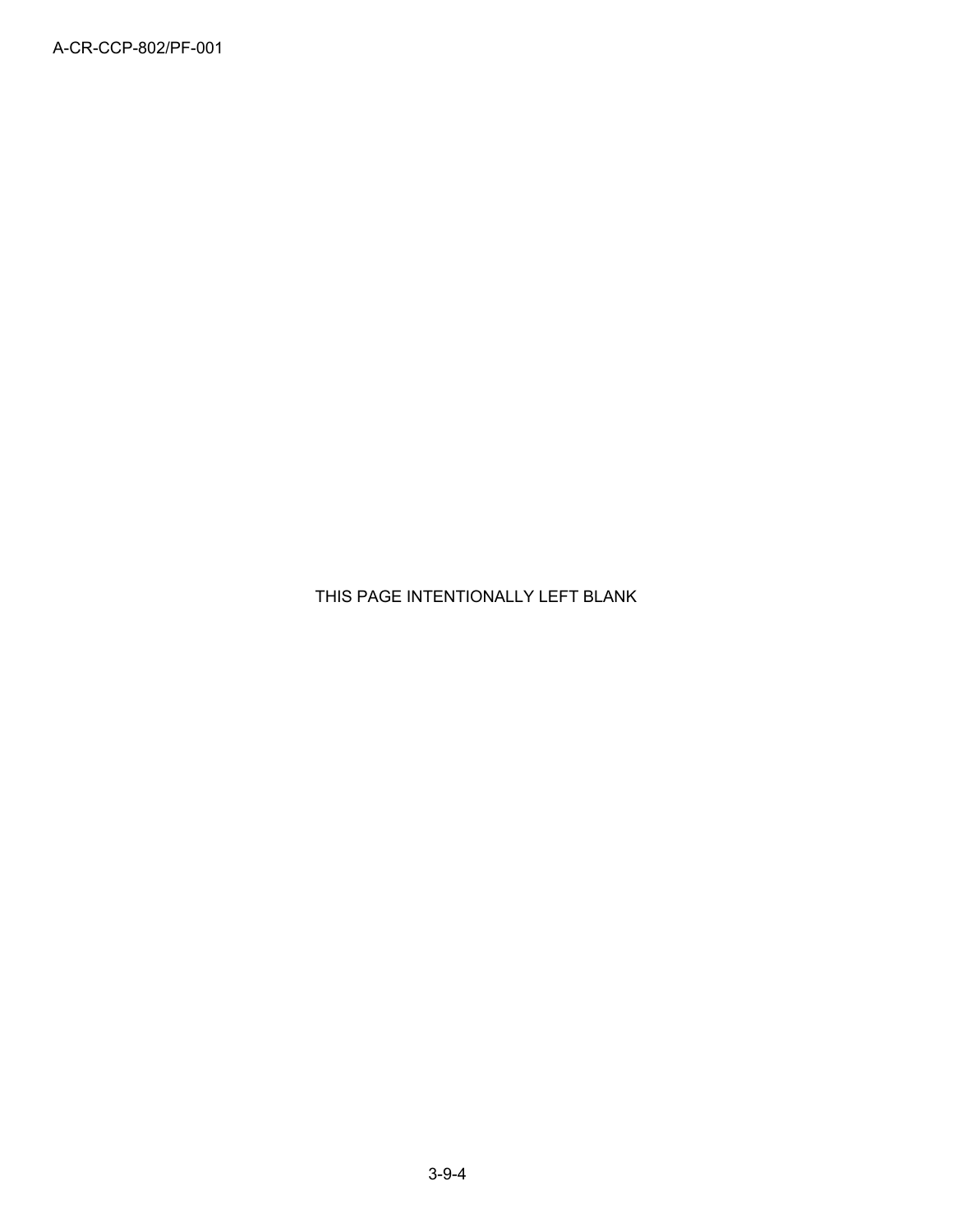

COMMON TRAINING

INSTRUCTIONAL GUIDE



# SECTION 10

#### EO C203.02 – EMPLOY PROBLEM SOLVING

Total Time: 60 min

# PREPARATION

#### PRE-LESSON INSTRUCTIONS

Resources needed for the delivery of this lesson are listed in the lesson specification located in A-CR-CCP-802/PG-001, Chapter 4. Specific uses for said resources are identified throughout the Instructional Guide within the TP for which they are required.

Review the lesson content and become familiar with the material prior to delivering the lesson.

Photocopy scenarios located at Annex G.

Cut up scenarios located at Annex G.

## PRE-LESSON ASSIGNMENT

N/A.

#### APPROACH

An in-class activity was chosen for TP1 as an interactive way to provoke thought and stimulate an interest among cadets.

A group discussion was chosen for TP2 as it allows the cadets to interact with their peers and share their knowledge, experiences, opinions and feelings about problem solving.

#### **INTRODUCTION**

#### REVIEW

N/A.

#### **OBJECTIVES**

By the end of this lesson the cadet shall employ problem solving.

#### IMPORTANCE

One of the qualities of leadership is problem solving. As cadets become leaders within a peer setting they will use this quality more often. It is important to practice this quality. Knowing and using a technique to solve problems may give the cadet increased confidence in their leadership ability.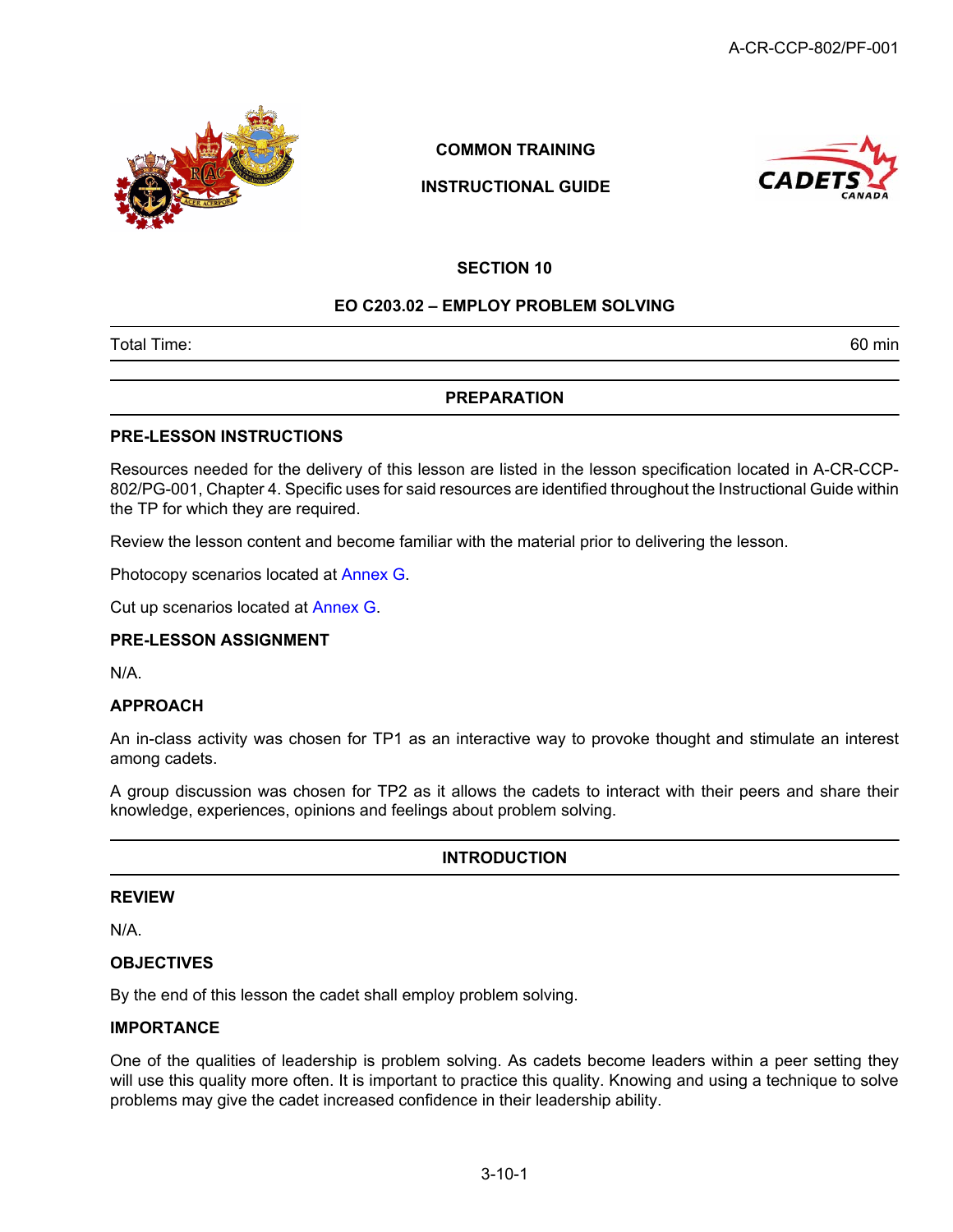# Teaching Point 1 Conduct an Activity Where Cadets Solve Problems Using Logical Analysis

Time: 25 min Method: In-class Activity

# STEPS TO LOGICAL ANALYSIS

- 1. Confirm the Task. The team must understand both the problem and the aim or intent of the person assigning the task.
- 2. **Identify the Problem.** The team must consider the problem and the challenges that may occur in the implementation.
- 3. Determine the Critical Factor. The critical factor is usually the one overriding problem, on which all other issues depend. The critical factor should be determined by the team.
- 4. Develop Alternate Solutions. The team should create as many possible solutions to solve the critical factor and other issues as time allows.
- 5. Compare Alternate Solutions. Each solution must be compared by the team in order to decide on the best solution.
- 6. Determine the Best Solution. The team should choose the best solution to implement a plan of action.
- 7. Implement the Solution. The team should create a plan to implement the solution and get the problem solved.
- 8. Evaluate the Plan and Implementation. The team should evaluate their performance once the problem is solved.

# **ACTIVITY**

Time: 15 min

# **OBJECTIVE**

The objective of this activity is for cadets to solve problems within a peer setting.

# **RESOURCES**

- Flipchart paper,
- Markers,
- Paper bag, and  $\bullet$
- Scenarios of problems.

# ACTIVITY LAYOUT

N/A.

# ACTIVITY INSTRUCTIONS

- 1. Divide the class into small groups of no more than four cadets.
- 2. Distribute flipchart paper and markers to each group.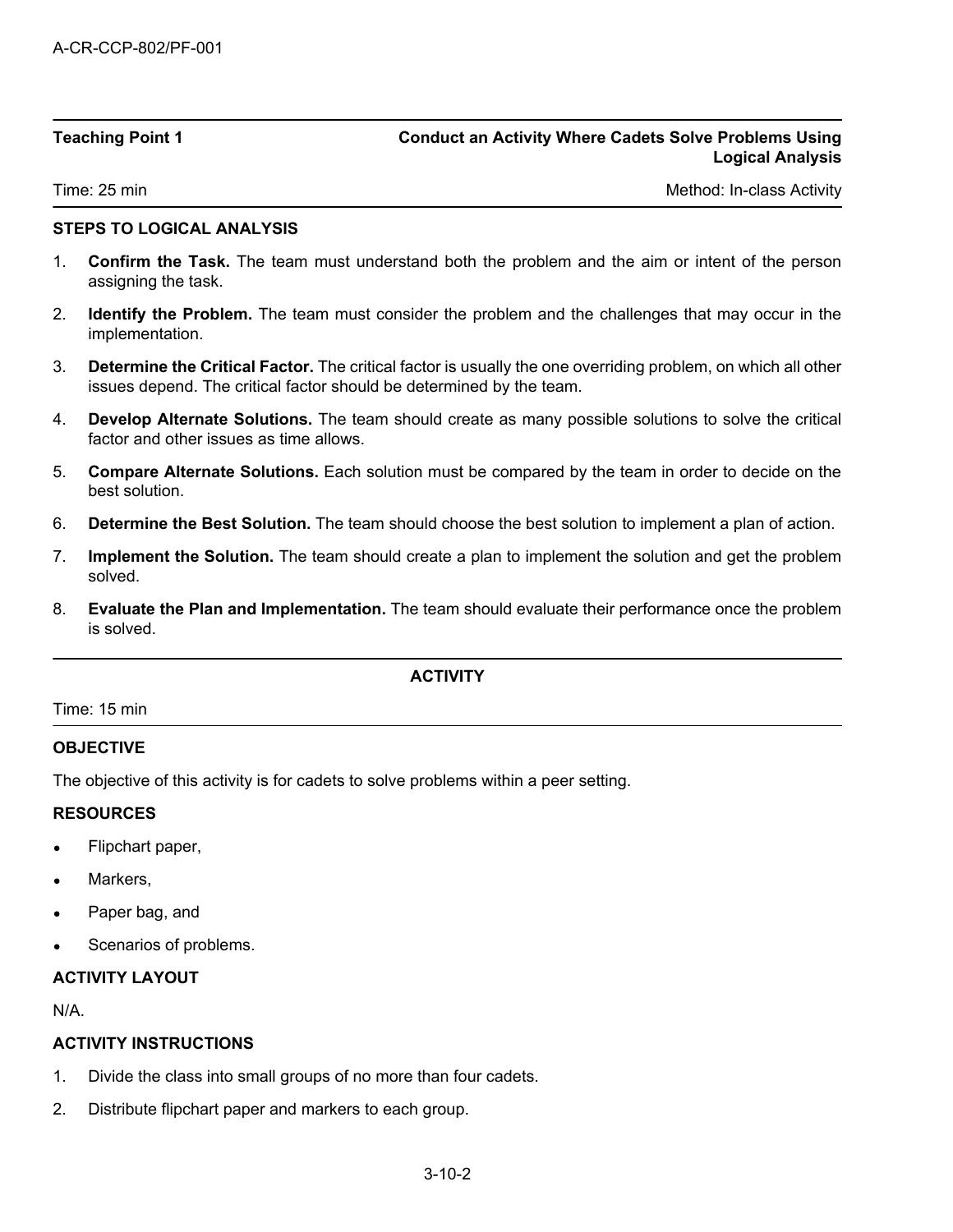- 3. Have one representative from each group come to the front of the class and pick one or two scenarios at random from a paper bag or a wedge.
- 4. Instruct the cadets that the problem-solving steps must be used to solve the scenario.
- 5. Cadets must list at least three solutions to each problem.
- 6. Cadets must record the steps they would use to solve each scenario on the flipchart paper.

# **SAFETY**

N/A.

# CONFIRMATION OF TEACHING POINT 1

The cadets' participation in the activity will serve as the confirmation of this TP.

## Teaching Point 2 Conduct a Group Discussion Where Cadets Explain Their Choices From the Problem-solving Exercise

Time: 25 min Method: Group Discussion

# BACKGROUND KNOWLEDGE



The point of the group discussion is to draw the following information from the group using the tips for answering/facilitating discussion and the suggested questions provided.

Have one representative from each group present their problem scenario and the steps the group used to solve the problem.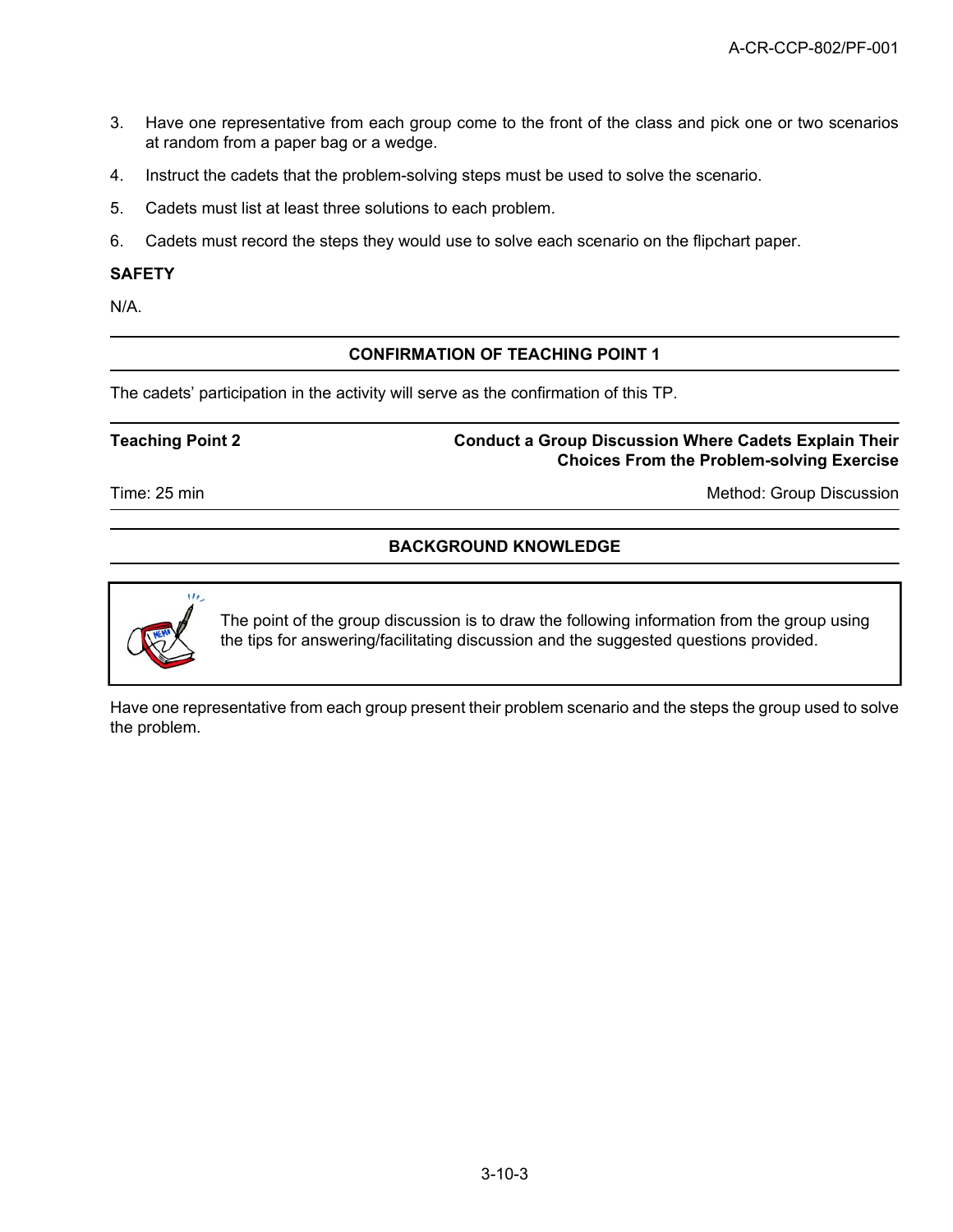# GROUP DISCUSSION

# TIPS FOR ANSWERING/FACILITATING DISCUSSION

- Establish ground rules for discussion, e.g., everyone should listen respectfully; don't interrupt; only one person speaks at a time; no one's ideas should be made fun of; you can disagree with ideas but not with the person; try to understand others as much as you hope they understand you; etc.
- Sit the group in a circle, making sure all cadets can be seen by everyone else.
- Ask questions that will provoke thought; in other words avoid questions with yes or no answers.
- Manage time by ensuring the cadets stay on topic.
- Listen and respond in a way that indicates you have heard and understood the cadet. This can be done by paraphrasing their ideas.
- Give the cadets time to respond to your questions.
- Ensure every cadet has an opportunity to participate. One option is to go around the group and have each cadet answer the question with a short answer. Cadets must also have the option to pass if they wish.
- Additional questions should be prepared ahead of time.

# SUGGESTED QUESTIONS

- Q1. What is the problem?
- Q2. What is the critical factor?
- Q3. What alternate solutions were developed?
- Q4. What are some comparisons for alternate solutions?
- Q5. What solution was chosen?
- Q6. Why was this choice made?
- Q7. What was the plan to implement the solution?
- Q8. What questions would be asked to evaluate the plan and the implementation?
- Q9. Are there different problems, other solutions, etc.?



Other questions and answers will develop throughout the group discussion. The group discussion should not be limited to only those suggested.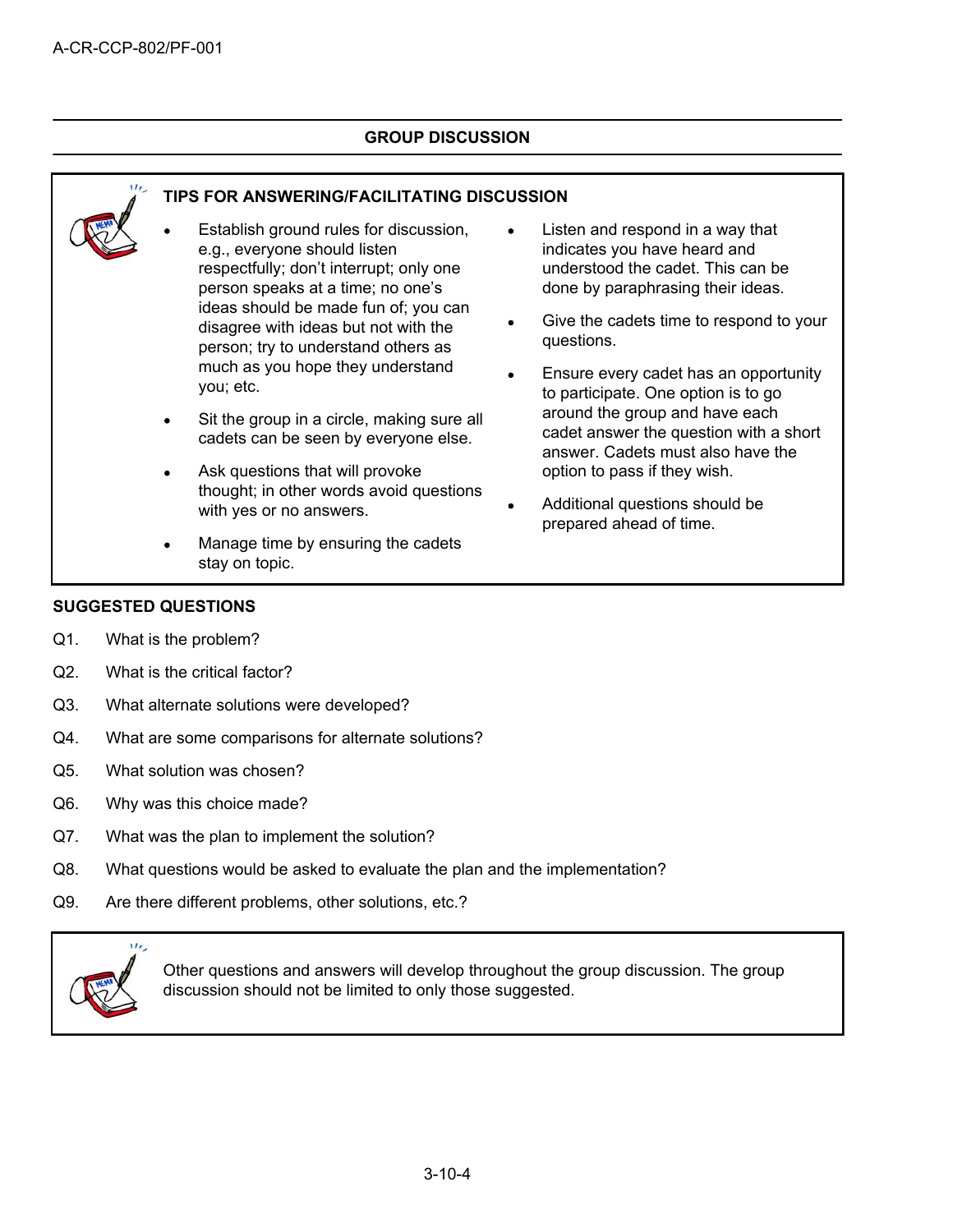

Reinforce those answers given and comments made during the group discussion, ensuring the teaching point has been covered.

# CONFIRMATION OF TEACHING POINT 2

The cadets' participation in the group discussion will serve as confirmation of this TP.

# END OF LESSON CONFIRMATION

### **QUESTIONS**

- Q1. List the steps in Logical Analysis.
- Q2. What is the critical factor?
- Q3. Who should determine the best solution?

# ANTICIPATED ANSWERS

- A1. The steps in Logical Analysis are:
	- 1. confirm the task;
	- 2. identify the problem;
	- 3. determine the critical factor;
	- 4. develop alternate solutions;
	- 5. compare alternate solutions;
	- 6. determine the best solution;
	- 7. implement the solution; and
	- 8. evaluate the plan and implementation.
- A2. The critical factor is usually the one overriding problem on which all other issues depend.
- A3. The team should determine the best solution.

# **CONCLUSION**

#### HOMEWORK/READING/PRACTICE

N/A.

# METHOD OF EVALUATION

N/A.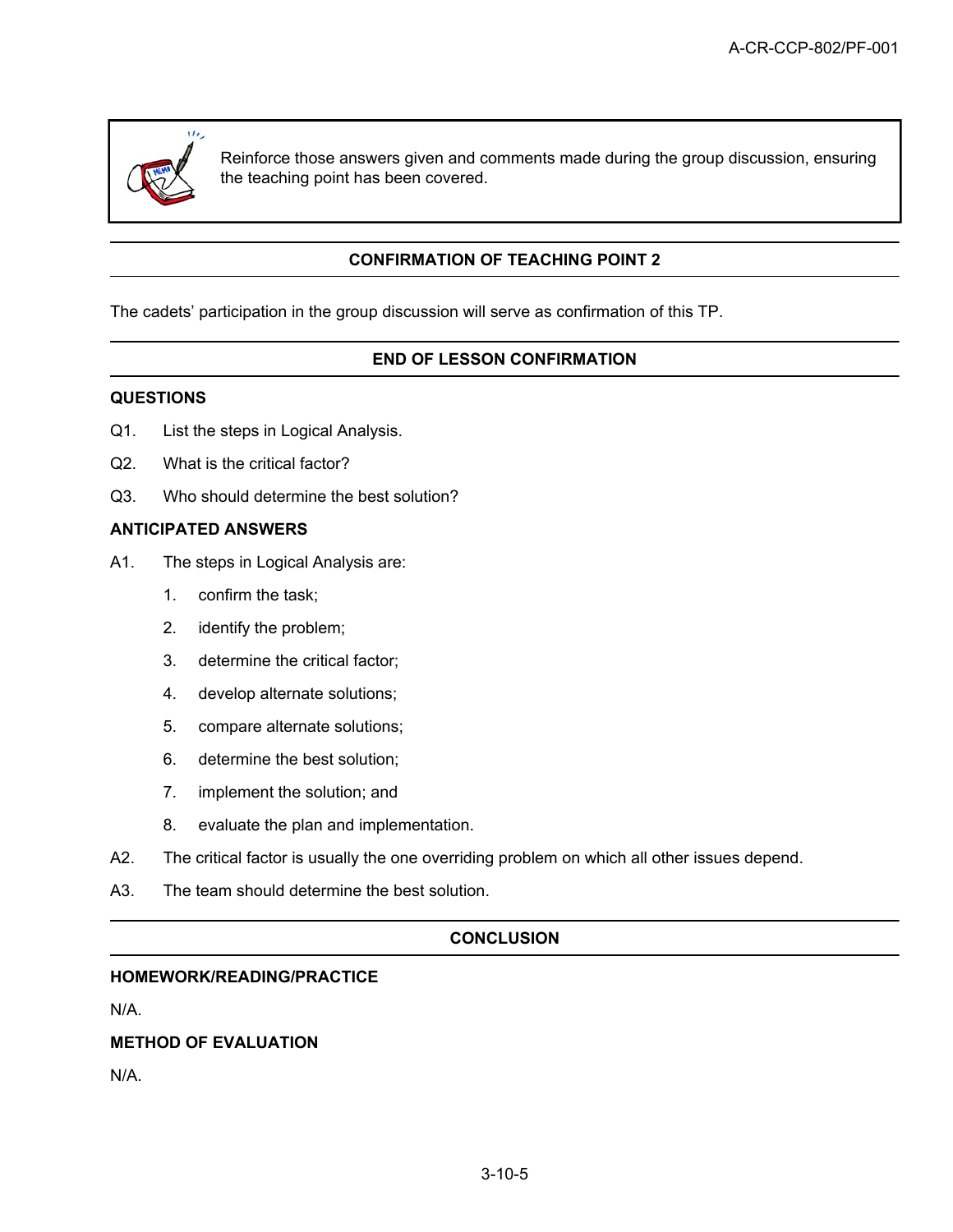# CLOSING STATEMENT

Applying the steps in logical analysis to a given problem enables the cadet to determine and implement a solution. With practice, this problem-solving skill will develop. Knowing and using logical analysis to solve problems may give the cadet increased confidence in their ability to lead in a peer setting.

## INSTRUCTOR NOTES/REMARKS

N/A.

|                     | <b>REFERENCES</b>                                                                                                                |
|---------------------|----------------------------------------------------------------------------------------------------------------------------------|
| A2-036              | A-CR-CCP-121/PT-001 D Cdts 3. (2003). Royal Canadian Army Cadet Reference Book. Ottawa,<br>ON: Department of National Defence.   |
| C <sub>0</sub> -115 | (ISBN 0-7879-4059-3) Van Linden, J. A. & Fertman, C. I. (1998). Youth Leadership. San<br>Francisco, California: Jossey-Bass Inc. |
| C0-135              | (ISBN 0-7645-5176-0) Loeb, M. & Kindel, S. (1999). Leadership for Dummies. Indianapolis,<br>Indiana: Wiley Publishing, Inc.      |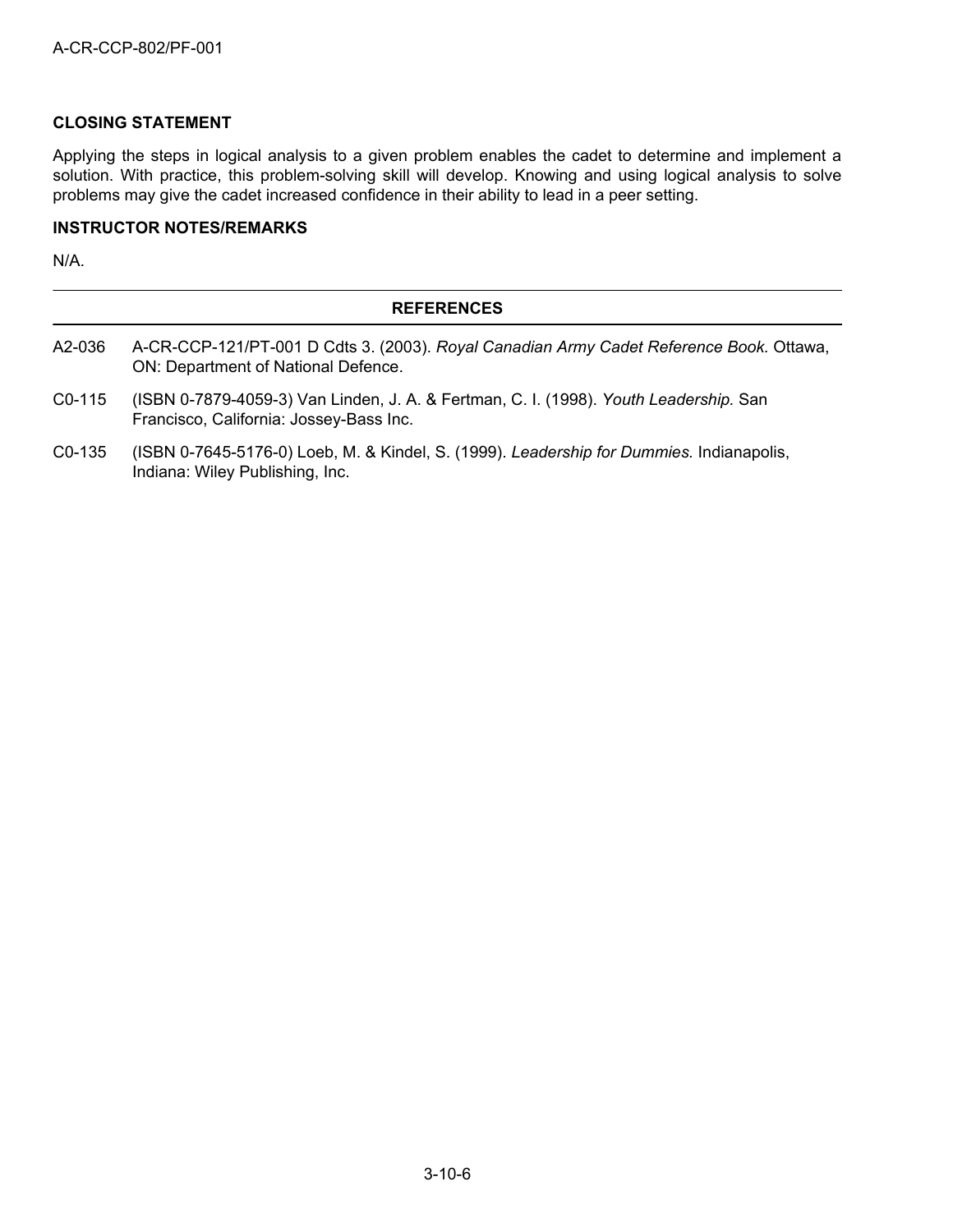

COMMON TRAINING

INSTRUCTIONAL GUIDE



# SECTION 11

### EO C203.03 – DISCUSS CHARACTERISTICS OF A LEADER

Total Time: 60 min

# PREPARATION

#### PRE-LESSON INSTRUCTIONS

Resources needed for the delivery of this lesson are listed in the lesson specification located in A-CR-CCP-802/PG-001, Chapter 4. Specific uses for said resources are identified throughout the Instructional Guide within the TP for which they are required.

Review the lesson content and become familiar with the material prior to delivering the lesson.

Copy the handouts located at Annex H and distribute to each cadet prior to the lesson.

#### PRE-LESSON ASSIGNMENT

Using the research information sheet provided, the cadets will research a leader of their choice (a military person, political leader, pastor, teacher, etc.) prior to the lesson.

Cadets will bring to the class presentation materials (if needed) and information about the leader they researched.

### APPROACH

An in-class activity was chosen for TP1 to reinforce leadership principles to provoke thought.

A group discussion was chosen for TP2 as it allows the cadets to interact with their peers and share their knowledge, experiences, opinions and feelings about characteristics of a leader.

# INTRODUCTION

#### REVIEW

N/A.

#### **OBJECTIVES**

By the end of this lesson the cadet shall discuss the characteristics of a leader.

#### **IMPORTANCE**

In discussing the characteristics of various leaders, cadets may be able to discern different leadership qualities, principles and approaches. After reflection, cadets may wish to incorporate these qualities, principles and approaches into their own leadership style.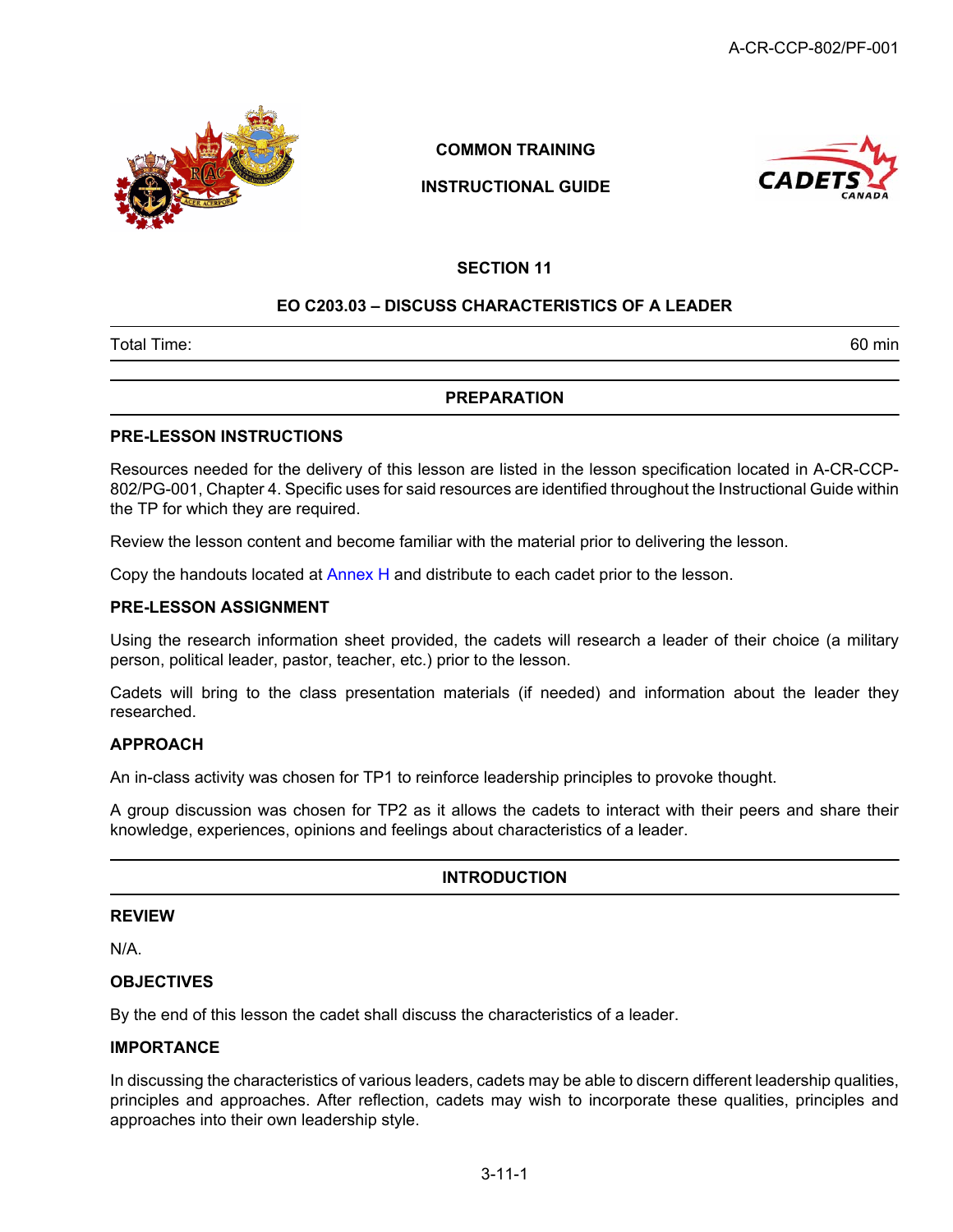# Teaching Point 1 **Discuss the Study of Specific Leaders**

Time: 30 min Method: In-class Activity

# **ACTIVITY**

# **OBJECTIVE**

The objective of this activity is to have cadets discuss, in a group of no more than four, their studies of specific leaders.

# **RESOURCES**

N/A.

# ACTIVITY LAYOUT

N/A.

# ACTIVITY INSTRUCTIONS

- 1. Divide the class into groups of no more than four.
- 2. In a group of four, the first cadet will present their study of a specific leader.
- 3. The other three cadets will be given three minutes to ask questions.



Questions from cadets to the presenter should be created using the research template located at Annex H.

- 4. Another cadet will present their study of a specific leader.
- 5. The other three cadets will be given three minutes to ask questions.
- 6. The rest of the cadets will present their specific leader in turn.

# **SAFETY**

N/A.

# CONFIRMATION OF TEACHING POINT 1

The cadets' participation in the activity will serve as the confirmation of this TP.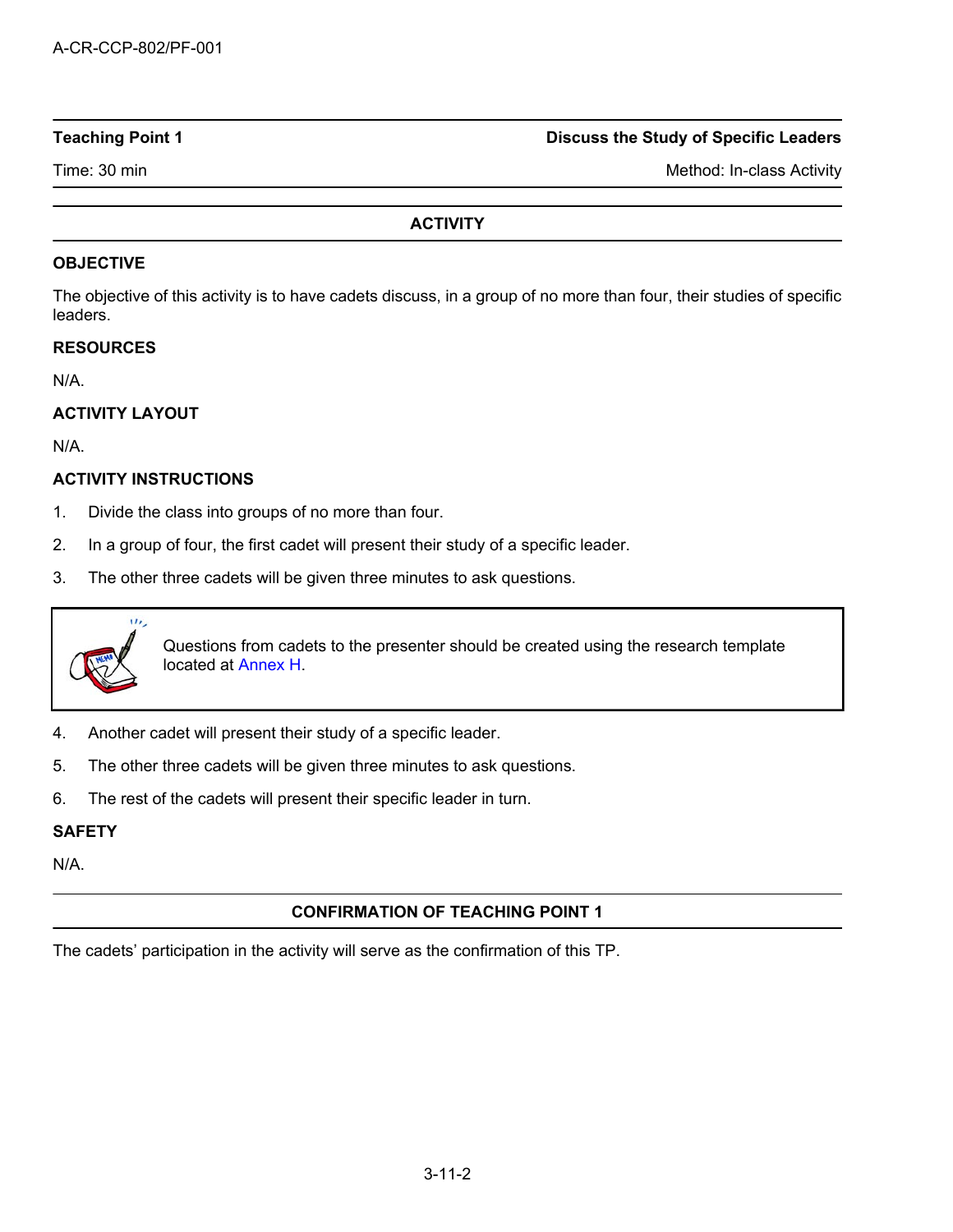# Teaching Point 2 Conduct a Group Discussion Where Cadets Volunteer to Share Their Study of a Specific Leader With the Entire Group

Time: 20 min Method: Group Discussion Nethod: Group Discussion

# BACKGROUND KNOWLEDGE



The point of the group discussion is to draw the following information from the group using the tips for answering/facilitating discussion and the suggested questions provided.



Use the completed handouts from the cadets as the material for the group discussion.

# GROUP DISCUSSION

# TIPS FOR ANSWERING/FACILITATING DISCUSSION

- Establish ground rules for discussion, e.g. everyone should listen respectfully; don't interrupt; only one person speaks at a time; no one's ideas should be made fun of; you can disagree with ideas but not with the person; try to understand others as much as you hope they understand you; etc.
- Sit the group in a circle, making sure all cadets can be seen by everyone else.
- Ask questions that will provoke thought; in other words avoid questions with yes or no answers.
- Manage time by ensuring the cadets stay on topic.
- Listen and respond in a way that indicates you have heard and understood the cadet. This can be done by paraphrasing their ideas.
- Give the cadets time to respond to your questions.
- Ensure every cadet has an opportunity to participate. One option is to go around the group and have each cadet answer the question with a short answer. Cadets must also have the option to pass if they wish.
- Additional questions should be prepared ahead of time.



Ask cadets if they wish to volunteer to share their study of a specific leader with the class.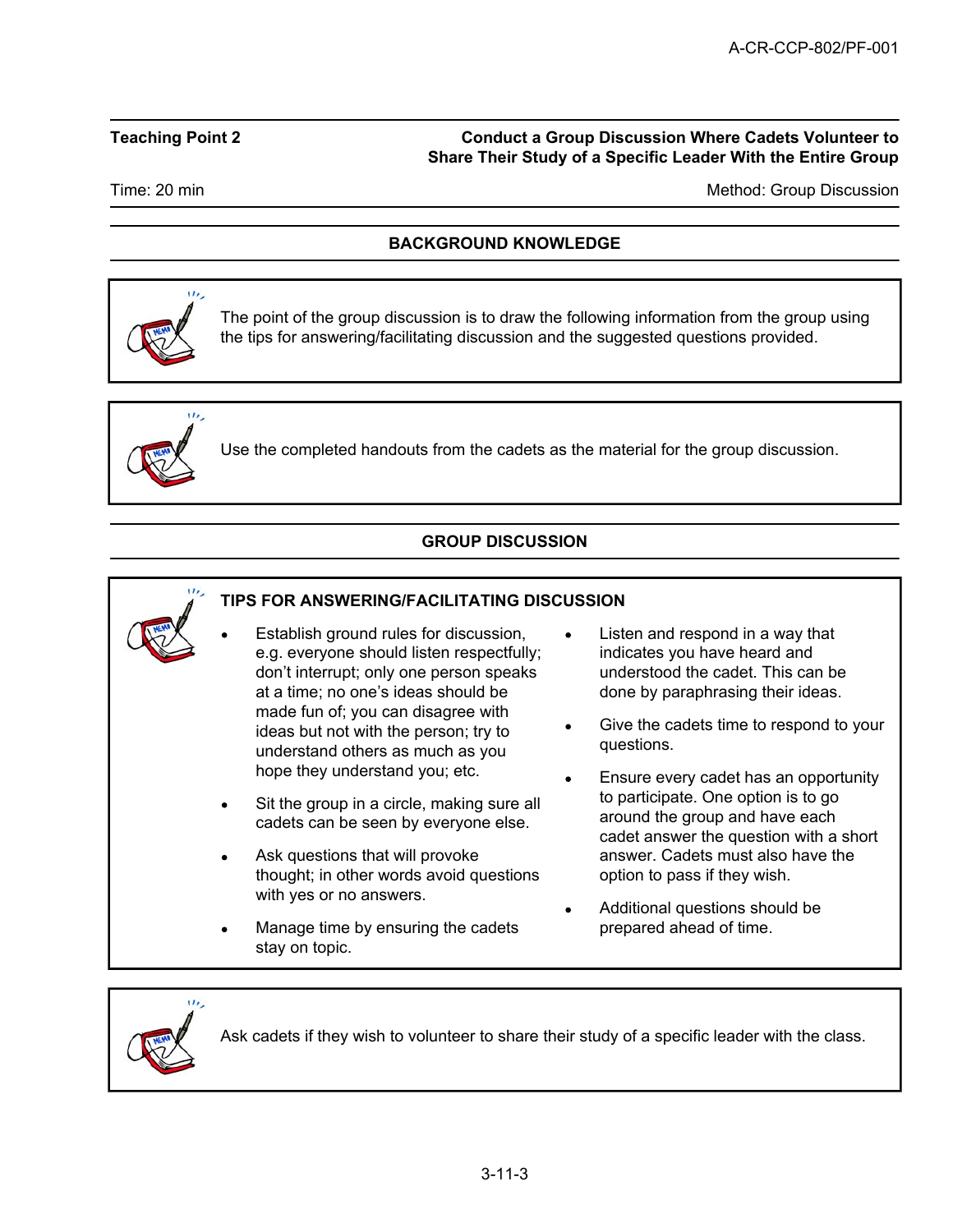# SUGGESTED QUESTIONS

- Q1. Where did the leader use their influence?
- Q2. Was the leader's influence positive or negative?
- Q3. How was it positive or negative?
- Q4. How did their leadership style create opportunities in the leader's life?
- Q5. What kind of leadership approach did the leader use?
- Q6. Was the leader able to solve problems?
- Q7. How did the leader solve problems?
- Q8. When did the leader display personal integrity?
- Q9. How did the leader display personal integrity?



Other questions and answers will develop throughout the group discussion. The group discussion should not be limited to only those suggested.



Reinforce those answers given and comments made during the group discussion, ensuring the teaching point has been covered.

# CONFIRMATION OF TEACHING POINT 2

The cadets' participation in the group discussion will serve as confirmation of this TP.

# END OF LESSON CONFIRMATION

The cadets' participation in the in-class activity and group discussion will serve as the confirmation of this lesson.

#### **CONCLUSION**

#### HOMEWORK/READING/PRACTICE

N/A.

# METHOD OF EVALUATION

N/A.

#### CLOSING STATEMENT

Learning about different leaders and being able to describe their attributes may help cadets understand that leaders come from all walks of life with different leadership qualities, principles and approaches. Deciding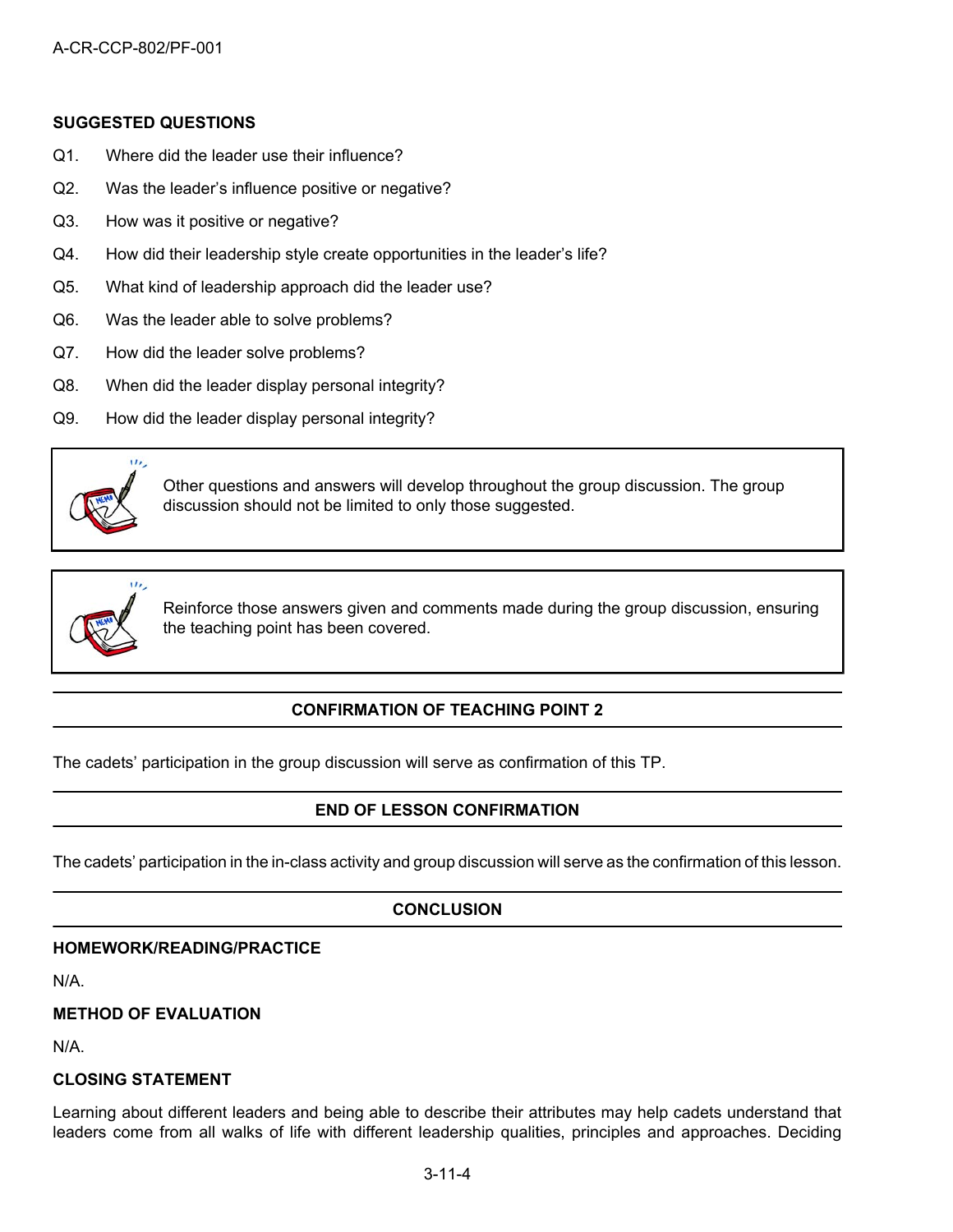whether to incorporate those attributes into the cadet's leadership style may assist the cadet in becoming a more effective leader.

# INSTRUCTOR NOTES/REMARKS

N/A.

# REFERENCES

C0-113 (ISBN 1-882664-12-4) Karnes, F. A. & Bean S. M. (1995). Leadership for Students: A Practical Guide for Ages 8-18. Waco, Texas: Prufrock Press.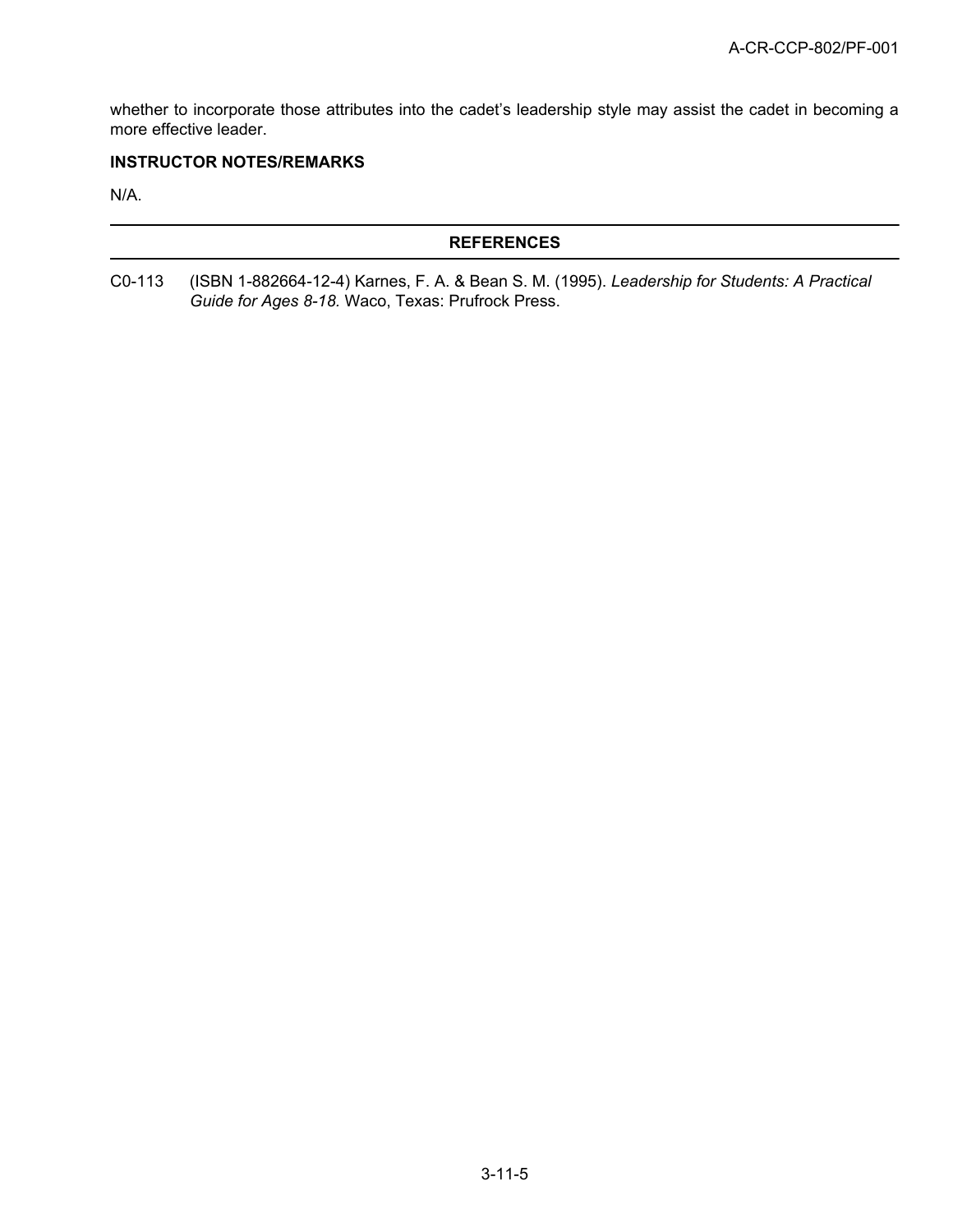THIS PAGE INTENTIONALLY LEFT BLANK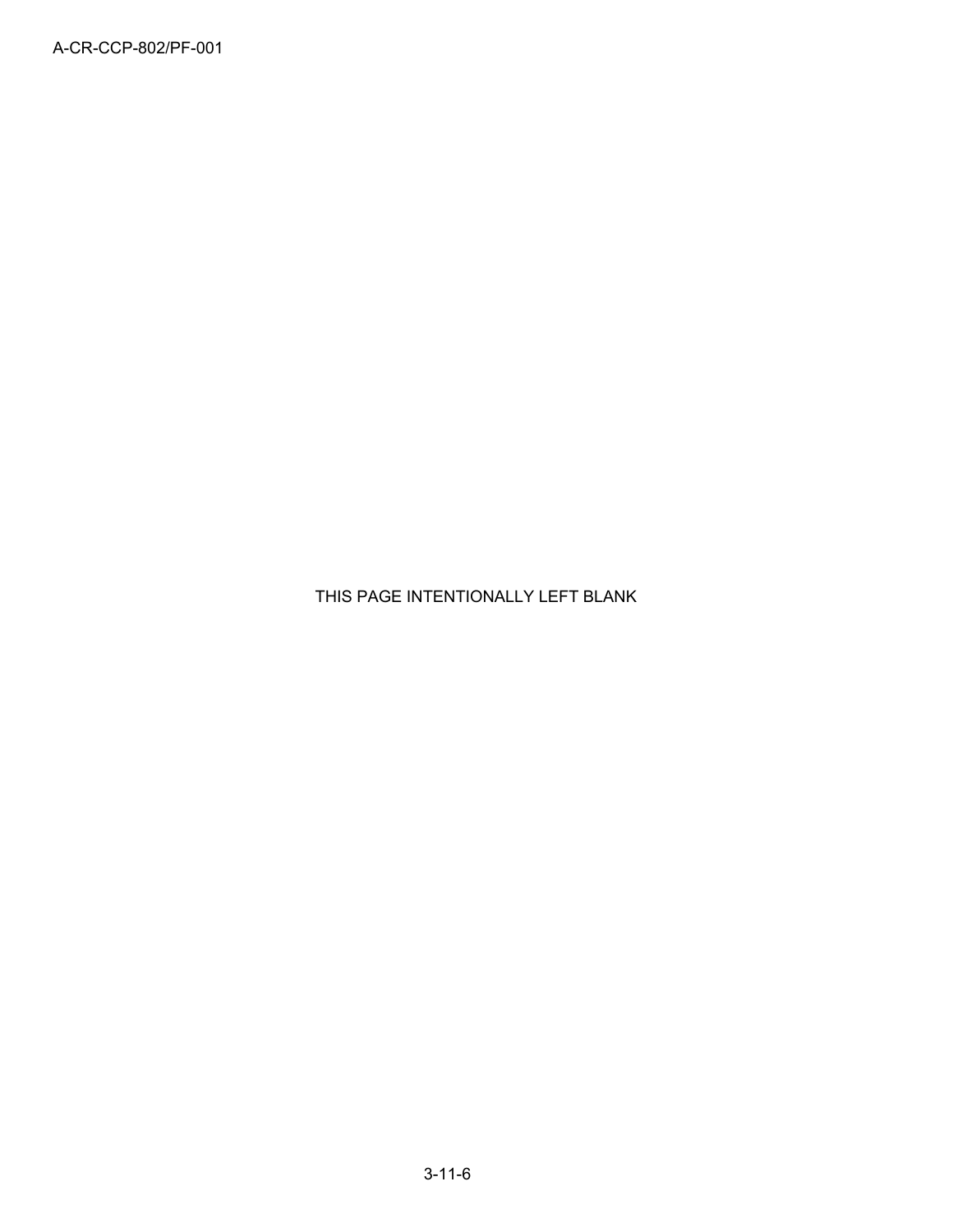

COMMON TRAINING

INSTRUCTIONAL GUIDE



### SECTION 12

### EO C203.05 – PARTICIPATE IN TRUST-BUILDING ACTIVITIES

Total Time: 30 min

## PREPARATION

### PRE-LESSON INSTRUCTIONS

Resources needed for the delivery of this lesson are listed in the lesson specification located in A-CR-CCP-802/PG-001, Chapter 4. Specific uses for said resources are identified throughout the Instructional Guide within the TP for which they are required.

Review the lesson content and become familiar with the material prior to delivering the lesson.

The time spent on each activity is at the discretion of the instructor. If time permits, activities may be conducted consecutively. If the group is large, activities may be conducted concurrently. When conducting activities concurrently, ensure enough resources and supervision are available.

### PRE-LESSON ASSIGNMENT

N/A.

### APPROACH

An experiential approach was chosen for this lesson as it allows the cadets to acquire new skills through a direct experience. This approach allows cadets to experience trust-building activities and define that experience on a personal level. They will be given the opportunity to reflect on and examine what they saw, felt and thought while they were having the experience, and consider how this will relate to future experiences.

## INTRODUCTION

#### REVIEW

N/A.

### **OBJECTIVES**

By the end of this lesson the cadet shall be expected to participate in trust-building activities.

### **IMPORTANCE**

It is important for cadets to participate in trust-building activities as it may improve their leadership abilities in a peer setting by allowing cadets to practice communication skills and positive group dynamics.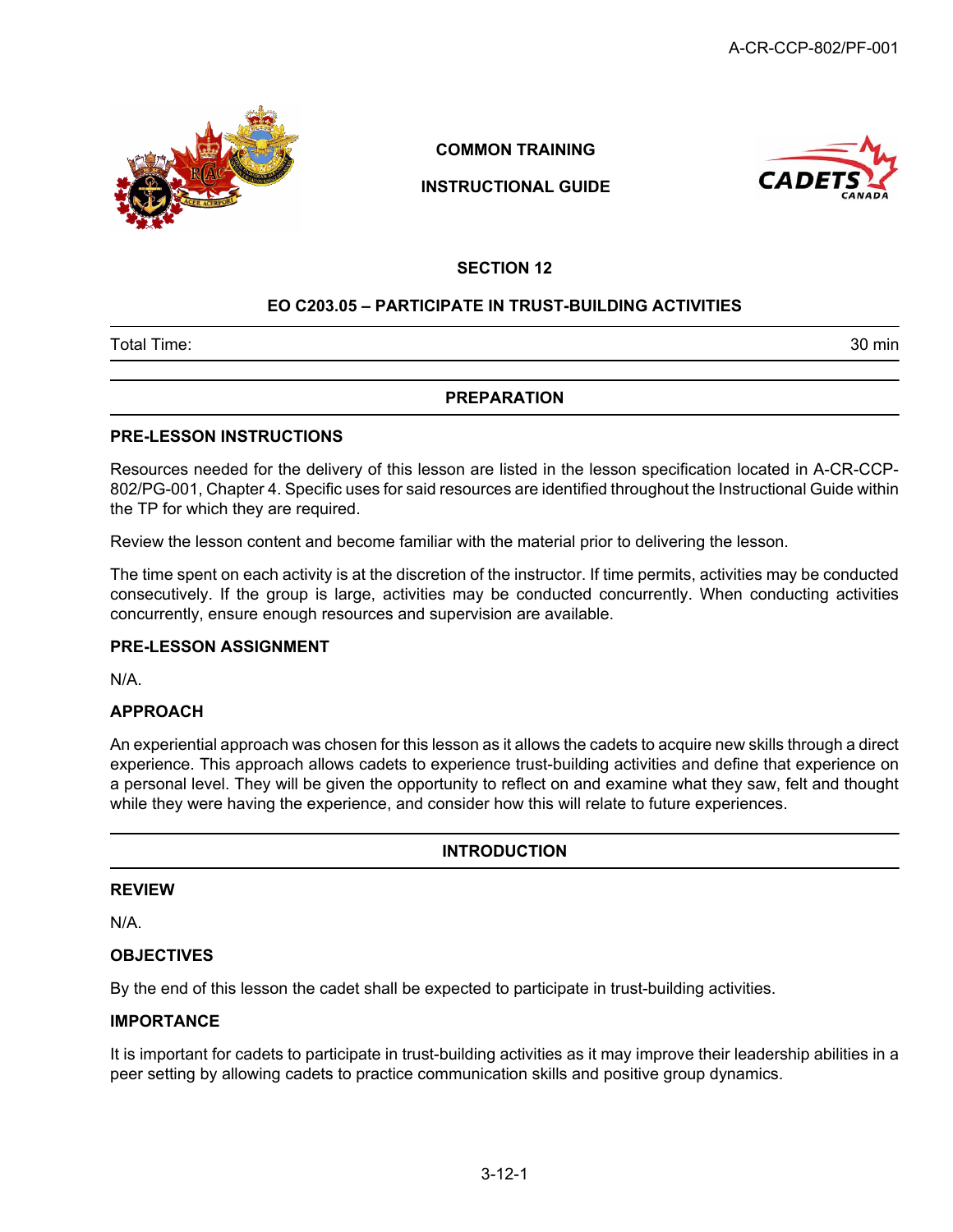# BACKGROUND KNOWLEDGE

Trust is a powerful and essential leadership attribute because it is a key to personal involvement. A cadet will seldom take a physical or emotional chance if they perceive callousness or an unreasonable risk. A group surrounded with positive experiences and successes will undergo growth in trust and personal confidence. Trust, within the framework of leadership, is gained with patience, thoughtfulness and care over a period of time. Trust can also be lost in a second by carelessness or inconsiderate behaviour. Cultivating and protecting the trust that another individual offers should be a fundamental leadership quality to be acquired.

# **ACTIVITY**

Time: 20 min Method: Experiential Company of the Method: Experiential Method: Experiential

# **OBJECTIVE**

The objective of this activity is to have cadets develop trust in their peer group.

## RESOURCES

- A large empty space with four walls; and
- A blindfold.

# ACTIVITY LAYOUT

N/A.

# ACTIVITY INSTRUCTIONS



Brief the cadets on any safety rules or any other guidelines pertaining to the activity.

- 1. Have one cadet stand with their back to one wall of a large four-walled room. This cadet becomes the jogger.
- 2. The jogger must hold their hands up in front of their body, palms out, to protect themselves.
- 3. Blindfold the jogger.
- 4. Place three-quarters of the group in a line with their backs to the wall that the jogger will be approaching. They will act as spotters. The spotter's job is to prevent the jogger from running into the wall.
- 5. Place the remaining quarter of the group three-quarters of the way down the room to prevent wildly disoriented joggers from running into the side walls.
- 6. Ask the jogger to jog toward the far wall at a steady, unchanging pace.
- 7. Have cadets take turns being the jogger.

### **SAFETY**

The spotters must be as quiet as possible to increase the resolve of the jogger.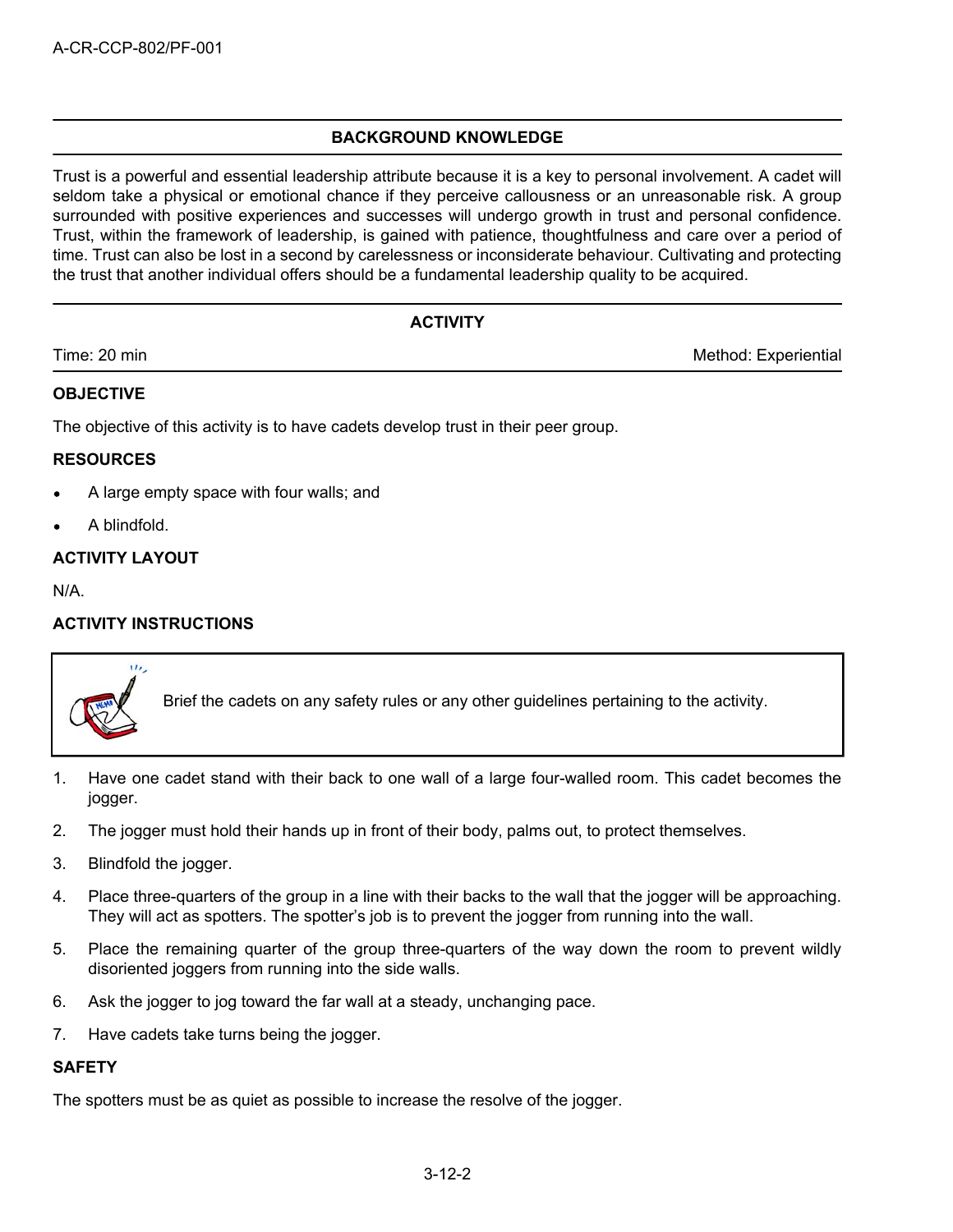The spotters must concentrate on the jogger at all times. If the jogger hits a wall the trust of the group may be broken.

# **ACTIVITY**

Time: 20 min

### **OBJECTIVE**

The objective of this activity is to have cadets develop trust in their peer group.

### RESOURCES

A blindfold.

# ACTIVITY LAYOUT

N/A.

# ACTIVITY INSTRUCTIONS



Brief the cadets on any safety rules or any other guidelines pertaining to the activity.

- 1. Divide the group into pairs.
- 2. Blindfold one cadet. This cadet becomes the walker. The walker must hold their hands up in front of their body, palms out, to protect themselves.
- 3. The second cadet becomes the talker.
- 4. The talker must lead the walker on a tour through a pre-determined location in the cadet squadron facility.
- 5. The talker must give directions as simply as possible. (e.g. take two steps forward, turn to your left, take four steps to the right, etc.).
- 6. The talker is not allowed to touch the walker, unless the walker is about to fall.
- 7. Have cadets change positions and repeat the activity.

### **SAFETY**

If there are stairs at the cadet squadron facility, ensure extra supervision.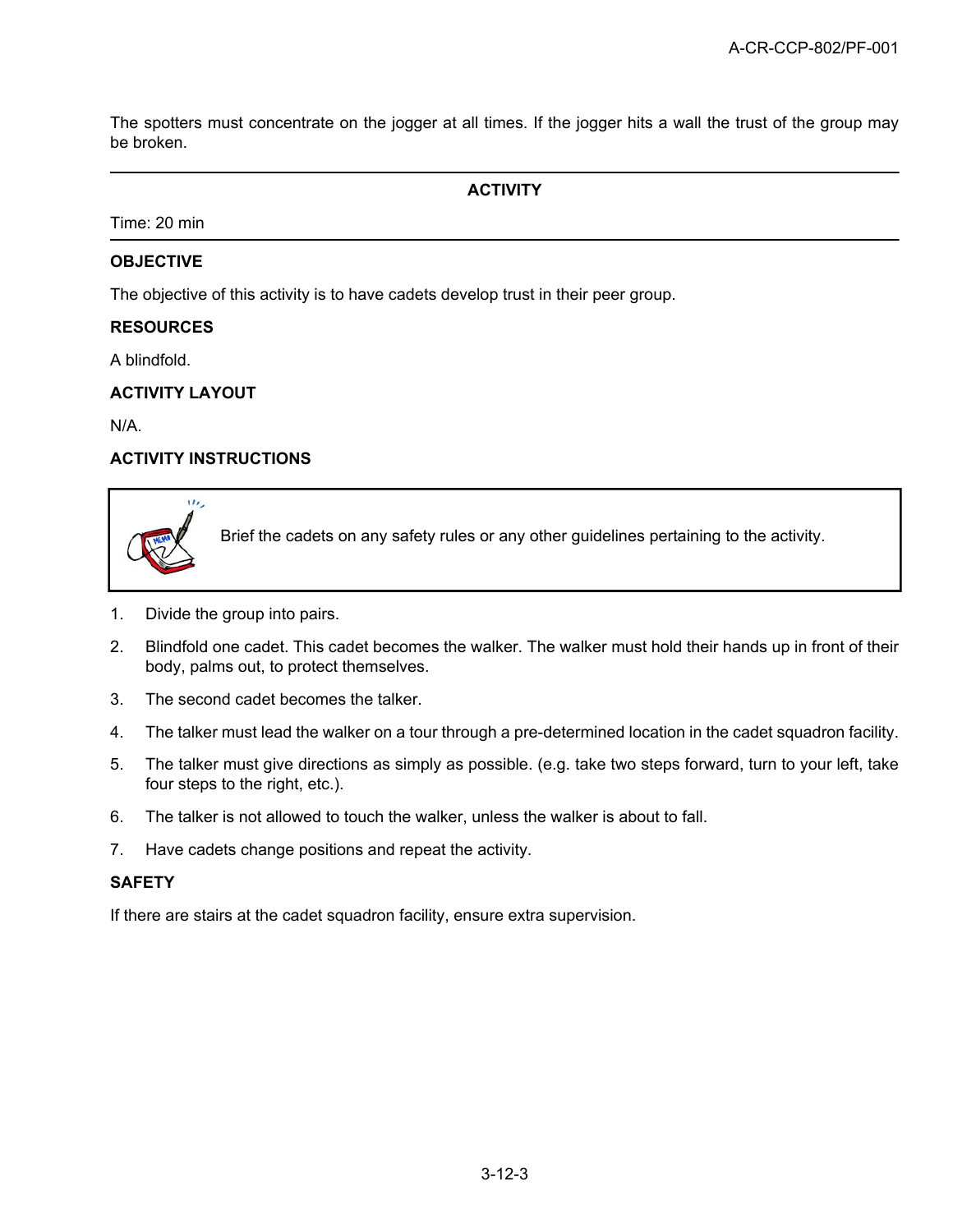# REFLECTION

Time: 5 min

# GROUP DISCUSSION

| $\mathcal{U}_{\mathcal{F}_{\mathcal{F}}}$ | TIPS FOR ANSWERING/FACILITATING DISCUSSION                                                                                                                            |           |                                                                                                                                            |  |
|-------------------------------------------|-----------------------------------------------------------------------------------------------------------------------------------------------------------------------|-----------|--------------------------------------------------------------------------------------------------------------------------------------------|--|
|                                           | Establish ground rules for discussion,<br>e.g. everyone should listen respectfully;<br>don't interrupt; only one person speaks<br>at a time; no one's ideas should be |           | Listen and respond in a way that<br>indicates you have heard and<br>understood the cadet. This can be<br>done by paraphrasing their ideas. |  |
|                                           | made fun of; you can disagree with<br>ideas but not with the person; try to<br>understand others as much as you                                                       |           | Give the cadets time to respond to your<br>questions.                                                                                      |  |
|                                           | hope they understand you; etc.                                                                                                                                        | $\bullet$ | Ensure every cadet has an opportunity                                                                                                      |  |
|                                           | Sit the group in a circle, making sure all<br>cadets can be seen by everyone else.                                                                                    |           | to participate. One option is to go<br>around the group and have each<br>cadet answer the question with a short                            |  |
|                                           | Ask questions that will provoke<br>thought; in other words avoid questions<br>with yes or no answers.                                                                 |           | answer. Cadets must also have the<br>option to pass if they wish.                                                                          |  |
|                                           |                                                                                                                                                                       | $\bullet$ | Additional questions should be                                                                                                             |  |
|                                           | Manage time by ensuring the cadets<br>stay on topic.                                                                                                                  |           | prepared ahead of time.                                                                                                                    |  |

## SUGGESTED QUESTIONS

- Q1. How did it feel to trust others in your group? Why?
- Q2. How did it feel to have others trust you? Why?
- Q3. How does it feel when someone does not trust you?
- Q4. Why is trust an important part of leadership?



Other questions and answers will develop throughout the discussion stage. The discussion should not be limited to only those suggested.

# **CONCLUSION**

## REVIEW

Upon completion of the group discussion the instructor will conclude by summarizing the discussion to ensure that all teaching points have been covered. The instructor must also take this opportunity to explain how the cadet will apply this knowledge and/or skill in the future.

# TEACHING POINTS

TP1. Trust is a powerful and essential leadership attribute because it is a key to personal involvement.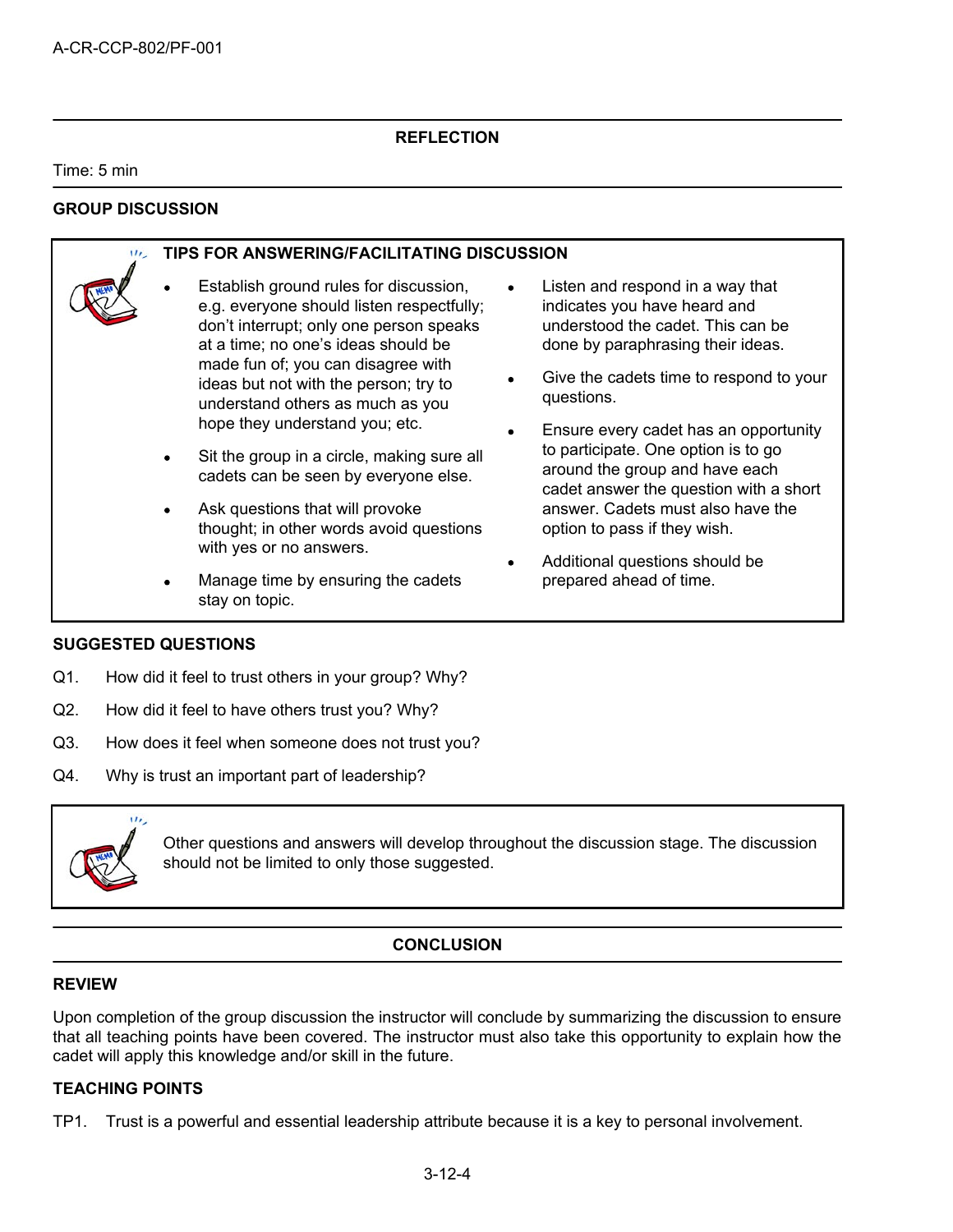- TP2. A group surrounded with positive experiences and successes will undergo growth in trust and personal confidence.
- TP3. Trust can also be lost in a second by carelessness or inconsiderate behaviour.
- TP4. Cultivating and protecting the trust that another individual offers should be a fundamental leadership quality to be acquired.



Reinforce those answers given and comments made during reflection, but ensure that the teaching points have been covered. Any teaching point not brought out during the group discussion shall be covered during review.

## HOMEWORK/READING/PRACTICE

N/A.

## METHOD OF EVALUATION

N/A.

### CLOSING STATEMENT

Trust is a key leadership attribute that may assist cadets in leading in a peer setting. Participating in trustbuilding activities may assist cadets by increasing the confidence others have in them and this should increase their own self-confidence.

## INSTRUCTOR NOTES/REMARKS

N/A.

# **REFERENCES**

C1-006 (ISBN 0-8403-5682-X) Ronhke, C. (1984). Silver Bullets: A Guide to Initiative Problems, Adventures Games and Trust Activities. Dubuque, Iowa: Kendall/Hunt Publishing Company.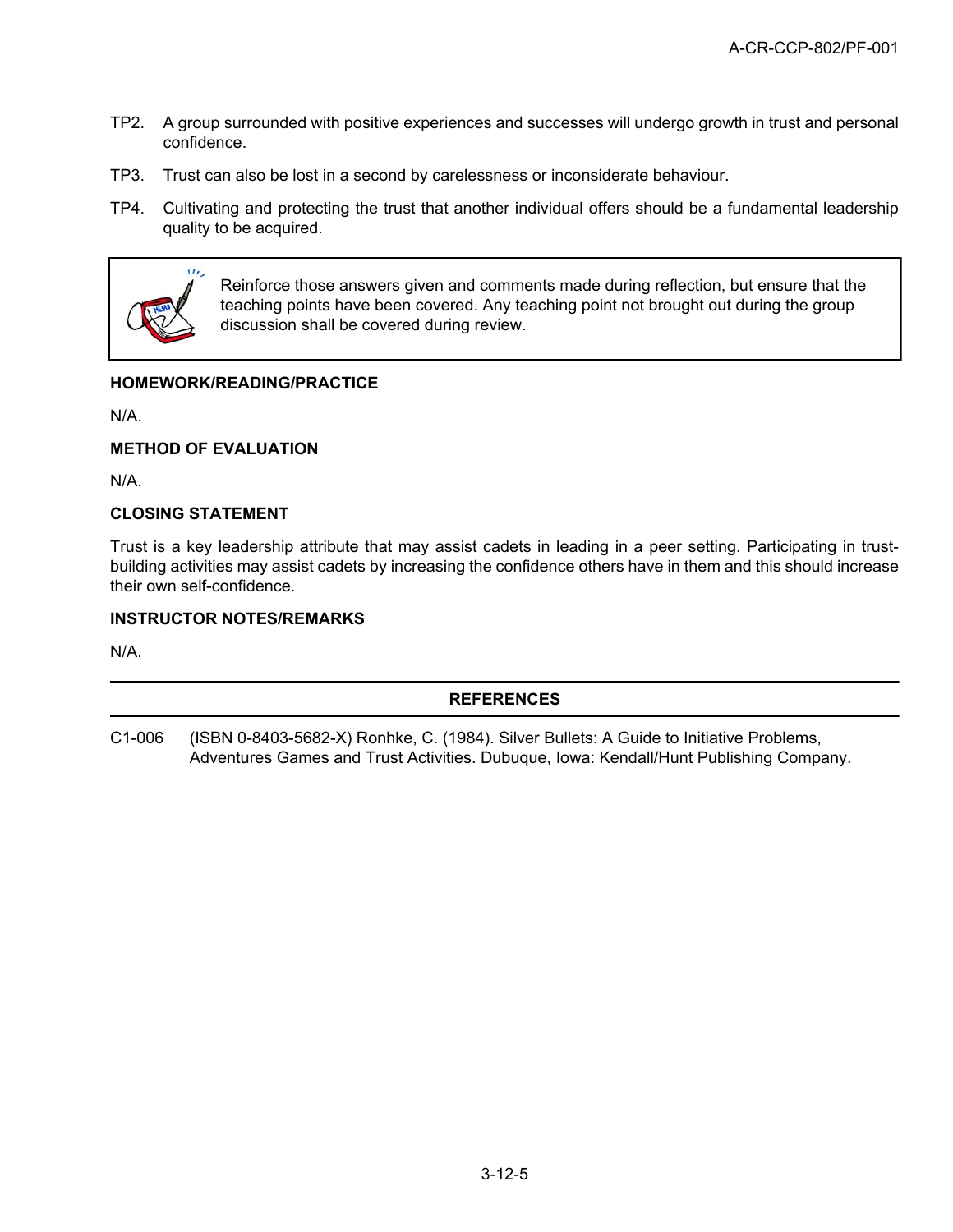THIS PAGE INTENTIONALLY LEFT BLANK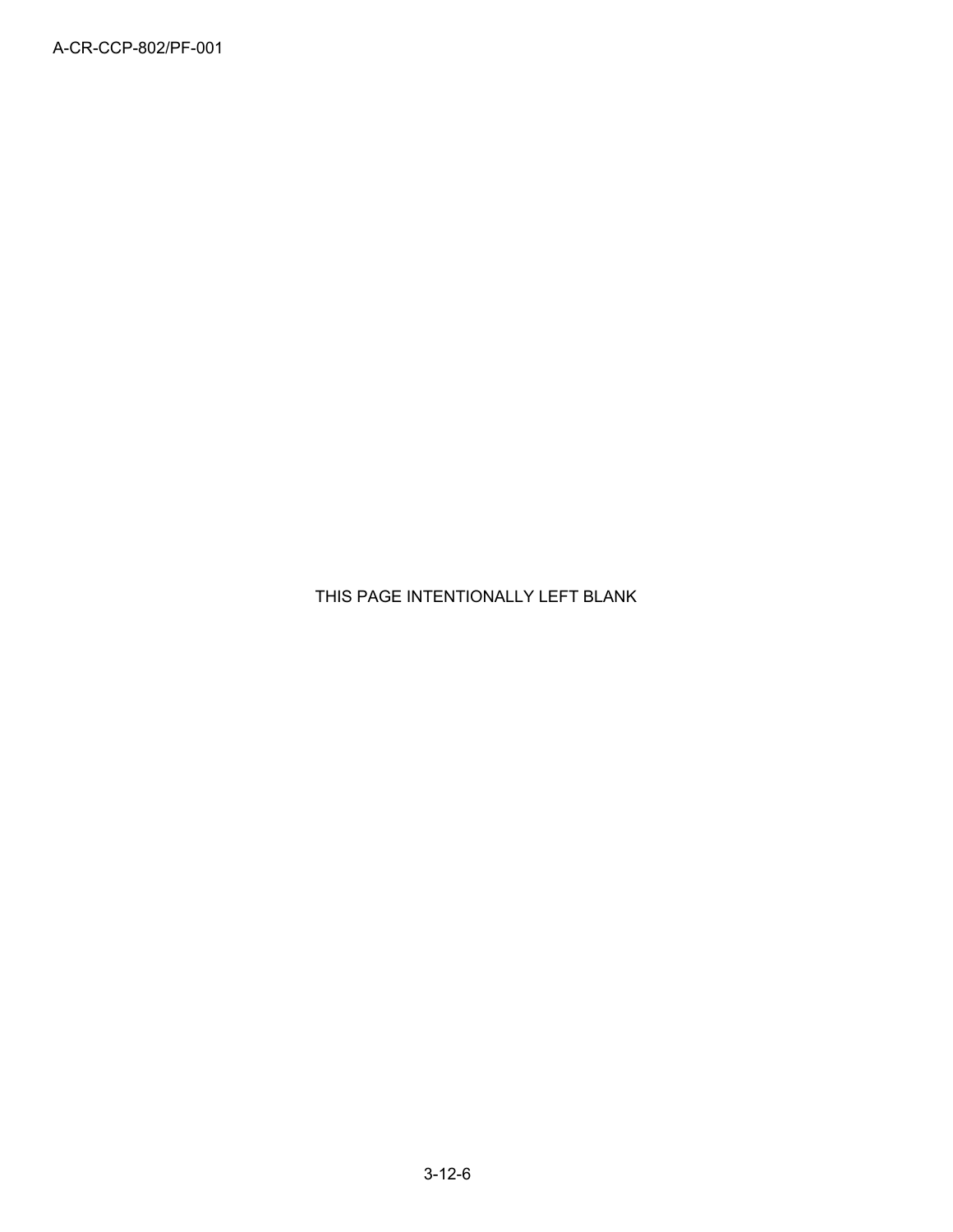

COMMON TRAINING

INSTRUCTIONAL GUIDE



### SECTION 13

### EO C203.06 – PARTICIPATE IN PROBLEM-SOLVING ACTIVITIES

Total Time: 30 min

## PREPARATION

### PRE-LESSON INSTRUCTIONS

Resources needed for the delivery of this lesson are listed in the lesson specification located in A-CR-CCP-802/PG-001, Chapter 4. Specific uses for said resources are identified throughout the Instructional Guide within the TP for which they are required.

Review the lesson content and become familiar with the material prior to delivering the lesson.

The time spent on each activity is at the discretion of the instructor. If time permits, activities may be conducted consecutively. If the group is large, activities may be conducted concurrently. When conducting activities concurrently, ensure enough supervision is available.

### PRE-LESSON ASSIGNMENT

N/A.

## APPROACH

An experiential approach was chosen for this lesson as it allows the cadets to acquire new skills through a direct experience. This approach allows cadets to experience problem-solving activities and define that experience on a personal level. They will be given the opportunity to reflect on and examine what they saw, felt and thought while they were having the experience, and consider how this will relate to future experiences.

## INTRODUCTION

### REVIEW

N/A.

### **OBJECTIVES**

By the end of this lesson the cadet shall be expected to participate in problem-solving activities.

### **IMPORTANCE**

It is important for cadets to participate in problem-solving activities as it may improve their leadership abilities in a peer setting by allowing cadets to practice communication skills, positive group dynamics and problemsolving techniques.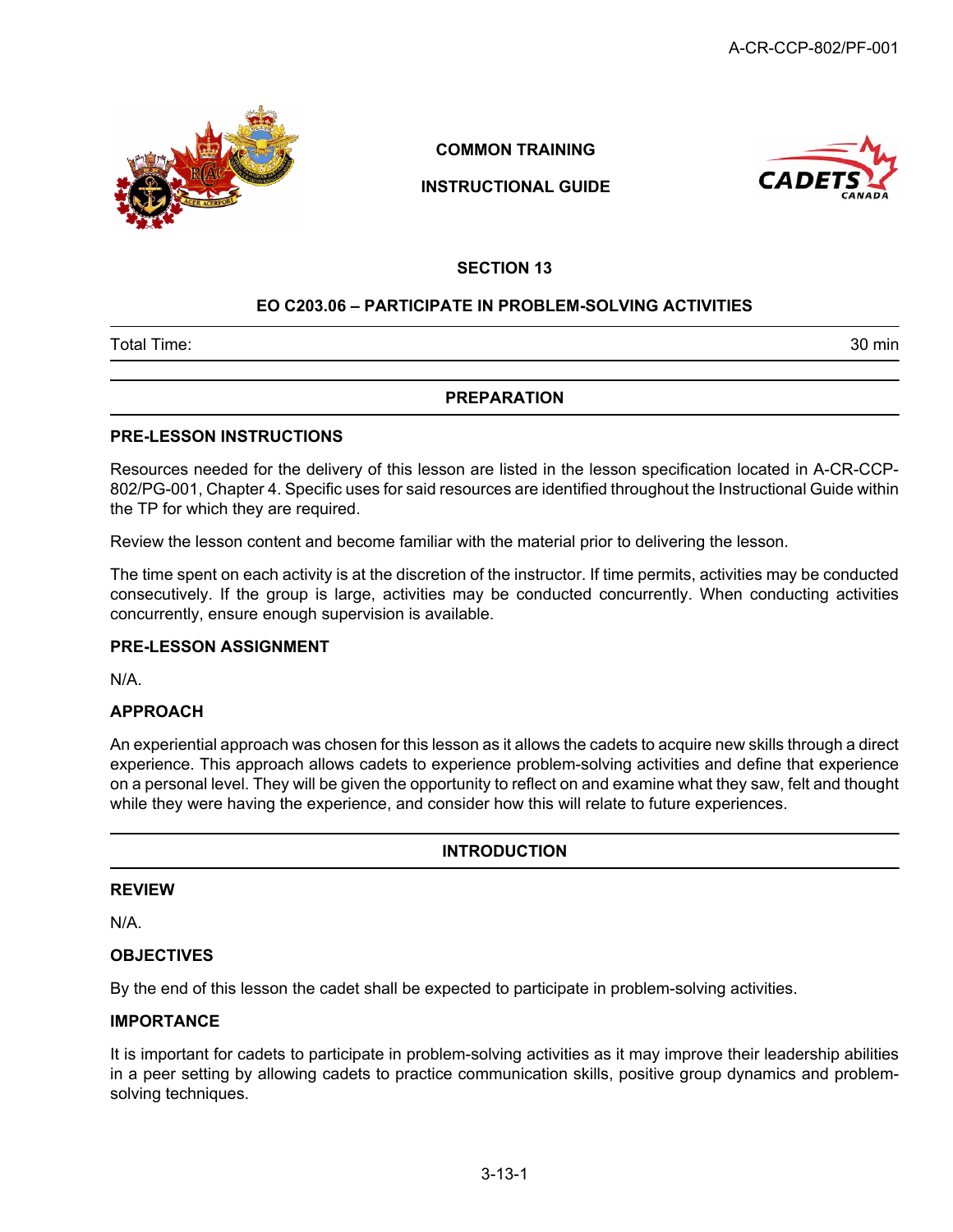# BACKGROUND KNOWLEDGE

Problem-solving activities offer a clearly defined opportunity to practice the skill of problem-solving. Each task is designed so that the group must employ communication skills, positive group dynamics and problem-solving techniques. This problem-solving approach to learning can be useful in developing each individual's awareness of their decision making, responsibilities and cooperation with others. Groups engage the problem by taking advantage of the combined physical and mental strengths of each of its members. Problem solving is an unrivalled way to build morale and a sense of camaraderie.

## **ACTIVITY**

Time: 20 min Method: Experiential Company of the Method: Experiential Method: Experiential

## **OBJECTIVE**

The objective of this activity is to have cadets solve a problem within a peer setting.

### RESOURCES

N/A.

# ACTIVITY LAYOUT

N/A.

# ACTIVITY INSTRUCTIONS



Brief the cadets on any safety rules or any other guidelines pertaining to the activity.

1. Divide the cadets into groups of 8 (preferably 4 males and 4 females).



If there is not an even number of males and females, any alternative to identify the two groups may be used (e.g. hats on/hats off, tunics on/tunics off, etc.)

- 2. The group must solve the problem in the least number of moves. The object of the game is to have all the males end up on one end of the line and all the females on the other end of the line.
- 3. Have males and females alternate in line.
- 4. All moves must be made in pairs. Any two cadets standing side by side (without a space between them) may be considered a pair. Pairs may change with each move.
- 5. As a pair moves, an empty space is created in the line.
- 6. The empty space may be filled by another pair.
- 7. Pairs may not pivot or turn around.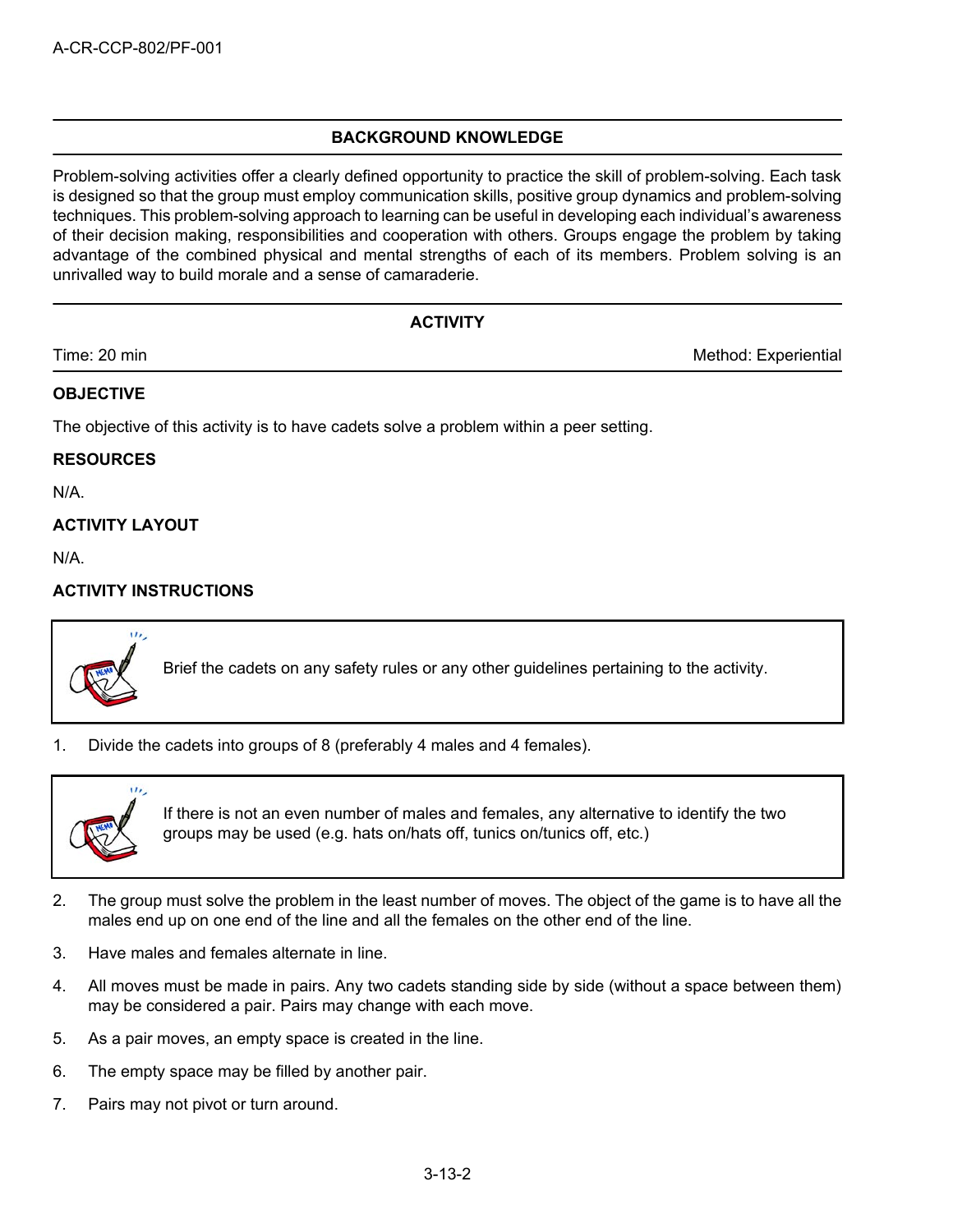8. The final line must have no spaces or gaps.



There are many ways to solve this problem. Have cadets attempt to solve this problem a number of times, trying to minimize the number of moves on each attempt.

The following sequence illustrates the minimum 4 move solution.

1. Move 1 – Pair 2/3 move to the end of the line past 8.

 M F M F M F M F 1 (2 3) 4 5 6 7 8 M F M F M F F M 1 4 5 6 7 8 (2 3)

2. Move 2 – Pair 5/6 move into the slot vacated by the previous pair.

 M F M F M F F M 1 4 (5 6) 7 8 2 3 M M F F M F F M 1 (5 6) 4 7 8 2 3

3. Move 3 – Pair 8/2 move into the slot vacated by the previous pair.

M M F F M F F M 1 5 6 4 7 (8 2) 3 M M F F F F M M 1 5 6 4 (8 2) 7 3

4. Move 4 – Pair 1/5 move into the slot vacated by the previous pair.

 M M F F F F M M (1 5) 6 4 8 2 7 3 F F F F M M M M 6 4 8 2 7 1 5 3

#### **SAFETY**

N/A.

## **ACTIVITY**

Time: 20 min

#### **OBJECTIVE**

The objective of this activity is to have the cadets solve a problem within a peer setting.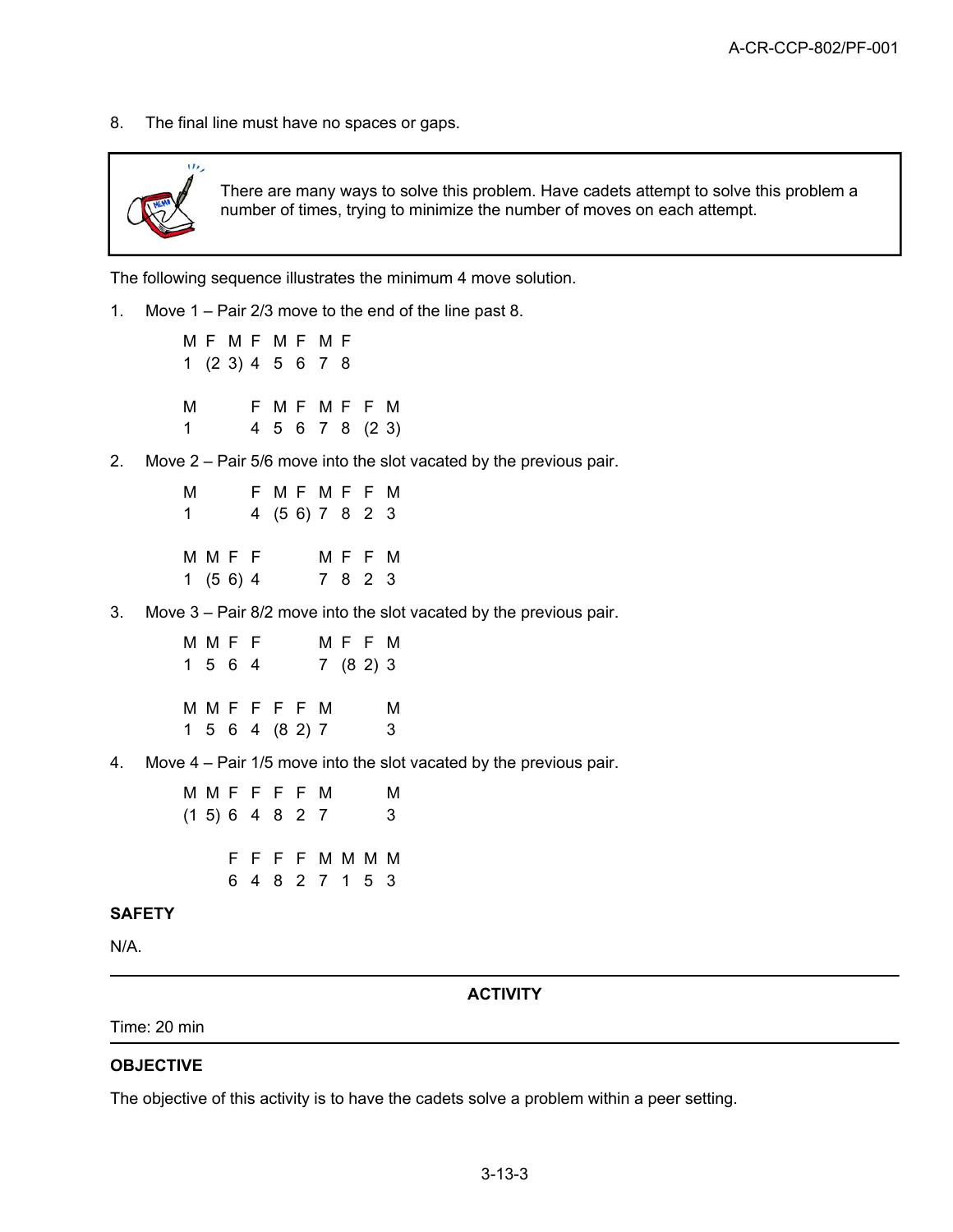# **RESOURCES**

- Masking tape, and
- A stopwatch.

# ACTIVITY LAYOUT

Using masking tape make a rectangle shape on the floor, 5 m long and 30 cm wide.

# ACTIVITY INSTRUCTIONS



Brief the cadets on any safety rules or any other guidelines pertaining to the activity.

- 1. Divide the cadets into two groups.
- 2. Each group forms a line inside the rectangle, one behind the other, facing into the centre of the rectangle.

**XXXXXXXXXXXXX** 

000000000000000

D Cdts 3, 2007, Ottawa, ON: Department of National Defence

Figure 3-13-1 Cadet Shuffle

3. Each group must exchange places with the other group without touching the floor outside the rectangle.

000000000000000

**XXXXXXXXXXXXX** 

D Cdts 3, 2007, Ottawa, ON: Department of National Defence Figure 3-13-2 Cadet Shuffle

- 4. Time each attempt.
- 5. For each person that steps outside the rectangle, add 10 seconds to the time.
- 6. Have cadets attempt this game a number of times, trying to minimize their time on each attempt.

## **SAFETY**

Remind cadets that there is to be no horseplay or pushing other cadets outside the rectangle.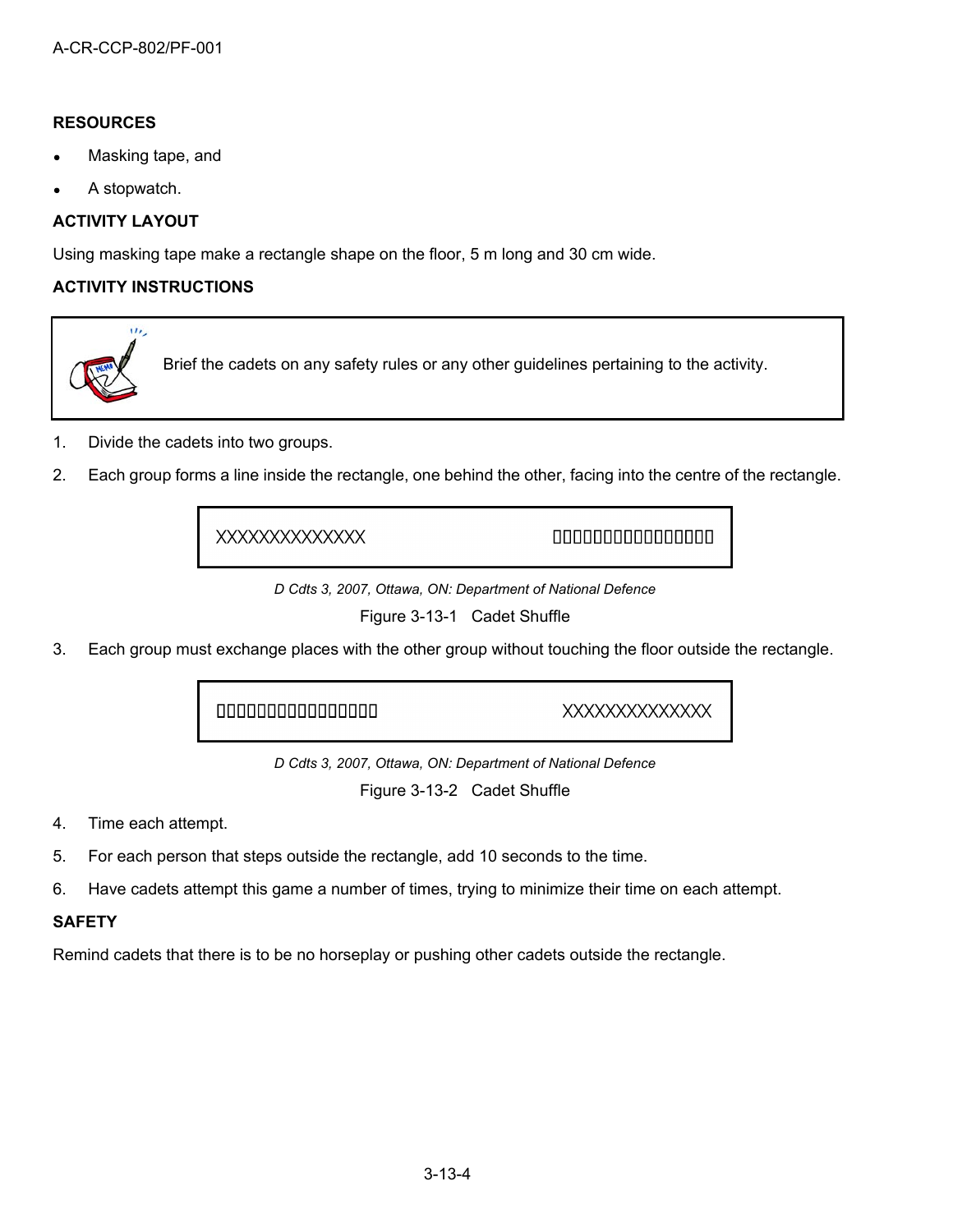## **REFLECTION**

Time: 5 min

# GROUP DISCUSSION

| TIPS FOR ANSWERING/FACILITATING DISCUSSION |                                                                                                                                                                                                             |           |                                                                                                                                            |
|--------------------------------------------|-------------------------------------------------------------------------------------------------------------------------------------------------------------------------------------------------------------|-----------|--------------------------------------------------------------------------------------------------------------------------------------------|
|                                            | Establish ground rules for discussion,<br>e.g. everyone should listen respectfully;<br>don't interrupt; only one person speaks<br>at a time; no one's ideas should be<br>made fun of; you can disagree with | $\bullet$ | Listen and respond in a way that<br>indicates you have heard and<br>understood the cadet. This can be<br>done by paraphrasing their ideas. |
|                                            | ideas but not with the person; try to<br>understand others as much as you                                                                                                                                   |           | Give the cadets time to respond to your<br>questions.                                                                                      |
|                                            | hope they understand you; etc.                                                                                                                                                                              | $\bullet$ | Ensure every cadet has an opportunity                                                                                                      |
|                                            | Sit the group in a circle, making sure all<br>cadets can be seen by everyone else.                                                                                                                          |           | to participate. One option is to go<br>around the group and have each<br>cadet answer the question with a short                            |
|                                            | Ask questions that will provoke<br>thought; in other words avoid questions<br>with yes or no answers.                                                                                                       |           | answer. Cadets must also have the<br>option to pass if they wish.                                                                          |
|                                            |                                                                                                                                                                                                             |           | Additional questions should be                                                                                                             |
|                                            | Manage time by ensuring the cadets<br>stay on topic.                                                                                                                                                        |           | prepared ahead of time.                                                                                                                    |

### SUGGESTED QUESTIONS

- Q1. How did it feel to solve the problem?
- Q2. How could your group have improved on its performance?
- Q3. Did the group follow a problem-solving technique? Why or why not?
- Q4. Did your group members use positive group dynamics when discussing how to solve the problem? Why or why not?



Other questions and answers will develop throughout the group discussion. The group discussion should not be limited to only those suggested.

# **CONCLUSION**

### REVIEW

Upon completion of the group discussion the instructor will conclude by summarizing the discussion to ensure that all teaching points have been covered. The instructor must also take this opportunity to explain how the cadet will apply this knowledge and/or skill in the future.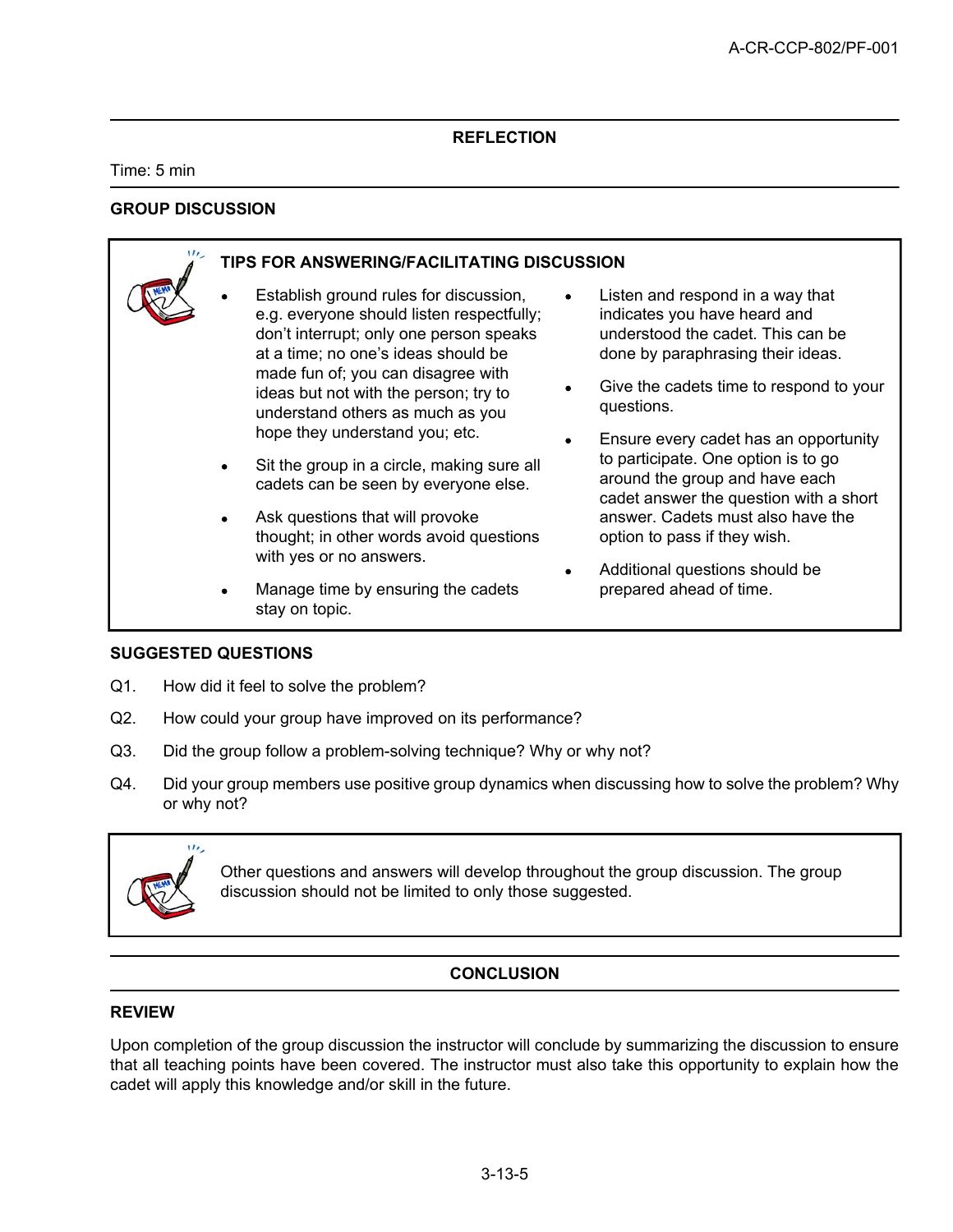## TEACHING POINTS

- TP1. The group must employ communication skills, positive group dynamics and problem-solving techniques.
- TP2. Problem solving develops each individual's awareness of their decision making, responsibilities and cooperation with others.
- TP3. Groups engage the problem by taking advantage of the combined physical and mental strengths of each of its members.
- TP4. Problem solving is an unrivalled way to build morale and a sense of camaraderie.



Reinforce those answers given and comments made during reflection, but ensure that the teaching points have been covered. Any teaching point not brought out during the group discussion shall be covered during review.

### HOMEWORK/READING/PRACTICE

N/A.

## METHOD OF EVALUATION

N/A.

## CLOSING STATEMENT

Problem solving is a key leadership quality. Practicing the skills of problem-solving should assist cadets in leading in a peer setting by increasing their self-confidence. Problem-solving activities allow cadets to practice communication skills, positive group dynamics and problem-solving techniques.

## INSTRUCTOR NOTES/REMARKS

N/A.

## **REFERENCES**

C1-006 (ISBN 0-8403-5682-X) Ronhke, C. (1984). Silver Bullets: A Guide to Initiative Problems, Adventures Games and Trust Activities. Dubuque, Iowa: Kendall/Hunt Publishing Company.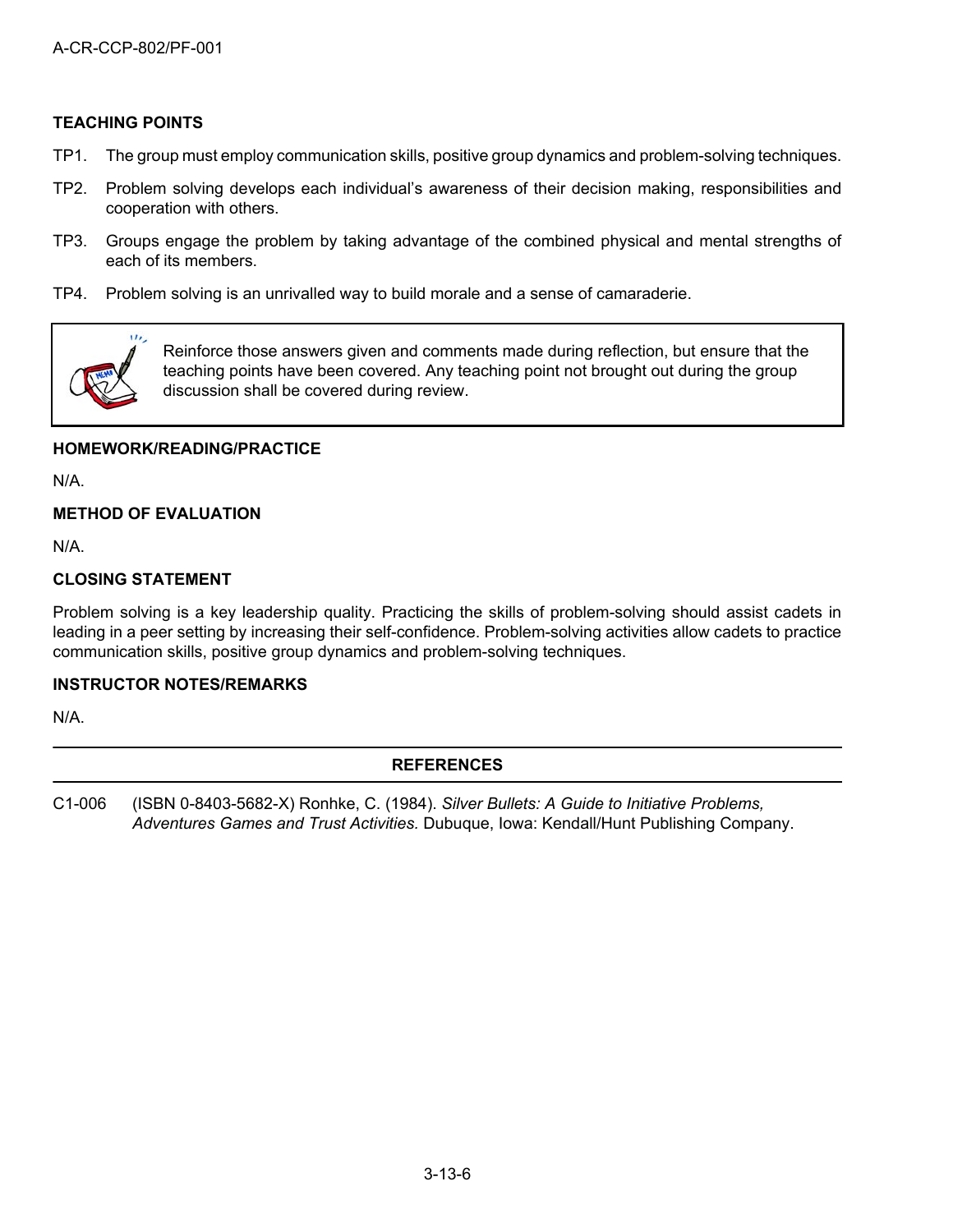# GOAL MAPPING EXERCISE

### **SHORT-TERM GOALS**

| Goal No. 1:           |                        |
|-----------------------|------------------------|
| <b>Steps To Take:</b> |                        |
|                       |                        |
|                       |                        |
|                       |                        |
| Goal No. 2:           |                        |
| <b>Steps To Take:</b> |                        |
|                       |                        |
|                       |                        |
|                       |                        |
|                       |                        |
|                       | <b>LONG-TERM GOALS</b> |
| Goal No. 1:           |                        |
| <b>Steps To Take:</b> |                        |
|                       |                        |
|                       |                        |
|                       |                        |
|                       |                        |
| Goal No. 2:           |                        |
| <b>Steps To Take:</b> |                        |
|                       |                        |
|                       |                        |
|                       |                        |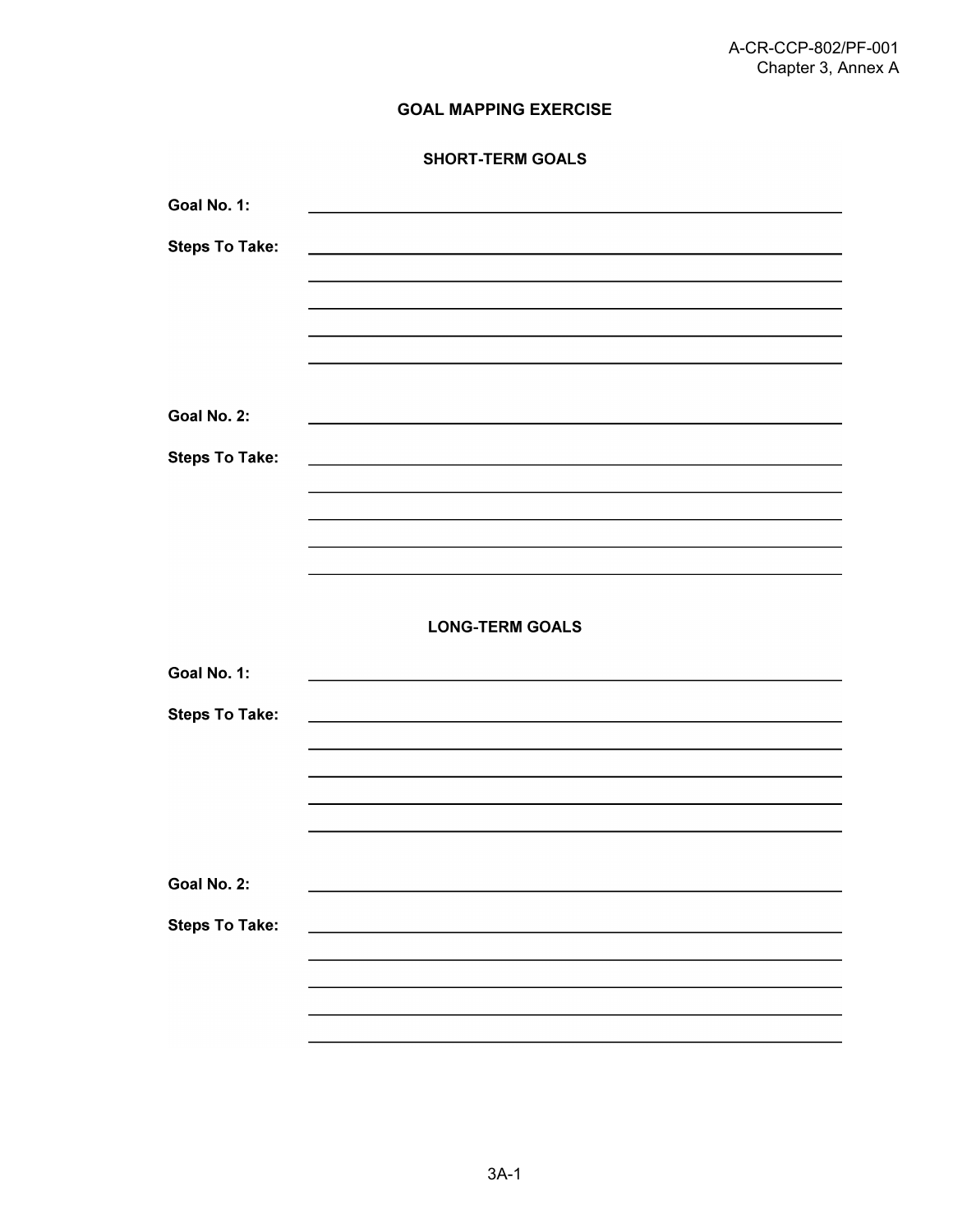THIS PAGE INTENTIONALLY LEFT BLANK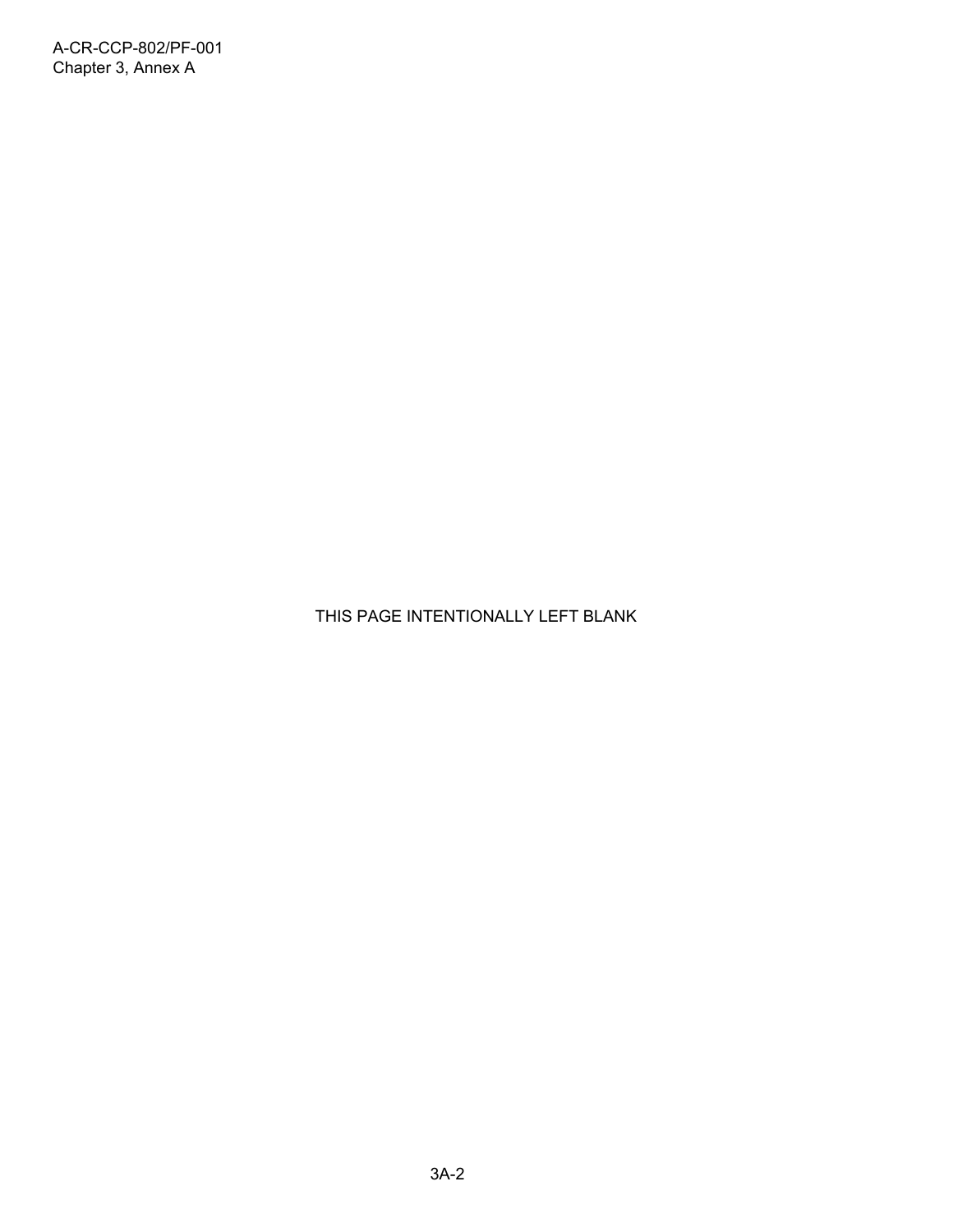## SKIT FOR DIRECTIVE BEHAVIOUR

(Setting: Six first year cadets at a CSTC are getting ready for a barrack inspection to take place in one hour.)

Cadet Red: Okay we have a barrack inspection in an hour, we better get ready.

Cadet Orange: Do we have a uniform inspection at the same time or is it just the room?

Cadet Red: I don't know. Does anyone else?

Cadet Purple: Yes, I know, I asked the staff cadet. We're having a room and uniform inspection at the same time. We're supposed to wear our T-shirts, cadet trousers and parade boots.

Cadet Grey: Man, that's a lot of stuff in just an hour.

Cadet Yellow: No kidding.

Cadet Pink: I don't think I'll be ready.

Cadet Purple: We need to get stuff done fast, so here's what should happen. You two, Cadet Red and Cadet Orange will make the beds and sweep the room. That takes care of the room.

Cadet Grey: What about our uniforms?

Cadet Purple: You, Cadet Grey, take everyone's T-shirts and iron them.

Cadet Yellow: And trousers and boots?

Cadet Purple: You, Cadet Yellow, take everyone's trousers and iron them and Cadet Pink and I will do everyone's boots.

Cadet Red: That didn't take long to come up with a plan. I hope we get everything done.

Cadet Purple: We will, if everyone does their job and right now.

Cadet Red: I'm not great at making beds but I'll do what I'm told.

Cadet Orange: I'm okay at beds, we'll do fine.

Cadet Purple: Okay everyone give your T-shirt to Cadet Grey, your trousers to Cadet Yellow and give me your boots. Everyone, listen up: we a have a lot to do and not a lot of time… so get at it. Be back here in 40 minutes.

Cadet Pink: I'll get my polishing kit.

(ALL CADETS PRETEND TO DELIVER REQUIRED ITEMS TO THE CADET WHO HAS BEEN TASKED.)

(40 MINUTES PASS.)

(ALL CADETS RETURN TO THE ROOM.)

Cadet Red: As everyone can see, the beds are done and the room is swept.

Cadet Orange: The beds aren't great, but they'll pass inspection.

Cadet Purple: How did the ironing go?

Cadet Grey: Here are the T-shirts ready to go. I've never ironed that many in such a short time. I hope they pass the inspection.

Cadet Yellow: All the trousers have the right creases and I don't see any railroad tracks.

Cadet Pink: And we finished everyone's boots.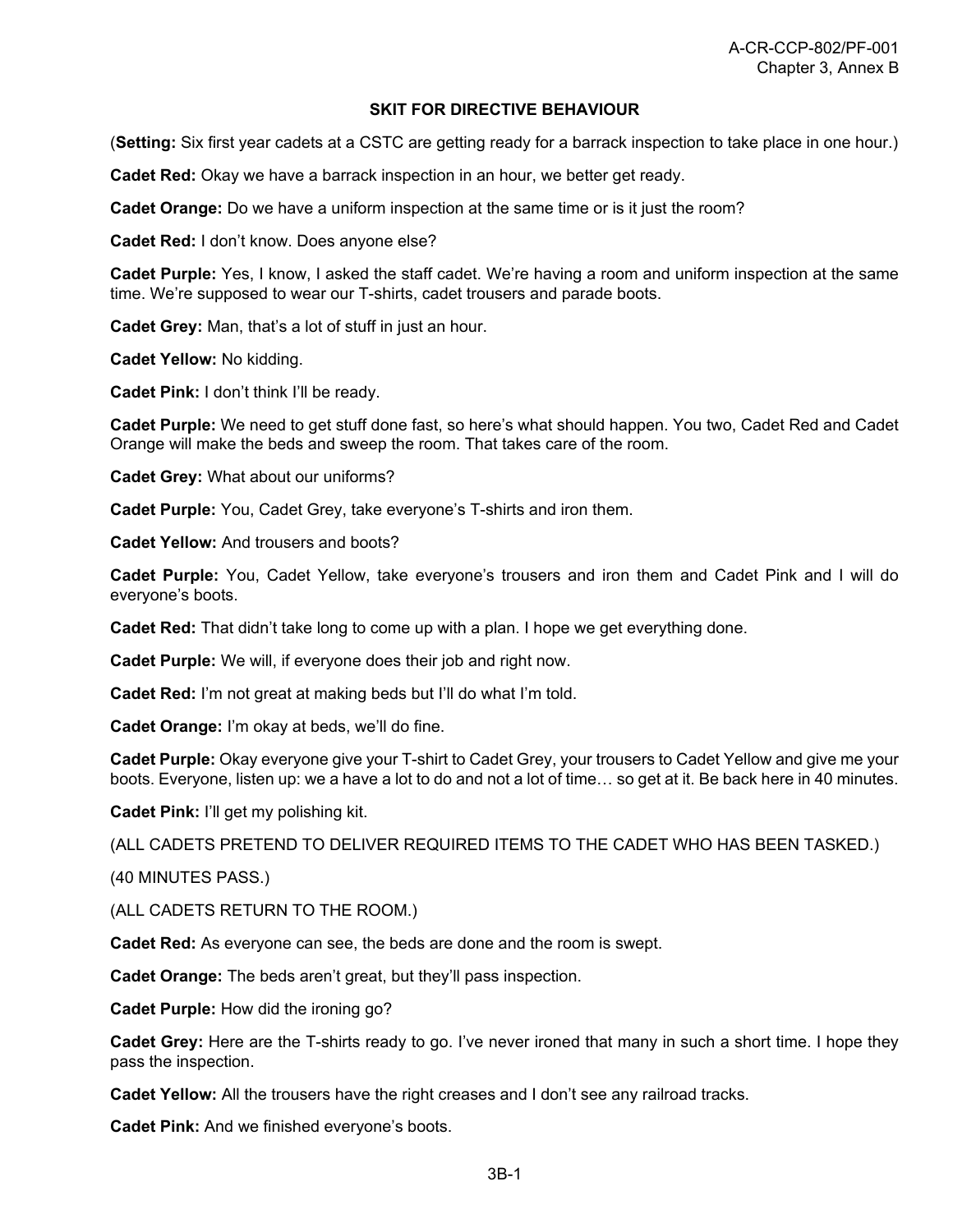Cadet Purple: Let's get into our uniforms right now because we're running out of time.

(EVERYONE GETS READY FOR THE INSPECTION.)

Cadet Purple: We look okay. I'm pretty sure we will pass the inspection. Okay everyone stand at attention by your bed, because here comes the staff cadet.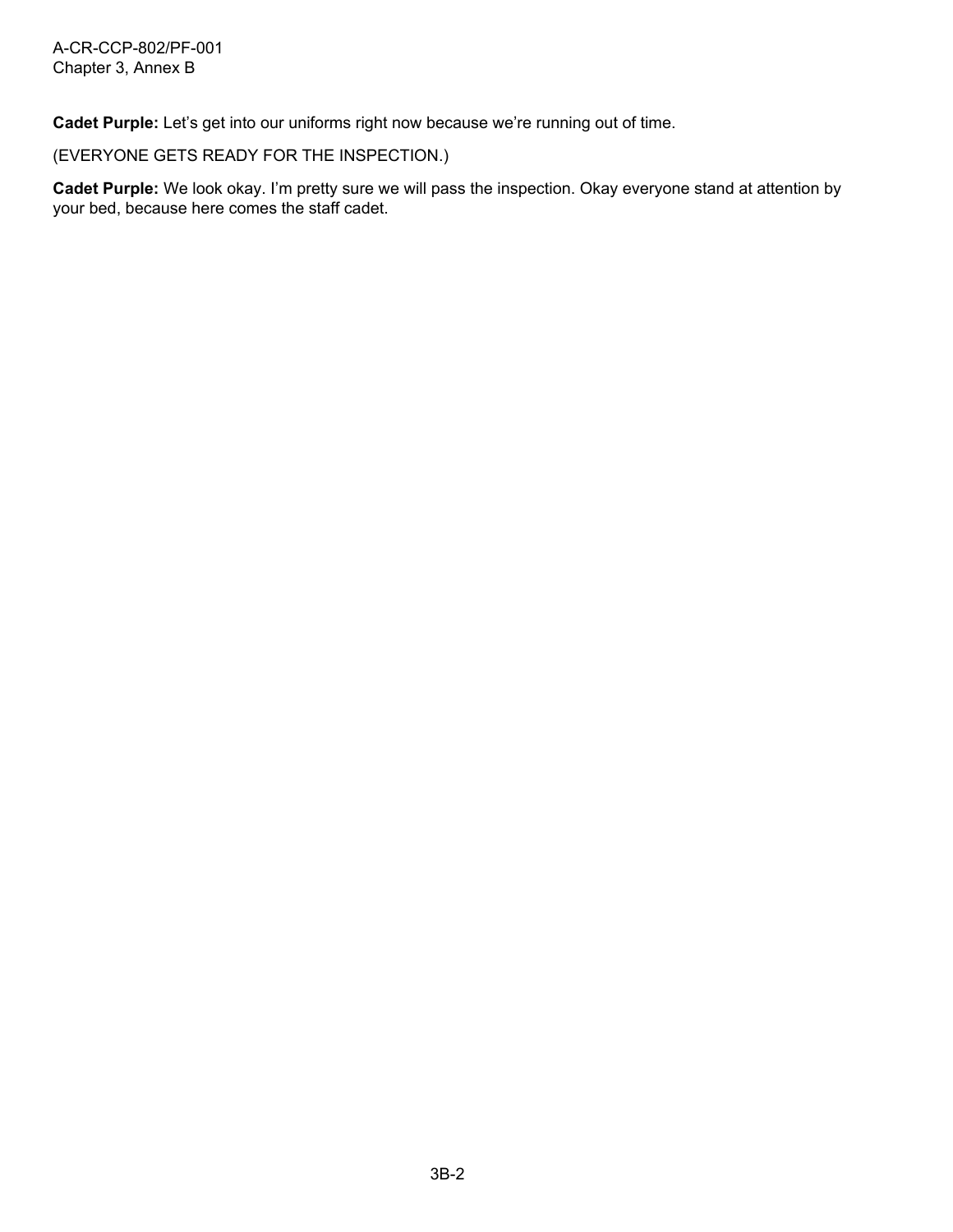## SKIT FOR THE PERSUASIVE BEHAVIOUR

(Setting: Six second year cadets at CSTC getting ready for a barrack inspection to take place in one hour.)

Cadet Red: Okay we have a barrack inspection in an hour, we had better get ready.

Cadet Orange: Do we have a uniform inspection at the same time or is it just the room?

Cadet Purple: I asked the staff cadet. We're having a room and uniform inspection at the same time. We're supposed to wear our T-shirts, cadet trousers and parade boots.

Cadet Grey: Man, that's a lot of stuff in just an hour.

Cadet Yellow: No kidding.

Cadet Pink: I don't think I'll be ready.

Cadet Purple: We can be ready, we just need a plan. We need to get beds made, the room swept, T-shirts and trousers ironed and boots done.

Cadet Grey: That's a lot.

Cadet Purple: I have an idea to be able to everything done on time. Would you guys like to hear it?

(EVERYONE NODS IN AGREEMENT.)

Cadet Purple: I think we should divide the work that way we will be able to get things done fast. And if we get people to volunteer to do what they're good at… that should help too. Does that plan make sense to everyone?

(EVERYONE NODS IN AGREEMENT.)

Cadet Purple: I know if we work as a team, we can get everything finished on time and we will look great for the inspection. Okay, so which of us likes making beds?

Cadet Pink: I do. I want to make beds.

Cadet Purple: Anyone else?

Cadet Red: Not me, I like ironing T-shirts, I'll do that.

Cadet Purple: That sounds good. Anyone else want to volunteer?

Cadet Yellow: I like to polish boots. That's what I'll do.

Cadet Orange: Me too. I'll help Cadet Yellow.

Cadet Grey: I don't mind ironing. I'll press everyone's trousers.

Cadet Purple: That leaves me to help with making beds and sweeping the room. Now that everyone has a task, we need to give out our T-shirts, trousers and boots.

(ALL CADETS PRETEND TO DELIVER REQUIRED ITEMS TO THE CADET WHO HAS BEEN TASKED.)

Cadet Red: How long does everyone think this will take?

Cadet Purple: I think it should take about 40 minutes. Does that sound right?

(EVERYONE NODS IN AGREEMENT.)

Cadet Purple: Can everyone be back in 40 minutes?

Cadet Orange: No problem. Let's all be back in 40 minutes.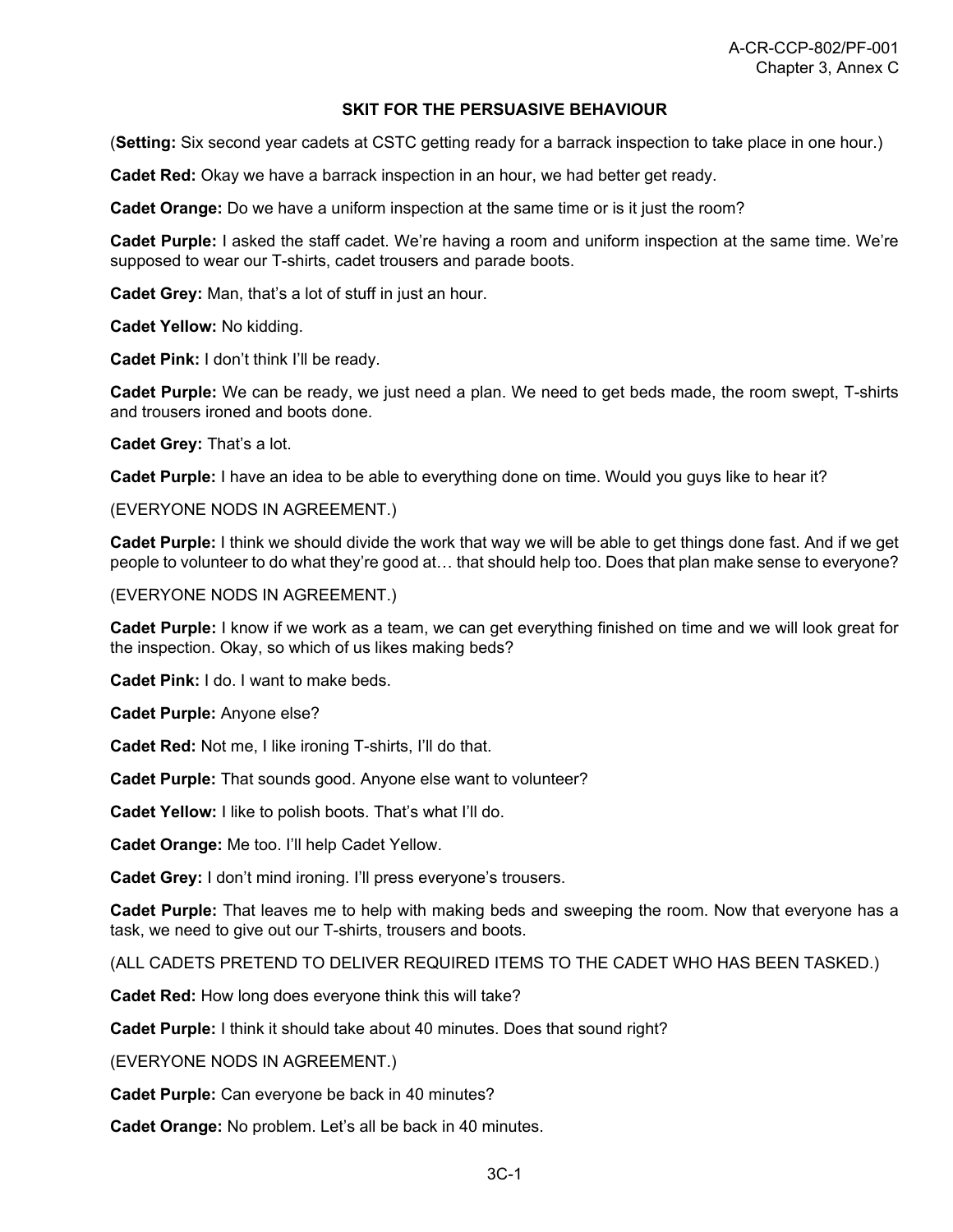# (EVERYONE NODS IN AGREEMENT.)

(40 MINUTES PASS.)

(ALL CADETS RETURN TO THE ROOM.)

Cadet Purple: As you can see the beds look really good. Thanks Cadet Pink. How did everyone else do?

Cadet Red: T-shirts are finished and look good.

Cadet Yellow: Boots are polished and very shiny. Thanks Cadet Orange.

Cadet Orange: Thanks, we make a good team.

Cadet Grey: Trousers are done too and if I do say so...they look good.

Cadet Purple: I think it's time to get into our uniforms 'cause I believe we're running out of time.

(EVERYONE GETS READY FOR THE INSPECTION.)

Cadet Purple: We look awesome, I know we will pass the inspection. Okay everyone, please stand at attention by your bed, because here comes the staff cadet.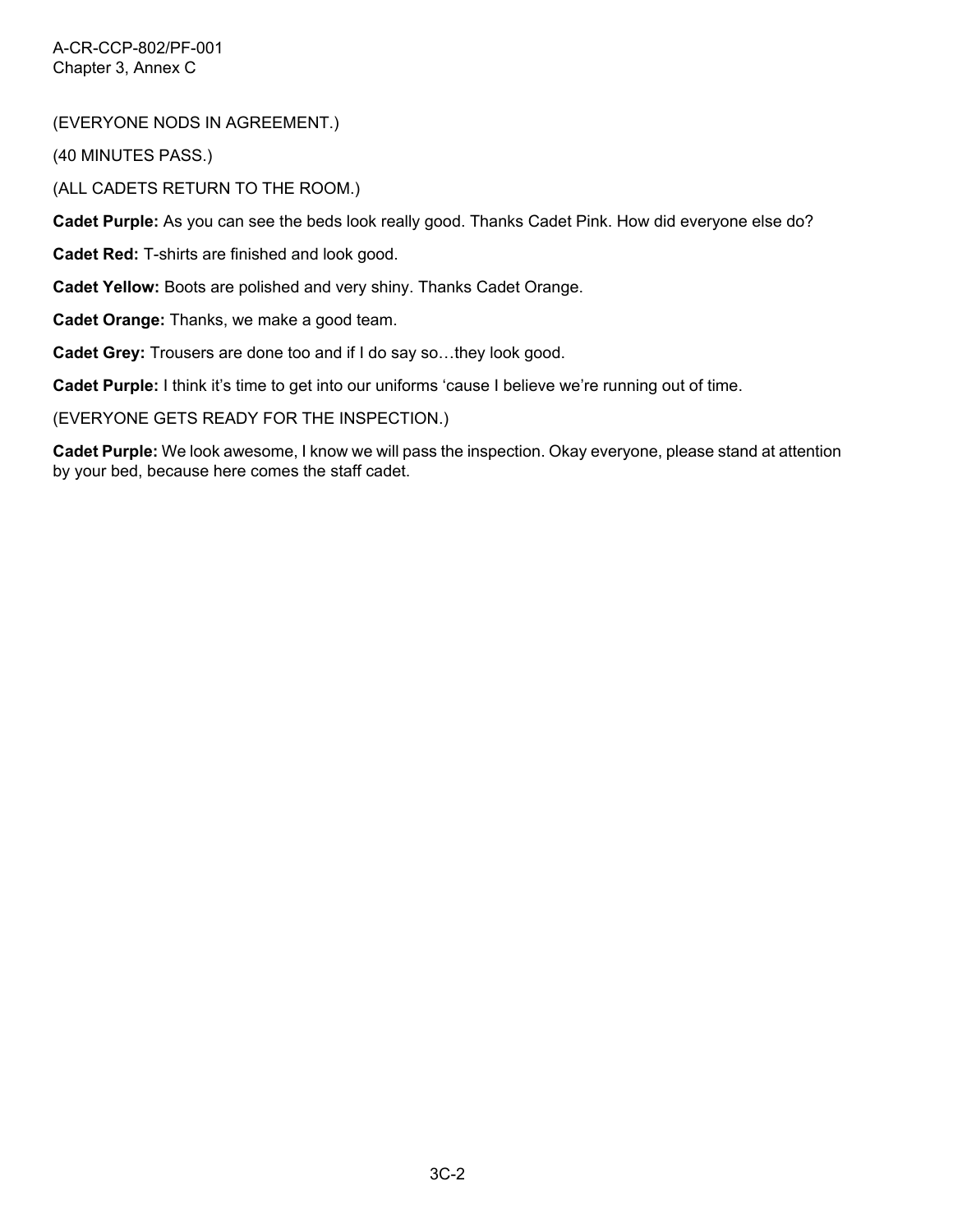# SKIT FOR THE PARTICIPATIVE BEHAVIOUR

(Setting: Six senior cadets at CSTC getting ready for a barrack inspection to take place in one hour.)

Cadet Red: Okay we have a barrack inspection in an hour, we had better get ready.

Cadet Orange: Do we have a uniform inspection at the same time or is it just the room?

Cadet Purple: I asked the staff cadet. We're having a room and uniform inspection at the same time. We're supposed to wear our T-shirts, cadet trousers and parade boots.

Cadet Grey: Man, that's a lot of stuff in just an hour.

Cadet Yellow: It's not like we haven't done this before. We'll be okay.

Cadet Grey: We just need to get organized.

Cadet Purple: Let's make a plan. Any ideas?

Cadet Yellow: I know we are going to have to divide up the work, but how?

Cadet Red: What if we pick our jobs from a hat? That could work.

Cadet Grey: How about just doing what we want to do?

Cadet Yellow: I thought, maybe, we could do what we're good at.

Cadet Purple: I really like that idea.

Cadet Orange: Me too, I like doing what I'm good at.

Cadet Red: Okay, sounds good.

Cadet Pink: I'm on board.

Cadet Grey: Besides if we do what we're good at, everything should take less time.

Cadet Purple: Okay so who's good at what?

Cadet Pink: I'm really good at ironing T-shirts.

Cadet Purple: Okay, that's your job and the team is expecting good things.

Cadet Red: My speciality is polishing boots. That should be my task.

Cadet Purple: That's your assignment then. Go ahead.

Cadet Yellow: I am an expert boot polisher. I'll assist Cadet Red.

Cadet Orange: I make the best beds. I should do that.

Cadet Grey: I'm good at making beds too and I'll sweep the floor.

Cadet Purple: Go to it, both of you. I iron trousers very well. That's what I'll do, and I'll stay out of everyone else's business. Okay let's get at it.

(EVERYONE NODS IN AGREEMENT.)

Cadet Red: How long does everyone think this will take?

Cadet Grey: About 40 minutes?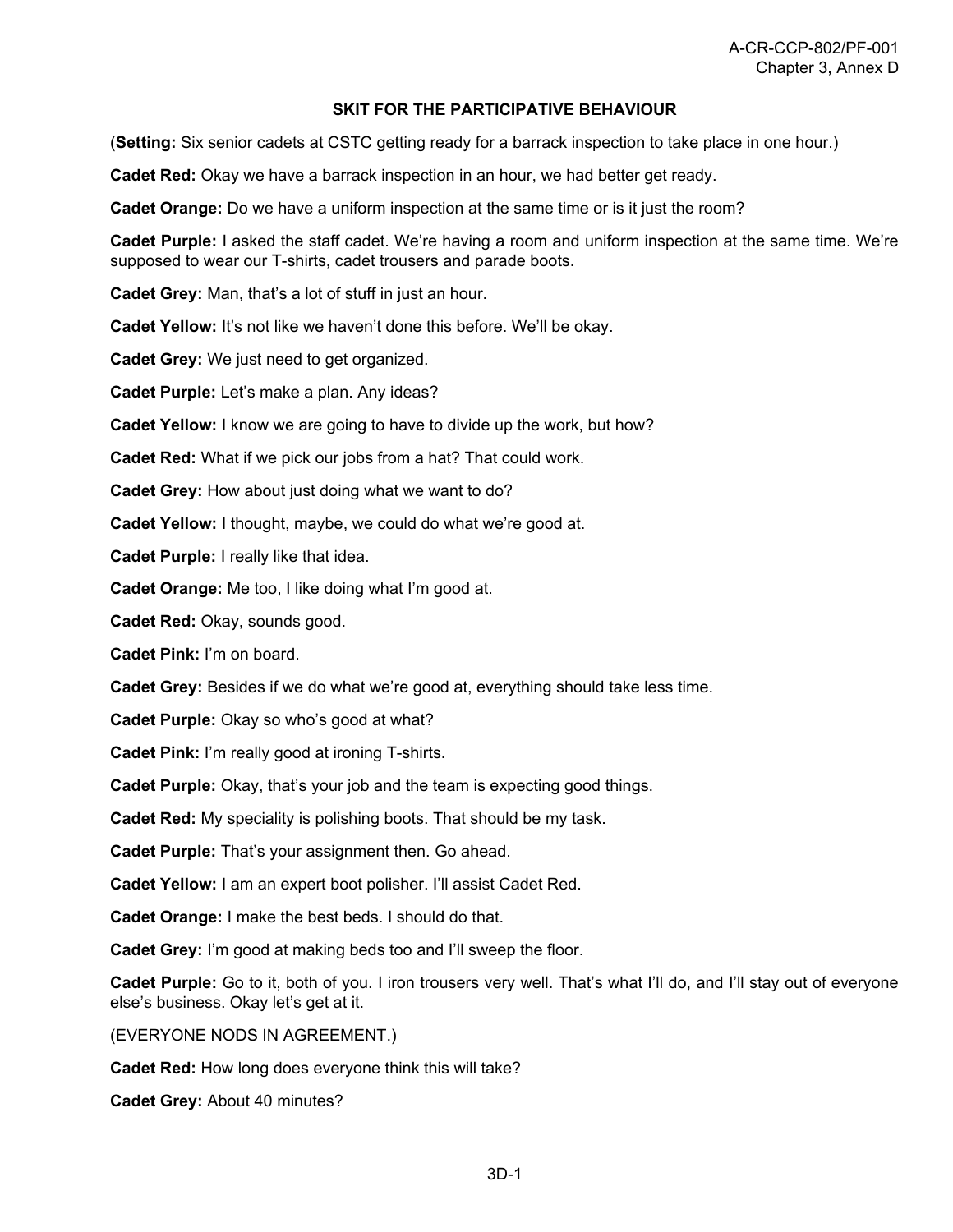Cadet Orange: Sound goods. Be back in 40 minutes then.

(ALL CADETS PRETEND TO DELIVER REQUIRED ITEMS TO THE CADET WHO HAS BEEN TASKED.)

(40 MINUTES PASS.)

(ALL CADETS RETURN TO THE ROOM.)

Cadet Purple: Wow, this room looks really good. Excellent job, Cadet Orange and Cadet Grey. How did everyone else do?

Cadet Pink: T-shirts are finished and look awesome.

Cadet Yellow: Boots are polished and very shiny. Thanks Cadet Red.

Cadet Red: Thanks, we make a good team.

Cadet Purple: Trousers are done too and if I do say so…they look really good. I think it's time to get into our uniforms because I believe we're running out of time.

(EVERYONE GETS READY FOR THE INSPECTION.)

Cadet Purple: We look excellent, I know this team will pass the inspection. Okay everyone, please stand at attention by your bed, because here comes the staff cadet.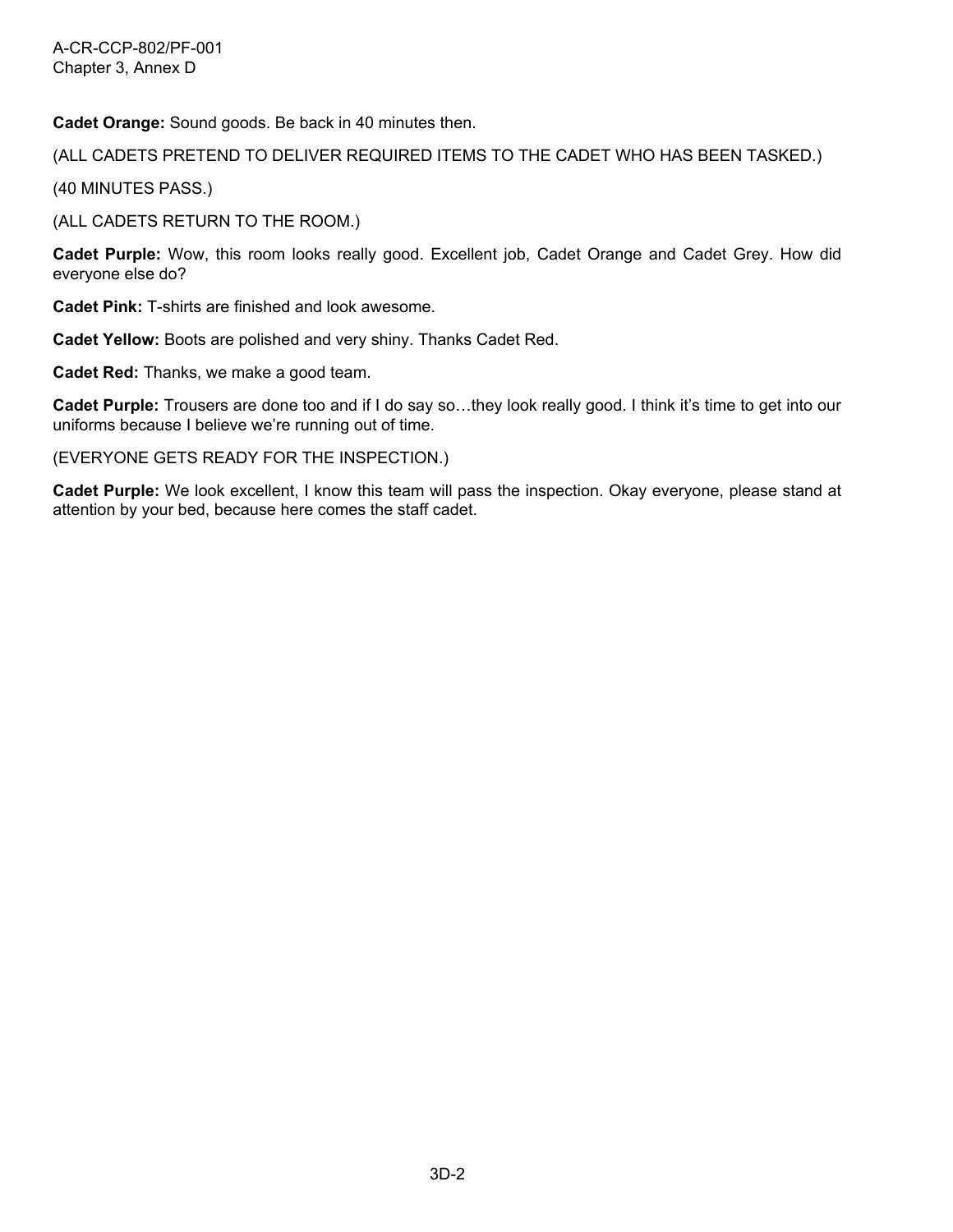### PROBLEM SOLVING SCENARIO

In recently studying about the environment, cadets decide to initiate the creation of a recycling program at the squadron.

- 1. **Confirm the task** (what must you do?)
- 2. **Identify the problem** (what is the problem?)
- 3. Determine the Critical Factor (what is the overriding problem?)
- 4. Develop alternate solutions (different ways to solve the problem)

| -      |  |
|--------|--|
| ົ<br>w |  |

5. Compare alternatives – (simplest, safest, most flexible, best use of resources, best solution to the critical factor)

| Solutions | <b>Answer Questions</b> |
|-----------|-------------------------|
|           |                         |
|           |                         |
|           |                         |
|           |                         |
|           |                         |
|           |                         |

6. Determine the best solution – (make a choice)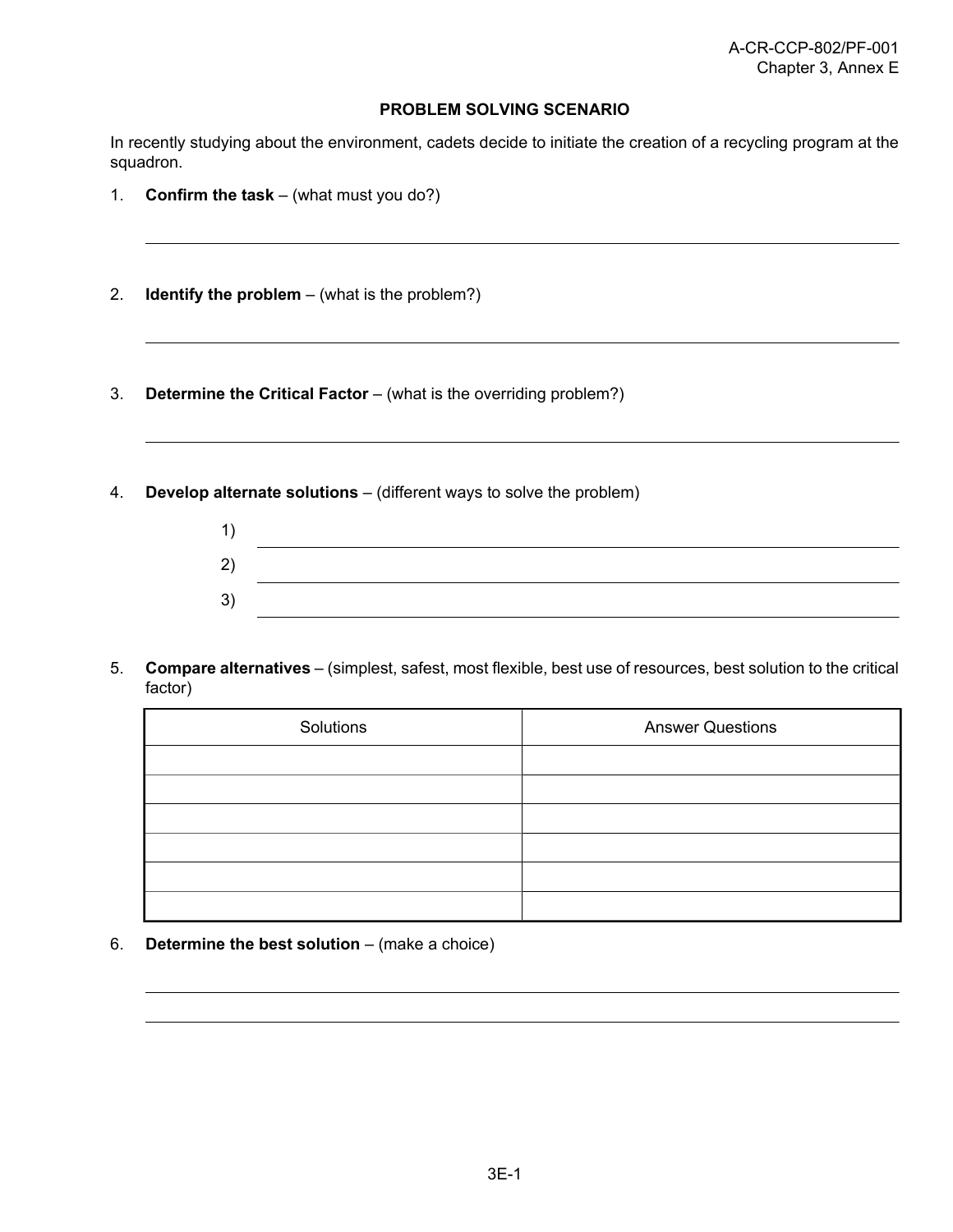A-CR-CCP-802/PF-001 Chapter 3, Annex E

7. **Implement the solution** – (develop a plan to get the problem solved)

8. Evaluate the plan and the implementation – (list some questions to ask for evaluation)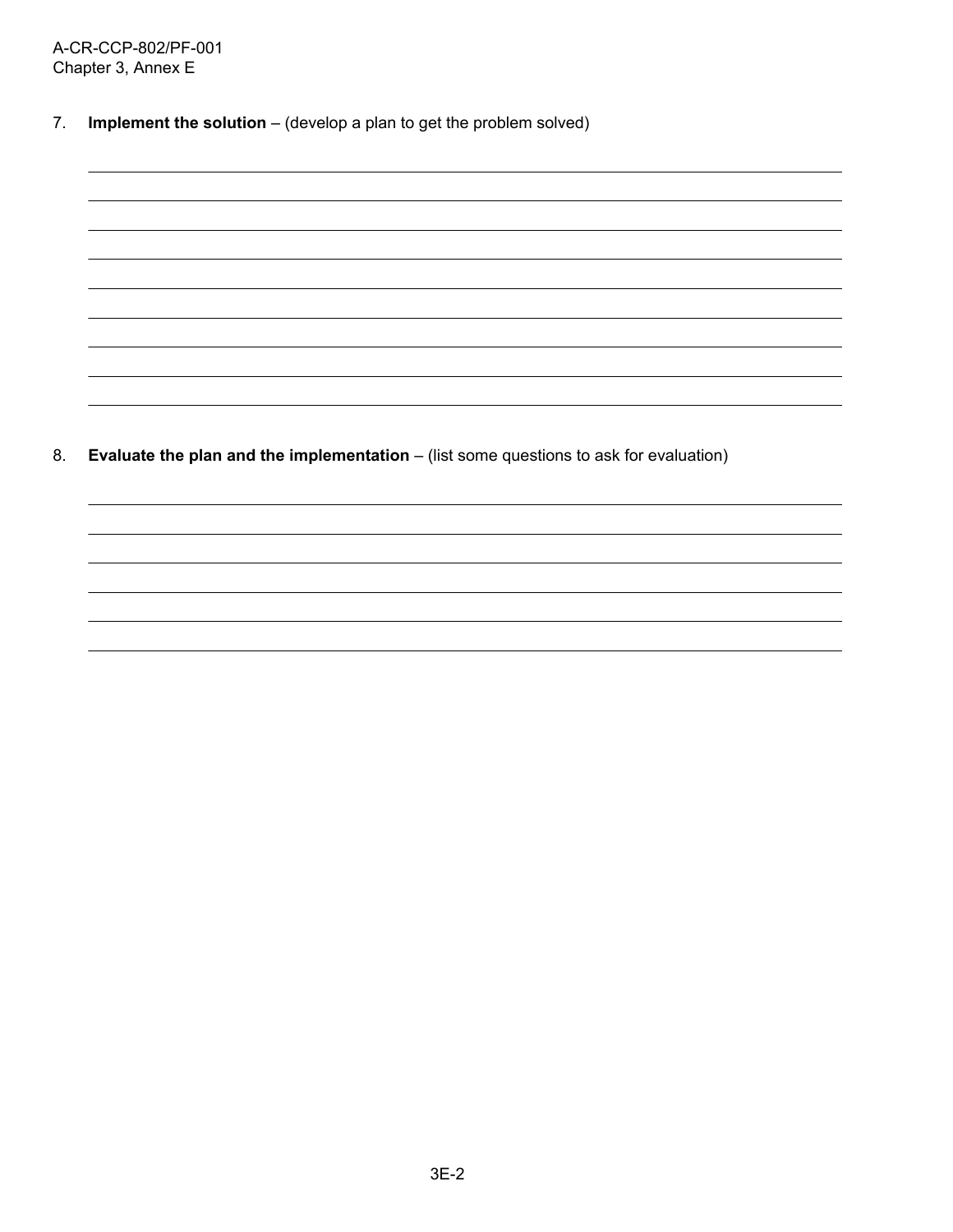## TEMPLATES

## TEMPLATE No. 1

# Leadership Characteristics

Based on the last training activity, list and or describe the leadership characteristics you observed or displayed.

# Leadership Characteristics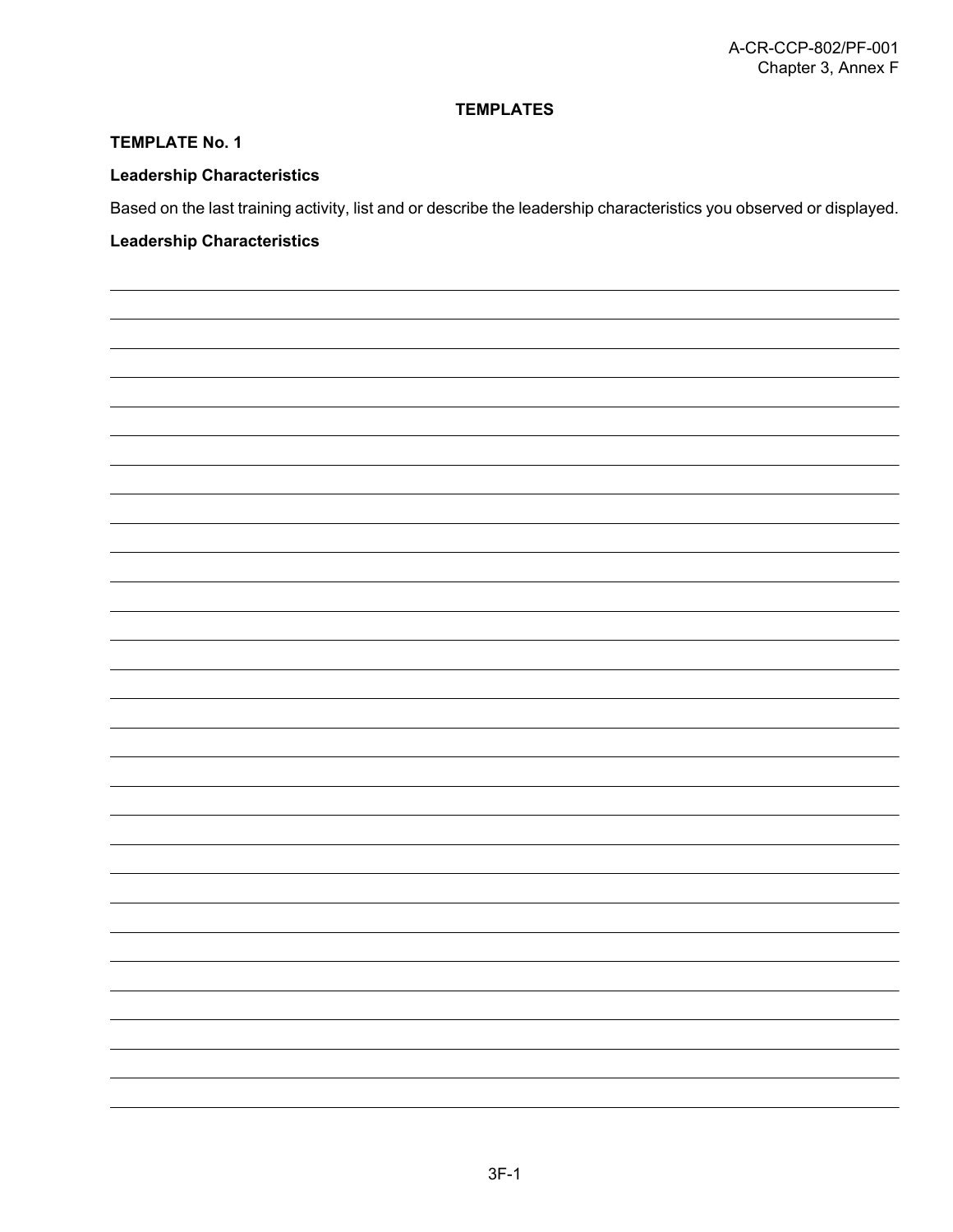A-CR-CCP-802/PF-001 Chapter 3, Annex F

# TEMPLATE No. 2

## Defining Leadership

Based on the last training activity, my definition of leadership is:

Based on the last training activity, my leader's definition of leadership is (what you think your leader would say):

Based on the last training activity, I observed positive leadership when: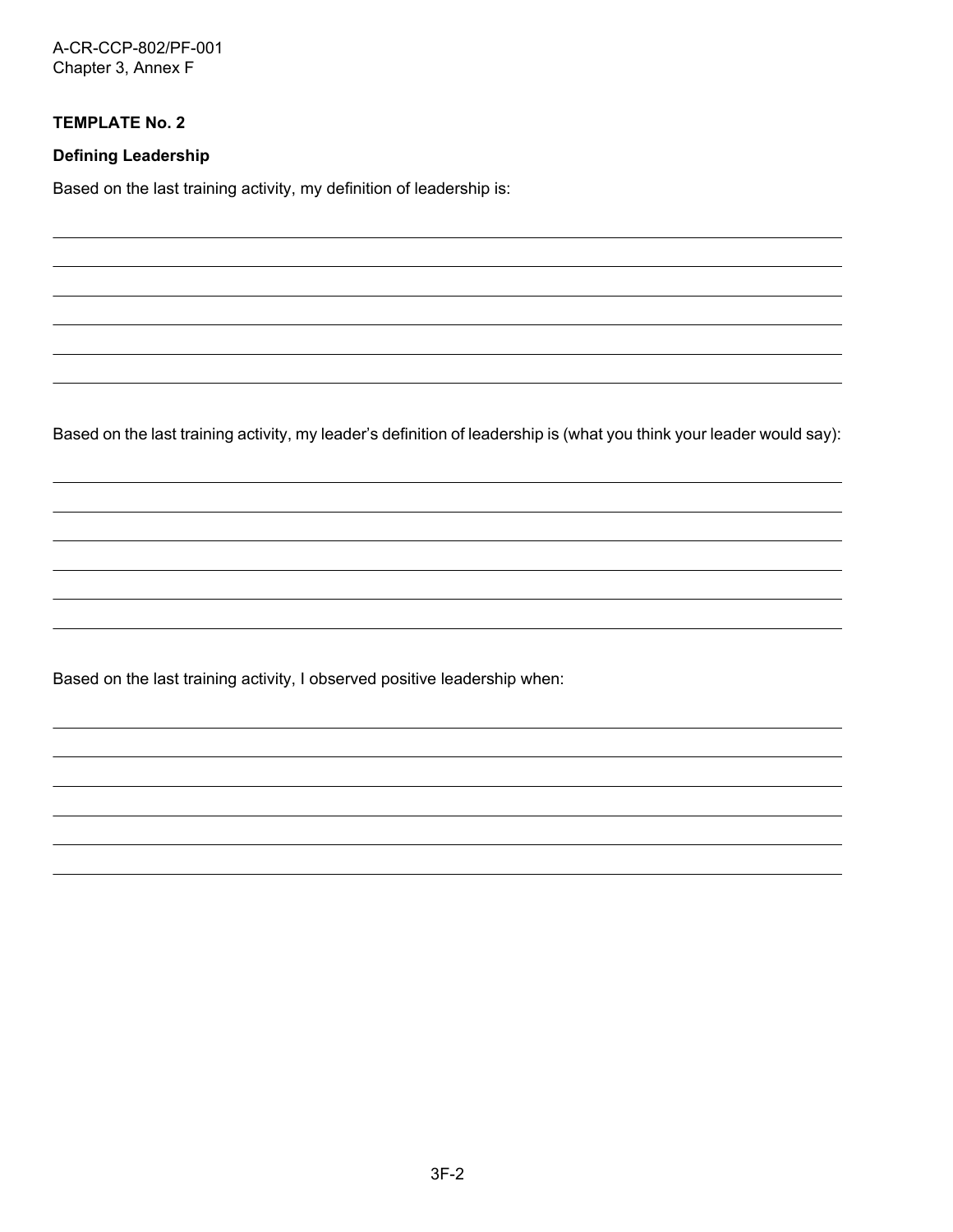# TEMPLATE No. 3

# Positive Aspects of Leadership

Based on the last training activity, some positive aspects of leadership I displayed or observed are: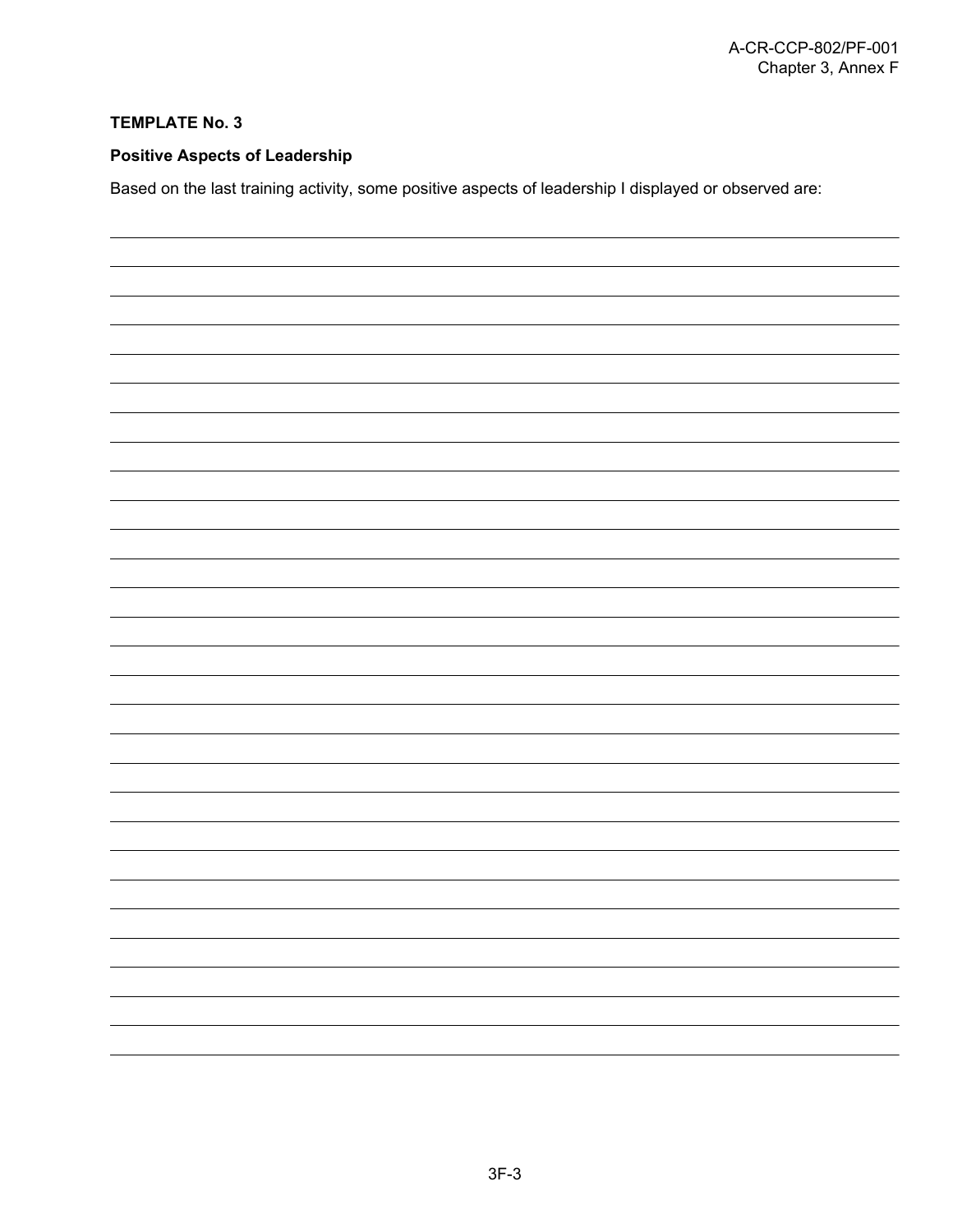A-CR-CCP-802/PF-001 Chapter 3, Annex F

# TEMPLATE No. 4

### Leadership Looks Like/Sounds Like/Feels Like

Based on the last training activity, positive leadership that I observed looked like:

Based on the last training activity, positive leadership that I observed sounded like:

Based on the last training activity, positive leadership that I observed felt like:

Based on the last training activity, attributes I observed and wish to incorporate into my own personal leadership style are:

Based on the last training activity, attributes I wish to avoid incorporating into my own personal leadership style are: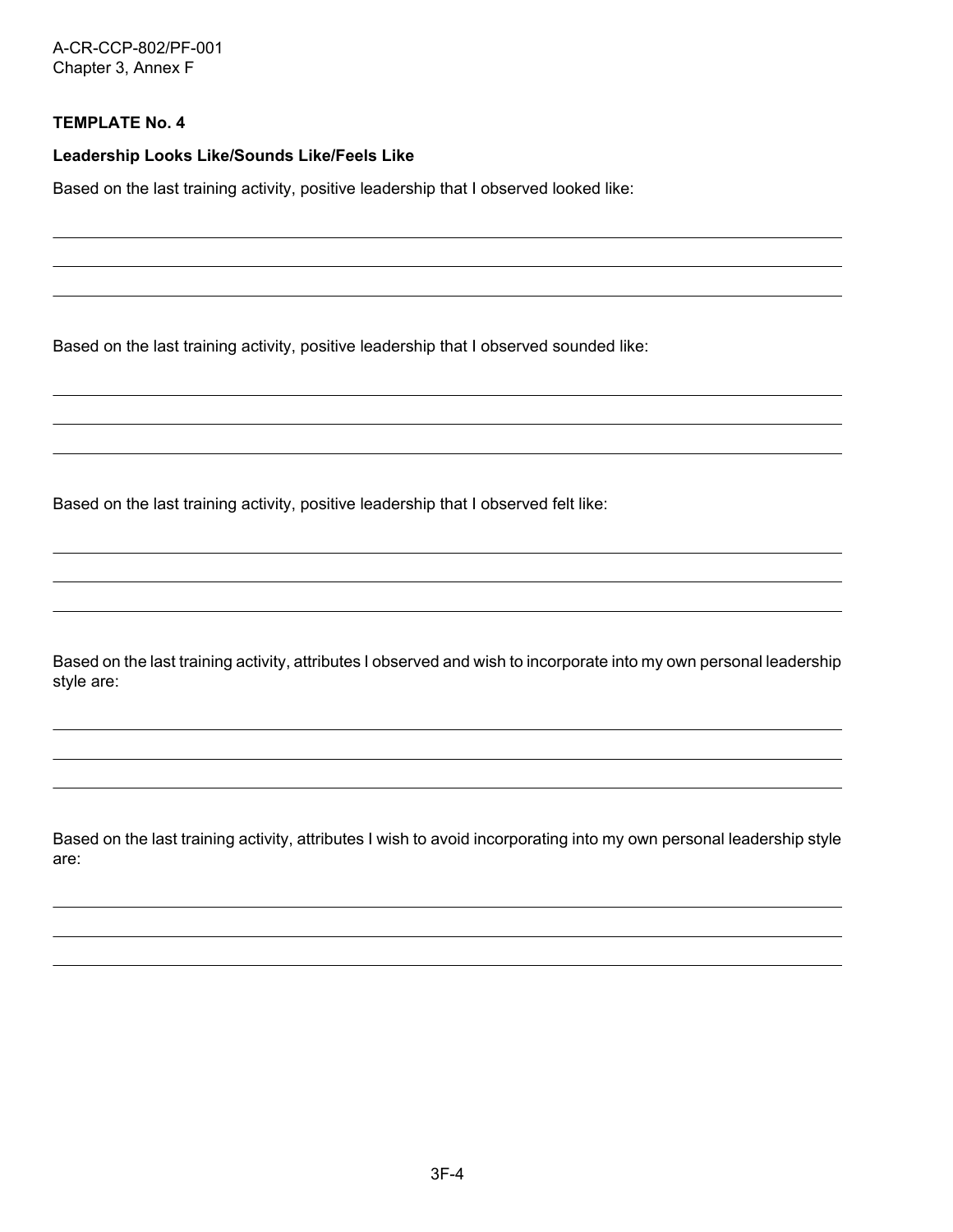## **SCENARIOS**

## Scenario No. 1

You and five other Proficiency Level Two cadets are tasked to set up a classroom for a class that will begin in ten minutes. You arrive to find the door to your classroom locked. The officer who is supposed to have the key is nowhere to be found.

### Scenario No. 2

Your Training Officer is preparing for a weekend exercise and asks you to inventory and restock the three field first aid kits with the help of five cadets.

### Scenario No. 3

While on a canteen break, you and other cadets see your best friend take some money that belongs to another cadet.

## Scenario No. 4

You enter your squadron building with four other cadets to find two male Leading Air Cadets (LAC) in a verbal and physical altercation.

### Scenario No. 5

You are told by the Warrant Officer Second Class (WO2) that the large classroom was not set up properly for the guest speaker who is arriving in 10 minutes. You and three other cadets are told to make sure the classroom is ready on time.

### Scenario No. 6

Your squadron is holding a mandatory training exercise on the same day as your soccer team is scheduled to play in the regional playoffs. You and three other cadets from your squadron play on the same team. Your soccer coach is counting on you to be at the game.

### Scenario No. 7

Your Flight Sergeant (FSgt) and Flight Commander are both absent from the parade night. You and one other cadet are tasked by the Administration Officer to verify the attendance and have your flight members sign the attendance sheet.

### Scenario No. 8

You and five of your friends notice that the parade square needs to be cleaned. Your team accepts this small challenge and have decided to ensure that the parade square is clean for the parade practice for the next period.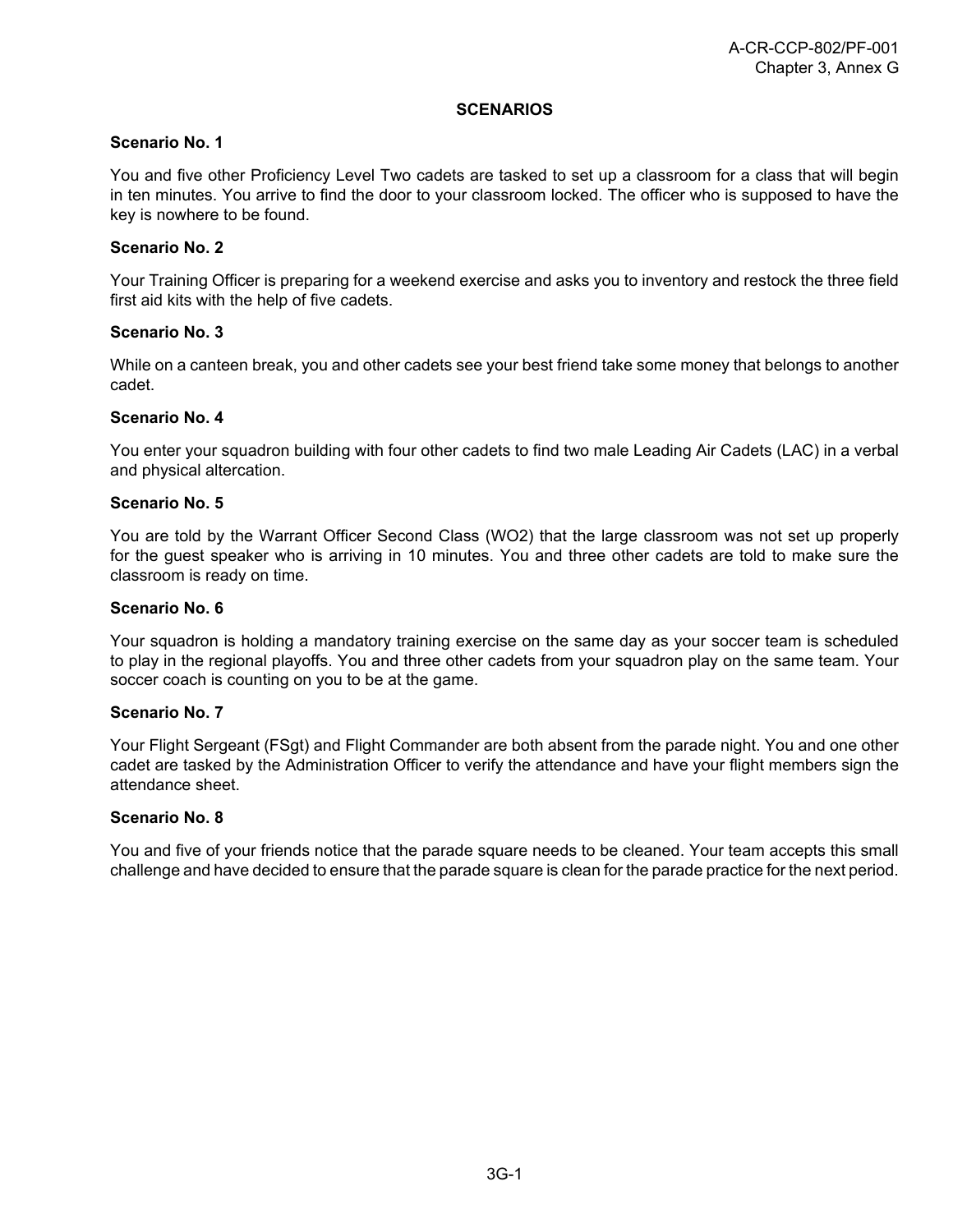THIS PAGE INTENTIONALLY LEFT BLANK